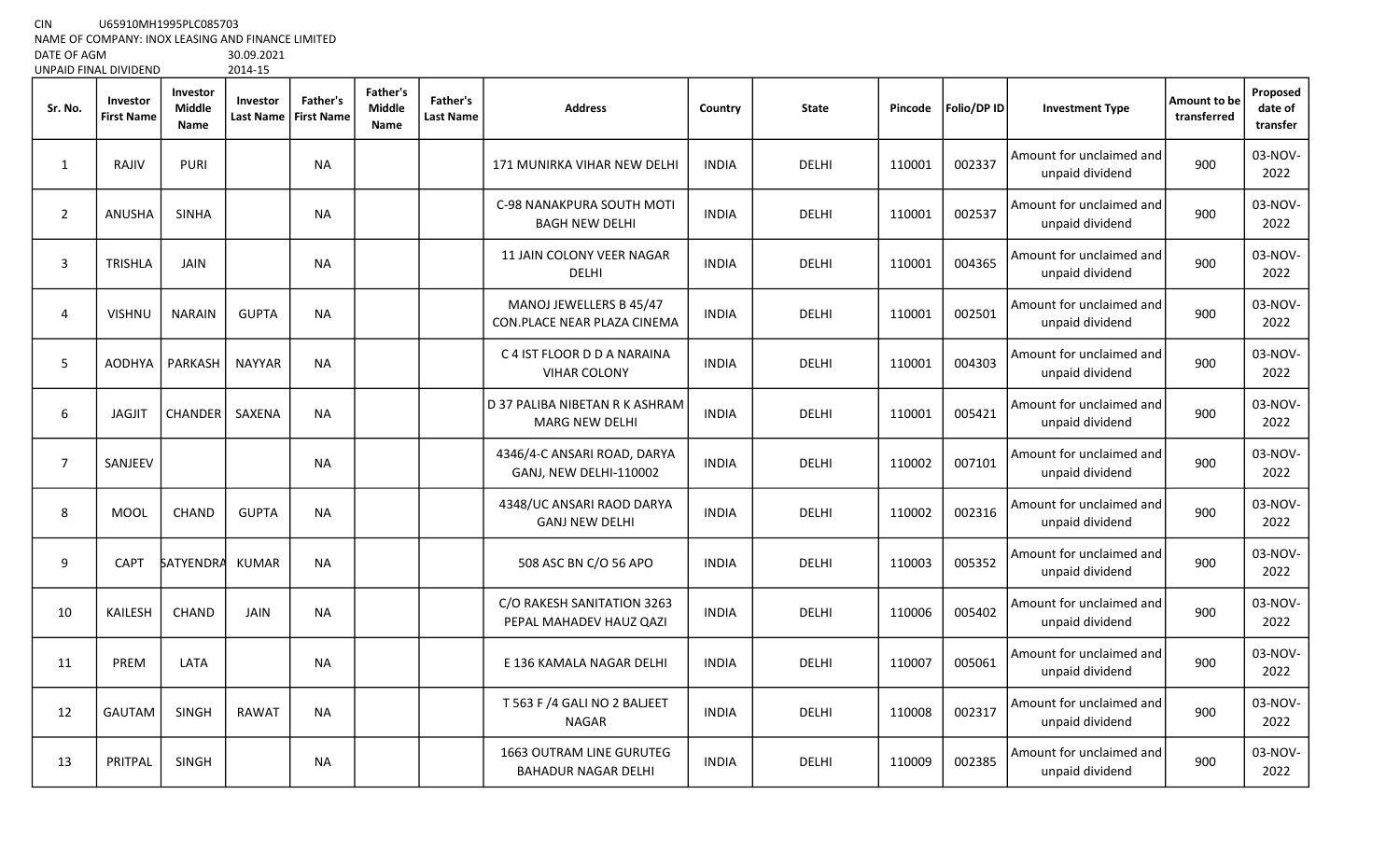| 14 | NARENDRA                    | KAUR           |                | <b>NA</b>    |          |       | W/O SRI BALWANT SINGH 3/68<br>SHAM SINGH STREET DELHI CANTT                   | <b>INDIA</b> | DELHI        | 110010 | 005426   | Amount for unclaimed and<br>unpaid dividend | 900 | 03-NOV-<br>2022 |
|----|-----------------------------|----------------|----------------|--------------|----------|-------|-------------------------------------------------------------------------------|--------------|--------------|--------|----------|---------------------------------------------|-----|-----------------|
| 15 | LT.                         | <b>COL</b>     | <b>RAM</b>     | <b>SINGH</b> | RAWAT    |       | AFMSD DELHI CANTT                                                             | <b>INDIA</b> | DELHI        | 110010 | 002447   | Amount for unclaimed and<br>unpaid dividend | 900 | 03-NOV-<br>2022 |
| 16 | <b>SURESH</b>               | LOHIYA         |                | <b>NA</b>    |          |       | F-169, MANSROVER GARDEN NEW<br>DELHI                                          | <b>INDIA</b> | DELHI        | 110015 | 004291   | Amount for unclaimed and<br>unpaid dividend | 900 | 03-NOV-<br>2022 |
| 17 | SUNIL                       | SAXENA         |                | <b>NA</b>    |          |       | B-1/7 HAUZ KHAS GR FLOOR NEW<br>DELHI                                         | <b>INDIA</b> | DELHI        | 110016 | 005908   | Amount for unclaimed and<br>unpaid dividend | 900 | 03-NOV-<br>2022 |
| 18 | <b>KARAN</b>                | <b>SINGH</b>   |                | <b>NA</b>    |          |       | C/O. C-7/122 SAFDARJUNG<br>DEVELOPMENT AREA, NEW DELHI-<br>110016             | <b>INDIA</b> | DELHI        | 110016 | 007161   | Amount for unclaimed and<br>unpaid dividend | 900 | 03-NOV-<br>2022 |
| 19 | AMAR                        | <b>SINGH</b>   | <b>SAWHNEY</b> | <b>NA</b>    |          |       | 16/45A TILAK NAGAR NEW DELHI                                                  | <b>INDIA</b> | DELHI        | 110018 | 002379   | Amount for unclaimed and<br>unpaid dividend | 900 | 03-NOV-<br>2022 |
| 20 | <b>TUSHAR</b>               | <b>KANT</b>    | <b>JOSHI</b>   | <b>NA</b>    |          |       | <b>B-22 NEW KRISHNA PARK NEW</b><br>DELHI                                     | <b>INDIA</b> | DELHI        | 110018 | 002415   | Amount for unclaimed and<br>unpaid dividend | 900 | 03-NOV-<br>2022 |
| 21 | <b>MANI</b>                 | KAKKAR         |                | NA           |          |       | 17 MANDAKINI NRI COMPLEX G K<br>IV                                            | <b>INDIA</b> | DELHI        | 110019 | 12318913 | Amount for unclaimed and<br>unpaid dividend | 900 | 03-NOV-<br>2022 |
| 22 | ANJU                        | <b>SHALI</b>   |                | <b>NA</b>    |          |       | C/O LT COL A K SHALI ARMY<br>BATTLE HONOURS MESS S P MARG<br><b>NEW DELHI</b> | <b>INDIA</b> | DELHI        | 110021 | 002423   | Amount for unclaimed and<br>unpaid dividend | 900 | 03-NOV-<br>2022 |
| 23 | <b>KRISHNA</b>              | SHALI          |                | <b>NA</b>    |          |       | C/O LT COL L K SHALI ARMY BATTLE<br>HONOURS MESS S P MARG NEW<br><b>DELHI</b> | <b>INDIA</b> | DELHI        | 110021 | 002424   | Amount for unclaimed and<br>unpaid dividend | 900 | 03-NOV-<br>2022 |
| 24 | <b>NARGIS</b>               | <b>RASTOGI</b> |                | <b>NA</b>    |          |       | 27 SATYA NIKETAN MOTI BAGH II<br><b>NEW DELHI</b>                             | <b>INDIA</b> | DELHI        | 110021 | 004328   | Amount for unclaimed and<br>unpaid dividend | 900 | 03-NOV-<br>2022 |
| 25 | SENGUPTA                    | M              | К              | <b>NA</b>    |          |       | QUARTER NO 521 SECTOR III R K<br><b>PURAM</b>                                 | <b>INDIA</b> | DELHI        | 110021 | 002360   | Amount for unclaimed and<br>unpaid dividend | 900 | 03-NOV-<br>2022 |
| 26 | PENINSULA LEASING   FINANCE |                |                | AND          | NVESTMEN | COLTD | 38 L S C ANAND NIKETAN NEW<br>DELHI                                           | <b>INDIA</b> | DELHI        | 110021 | 005053   | Amount for unclaimed and<br>unpaid dividend | 900 | 03-NOV-<br>2022 |
| 27 | SUDESH                      | RANI           |                | <b>NA</b>    |          |       | EPT-147 SAROJINI NAGAR NEW<br>DELHI                                           | <b>INDIA</b> | <b>DELHI</b> | 110023 | 004374   | Amount for unclaimed and<br>unpaid dividend | 900 | 03-NOV-<br>2022 |
| 28 | <b>AKESHKUMA SHARMA</b>     |                |                | <b>NA</b>    |          |       | G-1729 LAXMIBAI NAGAR NEW<br>DELHI                                            | <b>INDIA</b> | <b>DELHI</b> | 110023 | 004419   | Amount for unclaimed and<br>unpaid dividend | 900 | 03-NOV-<br>2022 |
| 29 | SARITA                      | SHAH           |                | <b>NA</b>    |          |       | J-125, SAROJINI NAGAR, NEW<br>DELHI-110023                                    | <b>INDIA</b> | DELHI        | 110023 | 007291   | Amount for unclaimed and<br>unpaid dividend | 900 | 03-NOV-<br>2022 |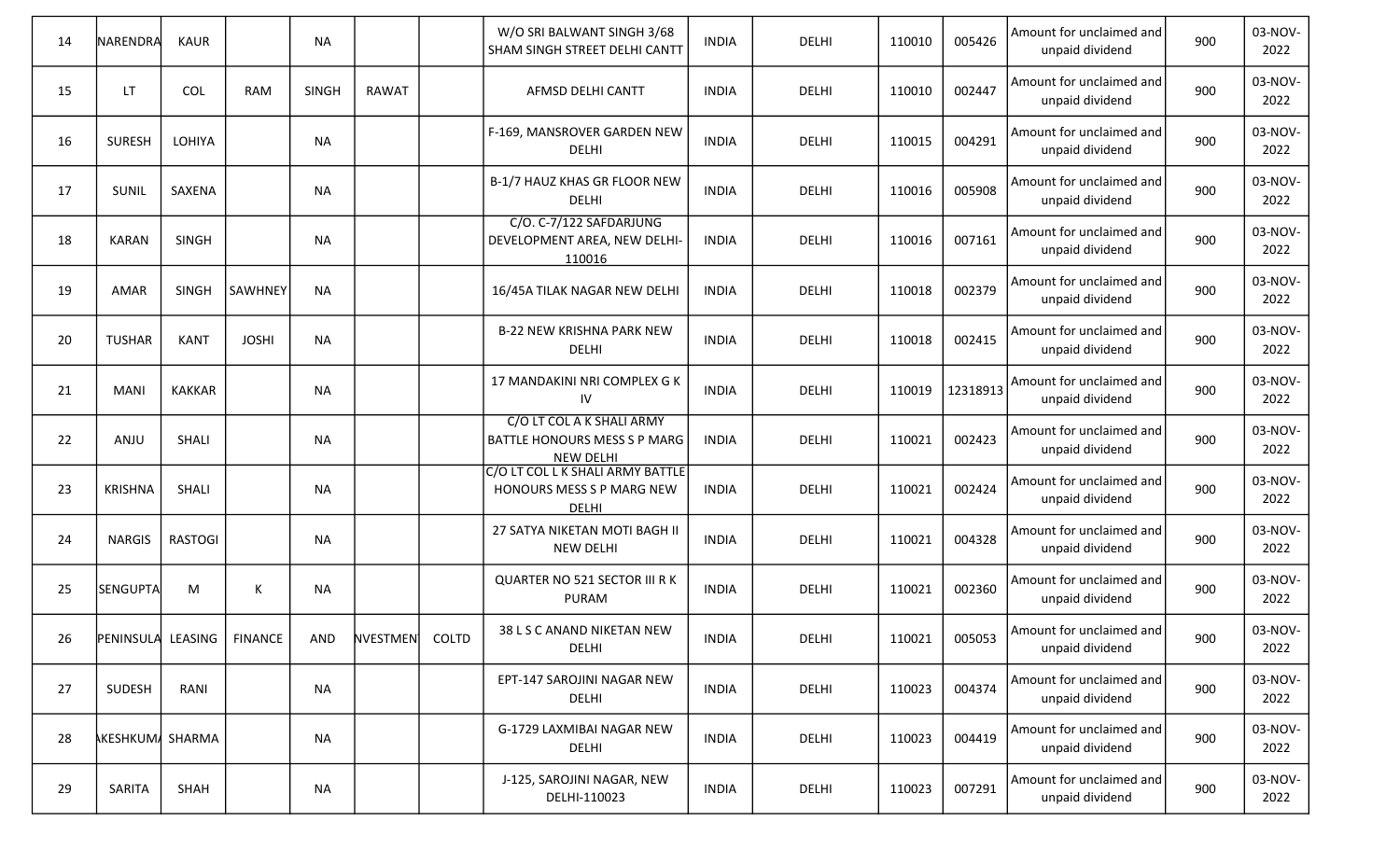| 30 | <b>DHAMIJA</b>         | Y               | ${\sf N}$     | <b>NA</b> |  | G-2341 NETAJI NAGAR NEW DELHI                                                     | <b>INDIA</b> | DELHI        | 110023 | 002453 | Amount for unclaimed and<br>unpaid dividend | 900  | 03-NOV-<br>2022 |
|----|------------------------|-----------------|---------------|-----------|--|-----------------------------------------------------------------------------------|--------------|--------------|--------|--------|---------------------------------------------|------|-----------------|
| 31 | <b>ASHOK</b>           | <b>KWATRA</b>   |               | <b>NA</b> |  | <b>B II-12 LAJPAT NAGAR NEW DELHI</b>                                             | <b>INDIA</b> | DELHI        | 110024 | 002464 | Amount for unclaimed and<br>unpaid dividend | 900  | 03-NOV-<br>2022 |
| 32 | <b>VIJAY</b>           | <b>KUMAR</b>    | <b>BHATIA</b> | <b>NA</b> |  | IST D/216 LAJPAT NGR N DELHI                                                      | <b>INDIA</b> | DELHI        | 110024 | 004431 | Amount for unclaimed and<br>unpaid dividend | 900  | 03-NOV-<br>2022 |
| 33 | <b>VINAY</b>           | <b>KUMAR</b>    | <b>BANSAL</b> | <b>NA</b> |  | C/O SYNAPSE A-4-A LAJPAT NAGAR-<br>II NEW DELHI                                   | <b>INDIA</b> | DELHI        | 110024 | 005425 | Amount for unclaimed and<br>unpaid dividend | 900  | 03-NOV-<br>2022 |
| 34 | <b>KULDIP</b>          | MANSUKHANI      |               | <b>NA</b> |  | 26A POCKET - A SUKHDEV VIHAR<br><b>NEW DELHI</b>                                  | <b>INDIA</b> | DELHI        | 110025 | 002496 | Amount for unclaimed and<br>unpaid dividend | 900  | 03-NOV-<br>2022 |
| 35 | <b>KULWANT</b>         | <b>KAUR</b>     |               | <b>NA</b> |  | BF 7 TAGORE GARDEN NEW DELHI                                                      | <b>INDIA</b> | DELHI        | 110027 | 005408 | Amount for unclaimed and<br>unpaid dividend | 900  | 03-NOV-<br>2022 |
| 36 | <b>RENU</b>            | GOEL            |               | <b>NA</b> |  | B-6/96 SAFDARJUNG ENCLAVE,<br><b>NEW DELHI-110029</b>                             | <b>INDIA</b> | DELHI        | 110029 | 007361 | Amount for unclaimed and<br>unpaid dividend | 6300 | 03-NOV-<br>2022 |
| 37 | <b>ROOP</b>            | CHAND           | AHUJA         | <b>NA</b> |  | 2/36 GEETA COLONY DELHI                                                           | <b>INDIA</b> | DELHI        | 110031 | 002395 | Amount for unclaimed and<br>unpaid dividend | 900  | 03-NOV-<br>2022 |
| 38 | <b>VIJAY</b>           | AGARWAL         |               | <b>NA</b> |  | C/O EMINENY COMPUTERS 104<br>SASCO BHAWAN AZADPUR<br><b>COMMERCIAL COMPLEX</b>    | <b>INDIA</b> | DELHI        | 110033 | 002463 | Amount for unclaimed and<br>unpaid dividend | 900  | 03-NOV-<br>2022 |
| 39 | <b>BABULAL</b>         | JAIN            |               | <b>NA</b> |  | M 727 SHAKURPUR ANAND VAS<br>DELHI                                                | <b>INDIA</b> | DELHI        | 110034 | 002444 | Amount for unclaimed and<br>unpaid dividend | 900  | 03-NOV-<br>2022 |
| 40 | <b>VIJAY</b>           | <b>KUMAR</b>    |               | <b>NA</b> |  | 130 KAPIL VIHAR PITAMPURA<br><b>DELHI</b>                                         | <b>INDIA</b> | DELHI        | 110034 | 004422 | Amount for unclaimed and<br>unpaid dividend | 900  | 03-NOV-<br>2022 |
| 41 | SHEELA                 | <b>KANTH</b>    |               | <b>NA</b> |  | SECTOR C POCKET 2 FLAT NO 2369<br>VASANT KUNJ NEW DELHI                           | <b>INDIA</b> | DELHI        | 110037 | 004383 | Amount for unclaimed and<br>unpaid dividend | 900  | 03-NOV-<br>2022 |
| 42 | CHARU                  | SINGHAL         |               | NA        |  | 1379 GALI SUMARAN NAJAF GARH<br><b>NEW DELHI</b>                                  | <b>INDIA</b> | DELHI        | 110043 | 002390 | Amount for unclaimed and<br>unpaid dividend | 900  | 03-NOV-<br>2022 |
| 43 | <b>HARI</b>            | PRAKASH         | <b>GUPTA</b>  | <b>NA</b> |  | 249 C NAWADA BAZAR<br>NAJAFGARH                                                   | <b>INDIA</b> | <b>DELHI</b> | 110043 | 006634 | Amount for unclaimed and<br>unpaid dividend | 900  | 03-NOV-<br>2022 |
| 44 | <b>SUDARSHAN KUMAR</b> |                 | <b>GUPTA</b>  | <b>NA</b> |  | H NO.WZ-104 GALI NO.3A ELECT<br>POLE NO.36, RAM CHOWK SADH<br>NAGAR, PALAM COLONY | <b>INDIA</b> | <b>DELHI</b> | 110045 | 004355 | Amount for unclaimed and<br>unpaid dividend | 900  | 03-NOV-<br>2022 |
| 45 |                        | YOGESH GANGWANI |               | <b>NA</b> |  | 11/62 WEST AZAD NAGAR DELHI                                                       | <b>INDIA</b> | <b>DELHI</b> | 110051 | 002340 | Amount for unclaimed and<br>unpaid dividend | 900  | 03-NOV-<br>2022 |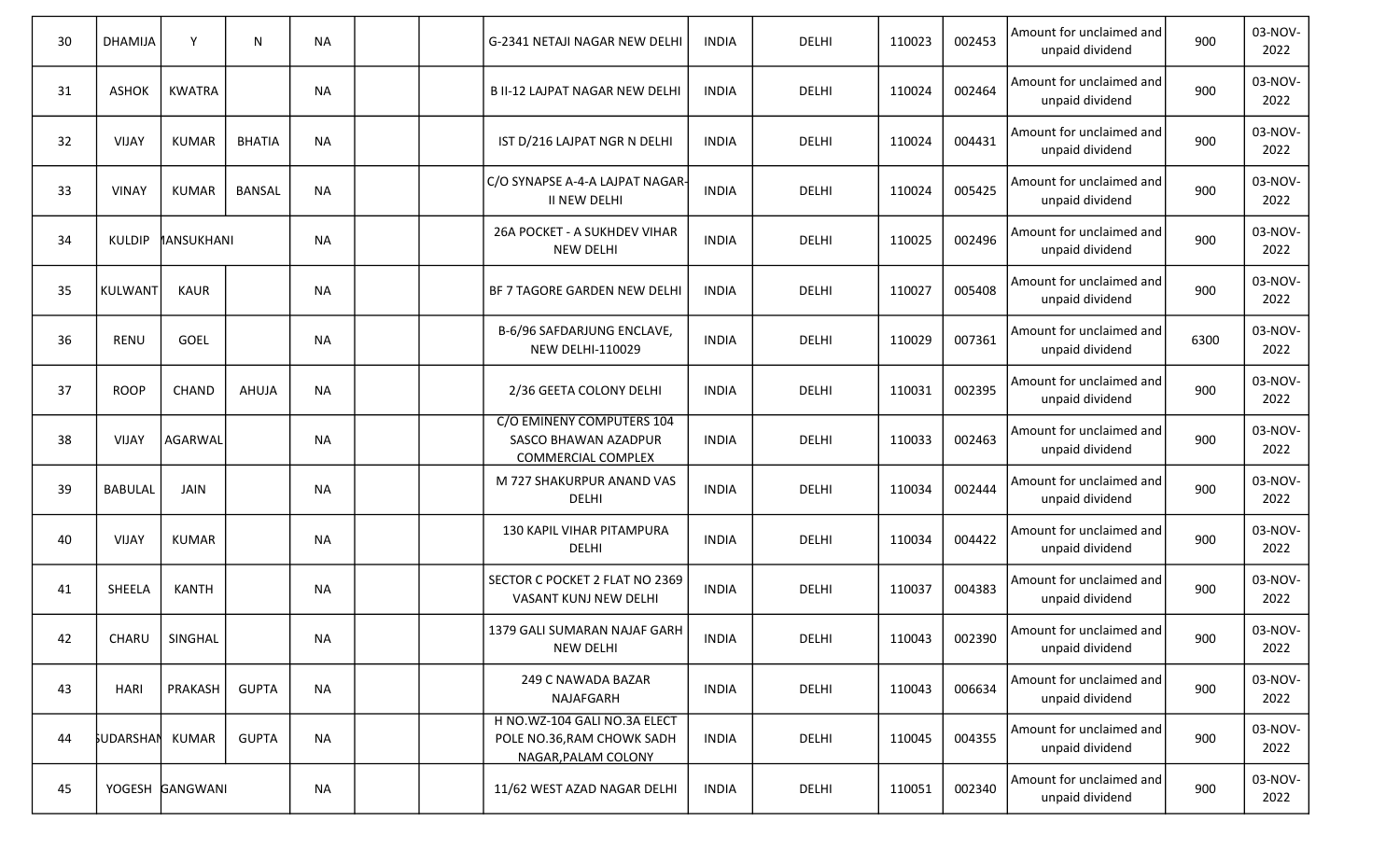| 46 | ANJU                      | AGGARWAL         |               | <b>NA</b>    |            | E 15/12 KRISHNA NAGAR DELHI                                                                   | <b>INDIA</b> | DELHI        | 110051 | 005064 | Amount for unclaimed and<br>unpaid dividend | 900  | 03-NOV-<br>2022 |
|----|---------------------------|------------------|---------------|--------------|------------|-----------------------------------------------------------------------------------------------|--------------|--------------|--------|--------|---------------------------------------------|------|-----------------|
| 47 | PRASHANT KUMAR            |                  |               | <b>NA</b>    |            | <b>15 SFS FLATS SHAKTI APARTMENT</b><br><b>ASHOK VIHAR III</b>                                | <b>INDIA</b> | DELHI        | 110052 | 002345 | Amount for unclaimed and<br>unpaid dividend | 900  | 03-NOV-<br>2022 |
| 48 | SANGEETA                  | BANSAL           |               | <b>NA</b>    |            | <b>BM 55 WEST SHALIMAR BAGH</b><br>DELHI                                                      | <b>INDIA</b> | DELHI        | 110052 | 002490 | Amount for unclaimed and<br>unpaid dividend | 900  | 03-NOV-<br>2022 |
| 49 | <b>NEETA</b>              | CHADHA           |               | <b>NA</b>    |            | C-2/141, ASHOK VIHAR PHASE -2<br>DELHI-110052                                                 | <b>INDIA</b> | <b>DELHI</b> | 110052 | 004358 | Amount for unclaimed and<br>unpaid dividend | 900  | 03-NOV-<br>2022 |
| 50 | NEELAM                    |                  |               | <b>NA</b>    |            | 72 GOKHALE MARKET OPP TIS<br>HAZARI COURT DELHI                                               | <b>INDIA</b> | <b>DELHI</b> | 110054 | 004360 | Amount for unclaimed and<br>unpaid dividend | 900  | 03-NOV-<br>2022 |
| 51 | <b>NAGESH</b>             | SHARMA           |               | <b>NA</b>    |            | B-555 D A FLATS TIMAR PURA NEW<br>DELHI                                                       | <b>INDIA</b> | DELHI        | 110054 | 005407 | Amount for unclaimed and<br>unpaid dividend | 900  | 03-NOV-<br>2022 |
| 52 | <b>GEETA</b>              | SAXENA           |               | <b>NA</b>    |            | <b>48 RAM NAGAR NEAR NEW DELHI</b><br>RAILWAY STN NEW DELHI                                   | <b>INDIA</b> | DELHI        | 110055 | 004323 | Amount for unclaimed and<br>unpaid dividend | 900  | 03-NOV-<br>2022 |
| 53 | <b>REDITCAPIT VENTURE</b> |                  | <b>FUND</b>   | <b>INDIA</b> | <b>LTD</b> | 62 BASANT LOK VASANT VIHAR<br>NEW DELHI                                                       | <b>INDIA</b> | DELHI        | 110057 | 004446 | Amount for unclaimed and<br>unpaid dividend | 1800 | 03-NOV-<br>2022 |
| 54 | <b>ROHIT</b>              | SHARMA           |               | <b>NA</b>    |            | RZ-B-44 SUBHASH PARK<br>UTTAMNAGAR NEW DELHI                                                  | <b>INDIA</b> | DELHI        | 110059 | 004339 | Amount for unclaimed and<br>unpaid dividend | 900  | 03-NOV-<br>2022 |
| 55 | <b>OM</b>                 | PARKASH          | PRUTHI        | <b>NA</b>    |            | C-82 MAYAPURI INDL AREA PHASE<br>II NEW DELHI                                                 | <b>INDIA</b> | DELHI        | 110064 | 002394 | Amount for unclaimed and<br>unpaid dividend | 900  | 03-NOV-<br>2022 |
| 56 | <b>CHANDER</b>            | <b>KANTA</b>     | <b>BATRA</b>  | <b>NA</b>    |            | M-32 SHRI NIWAS PURI NEW DELHI                                                                | <b>INDIA</b> | DELHI        | 110065 | 004353 | Amount for unclaimed and<br>unpaid dividend | 900  | 03-NOV-<br>2022 |
| 57 | WAZIR                     | CHAND            | <b>CHOPRA</b> | <b>NA</b>    |            | B-201/1 EAST OF KAILASH NEW<br>DELHI                                                          | <b>INDIA</b> | DELHI        | 110065 | 005026 | Amount for unclaimed and<br>unpaid dividend | 900  | 03-NOV-<br>2022 |
| 58 | GURINDERCHHATWAL          |                  |               | NA           |            | AIR COMM TS CHHATWAL AVS SC<br>VM SEC, KENDRIYA SAINK, MIN OF<br>DEF WEST BLOCK-IV, R K PURAM | <b>INDIA</b> | DELHI        | 110066 | 004801 | Amount for unclaimed and<br>unpaid dividend | 900  | 03-NOV-<br>2022 |
| 59 | SNEHAL                    | SONI             |               | <b>NA</b>    |            | 61A OVERSEAS APARTMENTS PLOT<br>NO 22 SECTOR 9 ROHINI                                         | <b>INDIA</b> | <b>DELHI</b> | 110085 | 002324 | Amount for unclaimed and<br>unpaid dividend | 900  | 03-NOV-<br>2022 |
| 60 |                           | RACHNA SINDHWANI |               | <b>NA</b>    |            | 97/D-15/SECTOR-3 ROHINI                                                                       | <b>INDIA</b> | <b>DELHI</b> | 110085 | 006127 | Amount for unclaimed and<br>unpaid dividend | 900  | 03-NOV-<br>2022 |
| 61 | $\mathsf C$               | P                | <b>JAIN</b>   | <b>NA</b>    |            | FLAT NO.203 POCKET C-8 SECTOR 8<br>ROHINI DELHI-110085                                        | <b>INDIA</b> | DELHI        | 110085 | 006872 | Amount for unclaimed and<br>unpaid dividend | 900  | 03-NOV-<br>2022 |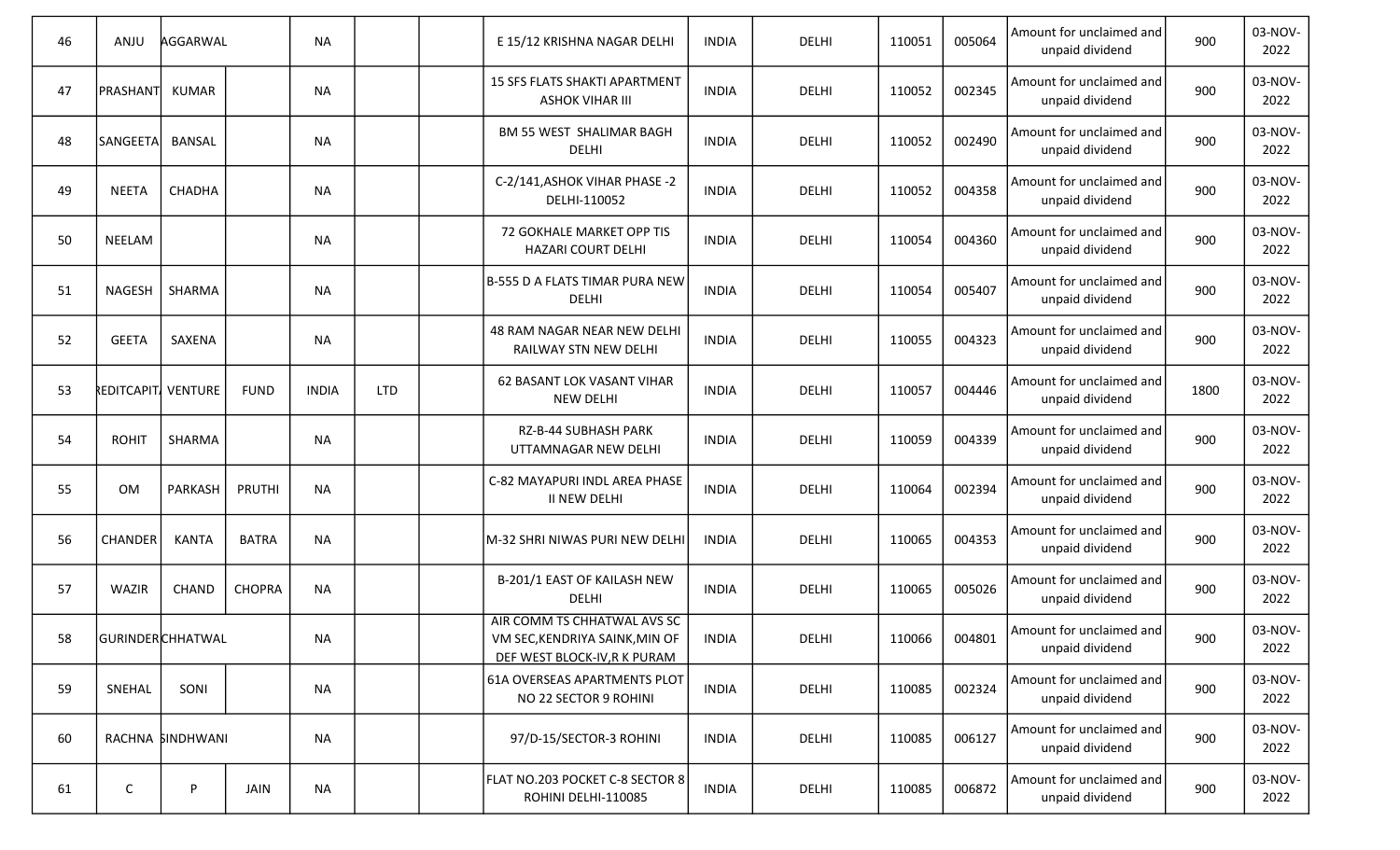| 62 | DAVENDRA       | KUMAR          |                 | <b>NA</b> |  | E 25 GALI NO 5 PANDAV NAGAR<br>(JANTA GDN) PATPAR GANJ               | <b>INDIA</b> | DELHI         | 110091 | 004341     | Amount for unclaimed and<br>unpaid dividend | 900 | 03-NOV-<br>2022 |
|----|----------------|----------------|-----------------|-----------|--|----------------------------------------------------------------------|--------------|---------------|--------|------------|---------------------------------------------|-----|-----------------|
| 63 | <b>GAYATRI</b> | <b>DEVI</b>    | <b>KEDIA</b>    | <b>NA</b> |  | J & K BLOCK - 35 LAXMI NAGAR<br>DELHI                                | <b>INDIA</b> | DELHI         | 110092 | 002315     | Amount for unclaimed and<br>unpaid dividend | 900 | 03-NOV-<br>2022 |
| 64 | <b>KUSUM</b>   |                | KUMARI BHARGAVA | <b>NA</b> |  | H NO A 16/2 USHA SADAN NEHRU<br><b>GROUND N IT</b>                   | <b>INDIA</b> | HARYANA       | 121001 | 005014     | Amount for unclaimed and<br>unpaid dividend | 900 | 03-NOV-<br>2022 |
| 65 | <b>NAND</b>    | LAL            | <b>BANSAL</b>   | <b>NA</b> |  | HOUSE A 13/42 ASHOKA CRESENT<br>GURGAON, TEH- GURGAON                | <b>INDIA</b> | HARYANA       | 122001 | 10008332   | Amount for unclaimed and<br>unpaid dividend | 900 | 03-NOV-<br>2022 |
| 66 | SURENDER       | GOEL           |                 | <b>NA</b> |  | S/O SADHU RAM GOEL 275/33<br>NAYA PARAO VAISH COLLEGE<br><b>ROAD</b> | <b>INDIA</b> | HARYANA       | 124001 | 005023     | Amount for unclaimed and<br>unpaid dividend | 900 | 03-NOV-<br>2022 |
| 67 | <b>ANITA</b>   | SINGHAL        |                 | <b>NA</b> |  | H.NO.-1/288 NAI BASTI, GALI NO.-2<br>BAHADURAGARH, DISTT. JHAJJAR    | <b>INDIA</b> | HARYANA       | 124507 | 10007715   | Amount for unclaimed and<br>unpaid dividend | 900 | 03-NOV-<br>2022 |
| 68 | SUNIL          | <b>KUMAR</b>   |                 | <b>NA</b> |  | <b>GUPTA STORE LOHAR BAZAR</b><br><b>BHIWANI</b>                     | <b>INDIA</b> | HARYANA       | 125021 | 002534     | Amount for unclaimed and<br>unpaid dividend | 900 | 03-NOV-<br>2022 |
| 69 | <b>KAVITA</b>  |                |                 | <b>NA</b> |  | C/O SH BALAJI FINANCIAL SERVICES<br>47 SCHEME 6                      | <b>INDIA</b> | HARYANA       | 126102 | 005012     | Amount for unclaimed and<br>unpaid dividend | 900 | 03-NOV-<br>2022 |
| 70 | <b>MAYA</b>    | SHARMA         |                 | <b>NA</b> |  | H NO 32 NANDWANI NAGAR<br>SONEPAT                                    | <b>INDIA</b> | HARYANA       | 131001 | 005766     | Amount for unclaimed and<br>unpaid dividend | 900 | 03-NOV-<br>2022 |
| 71 | NEERAJ         | <b>GUPTA</b>   |                 | <b>NA</b> |  | HOUSE NO 459 SECTOR 14                                               | <b>INDIA</b> | HARYANA       | 131001 | \$20000000 | Amount for unclaimed and<br>unpaid dividend | 900 | 03-NOV-<br>2022 |
| 72 | KUL            | <b>BHUSHAN</b> |                 | <b>NA</b> |  | # 271 WARD NO. 1 MASITA HOUSE<br>THANESAR                            | <b>INDIA</b> | HARYANA       | 136118 | 17779258   | Amount for unclaimed and<br>unpaid dividend | 900 | 03-NOV-<br>2022 |
| 73 | RAJ            | <b>KUMAR</b>   |                 | <b>NA</b> |  | 16-KUKAMSINGH RD GALI NO I<br>AMRITSAR                               | <b>INDIA</b> | <b>PUNJAB</b> | 143001 | 001019     | Amount for unclaimed and<br>unpaid dividend | 900 | 03-NOV-<br>2022 |
| 74 | RANJANA        | <b>GUPTA</b>   |                 | <b>NA</b> |  | 33/17 KAPURTHALA ROAD<br><b>JALANDHAR CITY</b>                       | <b>INDIA</b> | <b>PUNJAB</b> | 144008 | 002206     | Amount for unclaimed and<br>unpaid dividend | 900 | 03-NOV-<br>2022 |
| 75 | <b>NISHA</b>   | RANI           | VIJ             | <b>NA</b> |  | SUBASH NAGAR STREET NO 6<br>PHAGWARA                                 | <b>INDIA</b> | <b>PUNJAB</b> | 144401 | 002203     | Amount for unclaimed and<br>unpaid dividend | 900 | 03-NOV-<br>2022 |
| 76 | <b>KANWAR</b>  | PAUL           | <b>SINGH</b>    | <b>NA</b> |  | INDUSTRIAL OXYGEN CO LTD G T<br>ROAD MANDI GOBINDGARH                | <b>INDIA</b> | <b>PUNJAB</b> | 147301 | 000354     | Amount for unclaimed and<br>unpaid dividend | 900 | 03-NOV-<br>2022 |
| 77 | SHAM           |                | SUNDER   SHARMA | <b>NA</b> |  | C/O. SHARMA GASES AMLOH<br>ROAD, MANDI GOBINDGARH                    | <b>INDIA</b> | <b>PUNJAB</b> | 147301 | 006798     | Amount for unclaimed and<br>unpaid dividend | 900 | 03-NOV-<br>2022 |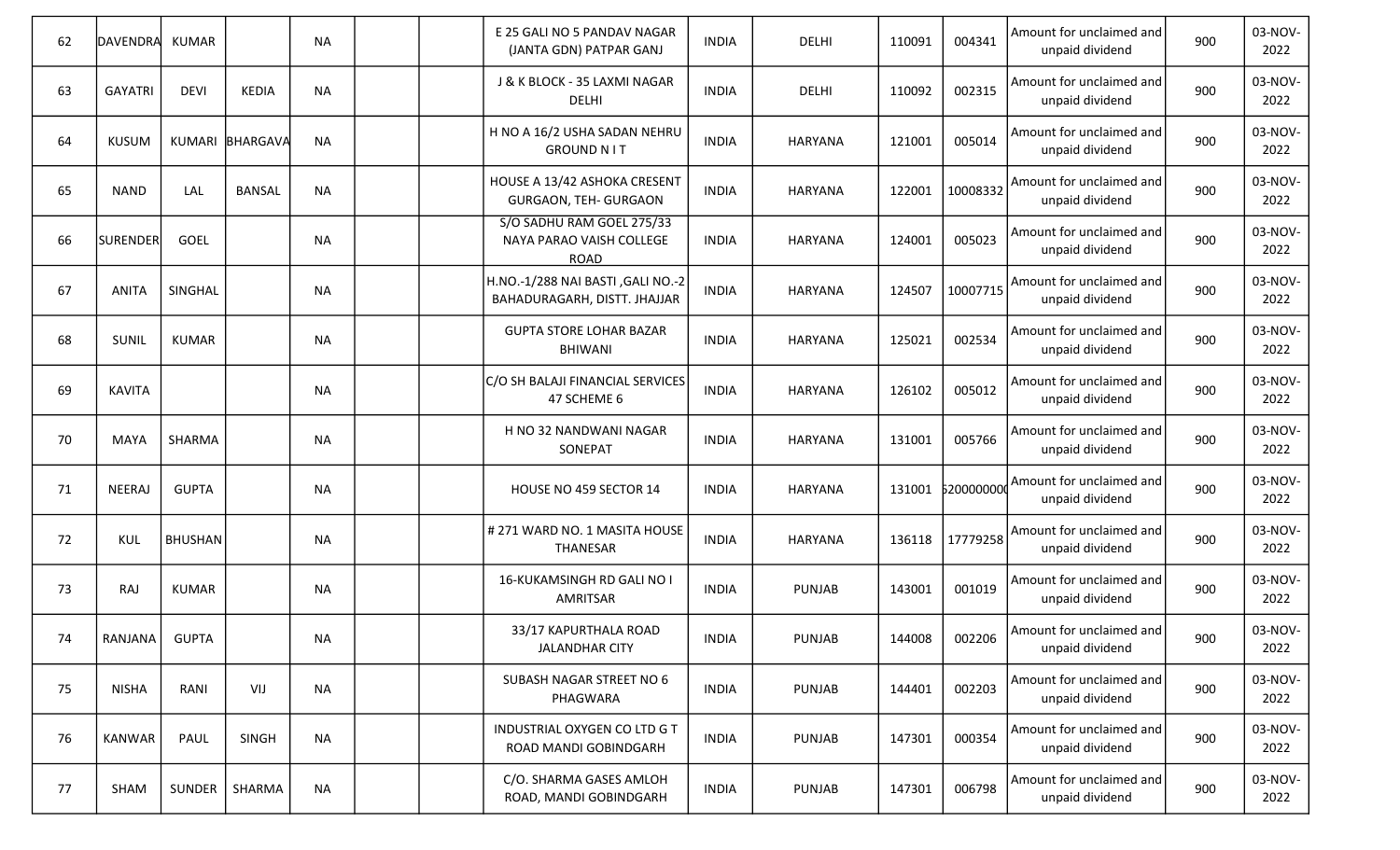| 78 | P                | К                | <b>SETH</b> | <b>NA</b> |  | H NO 2255 SECTOR 15-C<br>CHANDIGARH                                             | <b>INDIA</b> | <b>PUNJAB</b>        | 160015 | 001518 | Amount for unclaimed and<br>unpaid dividend | 900  | 03-NOV-<br>2022 |
|----|------------------|------------------|-------------|-----------|--|---------------------------------------------------------------------------------|--------------|----------------------|--------|--------|---------------------------------------------|------|-----------------|
| 79 | <b>RAMESH</b>    | <b>KRISHAN</b>   |             | <b>NA</b> |  | H NO 120 SECTOR 23 A<br>CHANDIGARH                                              | <b>INDIA</b> | <b>PUNJAB</b>        | 160023 | 001545 | Amount for unclaimed and<br>unpaid dividend | 1800 | 03-NOV-<br>2022 |
| 80 | <b>TRIPTA</b>    | GOYAL            |             | <b>NA</b> |  | 1179/22B CHANDIGARH                                                             | <b>INDIA</b> | <b>PUNJAB</b>        | 160026 | 001511 | Amount for unclaimed and<br>unpaid dividend | 900  | 03-NOV-<br>2022 |
| 81 | YASH             | <b>HANDELWAL</b> |             | <b>NA</b> |  | J 89 PATEL NAGAR IST GHAZIABAD                                                  | <b>INDIA</b> | <b>UTTAR PRADESH</b> | 201001 | 002526 | Amount for unclaimed and<br>unpaid dividend | 900  | 03-NOV-<br>2022 |
| 82 | <b>BEDPAL</b>    | <b>SINGH</b>     |             | <b>NA</b> |  | III H 41/1 NEHRU NAGAR RAKESH<br>MARG                                           | <b>INDIA</b> | <b>UTTAR PRADESH</b> | 201001 | 006521 | Amount for unclaimed and<br>unpaid dividend | 900  | 03-NOV-<br>2022 |
| 83 | <b>BHULEY</b>    | <b>RAM</b>       |             | <b>NA</b> |  | III H 41/1 NEHRU NAGAR RAKESH<br>MARG                                           | <b>INDIA</b> | <b>UTTAR PRADESH</b> | 201001 | 006522 | Amount for unclaimed and<br>unpaid dividend | 900  | 03-NOV-<br>2022 |
| 84 | <b>GOMTI</b>     | <b>DEVI</b>      |             | <b>NA</b> |  | 8/50 SECTOR 3 RAJINDER NAGAR<br>SAHIBABAD GHAZIABAD                             | <b>INDIA</b> | <b>UTTAR PRADESH</b> | 201005 | 002535 | Amount for unclaimed and<br>unpaid dividend | 900  | 03-NOV-<br>2022 |
| 85 | <b>GIRISH</b>    | <b>MEHRA</b>     |             | <b>NA</b> |  | 704, CHARMS SOLITAIRE APTS<br>PLOTNO 14 MALL RD, NR DPS<br>SCHOO AHINSHA KHAND- | <b>INDIA</b> | <b>UTTAR PRADESH</b> | 201014 | 000323 | Amount for unclaimed and<br>unpaid dividend | 1800 | 03-NOV-<br>2022 |
| 86 | <b>PUNEET</b>    | <b>BHARTIA</b>   |             | <b>NA</b> |  | 196 SEECTOR 15A NOIDA U P                                                       | <b>INDIA</b> | <b>UTTAR PRADESH</b> | 201301 | 005417 | Amount for unclaimed and<br>unpaid dividend | 900  | 03-NOV-<br>2022 |
| 87 | <b>VINOD</b>     | <b>KUMAR</b>     | SINGH       | <b>NA</b> |  | 35-F TYPE-C BHEL COLONY SECTOR<br>17 NOIDA U P                                  | <b>INDIA</b> | <b>UTTAR PRADESH</b> | 201301 | 004316 | Amount for unclaimed and<br>unpaid dividend | 900  | 03-NOV-<br>2022 |
| 88 | PRIYA            | VAJPAI           |             | <b>NA</b> |  | 1848 SECTOR 29 NOIDA                                                            | <b>INDIA</b> | <b>UTTAR PRADESH</b> | 201303 | 000073 | Amount for unclaimed and<br>unpaid dividend | 1800 | 03-NOV-<br>2022 |
| 89 | <b>NEERU</b>     | SINGHAL          |             | <b>NA</b> |  | W/O SANJAY SINGHAL 13/10<br><b>MANAK CHOWK ALIGARH</b>                          | <b>INDIA</b> | <b>UTTAR PRADESH</b> | 202001 | 002531 | Amount for unclaimed and<br>unpaid dividend | 900  | 03-NOV-<br>2022 |
| 90 | <b>MAKHAN</b>    | SINGH            | ARORA       | NA        |  | C-18 INDUSTRIAL ESTATE ALI GARH                                                 | <b>INDIA</b> | UTTAR PRADESH        | 202001 | 002382 | Amount for unclaimed and<br>unpaid dividend | 900  | 03-NOV-<br>2022 |
| 91 | PREAM            | <b>KUMAR</b>     | PORWAL      | <b>NA</b> |  | C/O PREAM MEDICAL STORE<br>AURAIYA ETAWAH GAUSHALA RD                           | <b>INDIA</b> | <b>UTTAR PRADESH</b> | 206122 | 002185 | Amount for unclaimed and<br>unpaid dividend | 900  | 03-NOV-<br>2022 |
| 92 | SURENDRA AGARWAL |                  |             | <b>NA</b> |  | NEW POPULAR CYCLE MART 39/17<br><b>MESTON ROAD KANPUR</b>                       | <b>INDIA</b> | <b>UTTAR PRADESH</b> | 208001 | 002101 | Amount for unclaimed and<br>unpaid dividend | 900  | 03-NOV-<br>2022 |
| 93 |                  | HARSH SACHDEVA   |             | <b>NA</b> |  | 50/168 NAUGHARA KANPUR                                                          | <b>INDIA</b> | <b>UTTAR PRADESH</b> | 208001 | 002135 | Amount for unclaimed and<br>unpaid dividend | 900  | 03-NOV-<br>2022 |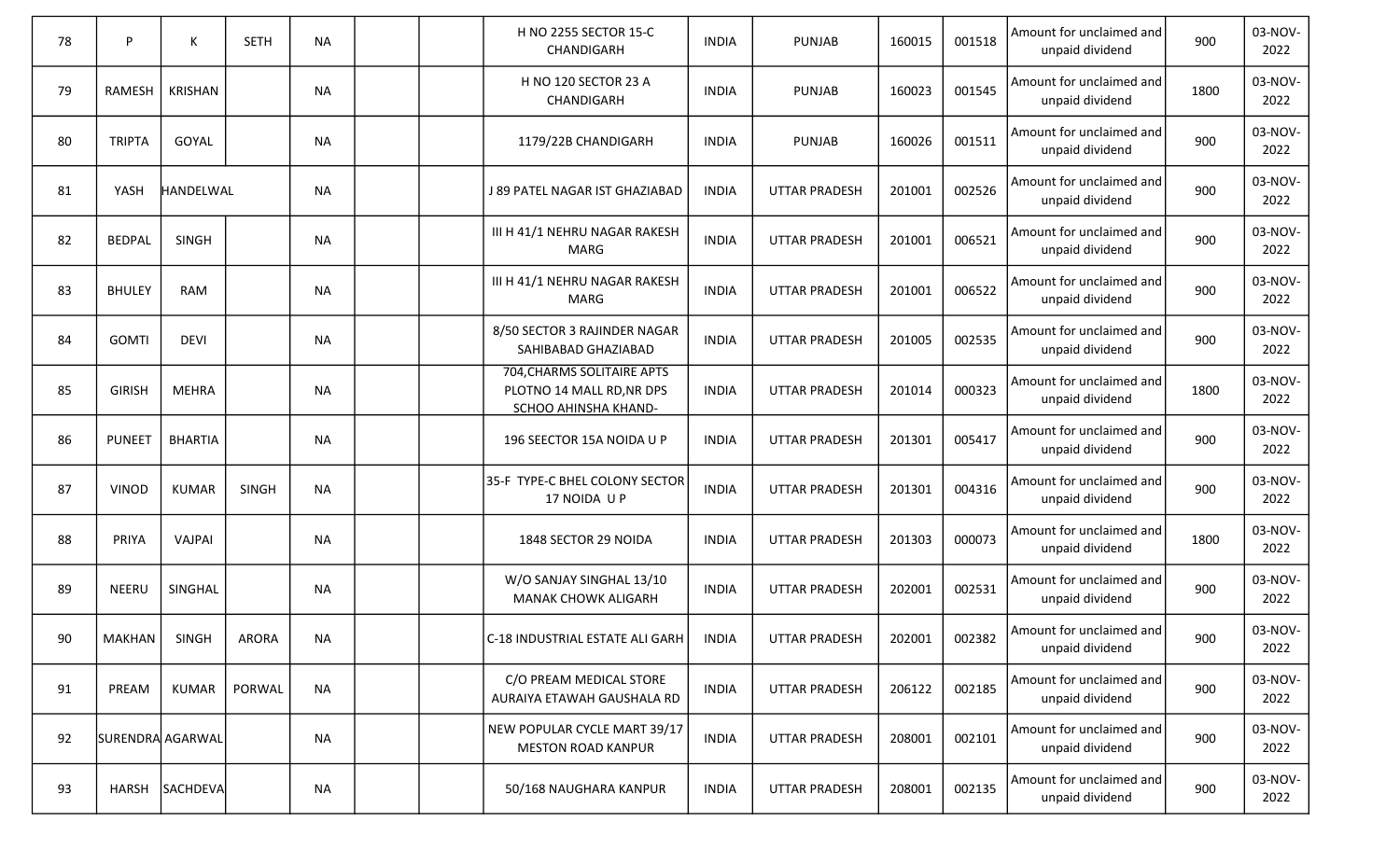| 94  | <b>RAJEEV</b>    | <b>EDOLIYA</b>      |                 | <b>NA</b> |  | R MEDICAL COLLEGE KANPUR                                                                | <b>INDIA</b> | <b>UTTAR PRADESH</b> | 208001 | 002141 | Amount for unclaimed and<br>unpaid dividend | 900 | 03-NOV-<br>2022 |
|-----|------------------|---------------------|-----------------|-----------|--|-----------------------------------------------------------------------------------------|--------------|----------------------|--------|--------|---------------------------------------------|-----|-----------------|
| 95  | <b>MADAN</b>     | LAL                 | <b>JAIN</b>     | <b>NA</b> |  | 106, KAILASH VIHAR (1ST FLOOR)<br>15/21, CIVIL LINES, BEHIND<br>METHODIST CHURCH        | INDIA        | <b>UTTAR PRADESH</b> | 208001 | 002099 | Amount for unclaimed and<br>unpaid dividend | 900 | 03-NOV-<br>2022 |
| 96  | <b>PUSHP</b>     | <b>KUMAR</b>        | <b>TRIPATHI</b> | <b>NA</b> |  | 117Q/677 SHARDA NAGAR<br><b>KANPUR</b>                                                  | <b>INDIA</b> | <b>UTTAR PRADESH</b> | 208001 | 002114 | Amount for unclaimed and<br>unpaid dividend | 900 | 03-NOV-<br>2022 |
| 97  | JAI              | <b>RAM</b>          | <b>GUPTA</b>    | <b>NA</b> |  | 38/103 JAGANNATH BHAWAN<br><b>MESTON ROAD KANPUR</b>                                    | <b>INDIA</b> | <b>UTTAR PRADESH</b> | 208001 | 002124 | Amount for unclaimed and<br>unpaid dividend | 900 | 03-NOV-<br>2022 |
| 98  | PRADEEP          | К                   | SINGHANIA       | <b>NA</b> |  | C/O MAGNA MARKETING 14/123A<br><b>GOPALA CHAMBERS THE MALL</b><br>PARADE                | <b>INDIA</b> | <b>UTTAR PRADESH</b> | 208001 | 002161 | Amount for unclaimed and<br>unpaid dividend | 900 | 03-NOV-<br>2022 |
| 99  |                  | JAYSHREE   TULSIANI |                 | <b>NA</b> |  | 8/80 ARYA NAGAR KANPUR                                                                  | <b>INDIA</b> | <b>UTTAR PRADESH</b> | 208002 | 002138 | Amount for unclaimed and<br>unpaid dividend | 900 | 03-NOV-<br>2022 |
| 100 | SHAMSHA          | <b>BEGUM</b>        |                 | <b>NA</b> |  | C/O.ABDUL WAHEED FLAT<br>NO.III/15,IT & CEN EX COL LAXMAN<br><b>BAGH, SWAROOP NAGAR</b> | <b>INDIA</b> | <b>UTTAR PRADESH</b> | 208002 | 005948 | Amount for unclaimed and<br>unpaid dividend | 900 | 03-NOV-<br>2022 |
| 101 |                  | SAVITIRI KRIVASTAVA |                 | <b>NA</b> |  | H NO 734B N RLY LOCO COLONY G<br>T ROAD KANPUR                                          | <b>INDIA</b> | <b>UTTAR PRADESH</b> | 208004 | 002116 | Amount for unclaimed and<br>unpaid dividend | 900 | 03-NOV-<br>2022 |
| 102 | MANJU            | <b>GAMBHIR</b>      |                 | <b>NA</b> |  | <b>INDIAN OVERSEAS BANK</b><br>SARVODAYA NAGAR KANPUR                                   | <b>INDIA</b> | <b>UTTAR PRADESH</b> | 208005 | 002132 | Amount for unclaimed and<br>unpaid dividend | 900 | 03-NOV-<br>2022 |
| 103 | <b>BHARAT</b>    | SINGH               |                 | <b>NA</b> |  | ASHOK VIDYAMANDIR CAMPUS<br>117/2 SARVODAYA NAGAR<br><b>KANPUR</b>                      | <b>INDIA</b> | <b>UTTAR PRADESH</b> | 208005 | 002159 | Amount for unclaimed and<br>unpaid dividend | 900 | 03-NOV-<br>2022 |
| 104 | <b>HAGYAWATI</b> |                     |                 | <b>NA</b> |  | <b>ASHOK VIDYA MANDIR CAMPUS</b><br>117/2 SARVODAYA NAGAR<br>KANPUR                     | <b>INDIA</b> | <b>UTTAR PRADESH</b> | 208005 | 002160 | Amount for unclaimed and<br>unpaid dividend | 900 | 03-NOV-<br>2022 |
| 105 | SUNIL            | KUMAR               | VARMA           | <b>NA</b> |  | <b>DOUBLE STOREY, HIG-74</b><br>K.D.A.FLATS, BARRA-2 KANPUR                             | <b>INDIA</b> | <b>UTTAR PRADESH</b> | 208005 | 002147 | Amount for unclaimed and<br>unpaid dividend | 900 | 03-NOV-<br>2022 |
| 106 | SURESH           | <b>KUMAR</b>        |                 | NA        |  | A/24/372 GOVIND NAGAR KANPUR                                                            | <b>INDIA</b> | UTTAR PRADESH        | 208006 | 002177 | Amount for unclaimed and<br>unpaid dividend | 900 | 03-NOV-<br>2022 |
| 107 | PRABHU           | DAYAL               |                 | <b>NA</b> |  | STATE BANK OF BIKANER&JAIPUR<br>KAUSHALPURI KANPUR                                      | <b>INDIA</b> | <b>UTTAR PRADESH</b> | 208012 | 002180 | Amount for unclaimed and<br>unpaid dividend | 900 | 03-NOV-<br>2022 |
| 108 |                  | RAMESH   CHANDRA    | SINGH           | <b>NA</b> |  | MIG 17 SECTOR 4 BARRA 2<br><b>KANPUR</b>                                                | <b>INDIA</b> | <b>UTTAR PRADESH</b> | 208027 | 002108 | Amount for unclaimed and<br>unpaid dividend | 900 | 03-NOV-<br>2022 |
| 109 | ATMARAM DAWANI   |                     |                 | <b>NA</b> |  | 3/8 SINDHI COLONY RAIL WAY<br>ROAD FARRUKHABAD                                          | <b>INDIA</b> | <b>UTTAR PRADESH</b> | 209601 | 002121 | Amount for unclaimed and<br>unpaid dividend | 900 | 03-NOV-<br>2022 |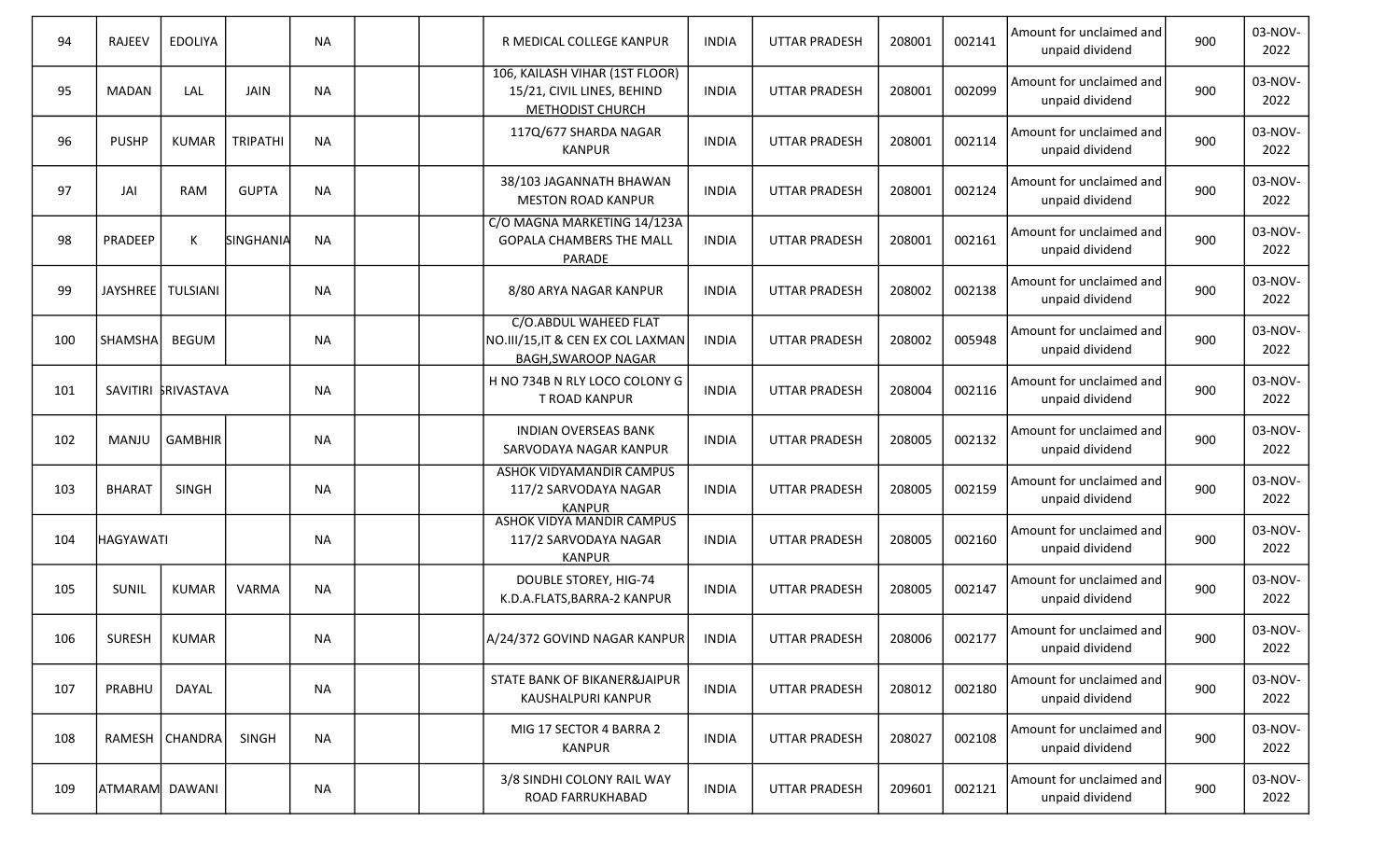| 110 |                 | KALAWATI\$RIVASTAVA |               | <b>NA</b> |  | <b>B/38 GOVINDPUR COLONY</b><br>(BEHIND) IRRIGATION COLONY<br>P.O.TELIAGANJ, ALLAHABAD | <b>INDIA</b> | <b>UTTAR PRADESH</b> | 211004 | 006888 | Amount for unclaimed and<br>unpaid dividend | 900 | 03-NOV-<br>2022 |
|-----|-----------------|---------------------|---------------|-----------|--|----------------------------------------------------------------------------------------|--------------|----------------------|--------|--------|---------------------------------------------|-----|-----------------|
| 111 | <b>ASHA</b>     | <b>BINDAL</b>       |               | <b>NA</b> |  | A5 MALVIYA NAGAR AISHBAGH<br><b>LUCKNOW</b>                                            | <b>INDIA</b> | <b>UTTAR PRADESH</b> | 221001 | 004248 | Amount for unclaimed and<br>unpaid dividend | 900 | 03-NOV-<br>2022 |
| 112 | <b>NEEMA</b>    | <b>PANT</b>         |               | <b>NA</b> |  | FLAT NO 8 DEV NAGAR SECTOR 8<br>NR LITTLE ANGEL SCHOOL INDIRA<br><b>NAGAR</b>          | <b>INDIA</b> | <b>UTTAR PRADESH</b> | 221001 | 004251 | Amount for unclaimed and<br>unpaid dividend | 900 | 03-NOV-<br>2022 |
| 113 | <b>HURANDHA</b> | <b>SINGH</b>        |               | <b>NA</b> |  | C/O DR. V. SINGH B/31/35-<br>24, SANKATMOCHAN COLONY<br>LANKA-VARANASI                 | INDIA        | <b>UTTAR PRADESH</b> | 221005 | 002933 | Amount for unclaimed and<br>unpaid dividend | 900 | 03-NOV-<br>2022 |
| 114 | <b>NEETA</b>    | <b>KAPOOR</b>       |               | <b>NA</b> |  | 41/229 RADHA KRISHNAN MANDIR<br><b>LANE NARHI</b>                                      | <b>INDIA</b> | <b>UTTAR PRADESH</b> | 226001 | 004255 | Amount for unclaimed and<br>unpaid dividend | 900 | 03-NOV-<br>2022 |
| 115 | HEMLATA         | C                   | <b>TIWARI</b> | <b>NA</b> |  | C/O.INDO GULF FERT.& CHEM.<br>JAGDISHPUR INDUSTRIAL AREA<br><b>SULTANPUR</b>           | <b>INDIA</b> | <b>UTTAR PRADESH</b> | 227817 | 006855 | Amount for unclaimed and<br>unpaid dividend | 900 | 03-NOV-<br>2022 |
| 116 | SANJEEV         | <b>KUMAR</b>        | AGRAWAL       | <b>NA</b> |  | <b>OM PRAKASH &amp; BROTHERS</b><br>LUCKNOW NAKA CHAUORAHA<br>SULTANPUR (U P)          | <b>INDIA</b> | <b>UTTAR PRADESH</b> | 228001 | 004243 | Amount for unclaimed and<br>unpaid dividend | 900 | 03-NOV-<br>2022 |
| 117 | <b>VIMLA</b>    | PANDEY              |               | <b>NA</b> |  | 32 FIROZ GANDHI NAGAR CIVIL<br>LINES RAEBARELI (U.P)                                   | <b>INDIA</b> | <b>UTTAR PRADESH</b> | 229001 | 005865 | Amount for unclaimed and<br>unpaid dividend | 900 | 03-NOV-<br>2022 |
| 118 |                 | SUPARNA HAKRAVORTY  |               | <b>NA</b> |  | 9-AE-17 OBRA COLONY OBRA<br>SONEBHADRA                                                 | <b>INDIA</b> | <b>UTTAR PRADESH</b> | 231219 | 006083 | Amount for unclaimed and<br>unpaid dividend | 900 | 03-NOV-<br>2022 |
| 119 |                 | SHIKHA SRIVASTAVA   |               | <b>NA</b> |  | 9 AE (T) 109 UPSEB COLONY, OBRA<br><b>SONE BHADRA</b>                                  | <b>INDIA</b> | <b>UTTAR PRADESH</b> | 231219 | 006106 | Amount for unclaimed and<br>unpaid dividend | 900 | 03-NOV-<br>2022 |
| 120 | <b>GIRDHAR</b>  | GOPAL               |               | <b>NA</b> |  | C/O GIRDHAR SUGAR WORKS<br>MARWARI GANJ BAREILLY                                       | <b>INDIA</b> | <b>UTTAR PRADESH</b> | 243001 | 002471 | Amount for unclaimed and<br>unpaid dividend | 900 | 03-NOV-<br>2022 |
| 121 | ANAND           | <b>KUMAR</b>        | AGRAWAL       | <b>NA</b> |  | KOTHR RAMNIWAS 8-U-35 CIVIL<br><b>LINES BAREILLY</b>                                   | <b>INDIA</b> | <b>UTTAR PRADESH</b> | 243001 | 002356 | Amount for unclaimed and<br>unpaid dividend | 900 | 03-NOV-<br>2022 |
| 122 | VIJAY           |                     | KUMAR AGARWAL | NA        |  | JYOTI OIL COMPANY GANGAPUR<br>BAREILLY                                                 | <b>INDIA</b> | UTTAR PRADESH        | 243005 | 002408 | Amount for unclaimed and<br>unpaid dividend | 900 | 03-NOV-<br>2022 |
| 123 |                 | POORBI AGARWAL      |               | <b>NA</b> |  | C/O SURESH AGARWAL 3/9<br>KASERA LINE RAM NAGAR                                        | <b>INDIA</b> | UTTARAKHAND          | 244715 | 002505 | Amount for unclaimed and<br>unpaid dividend | 900 | 03-NOV-<br>2022 |
| 124 | PUJA            | <b>GUPTA</b>        |               | <b>NA</b> |  | C/O GIRISHKUMAR OMESH KUMAR<br>SARAI GALI RAM NAGAR NAINITAL                           | <b>INDIA</b> | UTTARAKHAND          | 244715 | 005037 | Amount for unclaimed and<br>unpaid dividend | 900 | 03-NOV-<br>2022 |
| 125 | MANOJ           |                     |               | <b>NA</b> |  | 2/1127A RAM NIWAS RAM NAGAR<br>B/H SAM INTER COLLEGE                                   | <b>INDIA</b> | UTTARAKHAND          | 247001 | 002477 | Amount for unclaimed and<br>unpaid dividend | 900 | 03-NOV-<br>2022 |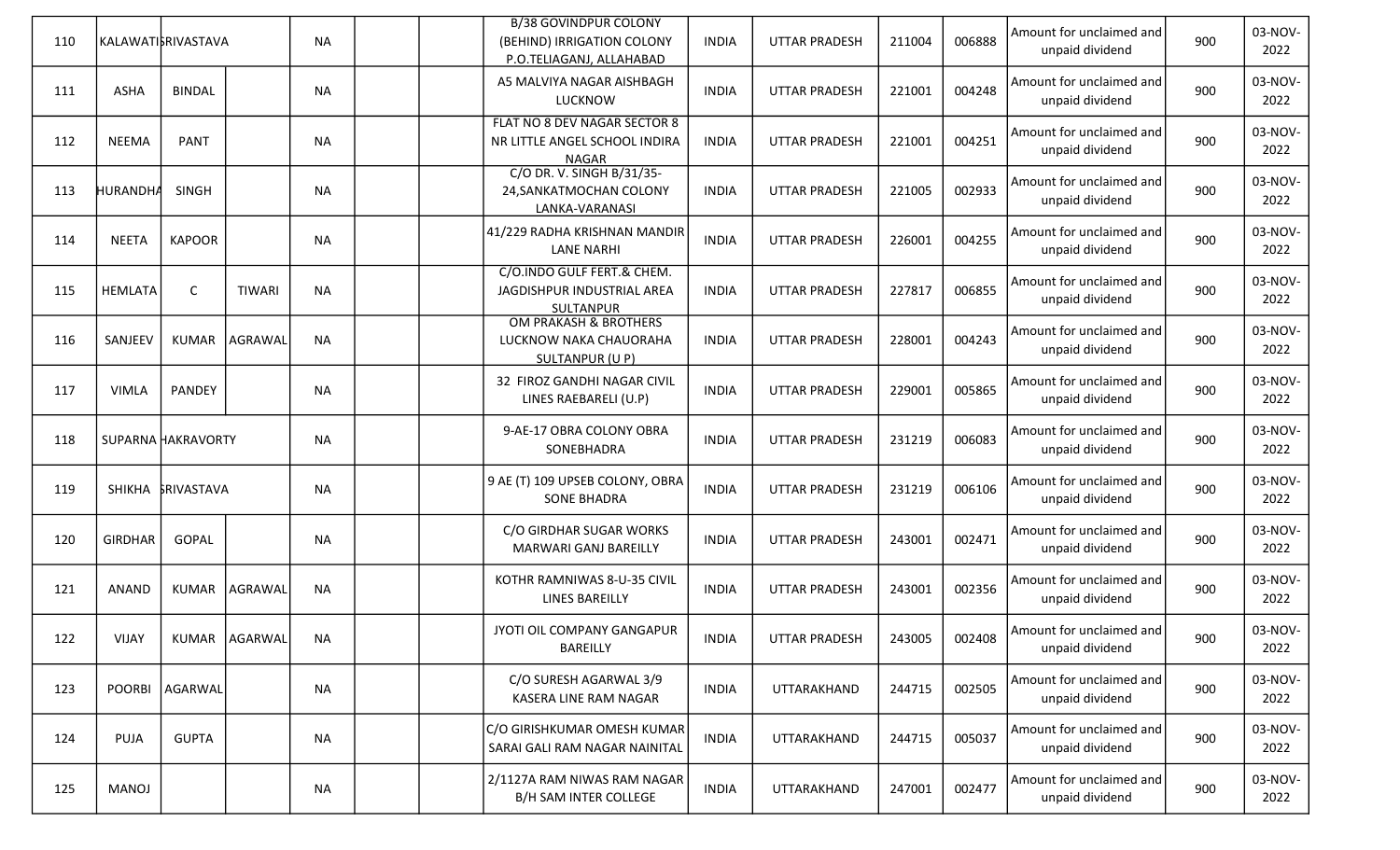| 126 | AMRIK         | <b>SINGH</b>      |                 | <b>NA</b> |            |            | 2/57 GURU DWARA ROAD<br>SAHARANPUR                               | <b>INDIA</b> | UTTARAKHAND          | 247001 | 005015           | Amount for unclaimed and<br>unpaid dividend | 900  | 03-NOV-<br>2022 |
|-----|---------------|-------------------|-----------------|-----------|------------|------------|------------------------------------------------------------------|--------------|----------------------|--------|------------------|---------------------------------------------|------|-----------------|
| 127 | PANKAJ        | <b>IAHESHWARI</b> |                 | <b>NA</b> |            |            | C/O.PRAMOD KUMAR RATHI RATHI<br>NIWAS MADHAV NAGAR               | <b>INDIA</b> | UTTARAKHAND          | 247001 | 005405           | Amount for unclaimed and<br>unpaid dividend | 900  | 03-NOV-<br>2022 |
| 128 | <b>RAKESH</b> | <b>KUMAR</b>      | SINGHAL         | <b>NA</b> |            |            | A-249, AVAS VIKAS SAHARANPUR                                     | <b>INDIA</b> | UTTARAKHAND          | 247001 | 005047           | Amount for unclaimed and<br>unpaid dividend | 900  | 03-NOV-<br>2022 |
| 129 | <b>RAM</b>    | SAKHI             | SHARMA          | <b>NA</b> |            |            | 234 AMBEDKAR NAGAR JWALAPUR<br><b>HARIDWAR</b>                   | <b>INDIA</b> | UTTARAKHAND          | 249401 | 004436           | Amount for unclaimed and<br>unpaid dividend | 900  | 03-NOV-<br>2022 |
| 130 | <b>AMIT</b>   | JAIN              |                 | <b>NA</b> |            |            | C/O JAGDISH CONFACTIONRY<br>STORE PUNJABI MARKET BARAUT          | <b>INDIA</b> | <b>UTTAR PRADESH</b> | 250611 | 002288           | Amount for unclaimed and<br>unpaid dividend | 900  | 03-NOV-<br>2022 |
| 131 | <b>BEENA</b>  | <b>DEVI</b>       | JAIN            | <b>NA</b> |            |            | C/O UJAGAR MALPADAM PRASAD<br>NAYA BAZAR BARAUT                  | <b>INDIA</b> | <b>UTTAR PRADESH</b> | 250611 | 005400           | Amount for unclaimed and<br>unpaid dividend | 900  | 03-NOV-<br>2022 |
| 132 | SANDEEP       | JAIN              |                 | <b>NA</b> |            |            | JAIN X RAY CLINIC TOWN HALL RD<br>MUZAFFAR NGR UP                | <b>INDIA</b> | <b>UTTAR PRADESH</b> | 251001 | 004390           | Amount for unclaimed and<br>unpaid dividend | 900  | 03-NOV-<br>2022 |
| 133 | <b>AJAY</b>   | <b>KUMAR</b>      |                 | <b>NA</b> |            |            | MUKANDLAL MEHTA 1133 HOLI<br>CHOWK PACCA BAGH KHATAULI U         | <b>INDIA</b> | <b>UTTAR PRADESH</b> | 251201 | 002286           | Amount for unclaimed and<br>unpaid dividend | 900  | 03-NOV-<br>2022 |
| 134 | <b>PAMMI</b>  | <b>TANDON</b>     |                 | <b>NA</b> |            |            | C/O DR ARVIND BAIJAL CIVIL LINES<br><b>SITAPUR</b>               | <b>INDIA</b> | <b>UTTAR PRADESH</b> | 261001 | 002399           | Amount for unclaimed and<br>unpaid dividend | 900  | 03-NOV-<br>2022 |
| 135 | RL            | <b>BL</b>         | MARKETING       | $\rm CO$  | <b>PVT</b> | <b>LTD</b> | STATION RD DEORIA UP                                             | <b>INDIA</b> | <b>UTTAR PRADESH</b> | 274001 | 002186           | Amount for unclaimed and<br>unpaid dividend | 900  | 03-NOV-<br>2022 |
| 136 | <b>ATUL</b>   | <b>KUMAR</b>      | <b>MITAL</b>    | <b>NA</b> |            |            | C//O MITAL BOOK DEPOT NAYA<br><b>BAZAR MATHURA</b>               | <b>INDIA</b> | <b>UTTAR PRADESH</b> | 281001 | 002476           | Amount for unclaimed and<br>unpaid dividend | 900  | 03-NOV-<br>2022 |
| 137 | MEENA         | <b>BARJATYA</b>   |                 | NA        |            |            | C/O SHRIN LJAIN 1/205<br>PROFESSORS COLONY HARI<br><b>PARWAT</b> | <b>INDIA</b> | <b>UTTAR PRADESH</b> | 282002 | 000519           | Amount for unclaimed and<br>unpaid dividend | 900  | 03-NOV-<br>2022 |
| 138 |               | YASWIN   KHURANA  |                 | <b>NA</b> |            |            | KHURANA NIWAS 5 NEW RAJA KI<br><b>MANDI AGRA</b>                 | <b>INDIA</b> | UTTAR PRADESH        | 282002 | 000526           | Amount for unclaimed and<br>unpaid dividend | 900  | 03-NOV-<br>2022 |
| 139 | NEERAJ        | BENARA            |                 | <b>NA</b> |            |            | 1/205 PROFESSOR COLONY HARI<br>PARBAT AGRA-282002                | <b>INDIA</b> | UTTAR PRADESH        | 282002 | 007063           | Amount for unclaimed and<br>unpaid dividend | 1800 | 03-NOV-<br>2022 |
| 140 | VINOD         |                   | KUMAR   AGARWAL | <b>NA</b> |            |            | 33/10 SANJAY PLACE AGRA                                          | <b>INDIA</b> | UTTAR PRADESH        | 282002 | 000521           | Amount for unclaimed and<br>unpaid dividend | 900  | 03-NOV-<br>2022 |
| 141 | ANNA          | RASTRUCTU LIMITED |                 | <b>NA</b> |            |            | E-14/6, FIRST FLOOR, SHANTA<br>TOWER, SANJAY PLACE,              | <b>INDIA</b> | UTTAR PRADESH        |        | 282002 214000005 | Amount for unclaimed and<br>unpaid dividend | 900  | 03-NOV-<br>2022 |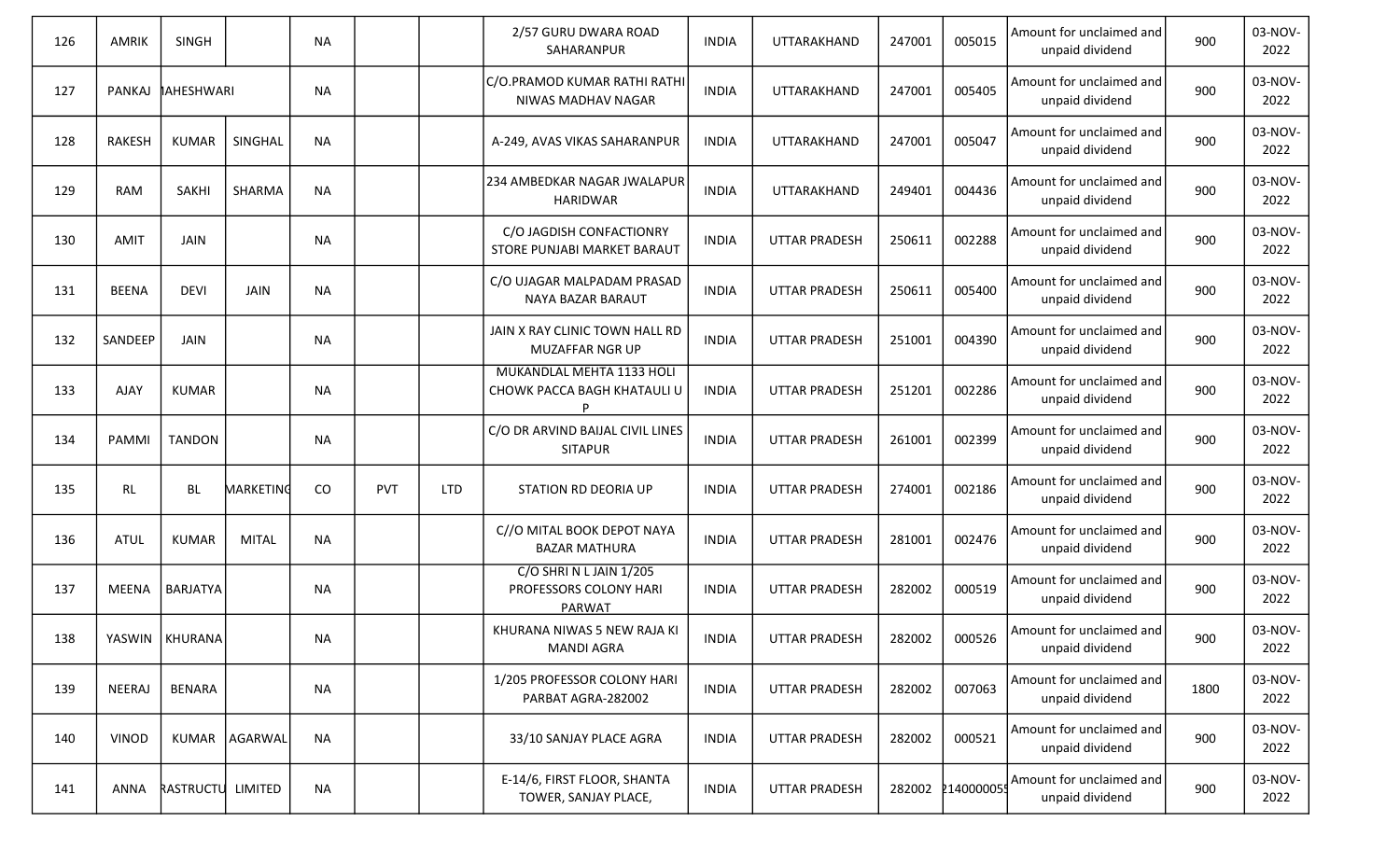| 142 | RAJENDRA         | <b>GUPTA</b>     |              | <b>NA</b> |  | QUARTER NO 536-D NEW RAILWAY<br><b>COLONY FIROZABAD</b>                | INDIA        | <b>UTTAR PRADESH</b> | 283204 | 000514 | Amount for unclaimed and<br>unpaid dividend | 900 | 03-NOV-<br>2022 |
|-----|------------------|------------------|--------------|-----------|--|------------------------------------------------------------------------|--------------|----------------------|--------|--------|---------------------------------------------|-----|-----------------|
| 143 | <b>DIMAN</b>     | <b>SINGH</b>     |              | <b>NA</b> |  | C/O HEERALAL CHAMPALAL KATRA<br><b>BAZAR LALITPUR</b>                  | INDIA        | <b>UTTAR PRADESH</b> | 284403 | 000534 | Amount for unclaimed and<br>unpaid dividend | 900 | 03-NOV-<br>2022 |
| 144 |                  | MUKESH   AGRAWAL |              | <b>NA</b> |  | C/O ASHWANI KUMAR AND BROS<br>KEDAL GANJ PO & DT ALWAR RAJ             | INDIA        | RAJASTHAN            | 301001 | 001903 | Amount for unclaimed and<br>unpaid dividend | 900 | 03-NOV-<br>2022 |
| 145 | MAHANDER THIRANI |                  |              | <b>NA</b> |  | V-13, IST FLOOR CHAMELI WALA<br>MARKET M I ROAD                        | <b>INDIA</b> | RAJASTHAN            | 302001 | 001782 | Amount for unclaimed and<br>unpaid dividend | 900 | 03-NOV-<br>2022 |
| 146 | LALCHAND         | <b>GUPTA</b>     |              | <b>NA</b> |  | C/O H NO 2700 JAR LAB<br>JATKEKUBEKA RASTA CHANDPOLE<br><b>BAZAR</b>   | <b>INDIA</b> | RAJASTHAN            | 302001 | 001866 | Amount for unclaimed and<br>unpaid dividend | 900 | 03-NOV-<br>2022 |
| 147 | <b>MANOJ</b>     | KUMAR            | AGARWAL      | <b>NA</b> |  | HARYANA STEEL COPORATION<br>LOHA MANDI S C ROAD JAIPUR                 | <b>INDIA</b> | RAJASTHAN            | 302001 | 001838 | Amount for unclaimed and<br>unpaid dividend | 900 | 03-NOV-<br>2022 |
| 148 | PREM             | <b>CHAND</b>     | <b>TAK</b>   | <b>NA</b> |  | 29 B, MANU MARG AMER ROAD<br><b>GOVIND NAGAR</b>                       | <b>INDIA</b> | RAJASTHAN            | 302002 | 001798 | Amount for unclaimed and<br>unpaid dividend | 900 | 03-NOV-<br>2022 |
| 149 | SHYAM            | LAL              | YADAV        | <b>NA</b> |  | 1089 OUNDA MAHADEV NEWAJ KE<br>MAHANT KA RASTA RAGMANJ<br><b>BAZAR</b> | <b>INDIA</b> | RAJASTHAN            | 302003 | 001847 | Amount for unclaimed and<br>unpaid dividend | 900 | 03-NOV-<br>2022 |
| 150 | <b>VIVEK</b>     | VARDHAN          | <b>JAIN</b>  | <b>NA</b> |  | C/O B-131, JANTA COLONY JAIPUR                                         | <b>INDIA</b> | RAJASTHAN            | 302004 | 001785 | Amount for unclaimed and<br>unpaid dividend | 900 | 03-NOV-<br>2022 |
| 151 | <b>ANANT</b>     | <b>BIHARI</b>    | <b>TAMBI</b> | <b>NA</b> |  | THE BANK OF RAJASTHAN LTD<br>SINDHI CAMP JAIPUR                        | INDIA        | RAJASTHAN            | 302006 | 001790 | Amount for unclaimed and<br>unpaid dividend | 900 | 03-NOV-<br>2022 |
| 152 | MEENA            | <b>KARNANI</b>   |              | NA        |  | 921, RAMNAGAR SHASTRINAGAR<br><b>JAIPUR</b>                            | INDIA        | RAJASTHAN            | 302016 | 001800 | Amount for unclaimed and<br>unpaid dividend | 900 | 03-NOV-<br>2022 |
| 153 | <b>RAM</b>       | SAVROOP          | LADDHA       | <b>NA</b> |  | F 7 M S S COLONY SHASTRI NAGAR                                         | <b>INDIA</b> | RAJASTHAN            | 302016 | 006539 | Amount for unclaimed and<br>unpaid dividend | 900 | 03-NOV-<br>2022 |
| 154 | ANDRAKAN         | <b>JOSHI</b>     |              | <b>NA</b> |  | JOSHI BHAWAN 9/462 MALVIYA<br><b>NAGAR</b>                             | <b>INDIA</b> | RAJASTHAN            | 302017 | 006112 | Amount for unclaimed and<br>unpaid dividend | 900 | 03-NOV-<br>2022 |
| 155 | RAJENDRA         | PRASAD           | <b>MEENA</b> | <b>NA</b> |  | 167 PREM NAGAR MALVIA NAGAR                                            | <b>INDIA</b> | RAJASTHAN            | 302017 | 006500 | Amount for unclaimed and<br>unpaid dividend | 900 | 03-NOV-<br>2022 |
| 156 | KAMAL            | <b>KISHOR</b>    | AGRAWAL      | <b>NA</b> |  | <b>GANESH NAGAR NEW SANGANER</b><br>NEW SANGANER ROAD SODHALA          | <b>INDIA</b> | RAJASTHAN            | 302019 | 001864 | Amount for unclaimed and<br>unpaid dividend | 900 | 03-NOV-<br>2022 |
| 157 | SANJAY           | KUMAR            | <b>JAIN</b>  | <b>NA</b> |  | C/O GULABCHAND LALCHAND JAIN<br>CHOHATTI BAZAR NEWAI                   | <b>INDIA</b> | RAJASTHAN            | 304021 | 006292 | Amount for unclaimed and<br>unpaid dividend | 900 | 03-NOV-<br>2022 |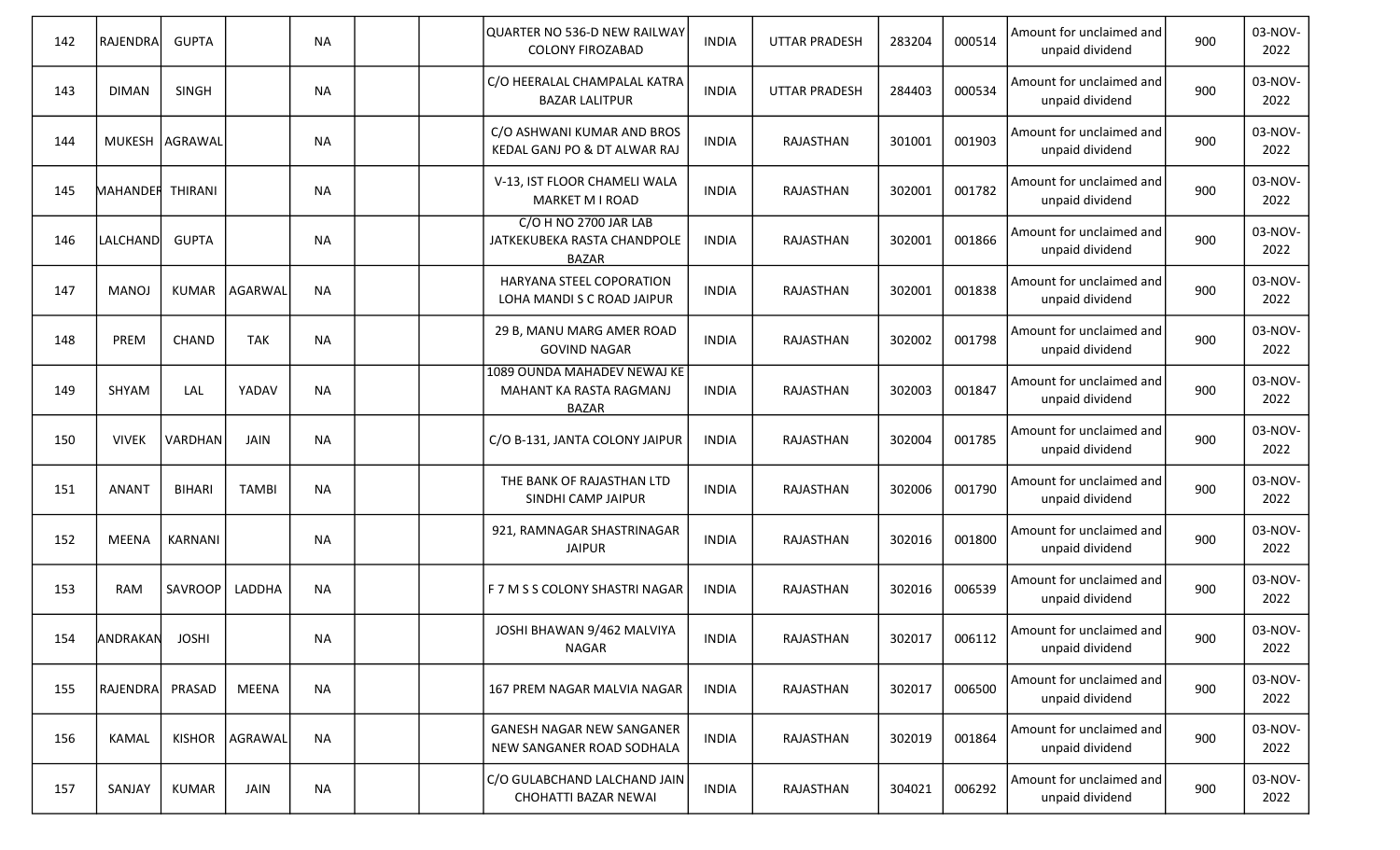| 158 | <b>PUKHRAJ</b>   | <b>DAGLIA</b>   |               | <b>NA</b> |  | POST. SAHADA DIST. BHILWARA<br>RAJASTHAN                                       | <b>INDIA</b> | RAJASTHAN | 311001 | 001883 | Amount for unclaimed and<br>unpaid dividend | 900 | 03-NOV-<br>2022 |
|-----|------------------|-----------------|---------------|-----------|--|--------------------------------------------------------------------------------|--------------|-----------|--------|--------|---------------------------------------------|-----|-----------------|
| 159 | <b>VINOD</b>     | <b>BAJAJ</b>    |               | <b>NA</b> |  | VINOD GENRAL STORE DHAN<br><b>MANDI HOSPITAL ROAD</b>                          | <b>INDIA</b> | RAJASTHAN | 313001 | 002910 | Amount for unclaimed and<br>unpaid dividend | 900 | 03-NOV-<br>2022 |
| 160 | CHIRAG           | PORWAL          |               | <b>NA</b> |  | <b>16 MOTI CHOTA CLOCK TOWER</b><br><b>UDAIPUR</b>                             | <b>INDIA</b> | RAJASTHAN | 313001 | 002918 | Amount for unclaimed and<br>unpaid dividend | 900 | 03-NOV-<br>2022 |
| 161 | BHAWANA SINGHAVI |                 |               | <b>NA</b> |  | C/O BHARAT AGENCIES IIND FLOOR<br><b>60 BAPU BAZAR</b>                         | <b>INDIA</b> | RAJASTHAN | 313001 | 002922 | Amount for unclaimed and<br>unpaid dividend | 900 | 03-NOV-<br>2022 |
| 162 |                  | KHEMRAJ MANWANI |               | <b>NA</b> |  | H-24 BHOPALPURA UDAIPUR<br>RAJASTHAN                                           | <b>INDIA</b> | RAJASTHAN | 313001 | 002932 | Amount for unclaimed and<br>unpaid dividend | 900 | 03-NOV-<br>2022 |
| 163 | SHANKER          | LAL             | <b>JAIN</b>   | <b>NA</b> |  | 25 MANDI KI NAL OPP JAWARIA<br><b>BHAWAN</b>                                   | <b>INDIA</b> | RAJASTHAN | 313001 | 006058 | Amount for unclaimed and<br>unpaid dividend | 900 | 03-NOV-<br>2022 |
| 164 | <b>SUSHILA</b>   | <b>GUPTA</b>    |               | <b>NA</b> |  | C/O KURI CHAND JAIN GANDHI<br><b>ASHRAM NEW COLONY</b><br><b>DUNGARPUR RAJ</b> | <b>INDIA</b> | RAJASTHAN | 314001 | 003378 | Amount for unclaimed and<br>unpaid dividend | 900 | 03-NOV-<br>2022 |
| 165 | PREM             | <b>DEVI</b>     |               | <b>NA</b> |  | ANKIT AUTO AGENCIES NEW T P<br><b>NAGAR HINDAUN CITY</b>                       | <b>INDIA</b> | RAJASTHAN | 322230 | 001878 | Amount for unclaimed and<br>unpaid dividend | 900 | 03-NOV-<br>2022 |
| 166 | LAKSHMI          |                 |               | <b>NA</b> |  | I F PO VIGYAN NAGAR KOTA                                                       | <b>INDIA</b> | RAJASTHAN | 324005 | 001437 | Amount for unclaimed and<br>unpaid dividend | 900 | 03-NOV-<br>2022 |
| 167 | <b>MUKESH</b>    | GOYAL           |               | NA        |  | 1-KH-6 VIGYAN NAGAR KOTA RAJ                                                   | <b>INDIA</b> | RAJASTHAN | 324005 | 001882 | Amount for unclaimed and<br>unpaid dividend | 900 | 03-NOV-<br>2022 |
| 168 | MISHRILAL        | <b>GUPTA</b>    |               | <b>NA</b> |  | C/O DINESH TRADING CO STATION<br>RD BHAWANI MANDI                              | <b>INDIA</b> | RAJASTHAN | 326502 | 001888 | Amount for unclaimed and<br>unpaid dividend | 900 | 03-NOV-<br>2022 |
| 169 | <b>FHANSHYAN</b> | <b>DAS</b>      | <b>GUPTA</b>  | <b>NA</b> |  | C/O DINESH TRADING CO STATION<br>RD BHAWANI MANDI                              | <b>INDIA</b> | RAJASTHAN | 326502 | 001887 | Amount for unclaimed and<br>unpaid dividend | 900 | 03-NOV-<br>2022 |
| 170 | MAHABIR   PRASAD |                 | JAIN          | NA        |  | C/O JAIPRAKASH BAGRA SADU<br>HOUSE, NAYA BASS SUJANGARH                        | <b>INDIA</b> | RAJASTHAN | 331507 | 001842 | Amount for unclaimed and<br>unpaid dividend | 900 | 03-NOV-<br>2022 |
| 171 | PAWAN            |                 | KUMAR AGRAWAL | <b>NA</b> |  | C/O GOYAL TRADING CO MAIN<br>MARKET CHIRALLA JHUNJHUNU                         | <b>INDIA</b> | RAJASTHAN | 333001 | 001837 | Amount for unclaimed and<br>unpaid dividend | 900 | 03-NOV-<br>2022 |
| 172 | <b>SUSHILA</b>   | <b>MEHTA</b>    |               | <b>NA</b> |  | SARDO KI GALI DAGA BAZAR<br><b>JODHPUR</b>                                     | <b>INDIA</b> | RAJASTHAN | 342001 | 002037 | Amount for unclaimed and<br>unpaid dividend | 900 | 03-NOV-<br>2022 |
| 173 | <b>MAHAVIR</b>   | PRASAD          | FAGIWAL       | <b>NA</b> |  | PLOT NO.552,8TH C ROAD BH.<br>SATSANG BHAVAN, SARDARPURA<br>JODHPUR(RAJ).      | <b>INDIA</b> | RAJASTHAN | 342001 | 002057 | Amount for unclaimed and<br>unpaid dividend | 900 | 03-NOV-<br>2022 |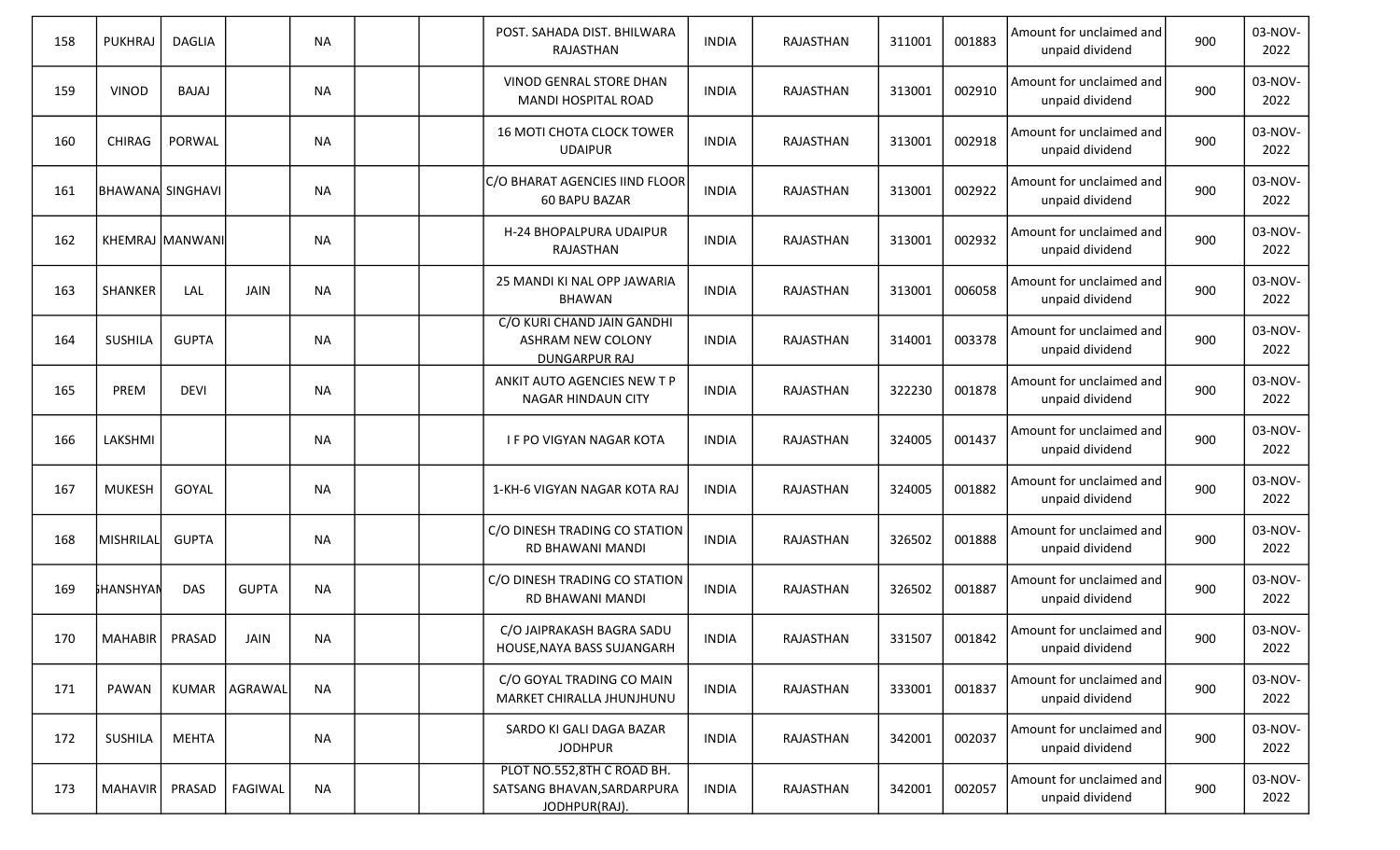| 174 | PRAVEEN      | <b>DUGAR</b>              |               | <b>NA</b> |  | D164-A DHRAM NARYAN JIKA<br><b>HATTA PAOTIA</b>                    | <b>INDIA</b> | RAJASTHAN      | 342006 | 002053 | Amount for unclaimed and<br>unpaid dividend | 900 | 03-NOV-<br>2022 |
|-----|--------------|---------------------------|---------------|-----------|--|--------------------------------------------------------------------|--------------|----------------|--------|--------|---------------------------------------------|-----|-----------------|
| 175 | TEJSINGH     | SOLANKI                   |               | <b>NA</b> |  | C/O MOHAN LAL DAGA PAOTA A<br>ROAD JODHPUR RAJ                     | <b>INDIA</b> | RAJASTHAN      | 342010 | 002035 | Amount for unclaimed and<br>unpaid dividend | 900 | 03-NOV-<br>2022 |
| 176 |              | NIRMALA AGARWAL           |               | <b>NA</b> |  | 1166 TYPE IV QTR SHAITAN SINGH<br><b>ENCLAVE ARMY AREA</b>         | <b>INDIA</b> | RAJASTHAN      | 342010 | 008027 | Amount for unclaimed and<br>unpaid dividend | 900 | 03-NOV-<br>2022 |
| 177 | <b>SITA</b>  | RAM                       | PARIHAR       | <b>NA</b> |  | <b>RLY STATION JALORE</b>                                          | <b>INDIA</b> | RAJASTHAN      | 343001 | 002062 | Amount for unclaimed and<br>unpaid dividend | 900 | 03-NOV-<br>2022 |
| 178 | <b>MANDI</b> |                           |               | <b>NA</b> |  | C/O BHARAT CLOTH STORE<br><b>STATION ROAD BARMER</b>               | <b>INDIA</b> | RAJASTHAN      | 344001 | 003610 | Amount for unclaimed and<br>unpaid dividend | 900 | 03-NOV-<br>2022 |
| 179 | RANMAL       | JAIN                      |               | <b>NA</b> |  | MANMALPUKHRAJ BHERUBAZAR<br><b>BALOTRA</b>                         | <b>INDIA</b> | RAJASTHAN      | 344022 | 002045 | Amount for unclaimed and<br>unpaid dividend | 900 | 03-NOV-<br>2022 |
| 180 | MANJU        | <b>KUMARI</b>             |               | <b>NA</b> |  | MADAN LAL KESHRIMAL E 25<br>INDUSTRIAL AREA BALOTRA                | <b>INDIA</b> | RAJASTHAN      | 344022 | 002054 | Amount for unclaimed and<br>unpaid dividend | 900 | 03-NOV-<br>2022 |
| 181 | ANIL         | <b>KUMAR</b>              |               | <b>NA</b> |  | MARUDHAR INVESTMENT KHER<br><b>ROAD BALOTRA</b>                    | <b>INDIA</b> | RAJASTHAN      | 344022 | 002061 | Amount for unclaimed and<br>unpaid dividend | 900 | 03-NOV-<br>2022 |
| 182 | <b>PINKI</b> | KANTILAL                  |               | <b>NA</b> |  | MYCO PRODUCTS BHANSALI<br>COMPOUND PO BALOTRA RAJ                  | <b>INDIA</b> | RAJASTHAN      | 344022 | 003184 | Amount for unclaimed and<br>unpaid dividend | 900 | 03-NOV-<br>2022 |
| 183 | SHANTILAL    |                           |               | <b>NA</b> |  | AMRIT MILLS INDIA E-90 INDL.<br>AREA BALOTRA-344022 (RAJ)          | <b>INDIA</b> | RAJASTHAN      | 344022 | 008200 | Amount for unclaimed and<br>unpaid dividend | 900 | 03-NOV-<br>2022 |
| 184 | KAMLA        | <b>DEVI</b>               | <b>MEHTA</b>  | <b>NA</b> |  | VICTORIA FABRICS KHER ROAD<br>INDUSTRIAL AREA BALOTRA              | <b>INDIA</b> | RAJASTHAN      | 344022 | 008296 | Amount for unclaimed and<br>unpaid dividend | 900 | 03-NOV-<br>2022 |
| 185 | SHANTILAL    | JAIN                      |               | <b>NA</b> |  | SHANTILAL SHRI SHRIMAL<br>LAKHAMANIO NIVAS JASOL                   | <b>INDIA</b> | RAJASTHAN      | 344024 | 000627 | Amount for unclaimed and<br>unpaid dividend | 900 | 03-NOV-<br>2022 |
| 186 | ASHOK        | KUMAR                     | <b>CHOPRA</b> | NA        |  | C/O POONAM CHAND SIREMAL<br>CHOPRA BHAWAN POST JASOL               | <b>INDIA</b> | RAJASTHAN      | 344024 | 000649 | Amount for unclaimed and<br>unpaid dividend | 900 | 03-NOV-<br>2022 |
| 187 | MASUMA       | HOZEEA                    |               | <b>NA</b> |  | C/O GUJARAT SENATARY WARS<br>DHEBAR ROAD NEAR I O B GOKUL<br>CHEMB | <b>INDIA</b> | <b>GUJARAT</b> | 360001 | 002587 | Amount for unclaimed and<br>unpaid dividend | 900 | 03-NOV-<br>2022 |
| 188 |              | <b>JAYANTILALNATHWANI</b> |               | <b>NA</b> |  | MORARJI & BROTHERS PRAHLAD<br><b>ROAD RAJKOT</b>                   | <b>INDIA</b> | <b>GUJARAT</b> | 360001 | 002598 | Amount for unclaimed and<br>unpaid dividend | 900 | 03-NOV-<br>2022 |
| 189 | <b>KETAN</b> | PUJARA                    |               | NA        |  | C/O. K K PUJARA A/5 LAXMI<br>APARTMENT, 2/8, COLLEGE WADI,         | <b>INDIA</b> | <b>GUJARAT</b> | 360001 | 002672 | Amount for unclaimed and<br>unpaid dividend | 900 | 03-NOV-<br>2022 |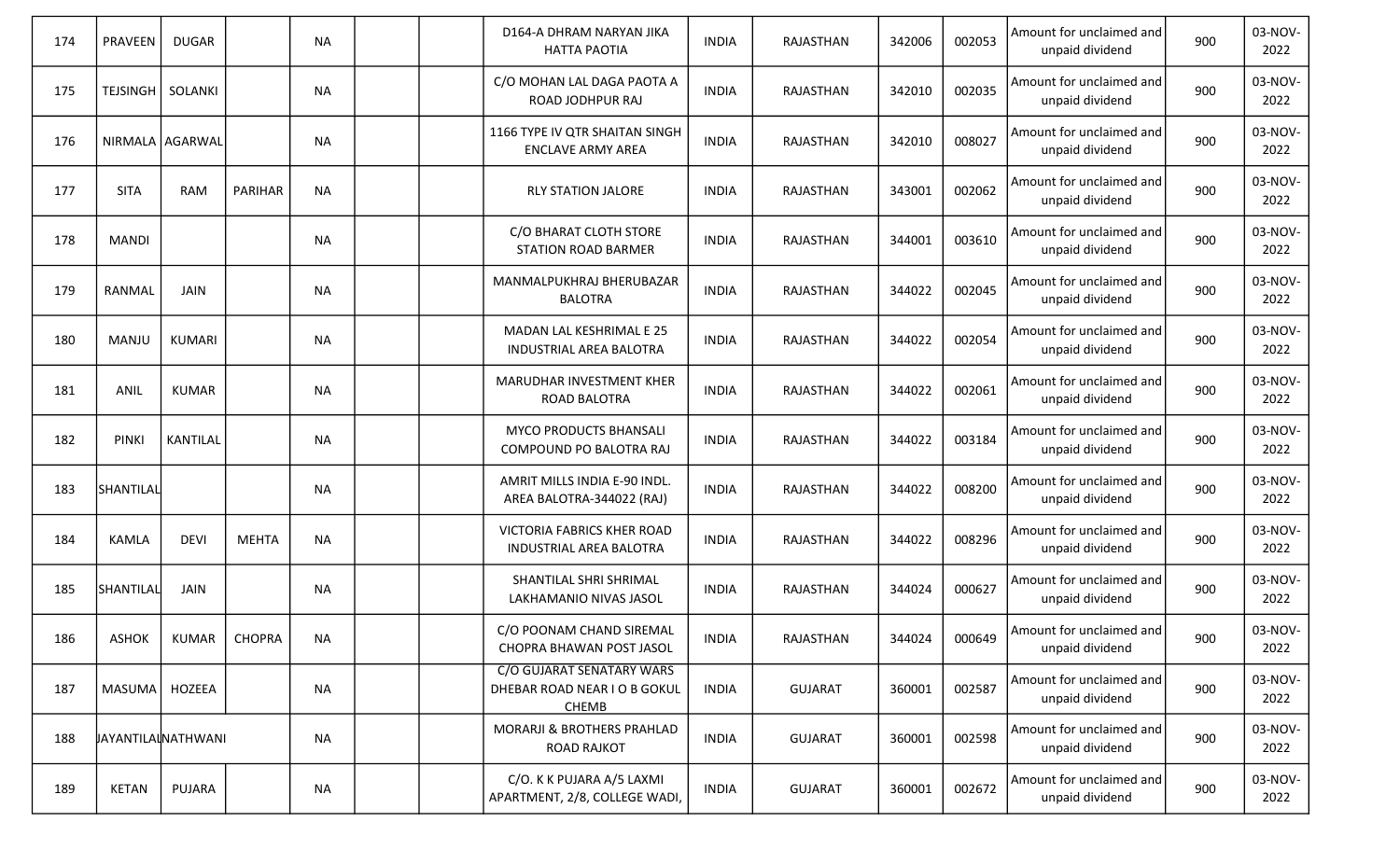| 190 | MANJULA       | <b>PATEL</b>       |                | <b>NA</b> |  | 3 KOTAK STREET UMIYA KRUPA<br><b>RAJKOT</b>                              | <b>INDIA</b> | <b>GUJARAT</b> | 360001 | 002703 | Amount for unclaimed and<br>unpaid dividend | 900 | 03-NOV-<br>2022 |
|-----|---------------|--------------------|----------------|-----------|--|--------------------------------------------------------------------------|--------------|----------------|--------|--------|---------------------------------------------|-----|-----------------|
| 191 | <b>NEETU</b>  | <b>NANGHNANI</b>   |                | <b>NA</b> |  | PRASHANT 7 GAIKWADI CORNER<br><b>RAJKOT</b>                              | <b>INDIA</b> | <b>GUJARAT</b> | 360001 | 002726 | Amount for unclaimed and<br>unpaid dividend | 900 | 03-NOV-<br>2022 |
| 192 | <b>KISHOR</b> | SODHA              |                | <b>NA</b> |  | ARADHNA SOCIETY AIRPORT MAIN<br><b>ROAD RAJKOT</b>                       | <b>INDIA</b> | <b>GUJARAT</b> | 360001 | 002732 | Amount for unclaimed and<br>unpaid dividend | 900 | 03-NOV-<br>2022 |
| 193 | <b>AJAY</b>   | <b>DAVE</b>        |                | <b>NA</b> |  | C/O BUBBLES LAKHAJIRAJ ROAD<br><b>INTIMATE BUILDING</b>                  | <b>INDIA</b> | <b>GUJARAT</b> | 360001 | 004509 | Amount for unclaimed and<br>unpaid dividend | 900 | 03-NOV-<br>2022 |
| 194 | <b>JOLLY</b>  | PADALIYA           |                | <b>NA</b> |  | 1 GULAB NAGAR RAIYA ROAD<br>"RAM KRUPA" RAJKOT                           | <b>INDIA</b> | <b>GUJARAT</b> | 360001 | 004522 | Amount for unclaimed and<br>unpaid dividend | 900 | 03-NOV-<br>2022 |
| 195 | <b>BAKUL</b>  | SOLANI             |                | <b>NA</b> |  | <b>GANDHI MANGALJI KESAVJI</b><br>ALANKAR CHAMBER DHEBAR<br><b>CHOWK</b> | <b>INDIA</b> | <b>GUJARAT</b> | 360001 | 004546 | Amount for unclaimed and<br>unpaid dividend | 900 | 03-NOV-<br>2022 |
| 196 | <b>VINOD</b>  | <b>GUNGLA</b>      |                | <b>NA</b> |  | 27 PRAHLAD PLOT OPP<br>MATRUKRUPA RAJKOT                                 | <b>INDIA</b> | <b>GUJARAT</b> | 360001 | 005953 | Amount for unclaimed and<br>unpaid dividend | 900 | 03-NOV-<br>2022 |
| 197 | ASHA          | $\mathsf{C}$       | PAREKH         | <b>NA</b> |  | DEVKUVARBA SCHOOL STREET<br><b>BEDINAKA ROAD RAJKOT</b>                  | <b>INDIA</b> | <b>GUJARAT</b> | 360001 | 002661 | Amount for unclaimed and<br>unpaid dividend | 900 | 03-NOV-<br>2022 |
| 198 | <b>JINESH</b> | M                  | SANGHANI       | <b>NA</b> |  | 1 PRAHLAD PLOT ARIHANT RAJKOT                                            | <b>INDIA</b> | <b>GUJARAT</b> | 360001 | 004507 | Amount for unclaimed and<br>unpaid dividend | 900 | 03-NOV-<br>2022 |
| 199 | ILA           | NATHALAL           | MEHTA          | <b>NA</b> |  | 3111 JAIRAJ PLOT PIYUSH COTTAGE                                          | <b>INDIA</b> | <b>GUJARAT</b> | 360001 | 006410 | Amount for unclaimed and<br>unpaid dividend | 900 | 03-NOV-<br>2022 |
| 200 | AMRUTLAL      | M                  | <b>PATEL</b>   | <b>NA</b> |  | PARA BAZAR, KRISHNA VIHAR<br>RESTAURANT OPP. BANK OF INDIA               | <b>INDIA</b> | <b>GUJARAT</b> | 360001 | 007151 | Amount for unclaimed and<br>unpaid dividend | 900 | 03-NOV-<br>2022 |
| 201 | <b>KUSUM</b>  | PANDYA             |                | NA        |  | LAXMI VADI LAXMI PARK BLOCK<br>NO 8 ROOM NO 88 RAJKOT                    | <b>INDIA</b> | <b>GUJARAT</b> | 360002 | 002736 | Amount for unclaimed and<br>unpaid dividend | 900 | 03-NOV-<br>2022 |
| 202 | <b>BHARAT</b> | <b>BHAI</b>        | KHUT           | ΝA        |  | KHODIYARDAN RAJLAXMI SOC<br>KOTHARIA ROAD RAJKOT                         | <b>INDIA</b> | <b>GUJARAT</b> | 360002 | 002668 | Amount for unclaimed and<br>unpaid dividend | 900 | 03-NOV-<br>2022 |
| 203 | RAMESH        | DAYALAL            | <b>THAKAR</b>  | <b>NA</b> |  | 8 MASTER SOCIETY "SURANATH"<br>RAJKOT                                    | <b>INDIA</b> | <b>GUJARAT</b> | 360002 | 002765 | Amount for unclaimed and<br>unpaid dividend | 900 | 03-NOV-<br>2022 |
| 204 |               | KANTABENSAVAJIBHAI | <b>TILALA</b>  | <b>NA</b> |  | C/O RAIYANI BROS KEVEDAVADI<br>MAIN RD OPP BOMBAY IRON<br><b>WORKS</b>   | <b>INDIA</b> | <b>GUJARAT</b> | 360002 | 005732 | Amount for unclaimed and<br>unpaid dividend | 900 | 03-NOV-<br>2022 |
| 205 | KRUTIKA       | R                  | <b>MAKWANA</b> | <b>NA</b> |  | "UMA MEDICAL STORES" GOVIND<br>BAUG MAIN ROAD NEAR PEDAK<br>ROAD,        | <b>INDIA</b> | <b>GUJARAT</b> | 360003 | 002635 | Amount for unclaimed and<br>unpaid dividend | 900 | 03-NOV-<br>2022 |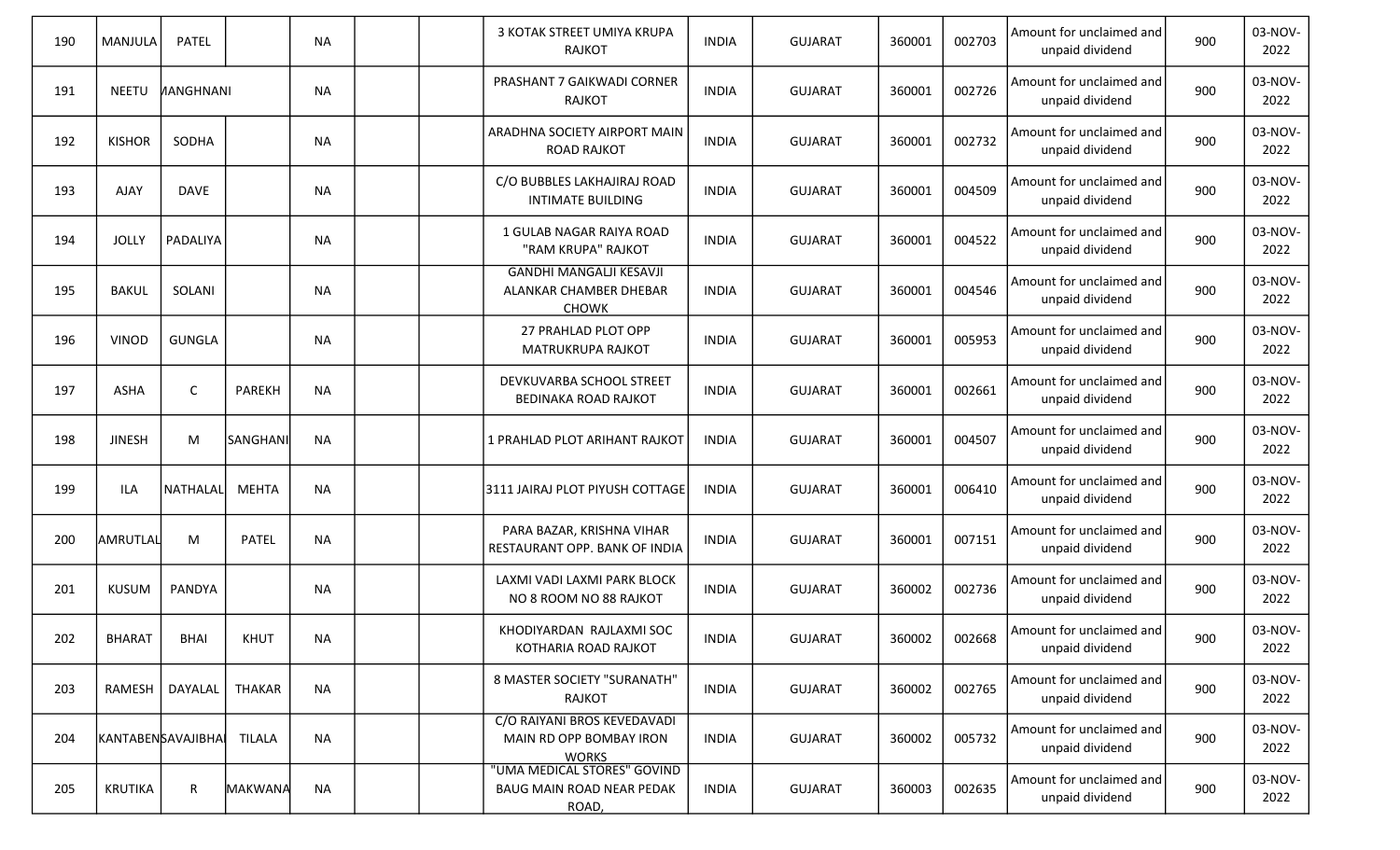| 206 | ANCHANBE          | LADANI       |                    | <b>NA</b> |  | C/O VORA VALLABHBHAI 7<br>VISHVANAGAR MOVADI PLOT                                       | <b>INDIA</b> | <b>GUJARAT</b> | 360004 | 002593 | Amount for unclaimed and<br>unpaid dividend | 900 | 03-NOV-<br>2022 |
|-----|-------------------|--------------|--------------------|-----------|--|-----------------------------------------------------------------------------------------|--------------|----------------|--------|--------|---------------------------------------------|-----|-----------------|
| 207 | <b>KASMIRA</b>    | <b>PATEL</b> |                    | <b>NA</b> |  | "SANTOSH" 110/B RAJNAGAR<br>SCOCAETY NANAMOVA ROAD                                      | <b>INDIA</b> | <b>GUJARAT</b> | 360004 | 002692 | Amount for unclaimed and<br>unpaid dividend | 900 | 03-NOV-<br>2022 |
| 208 | PARUL             | <b>VYAS</b>  |                    | <b>NA</b> |  | C/O G M SAKHIYA, PLOT NO 52A<br>SHREE COLONY, MARG NO 4 B/H<br>AAKAR BLDG, NR PANCHVATI | <b>INDIA</b> | <b>GUJARAT</b> | 360004 | 004552 | Amount for unclaimed and<br>unpaid dividend | 900 | 03-NOV-<br>2022 |
| 209 | <b>HARATBHA</b>   | $\mathsf C$  | <b>DARJI</b>       | <b>NA</b> |  | SIDDHARTH TAILORS UNIVERSITY<br>ROAD NEAR NATRAJ HALL                                   | <b>INDIA</b> | <b>GUJARAT</b> | 360005 | 002625 | Amount for unclaimed and<br>unpaid dividend | 900 | 03-NOV-<br>2022 |
| 210 | GEETABEN          | В            | <b>DARJI</b>       | <b>NA</b> |  | SIDDHARTH TAILORS UNIVERSITY<br>ROAD NEAR NATRAJ HALL                                   | INDIA        | <b>GUJARAT</b> | 360005 | 002627 | Amount for unclaimed and<br>unpaid dividend | 900 | 03-NOV-<br>2022 |
| 211 | <b>IUKTRAJSIN</b> | ZALA         |                    | <b>NA</b> |  | OHM 2 PUNIT NAGAR B/H PRESS<br>COLONY JAMNAGAR ROAD                                     | <b>INDIA</b> | <b>GUJARAT</b> | 360006 | 002738 | Amount for unclaimed and<br>unpaid dividend | 900 | 03-NOV-<br>2022 |
| 212 | JAYANTILAL        | Α            | VEKARIYA           | <b>NA</b> |  | <b>BHOMESHVAR PLOT NEAR</b><br>KHODIYAR TEMPLE JAY KHODIYAR<br><b>PRATAP</b>            | <b>INDIA</b> | <b>GUJARAT</b> | 360006 | 002696 | Amount for unclaimed and<br>unpaid dividend | 900 | 03-NOV-<br>2022 |
| 213 | GOPALBHA          | <b>PATEL</b> |                    | <b>NA</b> |  | NEAR KOTHINA NALA JASDAN                                                                | <b>INDIA</b> | <b>GUJARAT</b> | 360050 | 002754 | Amount for unclaimed and<br>unpaid dividend | 900 | 03-NOV-<br>2022 |
| 214 | BHUNESH   KALYANI |              |                    | <b>NA</b> |  | C/O GOPALBHAI PATEL PALIYAVALI<br>SERI JASDAN                                           | <b>INDIA</b> | <b>GUJARAT</b> | 360050 | 002755 | Amount for unclaimed and<br>unpaid dividend | 900 | 03-NOV-<br>2022 |
| 215 | MAGAN             | M            | HENSDADI           | <b>NA</b> |  | AT PO KHAMBHALA VIA<br>PADADHARI DT RAJKOT                                              | <b>INDIA</b> | <b>GUJARAT</b> | 360110 | 006026 | Amount for unclaimed and<br>unpaid dividend | 900 | 03-NOV-<br>2022 |
| 216 | ANCHANBE BHIMANI  |              |                    | <b>NA</b> |  | AT GONDAL (GUJ) 19 STATION<br>PLOT SATY KUNJ                                            | <b>INDIA</b> | <b>GUJARAT</b> | 360311 | 002655 | Amount for unclaimed and<br>unpaid dividend | 900 | 03-NOV-<br>2022 |
| 217 | RAMESH            | VADALIA      |                    | <b>NA</b> |  | SHIVAM', TEACHERS SOCIETY<br><b>JAMNAVAD ROAD</b>                                       | <b>INDIA</b> | <b>GUJARAT</b> | 360410 | 004564 | Amount for unclaimed and<br>unpaid dividend | 900 | 03-NOV-<br>2022 |
| 218 | SAROJBEN          | V            | DHOLARIA           | <b>NA</b> |  | C/O MARKETING YARD STATION<br>PLOT DHORAJI                                              | <b>INDIA</b> | <b>GUJARAT</b> | 360410 | 002681 | Amount for unclaimed and<br>unpaid dividend | 900 | 03-NOV-<br>2022 |
| 219 | ASHOK             | KUMAR        | <b>GODHANI</b>     | <b>NA</b> |  | SHIVAM', TEACHERS SOCIETY<br><b>JAMNAVAD ROAD</b>                                       | <b>INDIA</b> | <b>GUJARAT</b> | 360410 | 002747 | Amount for unclaimed and<br>unpaid dividend | 900 | 03-NOV-<br>2022 |
| 220 | ANIL              |              | SHANTILAL IRAMGAM. | <b>NA</b> |  | NEAR GRAMPANCHAYAT OFFICE<br><b>SUPEDI GUJARAT</b>                                      | <b>INDIA</b> | <b>GUJARAT</b> | 360440 | 005864 | Amount for unclaimed and<br>unpaid dividend | 900 | 03-NOV-<br>2022 |
| 221 | RAMNIKLAL         | P            | THAKAR             | <b>NA</b> |  | S B I COLONY A C C ROAD CHHAYA<br>PORBANDER                                             | <b>INDIA</b> | <b>GUJARAT</b> | 360575 | 002733 | Amount for unclaimed and<br>unpaid dividend | 900 | 03-NOV-<br>2022 |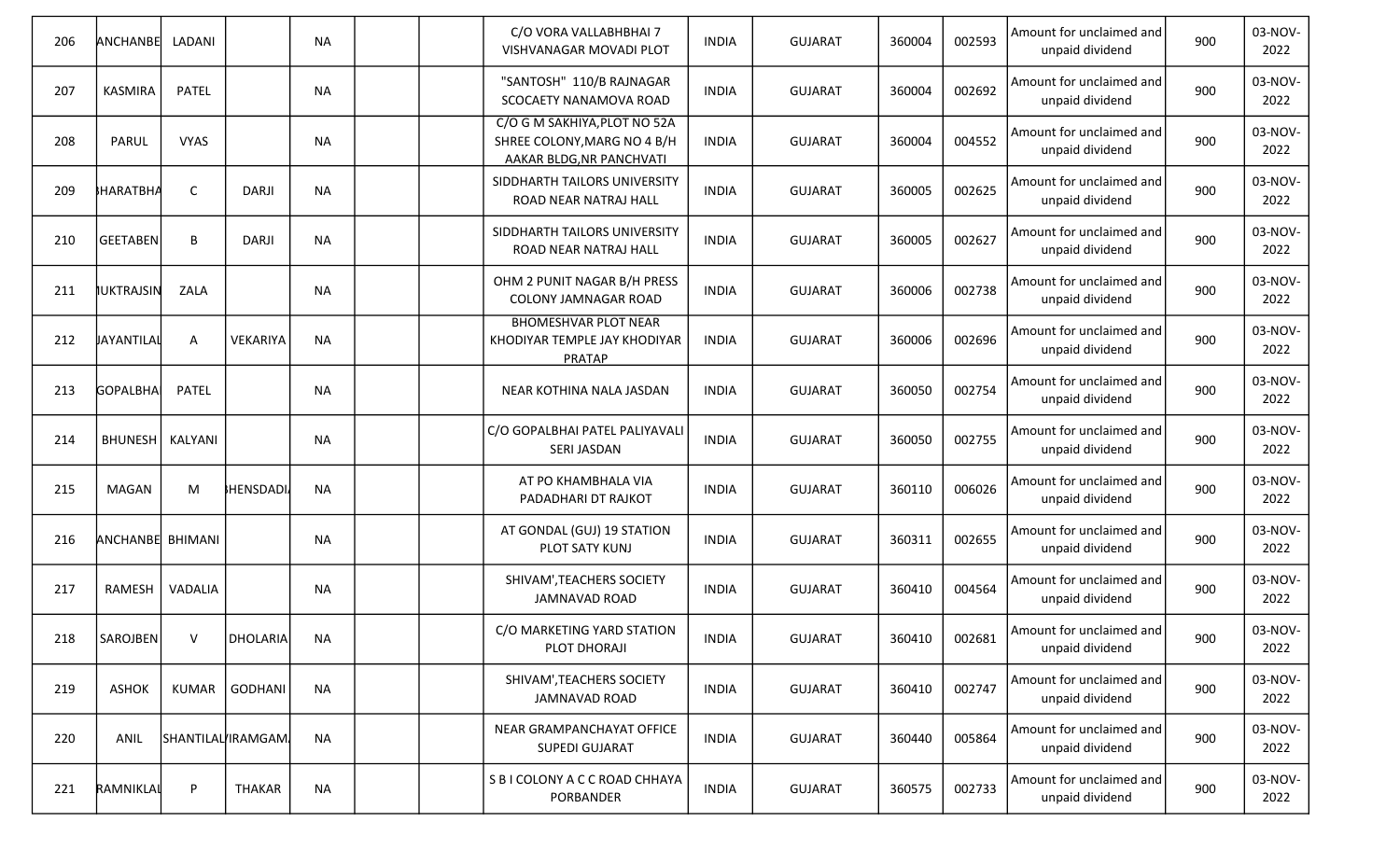| 222 | LOTAMABE         | D                  | <b>ACHARYA</b> | <b>NA</b> |  | OPP MUKESH POWER LAUNDRY<br>NAGAR CHAKLO JAMNAGAR                            | <b>INDIA</b> | <b>GUJARAT</b> | 361001 | 001979 | Amount for unclaimed and<br>unpaid dividend | 900 | 03-NOV-<br>2022 |
|-----|------------------|--------------------|----------------|-----------|--|------------------------------------------------------------------------------|--------------|----------------|--------|--------|---------------------------------------------|-----|-----------------|
| 223 | PANKAJ           | D                  | <b>ACHARYA</b> | <b>NA</b> |  | OPP MUKESH POWER LAUNDRY<br>NAGAR CHAKLO JAMNAGAR                            | <b>INDIA</b> | <b>GUJARAT</b> | 361001 | 001980 | Amount for unclaimed and<br>unpaid dividend | 900 | 03-NOV-<br>2022 |
| 224 | <b>INDUBEN</b>   | G                  | POBARU         | <b>NA</b> |  | VRAJLAL RAVJIBHAI MANDVI<br>TOWER ROAD JAMNAGAR                              | <b>INDIA</b> | <b>GUJARAT</b> | 361001 | 002004 | Amount for unclaimed and<br>unpaid dividend | 900 | 03-NOV-<br>2022 |
| 225 | GAURANGA         | К                  | <b>SHAH</b>    | <b>NA</b> |  | KISHOR MOTOR STORES RANJIT<br>ROAD JAMNAGAR                                  | <b>INDIA</b> | <b>GUJARAT</b> | 361001 | 002016 | Amount for unclaimed and<br>unpaid dividend | 900 | 03-NOV-<br>2022 |
| 226 | PARESH           | <b>IRUSHOTTA</b>   | <b>VYAS</b>    | <b>NA</b> |  | C/O BALARK INDS PANCHESHWAR<br>TOWER RD BHARWAD PAA                          | <b>INDIA</b> | <b>GUJARAT</b> | 361001 | 002026 | Amount for unclaimed and<br>unpaid dividend | 900 | 03-NOV-<br>2022 |
| 227 | <b>HIRA</b>      | $\vee$             | <b>DEVANI</b>  | <b>NA</b> |  | JITU METAL 16 BURDHAN CHOWK<br>JAMNAGAR                                      | <b>INDIA</b> | <b>GUJARAT</b> | 361001 | 003573 | Amount for unclaimed and<br>unpaid dividend | 900 | 03-NOV-<br>2022 |
| 228 | <b>BHAVNA</b>    | M                  | SONI           | <b>NA</b> |  | RAZVI CHAMBER SHOP NO 2<br><b>CHANDI BAZAR</b>                               | <b>INDIA</b> | <b>GUJARAT</b> | 361001 | 003575 | Amount for unclaimed and<br>unpaid dividend | 900 | 03-NOV-<br>2022 |
| 229 | <b>ARATI</b>     |                    | <b>VORA</b>    | <b>NA</b> |  | THE WEST INDIA AGENCY RANJIT<br>ROAD JAMNAGAR                                | <b>INDIA</b> | <b>GUJARAT</b> | 361001 | 003582 | Amount for unclaimed and<br>unpaid dividend | 900 | 03-NOV-<br>2022 |
| 230 |                  | JANKIBEN SATISHBHA | PATEL          | <b>NA</b> |  | C-44 M P SHAH IND ESTATE SARU<br>SECTION ROAD JAMNAGAR                       | <b>INDIA</b> | <b>GUJARAT</b> | 361002 | 001986 | Amount for unclaimed and<br>unpaid dividend | 900 | 03-NOV-<br>2022 |
| 231 | PRHLAD           | LADDHA             |                | <b>NA</b> |  | 465/4 GIDC MD ESTATE SHANKAR<br><b>TEKARI JAMNAGAR</b>                       | <b>INDIA</b> | <b>GUJARAT</b> | 361004 | 001998 | Amount for unclaimed and<br>unpaid dividend | 900 | 03-NOV-<br>2022 |
| 232 | <b>RAJESH</b>    | MAPARA             |                | NA        |  | NR ASHISH PREMCHAND CLNY<br>NEW JAIL RD JAMNAGAR                             | <b>INDIA</b> | <b>GUJARAT</b> | 361005 | 001918 | Amount for unclaimed and<br>unpaid dividend | 900 | 03-NOV-<br>2022 |
| 233 | MAHENDRA         | MALDE              |                | NA        |  | NITYA CHANDRADARSHAN<br>RESIDENCY 502, OSWAL<br>COLONY, STREET NO.1 NEAR TOP | <b>INDIA</b> | <b>GUJARAT</b> | 361005 | 001997 | Amount for unclaimed and<br>unpaid dividend | 900 | 03-NOV-<br>2022 |
| 234 | PUPATBHAI VASOYA |                    |                | <b>NA</b> |  | 1 BRAHMKSHTRIYA BLDG RANJIT<br>SAGAR RD JAMNAGAR                             | <b>INDIA</b> | <b>GUJARAT</b> | 361005 | 003584 | Amount for unclaimed and<br>unpaid dividend | 900 | 03-NOV-<br>2022 |
| 235 | ASHA             | RAJESH             | KUMAR          | <b>NA</b> |  | C/O ANIL BRASS INDUST 54<br>DIGVIJAY PLOT BEHIND VISHRAM<br>WADI             | <b>INDIA</b> | <b>GUJARAT</b> | 361005 | 001925 | Amount for unclaimed and<br>unpaid dividend | 900 | 03-NOV-<br>2022 |
| 236 | MILAN            | H                  | JAWANI         | <b>NA</b> |  | NR ARYASAMAJ OUT OF<br>KHAMBHALIA GATE JAMNAGAR                              | <b>INDIA</b> | <b>GUJARAT</b> | 361005 | 001981 | Amount for unclaimed and<br>unpaid dividend | 900 | 03-NOV-<br>2022 |
| 237 | ATRABHUJB        | A                  | PATEL          | <b>NA</b> |  | 7-8 PATEL CLY RD NO 3-4 ARATI<br>JAMNAGAR                                    | <b>INDIA</b> | <b>GUJARAT</b> | 361008 | 001923 | Amount for unclaimed and<br>unpaid dividend | 900 | 03-NOV-<br>2022 |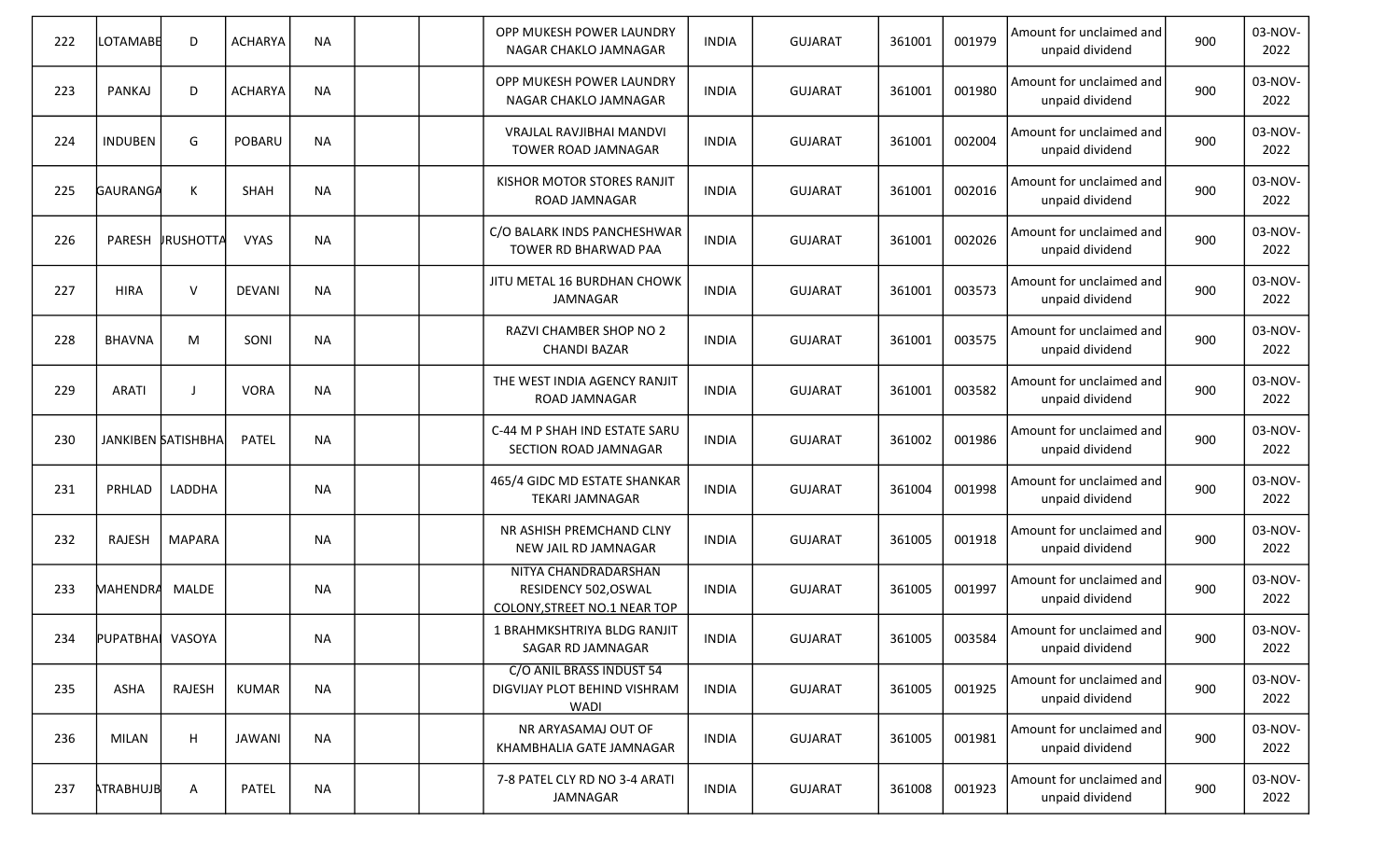| 238 | IUKUNDBH.          | D                        | <b>OZA</b>    | <b>NA</b> |  | 6 PATEL COLONY 5 SAGAR APT<br>JAMNAGAR - 361 008                             | <b>INDIA</b> | <b>GUJARAT</b> | 361008 | 008191 | Amount for unclaimed and<br>unpaid dividend | 900  | 03-NOV-<br>2022 |
|-----|--------------------|--------------------------|---------------|-----------|--|------------------------------------------------------------------------------|--------------|----------------|--------|--------|---------------------------------------------|------|-----------------|
| 239 | <b>KHIMJI</b>      | <b>HIRA</b>              | <b>NAKUM</b>  | <b>NA</b> |  | C/O KISHAN FERTILIZER BETHAK RD<br>KHAMBHALIA                                | <b>INDIA</b> | <b>GUJARAT</b> | 361305 | 001951 | Amount for unclaimed and<br>unpaid dividend | 900  | 03-NOV-<br>2022 |
| 240 | PRABHUDA!          | D                        | <b>PATEL</b>  | <b>NA</b> |  | 23/A KALYAN NAGAR SOC OPP<br>BAHAUDIN COLLEGE JUNAGADH                       | <b>INDIA</b> | <b>GUJARAT</b> | 362001 | 002075 | Amount for unclaimed and<br>unpaid dividend | 900  | 03-NOV-<br>2022 |
| 241 |                    | LALJIBHAI GOKALBHAI      | SOLANKI       | <b>NA</b> |  | C/O LAXMI VASAN BHANDAR<br>MALIWADA RD JUNAGADH                              | <b>INDIA</b> | <b>GUJARAT</b> | 362001 | 002077 | Amount for unclaimed and<br>unpaid dividend | 900  | 03-NOV-<br>2022 |
| 242 | RASANBAL DHOLRIYA  |                          |               | <b>NA</b> |  | <b>BANSITHAR SOCIETY 13A BEHIND</b><br><b>BUS STAND JUNAGADH</b>             | INDIA        | <b>GUJARAT</b> | 362002 | 002689 | Amount for unclaimed and<br>unpaid dividend | 900  | 03-NOV-<br>2022 |
| 243 | <b>ARVIND</b>      | <b>KUMAR</b>             | <b>VEDANT</b> | <b>NA</b> |  | <b>GOVERNMENT HOSPITAL UNA AT</b><br>POST UNA SORATH DIST<br><b>JUNAGADH</b> | <b>INDIA</b> | <b>GUJARAT</b> | 362560 | 002624 | Amount for unclaimed and<br>unpaid dividend | 900  | 03-NOV-<br>2022 |
| 244 | <b>ALINKUMA</b>    | <sub>S</sub>             | <b>DOSHI</b>  | <b>NA</b> |  | C/O DALAL S J & CO STTA BAZAR<br><b>MANAVADAR</b>                            | <b>INDIA</b> | <b>GUJARAT</b> | 362630 | 002768 | Amount for unclaimed and<br>unpaid dividend | 900  | 03-NOV-<br>2022 |
| 245 | <b>GOVIND</b>      | <b>MALA</b>              | ZANKAT        | <b>NA</b> |  | SOMNATH SOCIETY PLOT-13<br>KODINAR SUGAR FACTORY ROAD                        | <b>INDIA</b> | <b>GUJARAT</b> | 362720 | 004511 | Amount for unclaimed and<br>unpaid dividend | 900  | 03-NOV-<br>2022 |
| 246 | ANIL               | MANUBHAI                 | <b>MEHTA</b>  | <b>NA</b> |  | DR QUARTERS C J HOSPITAL<br>SURENDRA NAGAR                                   | <b>INDIA</b> | <b>GUJARAT</b> | 363001 | 004555 | Amount for unclaimed and<br>unpaid dividend | 900  | 03-NOV-<br>2022 |
| 247 |                    | VARUNBHASHANTILAL        | <b>PAREKH</b> | <b>NA</b> |  | <b>16 PARAS SOCIETY SURENDRA</b><br><b>NAGAR</b>                             | <b>INDIA</b> | <b>GUJARAT</b> | 363001 | 004574 | Amount for unclaimed and<br>unpaid dividend | 900  | 03-NOV-<br>2022 |
| 248 | AVINCHANDRAMNIKLAI |                          | <b>SHAH</b>   | <b>NA</b> |  | 2 RATNAMANI FLATS NEAR<br><b>JAWAHJAR SOC</b>                                | <b>INDIA</b> | <b>GUJARAT</b> | 363001 | 006232 | Amount for unclaimed and<br>unpaid dividend | 900  | 03-NOV-<br>2022 |
| 249 | <b>USHA</b>        | AVINCHAND                | SHAH          | <b>NA</b> |  | C/O PRAVINCHANDRA R SHAH 2<br>RATNAMANI FLATS NEAR<br>JAWAHAR SOC            | <b>INDIA</b> | <b>GUJARAT</b> | 363001 | 006242 | Amount for unclaimed and<br>unpaid dividend | 1800 | 03-NOV-<br>2022 |
| 250 |                    | PARAS AGDISHBHA          | <b>MODI</b>   | <b>NA</b> |  | 5 SARDAR SOCIETY,<br>SURENDRANAGAR-363001                                    | <b>INDIA</b> | <b>GUJARAT</b> | 363001 | 007044 | Amount for unclaimed and<br>unpaid dividend | 900  | 03-NOV-<br>2022 |
| 251 |                    | KASHINATHANKRISHANA      |               | <b>NA</b> |  | GIRISH PAN WALA RADHAN PURI<br><b>BAZAR BHAVNAGAR</b>                        | <b>INDIA</b> | GUJARAT        | 364001 | 001097 | Amount for unclaimed and<br>unpaid dividend | 900  | 03-NOV-<br>2022 |
| 252 | RAVI               | <b>TYAGI</b>             |               | <b>NA</b> |  | 53 SITARAM, NIKANTH<br>SOC., SARDAR NAGAR BHAVNAGAR-<br>364001               | <b>INDIA</b> | GUJARAT        | 364001 | 006702 | Amount for unclaimed and<br>unpaid dividend | 1800 | 03-NOV-<br>2022 |
| 253 |                    | <b>TARABEN AHENDRABH</b> | PAREKH        | <b>NA</b> |  | MAKWANA TAILOR OPP SADHNA<br>RADHANPURI BAZAR BHAVNAGAR                      | <b>INDIA</b> | GUJARAT        | 364001 | 001098 | Amount for unclaimed and<br>unpaid dividend | 900  | 03-NOV-<br>2022 |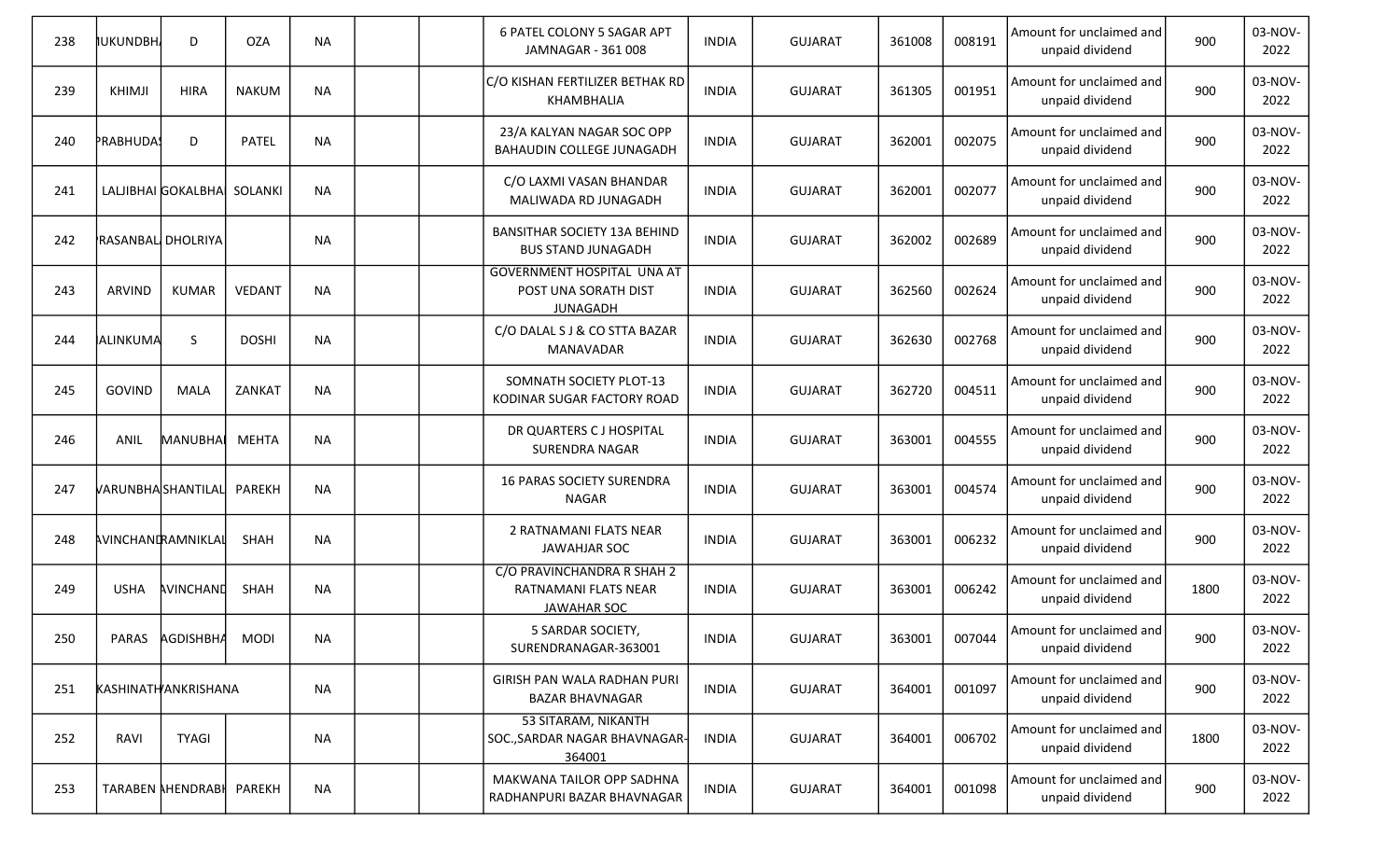| 254 | <b>NATHALAL</b>                   | $\mathsf{T}$            | HALGAMIY     | <b>NA</b> | TILAK NAGAR SOCIETY PLOT NO B<br>50 BHAVNAGAR                                    | <b>INDIA</b> | <b>GUJARAT</b> | 364001 | 001128   | Amount for unclaimed and<br>unpaid dividend | 900  | 03-NOV-<br>2022 |
|-----|-----------------------------------|-------------------------|--------------|-----------|----------------------------------------------------------------------------------|--------------|----------------|--------|----------|---------------------------------------------|------|-----------------|
| 255 | <b>PANNA</b>                      | <b>MANGALDAIHUDASAM</b> |              | <b>NA</b> | UPASHRAYA KHANCHO<br>SHERDIPITH DEHLO SARAF BAZAR                                | <b>INDIA</b> | <b>GUJARAT</b> | 364001 | 005905   | Amount for unclaimed and<br>unpaid dividend | 900  | 03-NOV-<br>2022 |
| 256 | NAYAN                             | PRAMODRA                | SHAH         | <b>NA</b> | 25 SHRIPAL APARTMENT DOWN<br>CHOWK DARI ROAD, BHAVNAGAR-<br>364001               | <b>INDIA</b> | <b>GUJARAT</b> | 364001 | 006713   | Amount for unclaimed and<br>unpaid dividend | 1800 | 03-NOV-<br>2022 |
| 257 | <b>MANGALDA</b>                   | B                       | HUDASAM,     | <b>NA</b> | UPASHRAY KHANCHO, SHERDIPITH<br>DELO, SARAF BAZAR, BHAVNAGAR.                    | <b>INDIA</b> | <b>GUJARAT</b> | 364001 | 007055   | Amount for unclaimed and<br>unpaid dividend | 900  | 03-NOV-<br>2022 |
| 258 | <b>DIPAK</b>                      | <b>HARSHADRA</b>        | <b>POPAT</b> | <b>NA</b> | NEAR LOHANAWADI, KAZIWAD<br>NAKA KHARGATE BHAVNAGAR                              | <b>INDIA</b> | <b>GUJARAT</b> | 364001 | 008332   | Amount for unclaimed and<br>unpaid dividend | 900  | 03-NOV-<br>2022 |
| 259 | <b>KUMUD</b>                      | R                       | <b>TYAGI</b> | <b>NA</b> | 503 PANNA TOWER RUPANI<br>BHAVNAGAR                                              | <b>INDIA</b> | <b>GUJARAT</b> | 364001 | 24312869 | Amount for unclaimed and<br>unpaid dividend | 7200 | 03-NOV-<br>2022 |
| 260 | RAMESH                            | К                       | SHARMA       | <b>NA</b> | SF-14, NIRNAD FLATS PLOT-1919,<br>OPP MALDAR VILLA NEAR<br>ROOPANI CIRCLE        | <b>INDIA</b> | <b>GUJARAT</b> | 364002 | 006431   | Amount for unclaimed and<br>unpaid dividend | 900  | 03-NOV-<br>2022 |
| 261 | <b>NIRMAL</b>                     | PATEL                   |              | <b>NA</b> | 443 "NIRMAL" BHAVNA<br><b>BHAVNAGAR PARA</b>                                     | <b>INDIA</b> | <b>GUJARAT</b> | 364003 | 004967   | Amount for unclaimed and<br>unpaid dividend | 900  | 03-NOV-<br>2022 |
| 262 | VIMALABEN                         | D                       | PATEL        | <b>NA</b> | 388 ADARSH SOCIETY<br>VIJAYRAJNAGAR DAIRY RD ST NO 5                             | <b>INDIA</b> | <b>GUJARAT</b> | 364003 | 001160   | Amount for unclaimed and<br>unpaid dividend | 900  | 03-NOV-<br>2022 |
| 263 | <b>BHAVNA</b>                     | M                       | SAGAR        | <b>NA</b> | C/O DILIP N DHAKAN AT<br>DARBARGADH SHOP<br>SAVARKUNDLA                          | <b>INDIA</b> | <b>GUJARAT</b> | 364515 | 001115   | Amount for unclaimed and<br>unpaid dividend | 900  | 03-NOV-<br>2022 |
| 264 | <b>IQBAL</b>                      | S                       | <b>PATEL</b> | <b>NA</b> | BATTARWADI MEMON COLONY<br>ROOM 18 AMRELI                                        | <b>INDIA</b> | <b>GUJARAT</b> | 365601 | 002665   | Amount for unclaimed and<br>unpaid dividend | 900  | 03-NOV-<br>2022 |
| 265 |                                   | SUDHIR ATHURADA         | SHAH         | <b>NA</b> | SHIV SADAN DHARI DIST AMRELI<br><b>GUJARAT</b>                                   | <b>INDIA</b> | <b>GUJARAT</b> | 365640 | 004583   | Amount for unclaimed and<br>unpaid dividend | 900  | 03-NOV-<br>2022 |
| 266 | MAHNDRA KUMAR   BABULAL   MASRANI |                         |              |           | C/O SWASTIK MASHALA<br>BHANIDAR, DIST.AMRELI GUJARAT<br>DHARI-365640             | <b>INDIA</b> | <b>GUJARAT</b> | 365640 | 008221   | Amount for unclaimed and<br>unpaid dividend | 900  | 03-NOV-<br>2022 |
| 267 | KIRTI                             | <b>SHETH</b>            |              | <b>NA</b> | SIDDHACHAL PATHO LABORATORY<br>20 A B MEHTA TOWER BHACHAU<br><b>KUTCH</b>        | <b>INDIA</b> | <b>GUJARAT</b> | 370140 | 004537   | Amount for unclaimed and<br>unpaid dividend | 900  | 03-NOV-<br>2022 |
| 268 | <b>SURYAKAN1</b>                  | <b>DEVSI</b>            | <b>VORA</b>  | <b>NA</b> | VRAJ CHAMBER IIND FLR PLOT NO<br>19 SECTOR 1-A KACCHH                            | <b>INDIA</b> | <b>GUJARAT</b> | 370201 | 003465   | Amount for unclaimed and<br>unpaid dividend | 900  | 03-NOV-<br>2022 |
| 269 | <b>FURESHBHA</b>                  | SHAH                    |              | NA        | 4015 IST FLOOR C/O SUJAI DYES<br>ASTODIA ROAD OPP COLOUR<br><b>MERCHANT BANK</b> | <b>INDIA</b> | <b>GUJARAT</b> | 380001 | 000695   | Amount for unclaimed and<br>unpaid dividend | 900  | 03-NOV-<br>2022 |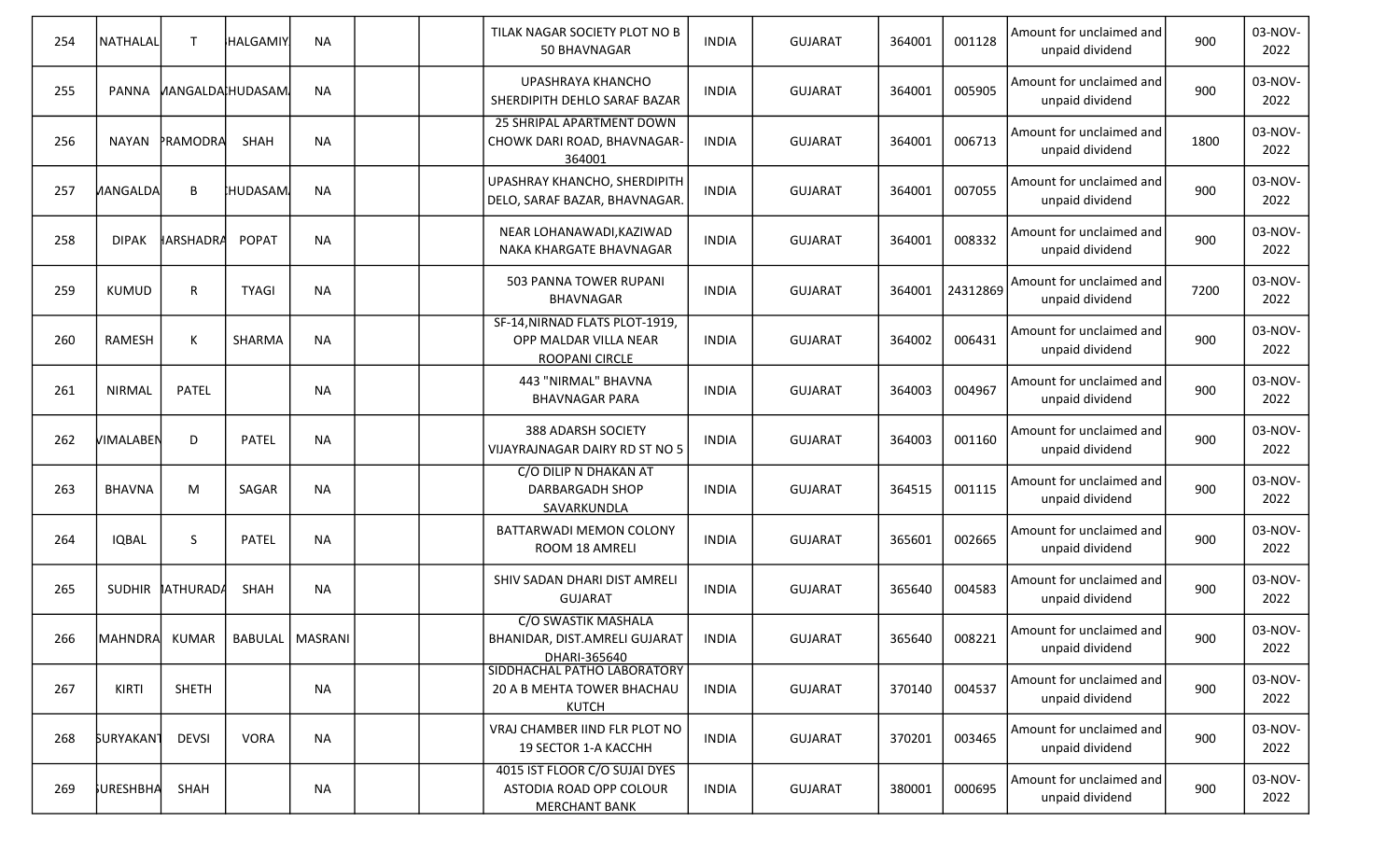| 270 | MEENA              | <b>HAGWANDAS</b> |                 | <b>NA</b> |  | <b>1ST FLOOR SADHUVASWANI</b><br><b>MANSION MIRGHAWAD</b><br>AHMEDABAD          | <b>INDIA</b> | <b>GUJARAT</b> | 380001 | 000713 | Amount for unclaimed and<br>unpaid dividend | 900 | 03-NOV-<br>2022 |
|-----|--------------------|------------------|-----------------|-----------|--|---------------------------------------------------------------------------------|--------------|----------------|--------|--------|---------------------------------------------|-----|-----------------|
| 271 | SEEMA              | SHAH             |                 | <b>NA</b> |  | 2330 MOTI POLE LUNSAWAD<br><b>DARIAPUR</b>                                      | <b>INDIA</b> | <b>GUJARAT</b> | 380001 | 000859 | Amount for unclaimed and<br>unpaid dividend | 900 | 03-NOV-<br>2022 |
| 272 | <b>DILIP</b>       | <b>PATEL</b>     |                 | <b>NA</b> |  | 725 CHHIPA POLE KALUPUR<br>AHMEDABAD                                            | <b>INDIA</b> | <b>GUJARAT</b> | 380001 | 003311 | Amount for unclaimed and<br>unpaid dividend | 900 | 03-NOV-<br>2022 |
| 273 | kouromai           | $\mathsf C$      | <b>BUDRANI</b>  | <b>NA</b> |  | KOUROMAL CHOITHRAM K G<br>MARKET KALUPUR KOTNI RANG                             | <b>INDIA</b> | <b>GUJARAT</b> | 380001 | 000553 | Amount for unclaimed and<br>unpaid dividend | 900 | 03-NOV-<br>2022 |
| 274 | <b>HASINABEN</b>   | Y                | HOKABAJ         | <b>NA</b> |  | 3941/5 ASTODIA CHAKLA KAJI'S<br>DHABA OPP SCHOOL MASJID                         | <b>INDIA</b> | <b>GUJARAT</b> | 380001 | 000634 | Amount for unclaimed and<br>unpaid dividend | 900 | 03-NOV-<br>2022 |
| 275 | VARSHA             | R                | <b>SHAH</b>     | <b>NA</b> |  | 2112 UBHOKHANCHO NAGJI<br>BHUDARNI POLE MANDVINI POLE                           | <b>INDIA</b> | <b>GUJARAT</b> | 380001 | 000730 | Amount for unclaimed and<br>unpaid dividend | 900 | 03-NOV-<br>2022 |
| 276 | <b>DHRUV</b>       | <b>TRIVEDI</b>   | <b>SHWINBHA</b> | <b>NA</b> |  | 1345/A NAGAR BHAGATS POLE<br><b>RAIPUR AHMEDABAD</b>                            | <b>INDIA</b> | <b>GUJARAT</b> | 380001 | 000801 | Amount for unclaimed and<br>unpaid dividend | 900 | 03-NOV-<br>2022 |
| 277 | RAMA               | $\mathsf{R}$     | SHAH            | <b>NA</b> |  | 77 KASUMBAWAD DOSHIWADA'S<br>POLE KALUPUR                                       | <b>INDIA</b> | <b>GUJARAT</b> | 380001 | 000891 | Amount for unclaimed and<br>unpaid dividend | 900 | 03-NOV-<br>2022 |
| 278 | KIRAN              | $\mathsf{R}$     | SHAH            | <b>NA</b> |  | 77 VORA HOUSE KASUMBAWAD<br>DOSHIWADAPOLE KALUPUR                               | <b>INDIA</b> | <b>GUJARAT</b> | 380001 | 000892 | Amount for unclaimed and<br>unpaid dividend | 900 | 03-NOV-<br>2022 |
| 279 | RAMESH             | K                | <b>SHAH</b>     | <b>NA</b> |  | M/S RASIKLAL NAGARDAS<br>NAGINAPOLE RATANPOLE                                   | <b>INDIA</b> | <b>GUJARAT</b> | 380001 | 000893 | Amount for unclaimed and<br>unpaid dividend | 900 | 03-NOV-<br>2022 |
| 280 | <b>DHIREN</b>      | $\vee$           | <b>VYAS</b>     | <b>NA</b> |  | 766 BAMBAWALO KHANCHO<br><b>BHAUNI POLE RAIPUR</b>                              | <b>INDIA</b> | <b>GUJARAT</b> | 380001 | 000914 | Amount for unclaimed and<br>unpaid dividend | 900 | 03-NOV-<br>2022 |
| 281 | <b>RUPESH</b>      | R                | <b>DESAI</b>    | <b>NA</b> |  | C-19 SATYAM FLAT 4TH FLOOR NR<br>KADAVA POLE OPP KADIYANAKA<br><b>DARIYAPUR</b> | <b>INDIA</b> | <b>GUJARAT</b> | 380001 | 000949 | Amount for unclaimed and<br>unpaid dividend | 900 | 03-NOV-<br>2022 |
| 282 | LABHUBEN DHIRAJLAL |                  | PATEL           | NA        |  | 3/3 SIMANDHAR FLATS B/H<br>DHARNIDHAR DERASAR VASNA                             | <b>INDIA</b> | <b>GUJARAT</b> | 380001 | 003060 | Amount for unclaimed and<br>unpaid dividend | 900 | 03-NOV-<br>2022 |
| 283 | ARVIND             |                  | PATEL           | <b>NA</b> |  | 10 SUNITA SOCIETY BHUDARPURA<br>ROAD AMBAWADI                                   | <b>INDIA</b> | <b>GUJARAT</b> | 380001 | 003084 | Amount for unclaimed and<br>unpaid dividend | 900 | 03-NOV-<br>2022 |
| 284 | RAJNI              | A                | AGARWAL         | <b>NA</b> |  | 1505 PATWA SHERI DHANA<br>SUTHARS POLE KALPUR                                   | <b>INDIA</b> | <b>GUJARAT</b> | 380001 | 003087 | Amount for unclaimed and<br>unpaid dividend | 900 | 03-NOV-<br>2022 |
| 285 | JAYMIN             | <b>BHAI</b>      | SHAH            | NA        |  | ALISHAN EMPORIUM OPP MARCHI<br>POLE RATAN POLE AHMEDABAD                        | <b>INDIA</b> | <b>GUJARAT</b> | 380001 | 003601 | Amount for unclaimed and<br>unpaid dividend | 900 | 03-NOV-<br>2022 |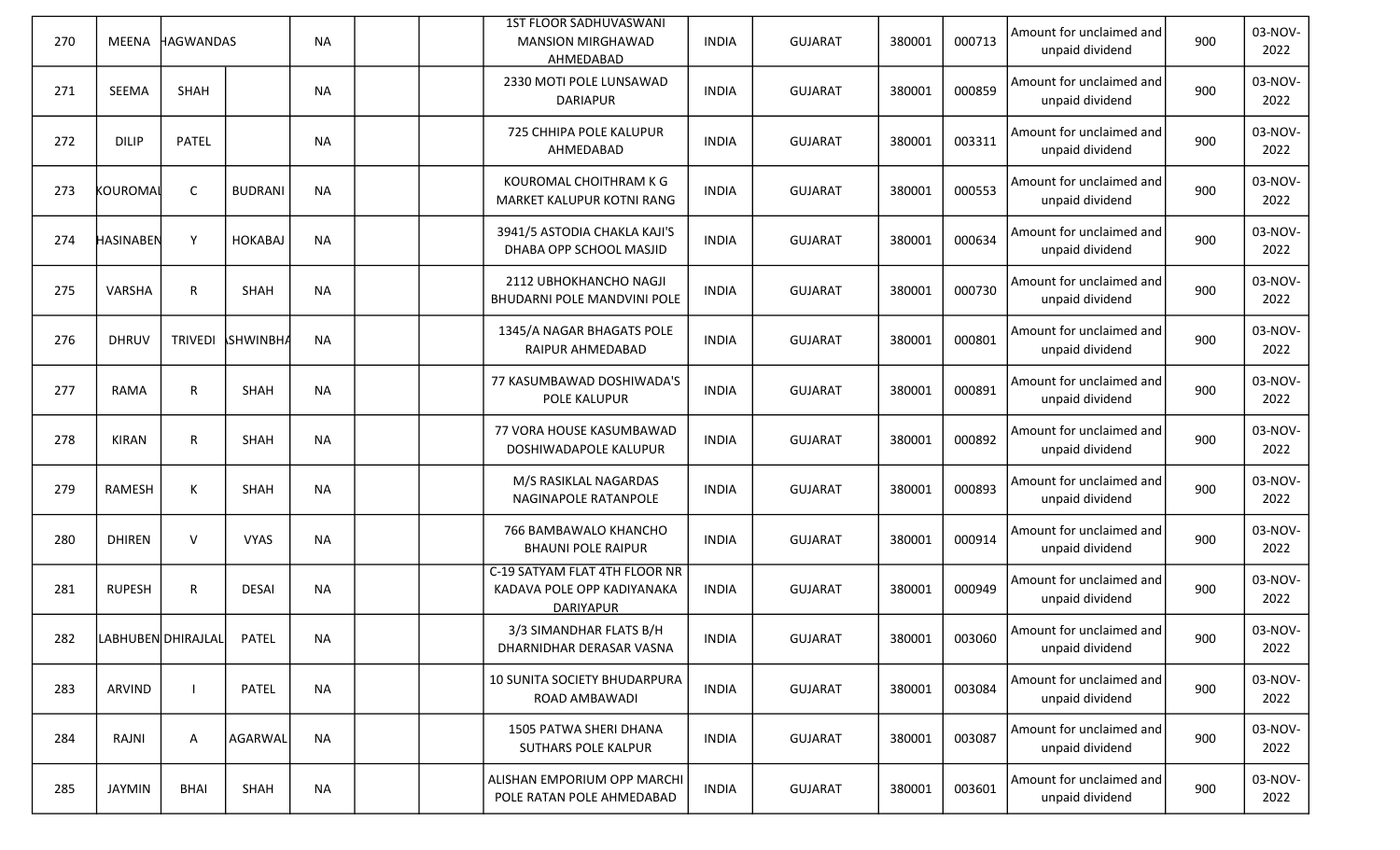| 286 | <b>DIPAK</b>              | <b>KUMAR</b>     | <b>AHASUKHBI</b> | SHAH      |  | <b>1485 TANKSHAL KALUPUR</b><br>AHMEDABAD                                     | <b>INDIA</b> | <b>GUJARAT</b> | 380001 | 003653           | Amount for unclaimed and<br>unpaid dividend | 900 | 03-NOV-<br>2022 |
|-----|---------------------------|------------------|------------------|-----------|--|-------------------------------------------------------------------------------|--------------|----------------|--------|------------------|---------------------------------------------|-----|-----------------|
| 287 | <b>VARSHA</b>             | H                | SHAH             | <b>NA</b> |  | <b>G-4 DHAVALGIRI APT SHAHPUR</b><br><b>BAHAI CENTRE AHMEDABAD</b>            | <b>INDIA</b> | <b>GUJARAT</b> | 380001 | 003819           | Amount for unclaimed and<br>unpaid dividend | 900 | 03-NOV-<br>2022 |
| 288 | <b>ALPA</b>               |                  | <b>PATEL</b>     | <b>NA</b> |  | 1349/3 KIDI PADS POLE SHAHPUR<br>AHMEDABAD                                    | <b>INDIA</b> | <b>GUJARAT</b> | 380001 | 003851           | Amount for unclaimed and<br>unpaid dividend | 900 | 03-NOV-<br>2022 |
| 289 | <b>ASHOK</b>              | <b>ASLAJI</b>    | <b>PRAJAPATI</b> | <b>NA</b> |  | J K TEXTILES ASTODIA KAPAD<br><b>BAZAR</b>                                    | <b>INDIA</b> | <b>GUJARAT</b> | 380001 | 006582           | Amount for unclaimed and<br>unpaid dividend | 900 | 03-NOV-<br>2022 |
| 290 | <b>JAYESH</b>             | C                | SHAH             | <b>NA</b> |  | <b>ASHISH CORPORATION NAVGHRI</b><br>RATANPOLE                                | <b>INDIA</b> | <b>GUJARAT</b> | 380001 | 008179           | Amount for unclaimed and<br>unpaid dividend | 900 | 03-NOV-<br>2022 |
| 291 | HARMENDRAMRATLAL          |                  | SHAH             | <b>NA</b> |  | 613/20 NANIHAMAM POLE ROYAL<br><b>BUILDING GHEEKANTA</b>                      | <b>INDIA</b> | <b>GUJARAT</b> | 380001 | <b>320000685</b> | Amount for unclaimed and<br>unpaid dividend | 900 | 03-NOV-<br>2022 |
| 292 | TRUSHAR                   | SHAH             |                  | <b>NA</b> |  | C/O SHREE TEXTILES 1ST FLR,6<br>RANGWALA MKT REVDI BAZAR                      | <b>INDIA</b> | <b>GUJARAT</b> | 380002 | 003205           | Amount for unclaimed and<br>unpaid dividend | 900 | 03-NOV-<br>2022 |
| 293 | ILASHKUM BALUBHAI         |                  |                  | <b>NA</b> |  | C/O ASHOKKUMAR SNEHALKUMAR<br>PAREKH MARKET SAKAR BAZAR                       | INDIA        | <b>GUJARAT</b> | 380002 | 003797           | Amount for unclaimed and<br>unpaid dividend | 900 | 03-NOV-<br>2022 |
| 294 | <b>IDUMATIBE</b>          | R                | <b>SHAH</b>      | <b>NA</b> |  | C/O SHAHSHANKARLAL MADAVLAL<br>506 PANCHKUVA AHMEDABAD                        | INDIA        | <b>GUJARAT</b> | 380002 | 000654           | Amount for unclaimed and<br>unpaid dividend | 900 | 03-NOV-<br>2022 |
| 295 | <b>PURVI</b>              | INODKUMA         | SHAH             | <b>NA</b> |  | KESHAVLAL JAICHAND 26 MASKATI<br>MARKET AHMEDABAD                             | <b>INDIA</b> | <b>GUJARAT</b> | 380002 | 000725           | Amount for unclaimed and<br>unpaid dividend | 900 | 03-NOV-<br>2022 |
| 296 | KOKILABEN                 | M                | JAIN             | <b>NA</b> |  | C/O ARCHIT CORPORATION JEKOR<br>MKT REVDI BAZAR AHMEDABAD                     | <b>INDIA</b> | <b>GUJARAT</b> | 380002 | 003281           | Amount for unclaimed and<br>unpaid dividend | 900 | 03-NOV-<br>2022 |
| 297 |                           | VASUDEV SANTUMAL | POPTANI          | <b>NA</b> |  | <b>VASUDEV SANTUMAL POPTANI</b><br>664/46 MASKATI MARKET,<br>AHMEDABAD-380002 | <b>INDIA</b> | <b>GUJARAT</b> | 380002 | 006984           | Amount for unclaimed and<br>unpaid dividend | 900 | 03-NOV-<br>2022 |
| 298 | <b>SHANTABEN SANGHAVI</b> |                  |                  | <b>NA</b> |  | 73 SARVODAY NAGAR O/S<br>SHAHPUR GATE AHMEDABAD                               | <b>INDIA</b> | <b>GUJARAT</b> | 380004 | 000923           | Amount for unclaimed and<br>unpaid dividend | 900 | 03-NOV-<br>2022 |
| 299 | MANOHAR                   | B                | KOTHARI          | <b>NA</b> |  | 53 BHADRESHWAR SOCIETY<br>OUTSIDE DELHI GATE SHAHI BAUG<br><b>ROAD</b>        | <b>INDIA</b> | <b>GUJARAT</b> | 380004 | 000611           | Amount for unclaimed and<br>unpaid dividend | 900 | 03-NOV-<br>2022 |
| 300 | <b>PARAS</b>              | B                | KOTHARI          | <b>NA</b> |  | 53 BHADRESHWAR SOCIETY<br>OUTSIDE DELHI GATE SHAHI BAUG<br><b>ROAD</b>        | <b>INDIA</b> | <b>GUJARAT</b> | 380004 | 000612           | Amount for unclaimed and<br>unpaid dividend | 900 | 03-NOV-<br>2022 |
| 301 | <b>JITENER</b>            | <b>IDAN</b>      | KALAL            | <b>NA</b> |  | AMAR PURA NO NEAR BASANT<br>CINEMA AHMEDABAD                                  | <b>INDIA</b> | <b>GUJARAT</b> | 380004 | 003784           | Amount for unclaimed and<br>unpaid dividend | 900 | 03-NOV-<br>2022 |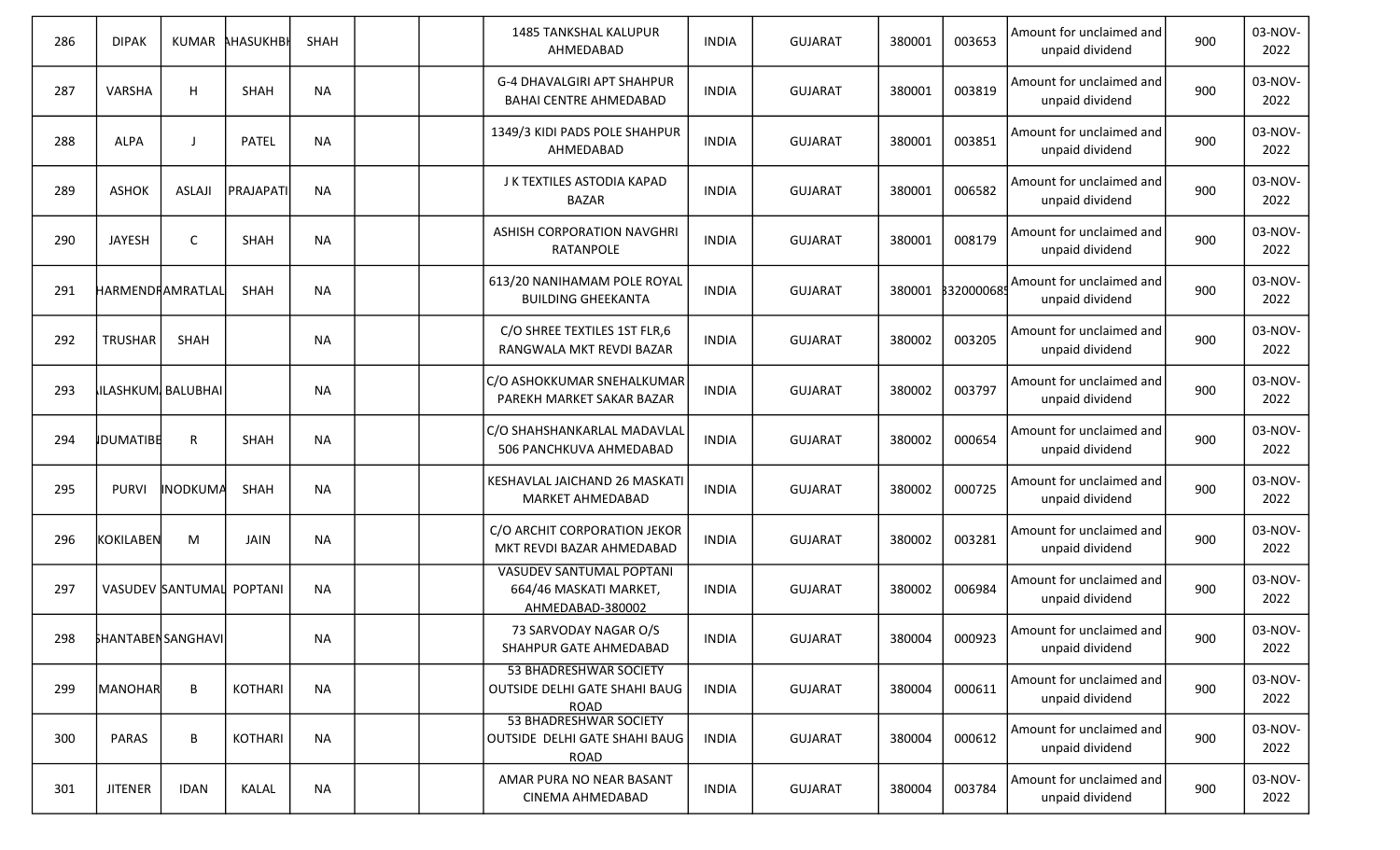| 302 | HANDRAKAI          | SHAH              |               | <b>NA</b> |  | <b>7 ASHTAMANGAL FLAT</b><br>MAHALAXMI SOCIETY RAMNAGAR<br>SABARMATI                 | <b>INDIA</b> | <b>GUJARAT</b> | 380005 | 003655   | Amount for unclaimed and<br>unpaid dividend | 900 | 03-NOV-<br>2022 |
|-----|--------------------|-------------------|---------------|-----------|--|--------------------------------------------------------------------------------------|--------------|----------------|--------|----------|---------------------------------------------|-----|-----------------|
| 303 | <b>DEEPA</b>       |                   | SADHNANI      | <b>NA</b> |  | C/O SANGAM READYMADE STORES<br>RAMNAGAR SABARMATI                                    | INDIA        | <b>GUJARAT</b> | 380005 | 005124   | Amount for unclaimed and<br>unpaid dividend | 900 | 03-NOV-<br>2022 |
| 304 | <b>VINITA</b>      | <b>SINGH</b>      |               | <b>NA</b> |  | C/O SANJIVA SINGH ICICI LTD, 9TH<br>FLR, JMC HOUSE, OPP.PARIMAL<br>GARDEN, AMBAWADI, | <b>INDIA</b> | <b>GUJARAT</b> | 380006 | 004646   | Amount for unclaimed and<br>unpaid dividend | 900 | 03-NOV-<br>2022 |
| 305 | <b>SULOCHANA</b>   | MEHTA             |               | <b>NA</b> |  | 401, SANJAY FLAT DR. S V MARG,<br>AMBAWADI AHMEDABAD-380006                          | INDIA        | <b>GUJARAT</b> | 380006 | 007791   | Amount for unclaimed and<br>unpaid dividend | 900 | 03-NOV-<br>2022 |
| 306 | <b>JAYANTI</b>     | HARILAL           | <b>BORANA</b> | <b>NA</b> |  | NR JOGNIMATA'S TEMPLE BHILVAS<br>KOCHRAB ELLIS BRIDGE                                | INDIA        | <b>GUJARAT</b> | 380006 | 003294   | Amount for unclaimed and<br>unpaid dividend | 900 | 03-NOV-<br>2022 |
| 307 |                    | AMTREX APPLIANCES | <b>LTD</b>    | <b>NA</b> |  | 9TH FLOOR, "ABHIJEET",<br>MITHAKHALI SIX ROADS,<br>AHMEDABAD                         | <b>INDIA</b> | <b>GUJARAT</b> | 380006 | 003387   | Amount for unclaimed and<br>unpaid dividend | 900 | 03-NOV-<br>2022 |
| 308 | <b>SHASHANK</b>    | J                 | <b>SHAH</b>   | <b>NA</b> |  | 901,902 VRAJBHUMI APTS<br>NR.SANJAY APPT AMBAWADI                                    | <b>INDIA</b> | <b>GUJARAT</b> | 380006 | 008183   | Amount for unclaimed and<br>unpaid dividend | 900 | 03-NOV-<br>2022 |
| 309 | NATVARLAI          | L                 | <b>GANDHI</b> | <b>NA</b> |  | C/1, AANGAN FLAT, OPP.<br>SAMARPAN FLAT, GULBAI TEKRA,                               | <b>INDIA</b> | <b>GUJARAT</b> | 380006 | 10045747 | Amount for unclaimed and<br>unpaid dividend | 900 | 03-NOV-<br>2022 |
| 310 | SHAILESH   THAKKAR |                   |               | <b>NA</b> |  | C 3 SHRIJIBAPA COMPLEX BARAGE<br>ROAD VASNA AHMEDABAD                                | INDIA        | <b>GUJARAT</b> | 380007 | 000895   | Amount for unclaimed and<br>unpaid dividend | 900 | 03-NOV-<br>2022 |
| 311 | <b>HARSHA</b>      | SHAH              |               | <b>NA</b> |  | <b>25 SUKITA APPARTMENTS</b><br><b>FATEHPURA PALDI</b>                               | INDIA        | <b>GUJARAT</b> | 380007 | 003062   | Amount for unclaimed and<br>unpaid dividend | 900 | 03-NOV-<br>2022 |
| 312 | SANJAY             | <b>TELI</b>       |               | <b>NA</b> |  | C/3 PUSHPANJALI FLATS PALDI<br>AHMEDABAD                                             | INDIA        | <b>GUJARAT</b> | 380007 | 003868   | Amount for unclaimed and<br>unpaid dividend | 900 | 03-NOV-<br>2022 |
| 313 | <b>JAYANTILAL</b>  | PAREKH            |               | <b>NA</b> |  | C 7 DALAL APARTMENT VIKAS<br><b>GRUH ROAD PALDI</b>                                  | INDIA        | <b>GUJARAT</b> | 380007 | 005107   | Amount for unclaimed and<br>unpaid dividend | 900 | 03-NOV-<br>2022 |
| 314 | HARKANDA MISRA     |                   |               | <b>NA</b> |  | A/11 AYOJAN APTS BESIDES<br>JAYDEEP TOWER PALDI                                      | <b>INDIA</b> | <b>GUJARAT</b> | 380007 | 005621   | Amount for unclaimed and<br>unpaid dividend | 900 | 03-NOV-<br>2022 |
| 315 | LALIT              | <b>BHOGILAL</b>   | SHAH          | <b>NA</b> |  | 4 SARASWATI APART. BEHIND JAIN<br><b>MERCHANT PALDI</b>                              | <b>INDIA</b> | <b>GUJARAT</b> | 380007 | 000927   | Amount for unclaimed and<br>unpaid dividend | 900 | 03-NOV-<br>2022 |
| 316 | KUNVARBEN          | PATEL             |               | <b>NA</b> |  | <b>13 RAMPARK SOC ISANPUR</b><br>MANINAGAR AHMEDABAD                                 | <b>INDIA</b> | <b>GUJARAT</b> | 380008 | 005133   | Amount for unclaimed and<br>unpaid dividend | 900 | 03-NOV-<br>2022 |
| 317 | AMITABEN           | PATEL             |               | NA        |  | 13 RAM PARK SOC ISANPUR<br>MANINAGAR                                                 | <b>INDIA</b> | <b>GUJARAT</b> | 380008 | 005136   | Amount for unclaimed and<br>unpaid dividend | 900 | 03-NOV-<br>2022 |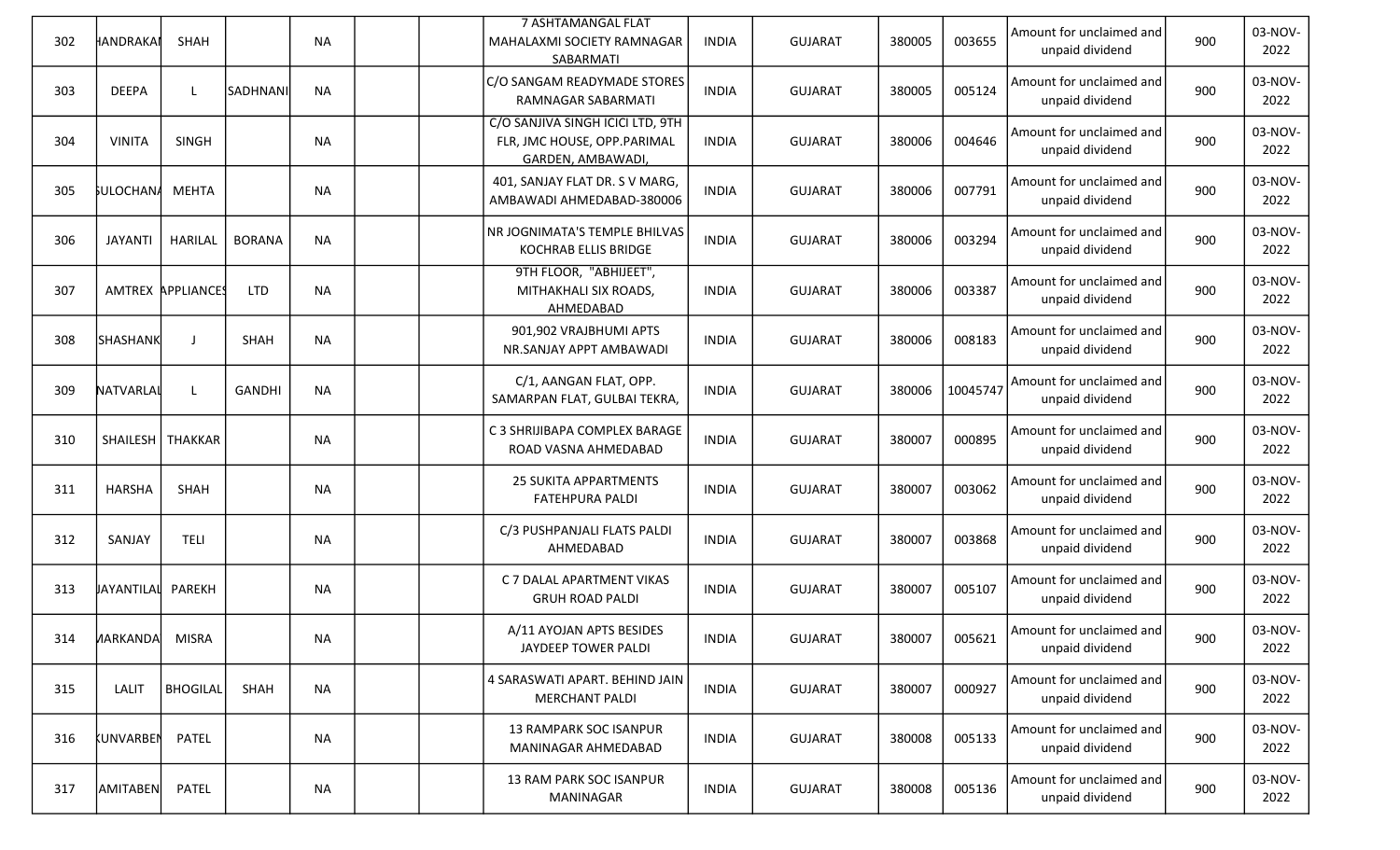| 318 | NARENDRA                 | Α              | <b>THAKORE</b> | <b>NA</b>      |            | 31 RAMBAG OPP RAMBAG POLICE<br>ST MANINAGAR AHMEDABAD                          | INDIA        | <b>GUJARAT</b> | 380008 | 003304   | Amount for unclaimed and<br>unpaid dividend | 900  | 03-NOV-<br>2022 |
|-----|--------------------------|----------------|----------------|----------------|------------|--------------------------------------------------------------------------------|--------------|----------------|--------|----------|---------------------------------------------|------|-----------------|
| 319 | <b>ATWARBH</b>           | PATEL          |                | <b>NA</b>      |            | <b>CELLER SHANTI CHAMBERS OPP</b><br>DINESH HALL ASHRAM ROAD                   | <b>INDIA</b> | <b>GUJARAT</b> | 380009 | 000908   | Amount for unclaimed and<br>unpaid dividend | 900  | 03-NOV-<br>2022 |
| 320 | <b>DIMPLE</b>            | <b>AMIN</b>    |                | <b>NA</b>      |            | C/8 DADA SAHEB FLAT UNIVERSITY<br>RD NAVRANGPURA                               | INDIA        | <b>GUJARAT</b> | 380009 | 003152   | Amount for unclaimed and<br>unpaid dividend | 900  | 03-NOV-<br>2022 |
| 321 | <b>BHAVESH</b>           | SHAH           |                | <b>NA</b>      |            | <b>G-6 TERRACE APTS. NR</b><br><b>COMMERCE COLLEGE</b><br>NAVRANGPURA          | <b>INDIA</b> | <b>GUJARAT</b> | 380009 | 003890   | Amount for unclaimed and<br>unpaid dividend | 900  | 03-NOV-<br>2022 |
| 322 | <b>TEJAL</b>             | HAMPAKLA       | GANDHI         | <b>NA</b>      |            | 1-DEVBHUMI APTS.1ST FLOOR<br>NEAR VIJAY REST., NAVRANGPURA<br>AHMEDABAD-380009 | <b>INDIA</b> | <b>GUJARAT</b> | 380009 | 003365   | Amount for unclaimed and<br>unpaid dividend | 900  | 03-NOV-<br>2022 |
| 323 | <b>NORTH</b>             | <b>GUJARAT</b> | <b>HOUSING</b> | <b>FINANCE</b> | <b>LTD</b> | 316 TULSI NR MITHAKALI CROSS<br>ROAD NAVRANGPURA                               | <b>INDIA</b> | <b>GUJARAT</b> | 380009 | 003383   | Amount for unclaimed and<br>unpaid dividend | 8100 | 03-NOV-<br>2022 |
| 324 | <b>SMITA</b>             | SHAH           |                | <b>NA</b>      |            | 202/2424 PRATIKSHA APT<br>NARANPURA SOLA RD<br>AHMEDABAD                       | <b>INDIA</b> | <b>GUJARAT</b> | 380013 | 003157   | Amount for unclaimed and<br>unpaid dividend | 900  | 03-NOV-<br>2022 |
| 325 | <b>BALDEVBHA</b>         | <b>PATEL</b>   |                | <b>NA</b>      |            | 261/3128 SUNDERVAN APTS SOLA<br>RD NARANPURA AHMEDABAD                         | INDIA        | <b>GUJARAT</b> | 380013 | 003177   | Amount for unclaimed and<br>unpaid dividend | 900  | 03-NOV-<br>2022 |
| 326 | <b>ANKIT</b>             | <b>MEHTA</b>   |                | <b>NA</b>      |            | 3 SATYADEEP APPARTMENT OPP<br>ANKUR JAIN TEMPLE ANKUR ROAD<br>NARANPURA        | <b>INDIA</b> | <b>GUJARAT</b> | 380013 | 003635   | Amount for unclaimed and<br>unpaid dividend | 900  | 03-NOV-<br>2022 |
| 327 | KANJIBHAI PRAJAPATI      |                |                | <b>NA</b>      |            | F 10/117 ABHILASHA APTS. BEHIND<br>VYASVADI NAVAVADAJ                          | INDIA        | <b>GUJARAT</b> | 380013 | 003665   | Amount for unclaimed and<br>unpaid dividend | 900  | 03-NOV-<br>2022 |
| 328 | <b>KIRAN</b>             | RASANIA        |                | <b>NA</b>      |            | 55/643 MARGAR MURTI<br>APPARTMENT OPP MARAM PURA<br>TELE EX NARANPURA          | INDIA        | <b>GUJARAT</b> | 380013 | 003710   | Amount for unclaimed and<br>unpaid dividend | 900  | 03-NOV-<br>2022 |
| 329 | <b>SHARDABEN</b>         | PATEL          |                | <b>NA</b>      |            | 9 CHANDRAMAULI SOC NAVA<br>VADAJ AHMEDABAD                                     | INDIA        | <b>GUJARAT</b> | 380013 | 005134   | Amount for unclaimed and<br>unpaid dividend | 900  | 03-NOV-<br>2022 |
| 330 | <b>GANPATBHA</b>         | <b>PATEL</b>   |                | <b>NA</b>      |            | 9 CHANDRAMAULI SOC NAVA<br>VADAJ AHMEDABAD                                     | <b>INDIA</b> | <b>GUJARAT</b> | 380013 | 005135   | Amount for unclaimed and<br>unpaid dividend | 900  | 03-NOV-<br>2022 |
| 331 | <b>MONIKA</b>            | SARWAN         | <b>KUMAR</b>   | NARULA         |            | M8/47 ANAND FLATS VIJAY NAGAR<br>NARANPURA                                     | <b>INDIA</b> | <b>GUJARAT</b> | 380013 | 000872   | Amount for unclaimed and<br>unpaid dividend | 900  | 03-NOV-<br>2022 |
| 332 | <b>MANJULABEUNVANTBH</b> |                | <b>PATEL</b>   | <b>NA</b>      |            | C/3 DESHNA APPT MIRAMBICA<br>ROAD NARANPURA                                    | <b>INDIA</b> | <b>GUJARAT</b> | 380013 | 10230109 | Amount for unclaimed and<br>unpaid dividend | 900  | 03-NOV-<br>2022 |
| 333 | SANJAY                   | ARJUNDEV       | <b>SETH</b>    | <b>NA</b>      |            | A/5 NIRMAL KUNJ AHMEDABAD                                                      | <b>INDIA</b> | <b>GUJARAT</b> | 380014 | 003148   | Amount for unclaimed and<br>unpaid dividend | 900  | 03-NOV-<br>2022 |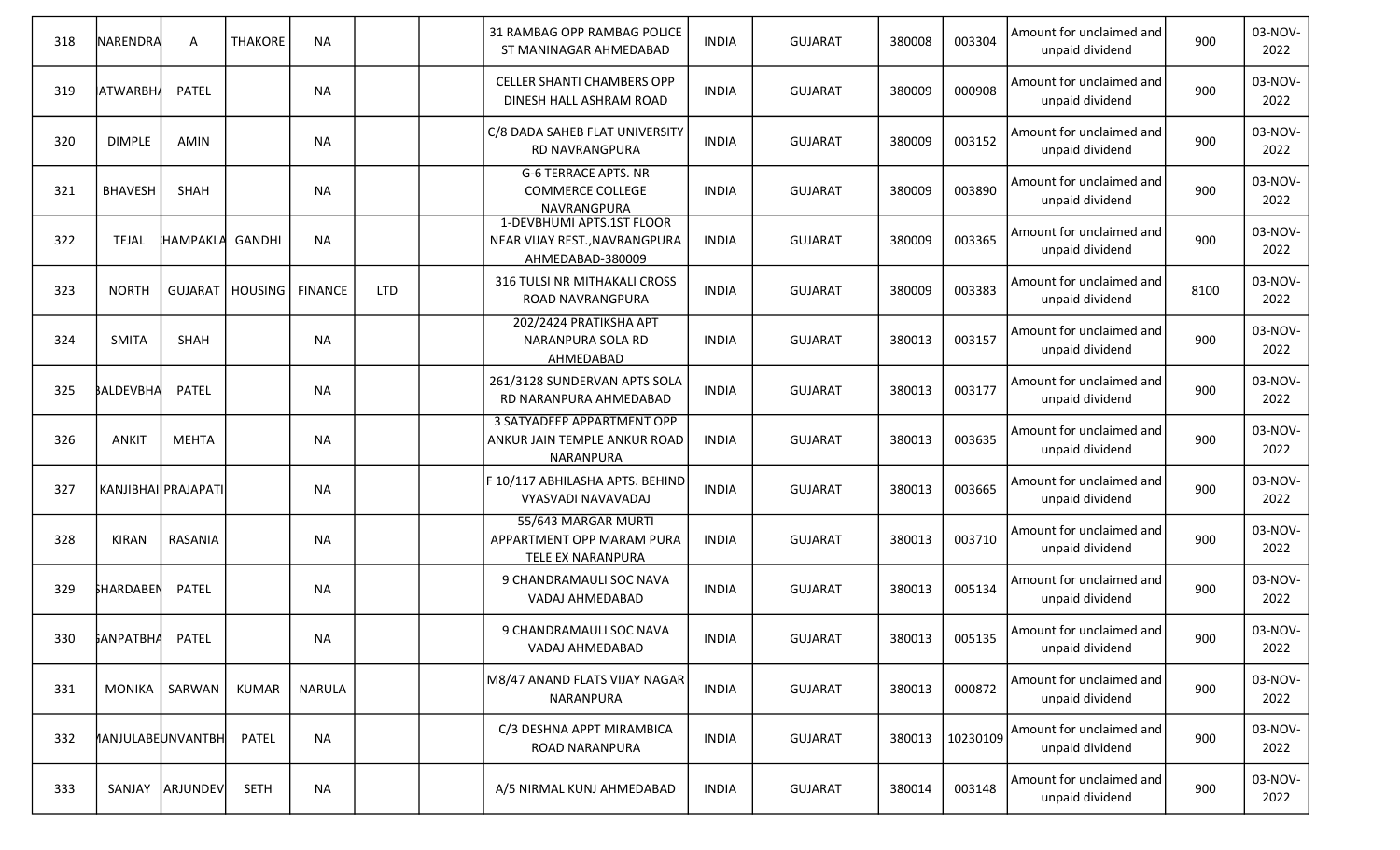| 334 | PANKAJ          | <b>MODI</b>              |                 | <b>NA</b>    |  | 122 VRINDVAN OPP ASHVA MEGH<br><b>BUNGLOW 132 RING</b><br>ROAD, SATELITE ROAD     | <b>INDIA</b> | <b>GUJARAT</b> | 380015 | 000652    | Amount for unclaimed and<br>unpaid dividend | 900  | 03-NOV-<br>2022 |
|-----|-----------------|--------------------------|-----------------|--------------|--|-----------------------------------------------------------------------------------|--------------|----------------|--------|-----------|---------------------------------------------|------|-----------------|
| 335 | RAMESH          | <b>PATEL</b>             |                 | <b>NA</b>    |  | A/7 AYOJAN NAGAR AMBAWADI<br>AHMEDABAD                                            | <b>INDIA</b> | <b>GUJARAT</b> | 380015 | 005137    | Amount for unclaimed and<br>unpaid dividend | 900  | 03-NOV-<br>2022 |
| 336 | NATUBHAI        | <b>PATEL</b>             |                 | <b>NA</b>    |  | A/7 AYOJAN NAGAR AMBAWADI<br>AHMEDABAD                                            | <b>INDIA</b> | <b>GUJARAT</b> | 380015 | 005138    | Amount for unclaimed and<br>unpaid dividend | 900  | 03-NOV-<br>2022 |
| 337 | MEENA           | P                        | <b>KADIA</b>    | <b>NA</b>    |  | B3/FF/D HETAL APPARTMENT<br>SATELLITE RD OPP SHYAMAL II                           | <b>INDIA</b> | <b>GUJARAT</b> | 380015 | 003291    | Amount for unclaimed and<br>unpaid dividend | 900  | 03-NOV-<br>2022 |
| 338 |                 | JITENDRA BHAGWANJ        | <b>RAM</b>      | <b>NA</b>    |  | <b>14 AKSHAR APPARTMENT 30</b><br><b>INQULAB SOCIETY GULBAI TEKRA</b><br>AMBAWADI | <b>INDIA</b> | <b>GUJARAT</b> | 380015 | 003805    | Amount for unclaimed and<br>unpaid dividend | 1800 | 03-NOV-<br>2022 |
| 339 | BHADRESH        | K                        | SONEJI          | <b>NA</b>    |  | 9 KAKABA FLATS, 3RD FLOOR NEAR<br>AZAD SOC., AMBAWADI<br>AHMEDABAD-380015         | <b>INDIA</b> | <b>GUJARAT</b> | 380015 | 006971    | Amount for unclaimed and<br>unpaid dividend | 900  | 03-NOV-<br>2022 |
| 340 | ANESHWAI        | В                        | SONEJI          | <b>NA</b>    |  | 9 KAKABA FLATS, 3RD FLOOR NEAR<br>AZAAD SOC., AMBAWADI<br>AHMEDABAD-380015        | <b>INDIA</b> | <b>GUJARAT</b> | 380015 | 006972    | Amount for unclaimed and<br>unpaid dividend | 900  | 03-NOV-<br>2022 |
| 341 |                 | YOGESH   SARABHAI        | <b>CHOKSI</b>   | <b>NA</b>    |  | WHITE BUNGLOW, OPP. NEHRU<br>FOUNDATION, VASTRAPUR,                               | INDIA        | <b>GUJARAT</b> | 380015 | 267000001 | Amount for unclaimed and<br>unpaid dividend | 900  | 03-NOV-<br>2022 |
| 342 |                 | JYOTSANA FHVINKUMA       | <b>PATEL</b>    | <b>NA</b>    |  | 22 UMESH NAGAR SOC MEGHANI<br>NAGAR AHMEDABAD                                     | <b>INDIA</b> | <b>GUJARAT</b> | 380016 | 003183    | Amount for unclaimed and<br>unpaid dividend | 900  | 03-NOV-<br>2022 |
| 343 |                 | <b>HIKHOOBH NAGINDAS</b> | <b>SHAH</b>     | <b>NA</b>    |  | BHIKHOOBHAI CENTRE HARIPURA<br>ASARWA AHMEDABAD                                   | <b>INDIA</b> | <b>GUJARAT</b> | 380016 | 003245    | Amount for unclaimed and<br>unpaid dividend | 900  | 03-NOV-<br>2022 |
| 344 | ARVIND          |                          | <b>PATEL</b>    | <b>NA</b>    |  | 85 ASHABHAINI CHALI NEAR<br>MOHAN CINEMA ASARWA                                   | <b>INDIA</b> | <b>GUJARAT</b> | 380016 | 003623    | Amount for unclaimed and<br>unpaid dividend | 900  | 03-NOV-<br>2022 |
| 345 | <b>DINESH</b>   |                          | KUMAR BHIMJIBHA | <b>PATEL</b> |  | ROOM NO 32 BHEWSARS CHAWL<br>OPP MUNI MARKET SARASPUR                             | <b>INDIA</b> | <b>GUJARAT</b> | 380018 | 000827    | Amount for unclaimed and<br>unpaid dividend | 900  | 03-NOV-<br>2022 |
| 346 |                 | PRAKASH SHANTILAL        | SHAH            | <b>NA</b>    |  | R C TEXTILE PRINTERY RAM KUMAR<br>MILL COMPOUND SARASPUR                          | <b>INDIA</b> | <b>GUJARAT</b> | 380018 | 006076    | Amount for unclaimed and<br>unpaid dividend | 900  | 03-NOV-<br>2022 |
| 347 | DAYA            | SADHWANI                 |                 | <b>NA</b>    |  | 3 BHAGYODAY NEAR C U SHETH<br><b>COLLEGE ASHRAM ROAD</b>                          | <b>INDIA</b> | <b>GUJARAT</b> | 380019 | 003278    | Amount for unclaimed and<br>unpaid dividend | 900  | 03-NOV-<br>2022 |
| 348 | <b>FULWANTI</b> | SHAH                     |                 | <b>NA</b>    |  | 5 PARSHVNAGAR SOCIETY<br>GITANJALI NAGAR D CABIN PO<br>RAILWAY COLONY SABARMATI   | <b>INDIA</b> | <b>GUJARAT</b> | 380019 | 003671    | Amount for unclaimed and<br>unpaid dividend | 900  | 03-NOV-<br>2022 |
| 349 | <b>PARASMAL</b> | B                        | SONI            | <b>NA</b>    |  | 441/11 RAKHIYAL ROAD<br>AHMEDABAD                                                 | <b>INDIA</b> | <b>GUJARAT</b> | 380021 | 000737    | Amount for unclaimed and<br>unpaid dividend | 900  | 03-NOV-<br>2022 |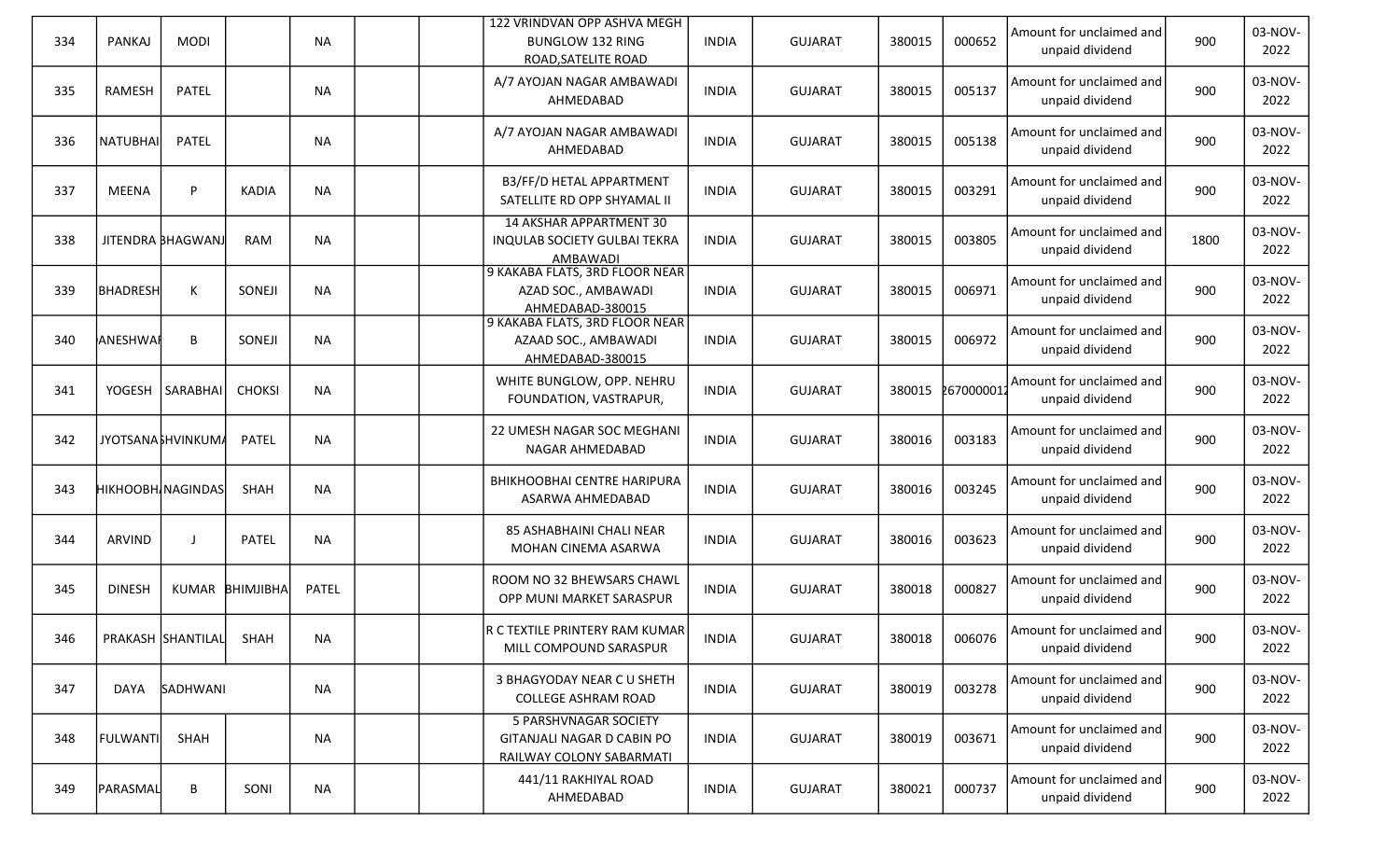| 350 | SNEHLATA         | LALIT                      | <b>SHAH</b>      | <b>NA</b> |  | 11 FULWADI SOCIETY OUT OF<br><b>GOMTIPUR AHMEDABAD</b>                                   | <b>INDIA</b> | <b>GUJARAT</b> | 380021 | 000926 | Amount for unclaimed and<br>unpaid dividend | 900 | 03-NOV-<br>2022 |
|-----|------------------|----------------------------|------------------|-----------|--|------------------------------------------------------------------------------------------|--------------|----------------|--------|--------|---------------------------------------------|-----|-----------------|
| 351 | ICCHABEN         | KADIYA                     |                  | <b>NA</b> |  | 39 CHANDRALOK SOC RANIP<br>AHMEDABAD                                                     | <b>INDIA</b> | <b>GUJARAT</b> | 380038 | 005117 | Amount for unclaimed and<br>unpaid dividend | 900 | 03-NOV-<br>2022 |
| 352 | <b>PATEL</b>     | <b>MANISHA</b>             | S.               | <b>NA</b> |  | 46 KAMESHWAR PARK OPP<br><b>GHANSHYAM PARK GHODASAR</b>                                  | <b>INDIA</b> | <b>GUJARAT</b> | 380050 | 000803 | Amount for unclaimed and<br>unpaid dividend | 900 | 03-NOV-<br>2022 |
| 353 | MANUBHAI         |                            | <b>PATEL</b>     | <b>NA</b> |  | 5/A HARIMUKUND PARK NR JIVRAJ<br>PARK BUS STOP AHMEDABAD<br>380051                       | <b>INDIA</b> | <b>GUJARAT</b> | 380051 | 005724 | Amount for unclaimed and<br>unpaid dividend | 900 | 03-NOV-<br>2022 |
| 354 | <b>KAVITA</b>    | <b>BINDRANI</b>            |                  | <b>NA</b> |  | I/202, SAMRAJAYA NEAR<br>MANAVMANDIR MEMNAGAR                                            | INDIA        | <b>GUJARAT</b> | 380052 | 003143 | Amount for unclaimed and<br>unpaid dividend | 900 | 03-NOV-<br>2022 |
| 355 | MAGANLAL         | <b>PATEL</b>               |                  | <b>NA</b> |  | C/O.RAMANLAL M. PATEL 25,<br>MANICHANDRA CO.OP H.SOC,<br>VIBHAT-2, NR.SURDHARA CIRCLE    | <b>INDIA</b> | <b>GUJARAT</b> | 380052 | 003207 | Amount for unclaimed and<br>unpaid dividend | 900 | 03-NOV-<br>2022 |
| 356 |                  | GOPALDASMENDPARA           |                  | <b>NA</b> |  | C/5 AAGMAN APPT NR GERGES<br><b>BANLUGE AHMEDABAD</b>                                    | <b>INDIA</b> | <b>GUJARAT</b> | 380053 | 003147 | Amount for unclaimed and<br>unpaid dividend | 900 | 03-NOV-<br>2022 |
| 357 |                  | BHAVNABENMESHKUM           | <b>PATEL</b>     | <b>NA</b> |  | 2/2, AANKAN APARTMENT<br>NR.BHAGWAN PARTY PLOT<br>THALTEJ VILLAGE                        | <b>INDIA</b> | <b>GUJARAT</b> | 380054 | 003771 | Amount for unclaimed and<br>unpaid dividend | 900 | 03-NOV-<br>2022 |
| 358 | <b>HIRAL</b>     | N                          | SHAH             | <b>NA</b> |  | K/14 NEW NIKITA PARK FLATS B/H<br>SUN&STEP CLUB, GURUKUL ROAD<br><b>NEAR YUGANDA SOC</b> | <b>INDIA</b> | <b>GUJARAT</b> | 380061 | 000565 | Amount for unclaimed and<br>unpaid dividend | 900 | 03-NOV-<br>2022 |
| 359 | <b>ALPESH</b>    | <b>PATEL</b>               |                  | <b>NA</b> |  | C/O EKTA MEDICAL STORE<br>VEEMURTI COMPLEX GURUKUL<br>ROAD MEMNAGAR                      | <b>INDIA</b> | <b>GUJARAT</b> | 380062 | 000876 | Amount for unclaimed and<br>unpaid dividend | 900 | 03-NOV-<br>2022 |
| 360 | <b>ASHA</b>      | <b>JAIN</b>                |                  | <b>NA</b> |  | C/O DR JAIN J M SARVODAY<br>SOCIETY VIRAMGAM                                             | <b>INDIA</b> | <b>GUJARAT</b> | 382150 | 000959 | Amount for unclaimed and<br>unpaid dividend | 900 | 03-NOV-<br>2022 |
| 361 | <b>PINA</b>      | HARIPRASAL                 | DESAI            | <b>NA</b> |  | HOLI CHAKLA DESAI POLE<br>VIRAMGAM                                                       | <b>INDIA</b> | <b>GUJARAT</b> | 382150 | 003124 | Amount for unclaimed and<br>unpaid dividend | 900 | 03-NOV-<br>2022 |
| 362 |                  | RAJESH  BUDHALAL           | <b>PATEL</b>     | NA        |  | AT & POST SARKHEJ NEAR DUTT<br><b>MANDIR TA.CITY</b>                                     | <b>INDIA</b> | <b>GUJARAT</b> | 382210 | 000829 | Amount for unclaimed and<br>unpaid dividend | 900 | 03-NOV-<br>2022 |
| 363 |                  | BHADRESH JANARDAN TRIPATHI |                  | <b>NA</b> |  | CHOWK SHERI SARKHEJ TA CITY<br>DIST AHMEDABAD                                            | <b>INDIA</b> | <b>GUJARAT</b> | 382210 | 003192 | Amount for unclaimed and<br>unpaid dividend | 900 | 03-NOV-<br>2022 |
| 364 | <b>BALDEV</b>    | К                          | <b>PRAJAPATI</b> | <b>NA</b> |  | 50, AMBIKA NAGAR SOCIETY<br>OPP.RLY STATION, SARKHEJ<br>AHMEDABAD-382210                 | <b>INDIA</b> | GUJARAT        | 382210 | 008202 | Amount for unclaimed and<br>unpaid dividend | 900 | 03-NOV-<br>2022 |
| 365 | <b>BALDEVDAS</b> | J                          | THAKKAR          | <b>NA</b> |  | LUHANAVAS BEHIND BAZAR<br>DEHGAM DIST AHMEDABAD                                          | <b>INDIA</b> | <b>GUJARAT</b> | 382305 | 006575 | Amount for unclaimed and<br>unpaid dividend | 900 | 03-NOV-<br>2022 |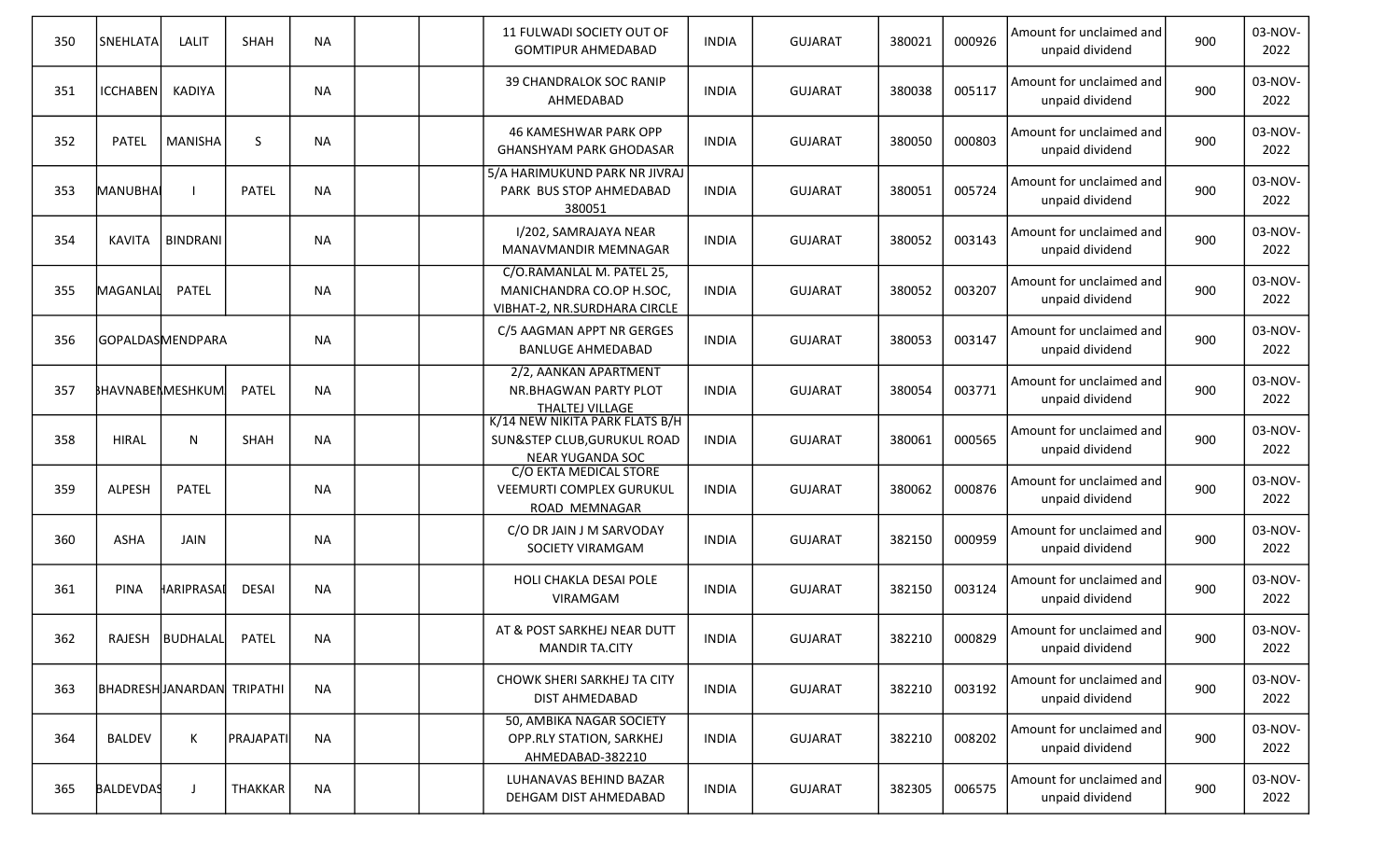|     |                                    |                   |                 |           |  | A-2-16 HARNAMDAS SOCIETY                                                          |              |                |        |          | Amount for unclaimed and                    |     | 03-NOV-         |
|-----|------------------------------------|-------------------|-----------------|-----------|--|-----------------------------------------------------------------------------------|--------------|----------------|--------|----------|---------------------------------------------|-----|-----------------|
| 366 | DILIPKUMAIPURSWANI                 |                   |                 | <b>NA</b> |  | <b>BUNGLOW AREA POST KUBER</b><br><b>NAGAR</b>                                    | <b>INDIA</b> | <b>GUJARAT</b> | 382340 | 000662   | unpaid dividend                             | 900 | 2022            |
| 367 | <b>HARSHA</b>                      | <b>BHAGIA</b>     |                 | <b>NA</b> |  | C/43 KUBER NAGAR AHMEDABAD                                                        | <b>INDIA</b> | <b>GUJARAT</b> | 382340 | 003684   | Amount for unclaimed and<br>unpaid dividend | 900 | 03-NOV-<br>2022 |
| 368 | <b>BHAGIBAI</b>                    | M                 | <b>CHHUGANI</b> | <b>NA</b> |  | A/7 MATAR SHAYA SOCIETY G<br>WARD KUBER NAGAR SHAYA<br><b>SOCIETY</b>             | <b>INDIA</b> | <b>GUJARAT</b> | 382340 | 000758   | Amount for unclaimed and<br>unpaid dividend | 900 | 03-NOV-<br>2022 |
| 369 | DHIRUBHAI                          | G                 | <b>PATEL</b>    | <b>NA</b> |  | 3 PRABODH NAGAR OPP SAIJPUR<br>RLY STN OPP BHAVNA SCHOOL                          | <b>INDIA</b> | <b>GUJARAT</b> | 382340 | 003600   | Amount for unclaimed and<br>unpaid dividend | 900 | 03-NOV-<br>2022 |
| 370 | <b>BHARAT</b>                      | D                 | <b>RUDANI</b>   | <b>NA</b> |  | 1/9 BHAGIRATH PARK NEAR NOBEL<br>SCHOOL KRISHNA NAGAR                             | INDIA        | <b>GUJARAT</b> | 382346 | 000607   | Amount for unclaimed and<br>unpaid dividend | 900 | 03-NOV-<br>2022 |
| 371 | RAJU                               | <b>TAHELANI</b>   |                 | <b>NA</b> |  | 235/2 PRAKASH GALI THAKKAR<br>BAPA NAGAR AHMEDABAD                                | <b>INDIA</b> | <b>GUJARAT</b> | 382350 | 000660   | Amount for unclaimed and<br>unpaid dividend | 900 | 03-NOV-<br>2022 |
| 372 | <b>KRISHNABEI</b>                  | P                 | <b>PATEL</b>    | <b>NA</b> |  | 5/SAUNDARYA VILLA BUNGLOWS<br>OPP. SHUKAN BUNGLOWS NIKOL<br>NARODA ROAD           | <b>INDIA</b> | <b>GUJARAT</b> | 382350 | 000733   | Amount for unclaimed and<br>unpaid dividend | 900 | 03-NOV-<br>2022 |
| 373 | PARVEZALIARAMATAL                  |                   | SAYED           | <b>NA</b> |  | 49-2 ROYAL PARK PART 2<br>SHAHVADI                                                | <b>INDIA</b> | <b>GUJARAT</b> | 382405 | 15735879 | Amount for unclaimed and<br>unpaid dividend | 900 | 03-NOV-<br>2022 |
| 374 | <b>DINESHBHA</b>                   | PATEL             |                 | <b>NA</b> |  | 96 A HARBHOLANATH NR GAURI<br><b>ODHAV</b>                                        | <b>INDIA</b> | <b>GUJARAT</b> | 382415 | 005598   | Amount for unclaimed and<br>unpaid dividend | 900 | 03-NOV-<br>2022 |
| 375 | <b>ARSHADBHKESHAVLAL PRAJAPATI</b> |                   |                 | <b>NA</b> |  | B/202, SHYAM RESIDENCY<br>MAHADEVNAGAR TEKRA VASTRAL                              | <b>INDIA</b> | <b>GUJARAT</b> | 382418 | 10382045 | Amount for unclaimed and<br>unpaid dividend | 900 | 03-NOV-<br>2022 |
| 376 | <b>RAJENDRA</b>                    | J                 | PANDYA          | <b>NA</b> |  | 14-A SHREEJI PRAKASH CO OP<br>HOUSING SOCIETY, NIGAMNAGAR<br>CHANDKHEDA           | <b>INDIA</b> | <b>GUJARAT</b> | 382424 | 000840   | Amount for unclaimed and<br>unpaid dividend | 900 | 03-NOV-<br>2022 |
| 377 |                                    | MUKESH   DUDHELA  |                 | <b>NA</b> |  | C/O HARSHAD M LALANI 29 NEW<br>SAURABH SOCIETY NEAR LIC<br><b>SOCIETY ISANPUR</b> | <b>INDIA</b> | <b>GUJARAT</b> | 382443 | 000864   | Amount for unclaimed and<br>unpaid dividend | 900 | 03-NOV-<br>2022 |
| 378 | HIMANBHARATNABHA                   |                   | <b>RAJPUT</b>   | <b>NA</b> |  | INDUSTRIAL OXYGEN CO LTD A<br>1/15 GIDC VATVA AHMEDABAD                           | <b>INDIA</b> | <b>GUJARAT</b> | 382445 | 000489   | Amount for unclaimed and<br>unpaid dividend | 900 | 03-NOV-<br>2022 |
| 379 | HAGWANDA RAMDAS                    |                   | PARYANI         | <b>NA</b> |  | 29 SUN SHINE SOCIETY HANSOL<br>SHARDAR NAGAR AHMEDABD                             | <b>INDIA</b> | <b>GUJARAT</b> | 382475 | 000580   | Amount for unclaimed and<br>unpaid dividend | 900 | 03-NOV-<br>2022 |
| 380 | VADILAL                            | $\mathsf{C}$      | <b>PATEL</b>    | <b>NA</b> |  | 27-A SHADEEP SOCIETY RANIP<br>AHMEDABAD                                           | <b>INDIA</b> | <b>GUJARAT</b> | 382480 | 000536   | Amount for unclaimed and<br>unpaid dividend | 900 | 03-NOV-<br>2022 |
| 381 |                                    | AMBALAL KESAVALAL | PATEL           | <b>NA</b> |  | 21 BHAVAN SOC NR SARVAJANIK<br><b>SCHL RANIP</b>                                  | <b>INDIA</b> | <b>GUJARAT</b> | 382480 | 003176   | Amount for unclaimed and<br>unpaid dividend | 900 | 03-NOV-<br>2022 |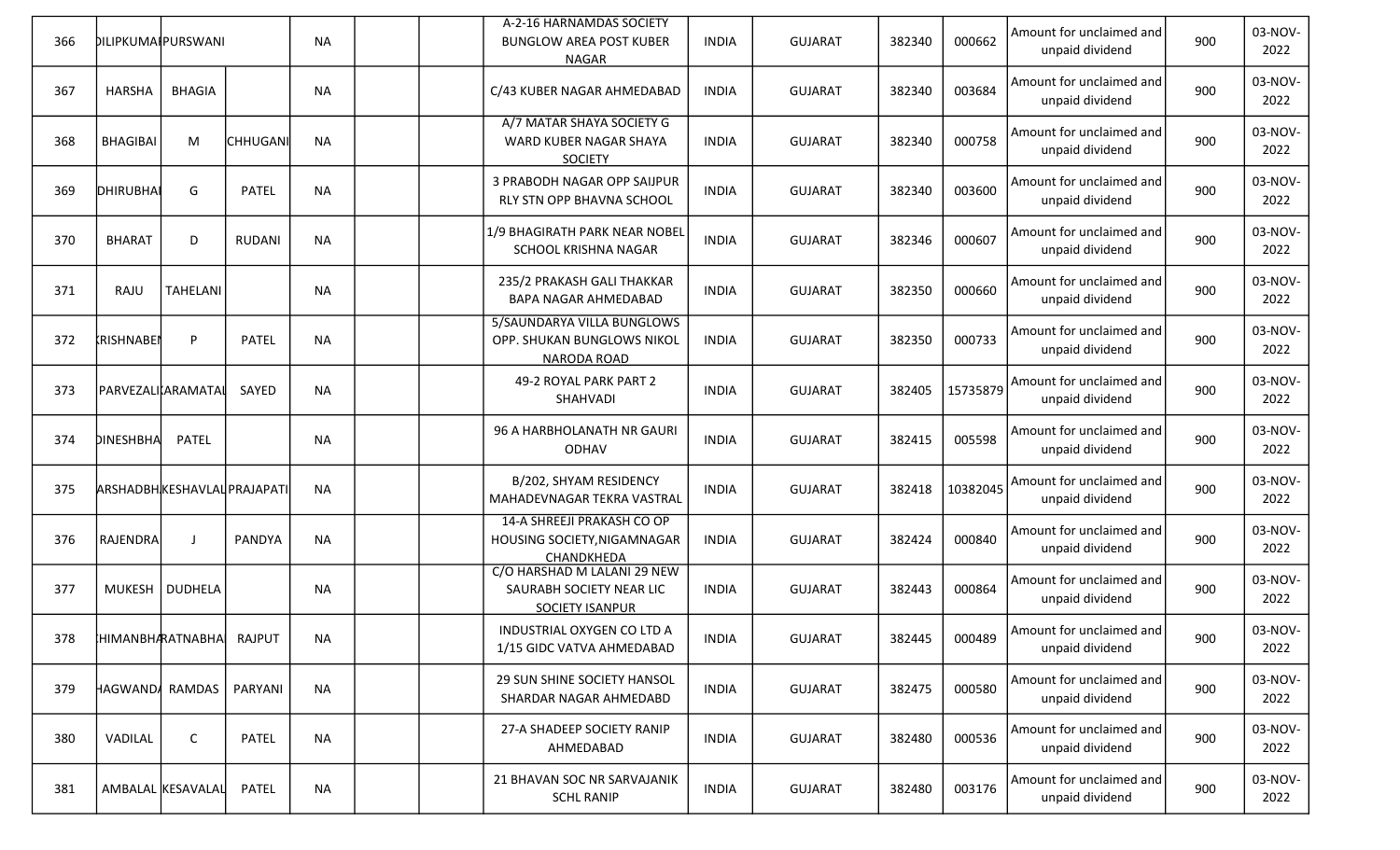| 382 | АМЕЅНВН <i>А</i>  | <b>PATEL</b> |                    | <b>NA</b> |  | SOLAGAM TA DASKROI, SONIVAS<br>DIST AHMEDABAD                                       | <b>INDIA</b> | <b>GUJARAT</b> | 382481 | 003704   | Amount for unclaimed and<br>unpaid dividend | 900 | 03-NOV-<br>2022 |
|-----|-------------------|--------------|--------------------|-----------|--|-------------------------------------------------------------------------------------|--------------|----------------|--------|----------|---------------------------------------------|-----|-----------------|
| 383 | SHADHNA           | К            | <b>SHAH</b>        | <b>NA</b> |  | SHRADDHA MEDICAL SECTOR 5/62<br>NIRNAY NAGAR CHANDLODIA                             | <b>INDIA</b> | <b>GUJARAT</b> | 382481 | 003116   | Amount for unclaimed and<br>unpaid dividend | 900 | 03-NOV-<br>2022 |
| 384 | KIRTI             | VRUJLAL      | SONI               | <b>NA</b> |  | 6, MANGALAM SOCEITY B/H.<br>SHEFALI CINEMA KADI                                     | INDIA        | <b>GUJARAT</b> | 382715 | 10707735 | Amount for unclaimed and<br>unpaid dividend | 900 | 03-NOV-<br>2022 |
| 385 | HARSHABENHANSHYAN |              | SONI               | <b>NA</b> |  | SHYAM JEWELLERS CHOKSI BAZAR<br><b>KADI N GUJARAT</b>                               | <b>INDIA</b> | <b>GUJARAT</b> | 382715 | 003128   | Amount for unclaimed and<br>unpaid dividend | 900 | 03-NOV-<br>2022 |
| 386 | <b>RAM</b>        | KISHAN       | <b>MEENA</b>       | <b>NA</b> |  | ORIENTAL BANK OF COMMERCE<br><b>BRANCH - KADI (MEHSANA)</b><br><b>NORTH GUJARAT</b> | <b>INDIA</b> | <b>GUJARAT</b> | 382715 | 003726   | Amount for unclaimed and<br>unpaid dividend | 900 | 03-NOV-<br>2022 |
| 387 | <b>HABANABAN</b>  | $\vee$       | LOHAR              | <b>NA</b> |  | NEAR ANAND PARK SOC KALOL N G                                                       | <b>INDIA</b> | <b>GUJARAT</b> | 382721 | 006225   | Amount for unclaimed and<br>unpaid dividend | 900 | 03-NOV-<br>2022 |
| 388 | ВНІКНАLАЦ         | M            | PATEL              | <b>NA</b> |  | AT - DINGUCHA OLD VILLAGE TA -<br>KALOL POST - PANSAR DIST<br>MEHSANA (N G)         | <b>INDIA</b> | <b>GUJARAT</b> | 382740 | 003643   | Amount for unclaimed and<br>unpaid dividend | 900 | 03-NOV-<br>2022 |
| 389 | ARMADABENAGARBHA  |              | PATEL              | <b>NA</b> |  | SHETH C V VIDHYALAY GAVADA TA<br>VIJAPUR DT MEHSANA N G                             | <b>INDIA</b> | <b>GUJARAT</b> | 382815 | 003142   | Amount for unclaimed and<br>unpaid dividend | 900 | 03-NOV-<br>2022 |
| 390 | VEGA              | SUNIL        | <b>PATEL</b>       | <b>NA</b> |  | MANGAL MURTI STORE PO MANSA<br>(N GUJ) TA VIJAPUR                                   | <b>INDIA</b> | <b>GUJARAT</b> | 382845 | 000560   | Amount for unclaimed and<br>unpaid dividend | 900 | 03-NOV-<br>2022 |
| 391 | <b>VISHNU</b>     | A            | <b>PATEL</b>       | <b>NA</b> |  | TIRUPATI PAN CENTRE PO MANSA<br>N G TA VIJAPUR                                      | <b>INDIA</b> | <b>GUJARAT</b> | 382845 | 003828   | Amount for unclaimed and<br>unpaid dividend | 900 | 03-NOV-<br>2022 |
| 392 | <b>ASHISH</b>     | D            | <b>PATEL</b>       | <b>NA</b> |  | MANGAL MURTI STORE PO MANSA<br>N G BAZAR TA VIJAPUR                                 | <b>INDIA</b> | <b>GUJARAT</b> | 382845 | 003829   | Amount for unclaimed and<br>unpaid dividend | 900 | 03-NOV-<br>2022 |
| 393 | <b>PATEL</b>      | <b>NATU</b>  | <b>HIRALAL</b>     | <b>NA</b> |  | <b>SMRUTI LABORATORY NEAR BUS</b><br>STOP STATE HIGHWAY HIMAT<br><b>NAGAR</b>       | <b>INDIA</b> | <b>GUJARAT</b> | 383001 | 006210   | Amount for unclaimed and<br>unpaid dividend | 900 | 03-NOV-<br>2022 |
| 394 | BHARTIBEN BAROT   |              |                    | <b>NA</b> |  | JAY SHREE STORE SHUBH LAXMI<br><b>MARKET STATION ROAD MEHSANA</b>                   | <b>INDIA</b> | <b>GUJARAT</b> | 384001 | 002260   | Amount for unclaimed and<br>unpaid dividend | 900 | 03-NOV-<br>2022 |
| 395 | VANDANA SHRIMALI  |              |                    | NA        |  | <b>B-67 ONGC NAGAR PALAVASNA</b><br>MEHSANA                                         | <b>INDIA</b> | <b>GUJARAT</b> | 384001 | 002263   | Amount for unclaimed and<br>unpaid dividend | 900 | 03-NOV-<br>2022 |
| 396 | SHAH              |              | KAUSHIK JAYANTILAL | <b>NA</b> |  | PANJARA POLE MEHSANA NORTH<br><b>GUJARAT</b>                                        | <b>INDIA</b> | <b>GUJARAT</b> | 384001 | 002275   | Amount for unclaimed and<br>unpaid dividend | 900 | 03-NOV-<br>2022 |
| 397 | <b>HITESH</b>     | KUMAR        | KANTILAL           | PATEL     |  | F 16 JAY SHREE MARKET OPP<br>TALUKA PANCHAYAT MEHSANA                               | <b>INDIA</b> | <b>GUJARAT</b> | 384001 | 003741   | Amount for unclaimed and<br>unpaid dividend | 900 | 03-NOV-<br>2022 |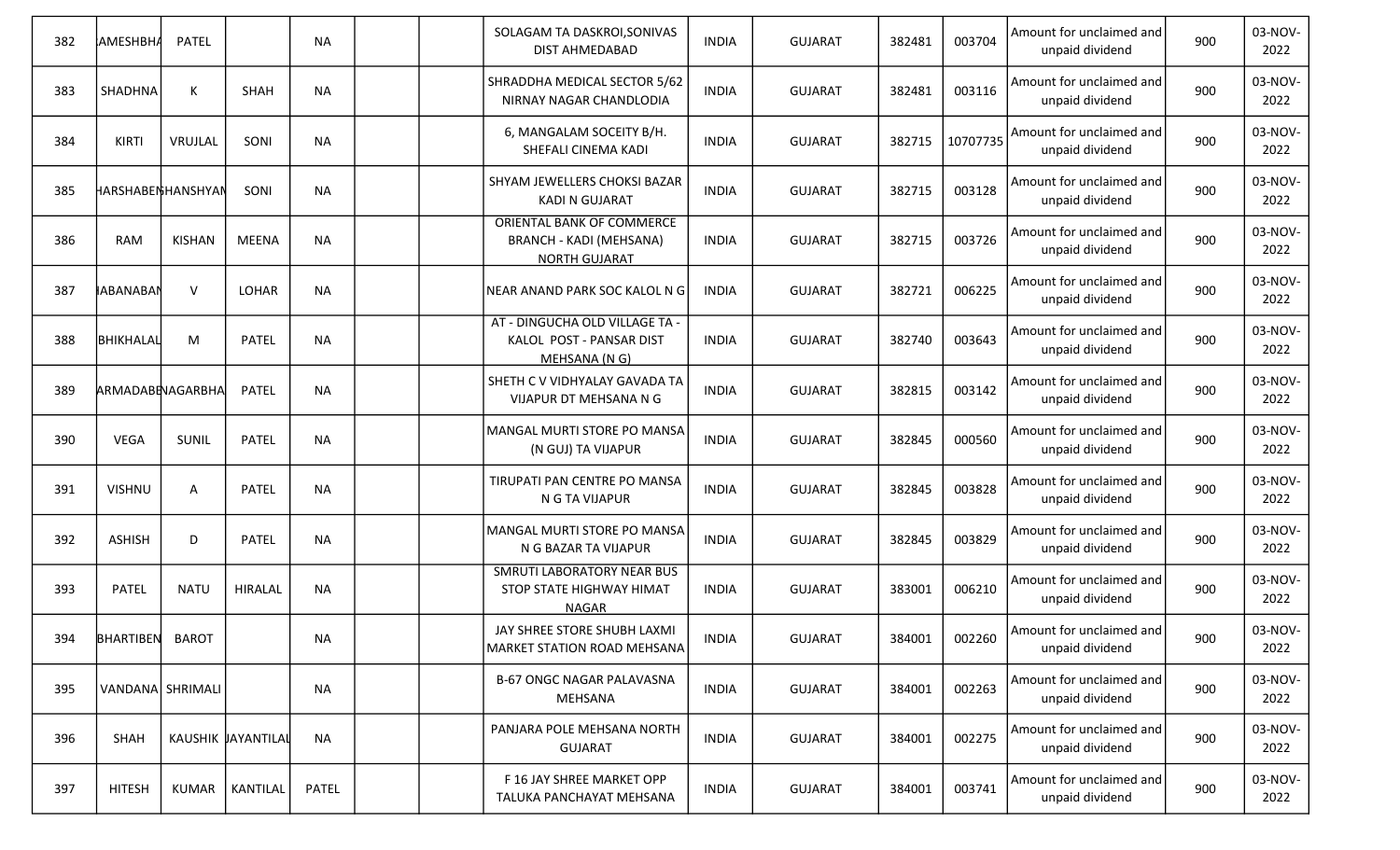| 398 |                          | DURGABEN/IESHCHAN   DELWADIA |                    | <b>NA</b> |  | 11 SAMETRA NAGAR SOC OPP<br><b>COLLEGE MAHESANA</b>                            | <b>INDIA</b> | <b>GUJARAT</b> | 384002 | 003825 | Amount for unclaimed and<br>unpaid dividend | 900 | 03-NOV-<br>2022 |
|-----|--------------------------|------------------------------|--------------------|-----------|--|--------------------------------------------------------------------------------|--------------|----------------|--------|--------|---------------------------------------------|-----|-----------------|
| 399 | <b>MODI</b>              |                              | IPAKKUMAJAYANTILAL | <b>NA</b> |  | 5, KAMBOINAGAR SOCIETY<br>PRASHANT CINEMA ROAD<br><b>MEHSANA</b>               | <b>INDIA</b> | <b>GUJARAT</b> | 384002 | 006725 | Amount for unclaimed and<br>unpaid dividend | 900 | 03-NOV-<br>2022 |
| 400 | ARVIND                   | <b>RSHOTTAMI</b>             | <b>PATEL</b>       | <b>NA</b> |  | <b>G E BOARD DIVISION OFFICE</b><br>HIGHWAY ROAD SIDHPUR                       | <b>INDIA</b> | <b>GUJARAT</b> | 384151 | 003342 | Amount for unclaimed and<br>unpaid dividend | 900 | 03-NOV-<br>2022 |
| 401 | PASHIBEN VIRAMBHA        |                              | <b>PATEL</b>       | <b>NA</b> |  | C/O UMA OIL MILL NEAR NALA<br>UNJHA N.GUJARAT                                  | <b>INDIA</b> | <b>GUJARAT</b> | 384170 | 003338 | Amount for unclaimed and<br>unpaid dividend | 900 | 03-NOV-<br>2022 |
| 402 |                          | MAMTABEN RABHUDA!            | <b>PATEL</b>       | <b>NA</b> |  | AT PO BHATSAR TA CHANASMA<br>BHATSAR, DT MEHSANA N G                           | <b>INDIA</b> | <b>GUJARAT</b> | 384230 | 003178 | Amount for unclaimed and<br>unpaid dividend | 900 | 03-NOV-<br>2022 |
| 403 | <b>MUKUND</b>            | $\mathbf{J}$                 | <b>SHETH</b>       | <b>NA</b> |  | JIVA SHETH NO MADH BAZAR<br><b>GUJARAT</b>                                     | <b>INDIA</b> | <b>GUJARAT</b> | 384255 | 003841 | Amount for unclaimed and<br>unpaid dividend | 900 | 03-NOV-<br>2022 |
| 404 |                          | HEMABHAIVITTHALDA!           | PATEL              | <b>NA</b> |  | AT & PATAN C/O PATEL VAS DIST<br>MEHSANA N GUJARAT                             | <b>INDIA</b> | <b>GUJARAT</b> | 384255 | 005749 | Amount for unclaimed and<br>unpaid dividend | 900 | 03-NOV-<br>2022 |
| 405 | <b>RGOVANBH VELABHAI</b> |                              | <b>PATEL</b>       | <b>NA</b> |  | JAL CHOWK LIMDAWALO MADH<br>PATAN DIST-MEHSANA                                 | <b>INDIA</b> | <b>GUJARAT</b> | 384265 | 005661 | Amount for unclaimed and<br>unpaid dividend | 900 | 03-NOV-<br>2022 |
| 406 | DHARMESHJAYANTILAI       |                              | SHAH               | <b>NA</b> |  | KHETAR PAL NO PADO GIOL SHERY<br>PATAN N G                                     | <b>INDIA</b> | <b>GUJARAT</b> | 384265 | 006034 | Amount for unclaimed and<br>unpaid dividend | 900 | 03-NOV-<br>2022 |
| 407 |                          | <b>BHAVESH JAYANTILA</b>     | SHAH               | <b>NA</b> |  | KHETAR PAL NO PADO GOL SHERY<br><b>PATAN</b>                                   | <b>INDIA</b> | <b>GUJARAT</b> | 384265 | 006082 | Amount for unclaimed and<br>unpaid dividend | 900 | 03-NOV-<br>2022 |
| 408 |                          | UMITRABE NARENDRA            | <b>PATEL</b>       | <b>NA</b> |  | C/O DELHI GATE NEAR BOMBAY<br>CLOTH CENTRE GALI MANSAROVER<br><b>ROAD</b>      | <b>INDIA</b> | <b>GUJARAT</b> | 385001 | 000933 | Amount for unclaimed and<br>unpaid dividend | 900 | 03-NOV-<br>2022 |
| 409 | <b>ABBAS</b>             | <b>JAMA</b>                  | <b>MIR</b>         | <b>NA</b> |  | <b>3RD FLOOR PADHIYAR CHAMBER</b><br>CITY LIGHT ROAD PALANPUR B K              | <b>INDIA</b> | <b>GUJARAT</b> | 385001 | 003616 | Amount for unclaimed and<br>unpaid dividend | 900 | 03-NOV-<br>2022 |
| 410 | AMESHBHA                 | H                            | <b>PATEL</b>       | <b>NA</b> |  | LAXMI JWELLERS ASHADIP<br><b>CHAMBERS GURUNANAK CHOWK</b>                      | <b>INDIA</b> | <b>GUJARAT</b> | 385001 | 003647 | Amount for unclaimed and<br>unpaid dividend | 900 | 03-NOV-<br>2022 |
| 411 | <b>VCHANDBH</b>          | J                            | PATEL              | <b>NA</b> |  | LAXMI JWELLERS ASHADIP<br><b>CHAMBERS GURUNANAK CHOWK</b>                      | <b>INDIA</b> | <b>GUJARAT</b> | 385001 | 003648 | Amount for unclaimed and<br>unpaid dividend | 900 | 03-NOV-<br>2022 |
| 412 | PATEL                    | MANUBHAIHANKARLA             |                    | <b>NA</b> |  | SHIV ENTERPRISES DR GIRDHAR<br>PATEL MARG OPP PRAKASH<br><b>MEDICAL CENTRE</b> | <b>INDIA</b> | <b>GUJARAT</b> | 385001 | 005912 | Amount for unclaimed and<br>unpaid dividend | 900 | 03-NOV-<br>2022 |
| 413 | HITESHBHA  MANILAL       |                              | PATEL              | <b>NA</b> |  | TELEPHONE EXCHANGE NEAR<br>DELHI GATE, 1ST FLOOR                               | <b>INDIA</b> | <b>GUJARAT</b> | 385001 | 005921 | Amount for unclaimed and<br>unpaid dividend | 900 | 03-NOV-<br>2022 |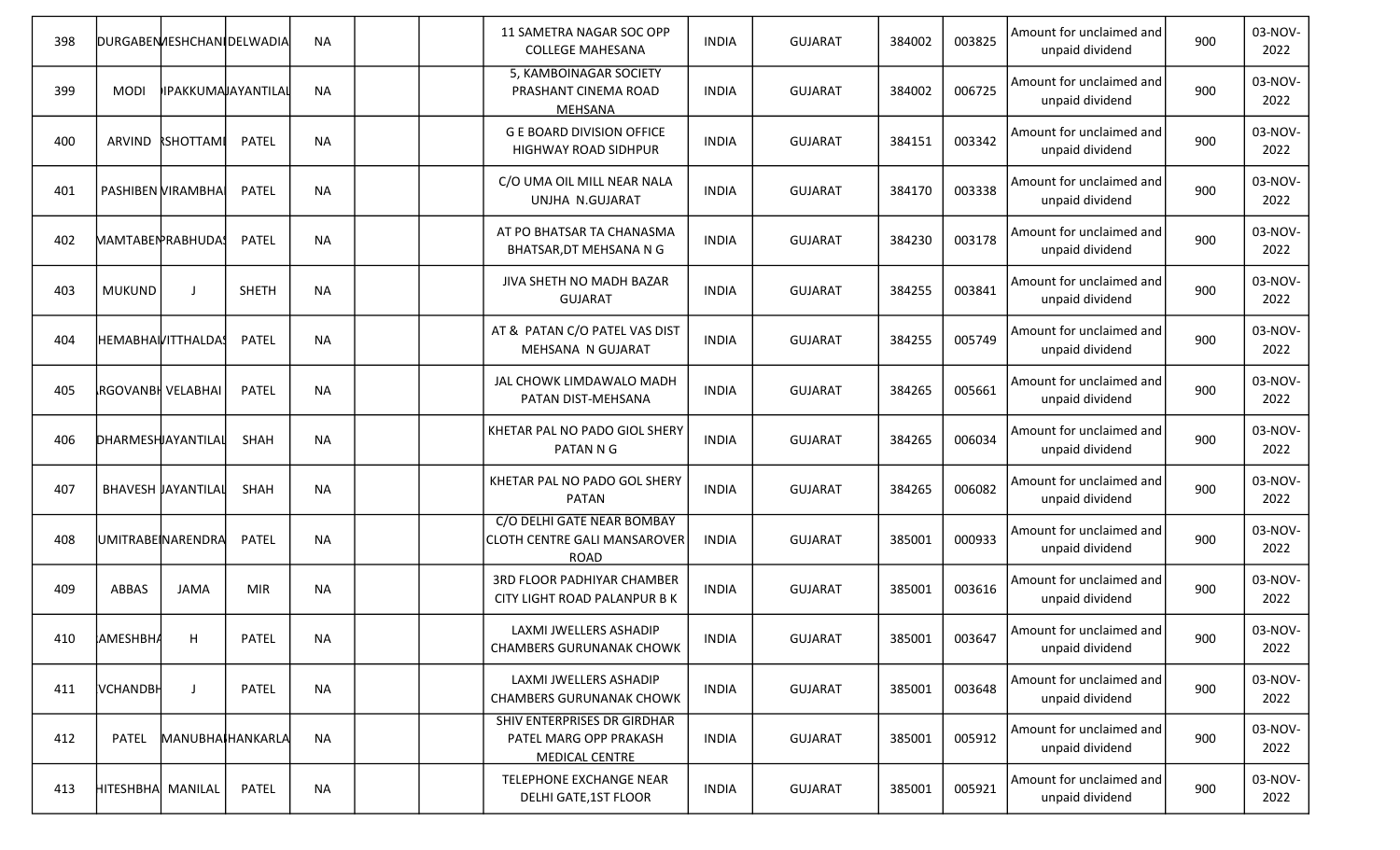| 414 | INODKUMA JETHALAL  |                           | <b>PATEL</b>     | <b>NA</b>    |  | SHIV ENTERPRISE DR GIRDHAR<br>PATEL MARG OPP PRAKASH<br><b>MEDICAL CENTRE</b> | <b>INDIA</b> | <b>GUJARAT</b> | 385001 | 005962 | Amount for unclaimed and<br>unpaid dividend | 900 | 03-NOV-<br>2022 |
|-----|--------------------|---------------------------|------------------|--------------|--|-------------------------------------------------------------------------------|--------------|----------------|--------|--------|---------------------------------------------|-----|-----------------|
| 415 | HAGVANBH GOKABHAI  |                           | <b>PATEL</b>     | <b>NA</b>    |  | <b>BRAHMPURI TIP CENTRE</b><br><b>GURUNANAK CHOWK</b>                         | <b>INDIA</b> | <b>GUJARAT</b> | 385001 | 005964 | Amount for unclaimed and<br>unpaid dividend | 900 | 03-NOV-<br>2022 |
| 416 |                    | KARANAVAPUSHPABENVINODBHA |                  | <b>NA</b>    |  | SHIV ENTERPRISE DR GIRDHAR<br>PATEL MARG OPP PRAKASH<br><b>MEDICAL CENTRE</b> | <b>INDIA</b> | <b>GUJARAT</b> | 385001 | 005997 | Amount for unclaimed and<br>unpaid dividend | 900 | 03-NOV-<br>2022 |
| 417 | <b>REKHA</b>       | PRAHALAD                  | <b>JOSHI</b>     | <b>NA</b>    |  | 47 PURUSHOTTAM PARK HIGHWAY<br>ROAD DEESA DIST B K                            | <b>INDIA</b> | <b>GUJARAT</b> | 385535 | 000855 | Amount for unclaimed and<br>unpaid dividend | 900 | 03-NOV-<br>2022 |
| 418 | KUNJAL             | <b>MHETA</b>              |                  | <b>NA</b>    |  | 13 PAVAPURI THARA B K GUJ                                                     | <b>INDIA</b> | <b>GUJARAT</b> | 385555 | 003614 | Amount for unclaimed and<br>unpaid dividend | 900 | 03-NOV-<br>2022 |
| 419 | PARUL              | $\mathsf{C}$              | <b>PATEL</b>     | <b>NA</b>    |  | KOTWALA DARWAJA NANA ADADH<br><b>ANAND</b>                                    | <b>INDIA</b> | <b>GUJARAT</b> | 388001 | 001037 | Amount for unclaimed and<br>unpaid dividend | 900 | 03-NOV-<br>2022 |
| 420 | HHAGANBH PRAJAPATI |                           |                  | <b>NA</b>    |  | ASHOK KANGAN STORE S T ROAD<br><b>KHAMBHAT</b>                                | <b>INDIA</b> | <b>GUJARAT</b> | 388620 | 000931 | Amount for unclaimed and<br>unpaid dividend | 900 | 03-NOV-<br>2022 |
| 421 | ILESH              | H                         | <b>PATEL</b>     | <b>NA</b>    |  | <b>SHREE KRISHNA KRUPA BHAGRAT</b><br>SOC, B/H JAKAT NAKA PRABHA<br>ROAD      | <b>INDIA</b> | <b>GUJARAT</b> | 389001 | 003030 | Amount for unclaimed and<br>unpaid dividend | 900 | 03-NOV-<br>2022 |
| 422 | ANIL               | <b>ADHUSUDA</b>           | <b>PATIL</b>     | <b>NA</b>    |  | <b>1 JYOTI SOCIETY NEAR SOCIAL</b><br>WELFARE OFFICE GODHRA DIST P<br>M S     | <b>INDIA</b> | <b>GUJARAT</b> | 389001 | 006196 | Amount for unclaimed and<br>unpaid dividend | 900 | 03-NOV-<br>2022 |
| 423 | <b>FATESINH</b>    | $\vee$                    | <b>HADA</b>      | <b>NA</b>    |  | AT PO KATWARA TA DAHOD DIST<br>PANCHMAHAL                                     | <b>INDIA</b> | <b>GUJARAT</b> | 389151 | 000669 | Amount for unclaimed and<br>unpaid dividend | 900 | 03-NOV-<br>2022 |
| 424 | ANIL               | KUMAR                     | KANTILAL         | <b>PATEL</b> |  | NAVJIVAN MILL NO.2 ROAD<br>STATION ROAD, DAHOD DIST<br>PANCHMAHAL             | <b>INDIA</b> | <b>GUJARAT</b> | 389151 | 003044 | Amount for unclaimed and<br>unpaid dividend | 900 | 03-NOV-<br>2022 |
| 425 | SALIM              |                           | ABBASBHAIDANPURW | <b>NA</b>    |  | HAKIMI SOC., GODI ROAD, NEAR<br>MISSON HOSPITAL P.O. DAHOD<br>PIN: 389151     | <b>INDIA</b> | <b>GUJARAT</b> | 389151 | 006800 | Amount for unclaimed and<br>unpaid dividend | 900 | 03-NOV-<br>2022 |
| 426 | RUCHITA            | C                         | SARAF            | <b>NA</b>    |  | C/O ANJAN O DESAI'S HOUSE<br>MAHISHA FALIA POST HALOL, DIST<br>PMS            | <b>INDIA</b> | <b>GUJARAT</b> | 389350 | 003020 | Amount for unclaimed and<br>unpaid dividend | 900 | 03-NOV-<br>2022 |
| 427 | CHANDRA            | SEKHAR                    |                  | <b>NA</b>    |  | AJAY BLDG DANDIA BAZAR B/H<br><b>BABUL HOSPITAL</b>                           | <b>INDIA</b> | <b>GUJARAT</b> | 390001 | 001435 | Amount for unclaimed and<br>unpaid dividend | 900 | 03-NOV-<br>2022 |
| 428 | <b>YACHANDR</b>    | N                         |                  | <b>NA</b>    |  | AJAY BLDG DANDIA BAZAR B/H<br><b>BABUL HOSPITAL</b>                           | <b>INDIA</b> | <b>GUJARAT</b> | 390001 | 001436 | Amount for unclaimed and<br>unpaid dividend | 900 | 03-NOV-<br>2022 |
| 429 | <b>PRAVIN</b>      | PATEL                     |                  | NA           |  | 8 MATRI MANDIR HARI NAGAR<br><b>GOTRI ROAD BARODA</b>                         | <b>INDIA</b> | <b>GUJARAT</b> | 390001 | 002993 | Amount for unclaimed and<br>unpaid dividend | 900 | 03-NOV-<br>2022 |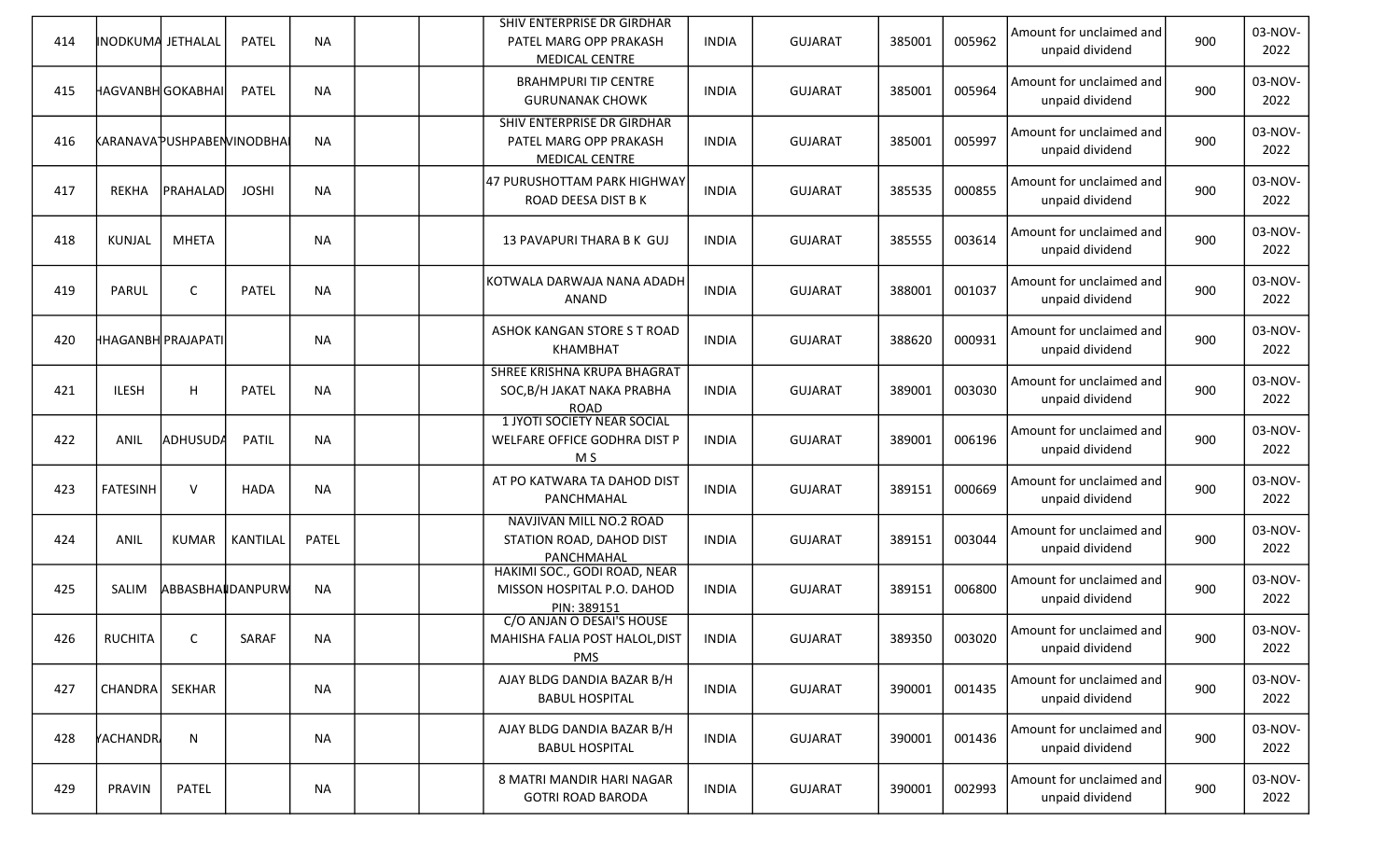| 430 | <b>ANORMABI BACHCHE</b> |                         |               | <b>NA</b>  |  | C-26 HARKASHI SOC OPP HARNI<br>AERODRAM HARNI ROAD                               | <b>INDIA</b> | <b>GUJARAT</b> | 390001 | 004670 | Amount for unclaimed and<br>unpaid dividend | 900  | 03-NOV-<br>2022 |
|-----|-------------------------|-------------------------|---------------|------------|--|----------------------------------------------------------------------------------|--------------|----------------|--------|--------|---------------------------------------------|------|-----------------|
| 431 |                         | KOKILABENHAMPAKLA       | <b>DESAI</b>  | <b>NA</b>  |  | SARDAR BHAVAN LANE NR INDIA<br><b>GARAJ RAOPURA</b>                              | <b>INDIA</b> | <b>GUJARAT</b> | 390001 | 004629 | Amount for unclaimed and<br>unpaid dividend | 900  | 03-NOV-<br>2022 |
| 432 | <b>VINA</b>             | <b>CHINUBHAI</b>        | <b>PARIKH</b> | <b>NA</b>  |  | 39 GANESH SOC R V DESAI ROAD                                                     | <b>INDIA</b> | <b>GUJARAT</b> | 390001 | 006174 | Amount for unclaimed and<br>unpaid dividend | 900  | 03-NOV-<br>2022 |
| 433 |                         | <b>BACHUBHAHANKERBH</b> | PATEL         | <b>NA</b>  |  | 100 RUXMANI NAGAR NEW SAMA<br>ROAD BARODA                                        | <b>INDIA</b> | <b>GUJARAT</b> | 390002 | 002942 | Amount for unclaimed and<br>unpaid dividend | 900  | 03-NOV-<br>2022 |
| 434 | SUDHANSU                | <b>DAS</b>              |               | <b>NA</b>  |  | 504 ANGAN TOWER, OPP.<br><b>BHAVAN'S SCHOOL MAKARPURA</b><br>ROAD,               | <b>INDIA</b> | <b>GUJARAT</b> | 390004 | 000279 | Amount for unclaimed and<br>unpaid dividend | 1800 | 03-NOV-<br>2022 |
| 435 | HARIOM                  | SHUKLA                  |               | <b>NA</b>  |  | 22/1 UTKANTH SOCIETY BEHIND<br>ALKAPURI CLUB OPP HOTEL<br><b>EXPRESS</b>         | <b>INDIA</b> | <b>GUJARAT</b> | 390005 | 000440 | Amount for unclaimed and<br>unpaid dividend | 900  | 03-NOV-<br>2022 |
| 436 | <b>DIPY</b>             | <b>FINSTOCK</b>         | <b>PVT</b>    | <b>LTD</b> |  | 204/5 GARDEN VIEW 2ND<br>FLOOR, OPP KALA GHODA<br>SAYAJIGUNJ                     | <b>INDIA</b> | <b>GUJARAT</b> | 390005 | 006408 | Amount for unclaimed and<br>unpaid dividend | 900  | 03-NOV-<br>2022 |
| 437 | SWAPNIL                 | <b>DESAI</b>            |               | <b>NA</b>  |  | 11 SAHJANAND SOCIETY HARANI<br>ROAD BARODA                                       | <b>INDIA</b> | <b>GUJARAT</b> | 390006 | 003008 | Amount for unclaimed and<br>unpaid dividend | 900  | 03-NOV-<br>2022 |
| 438 | <b>DILIP</b>            | NATWARLA                | SHAH          | <b>NA</b>  |  | ASEA BROWN BOVERI LTD BROWN<br><b>BOVERI HOUSE RACE COURSE</b><br><b>CIRCLE</b>  | <b>INDIA</b> | <b>GUJARAT</b> | 390007 | 002944 | Amount for unclaimed and<br>unpaid dividend | 900  | 03-NOV-<br>2022 |
| 439 |                         | JAYENDRA AMRATLAL       | <b>MODI</b>   | <b>NA</b>  |  | <b>B-161 LAKULESH KHADKI NEAR</b><br>SARDARESTES AJWA ROAD                       | <b>INDIA</b> | <b>GUJARAT</b> | 390019 | 002952 | Amount for unclaimed and<br>unpaid dividend | 900  | 03-NOV-<br>2022 |
| 440 | RAJUBHAI JAYANTILAI     |                         | <b>DAVE</b>   | <b>NA</b>  |  | 5/53 GUJARAT HOUSING BOARD<br>NAVJIVAN AJAWA ROAD                                | INDIA        | <b>GUJARAT</b> | 390019 | 003029 | Amount for unclaimed and<br>unpaid dividend | 900  | 03-NOV-<br>2022 |
| 441 | <b>SURYAKAN1</b>        | L                       | <b>BHATT</b>  | <b>NA</b>  |  | <b>B-68 MA-PRABHU MANGAL MURTI</b><br>TENAMENTS B/H SAMTA<br>FLATS, ARUNACHAL RD | <b>INDIA</b> | <b>GUJARAT</b> | 390021 | 001141 | Amount for unclaimed and<br>unpaid dividend | 900  | 03-NOV-<br>2022 |
| 442 | <b>AYESHBHA</b>         | $\vee$                  | SHAH          | <b>NA</b>  |  | C/O VITTHAL RICE MILL OPP<br>RAILWAY STATION POST BODELI                         | <b>INDIA</b> | <b>GUJARAT</b> | 391135 | 003046 | Amount for unclaimed and<br>unpaid dividend | 900  | 03-NOV-<br>2022 |
| 443 |                         | JAYESH KANAIYALAI       | SHAH          | <b>NA</b>  |  | C/O JAY MINERALS STATION ROAD<br>AT CHHOTA UDEPUR                                | <b>INDIA</b> | <b>GUJARAT</b> | 391165 | 002977 | Amount for unclaimed and<br>unpaid dividend | 900  | 03-NOV-<br>2022 |
| 444 | RASHMIN                 | <b>BHAI</b>             | SHAH          | <b>NA</b>  |  | C/O SHIV FINANCE CLUB RD NR<br>MAHALAXMI BANK PO CHHOTA<br><b>UDEPUR</b>         | <b>INDIA</b> | <b>GUJARAT</b> | 391165 | 004624 | Amount for unclaimed and<br>unpaid dividend | 900  | 03-NOV-<br>2022 |
| 445 | NAMRATA                 | PATEL                   |               | <b>NA</b>  |  | CATTLE FEED FACTORY AT & PO<br><b>ITOLA DIST BARODA</b>                          | <b>INDIA</b> | <b>GUJARAT</b> | 391240 | 004640 | Amount for unclaimed and<br>unpaid dividend | 900  | 03-NOV-<br>2022 |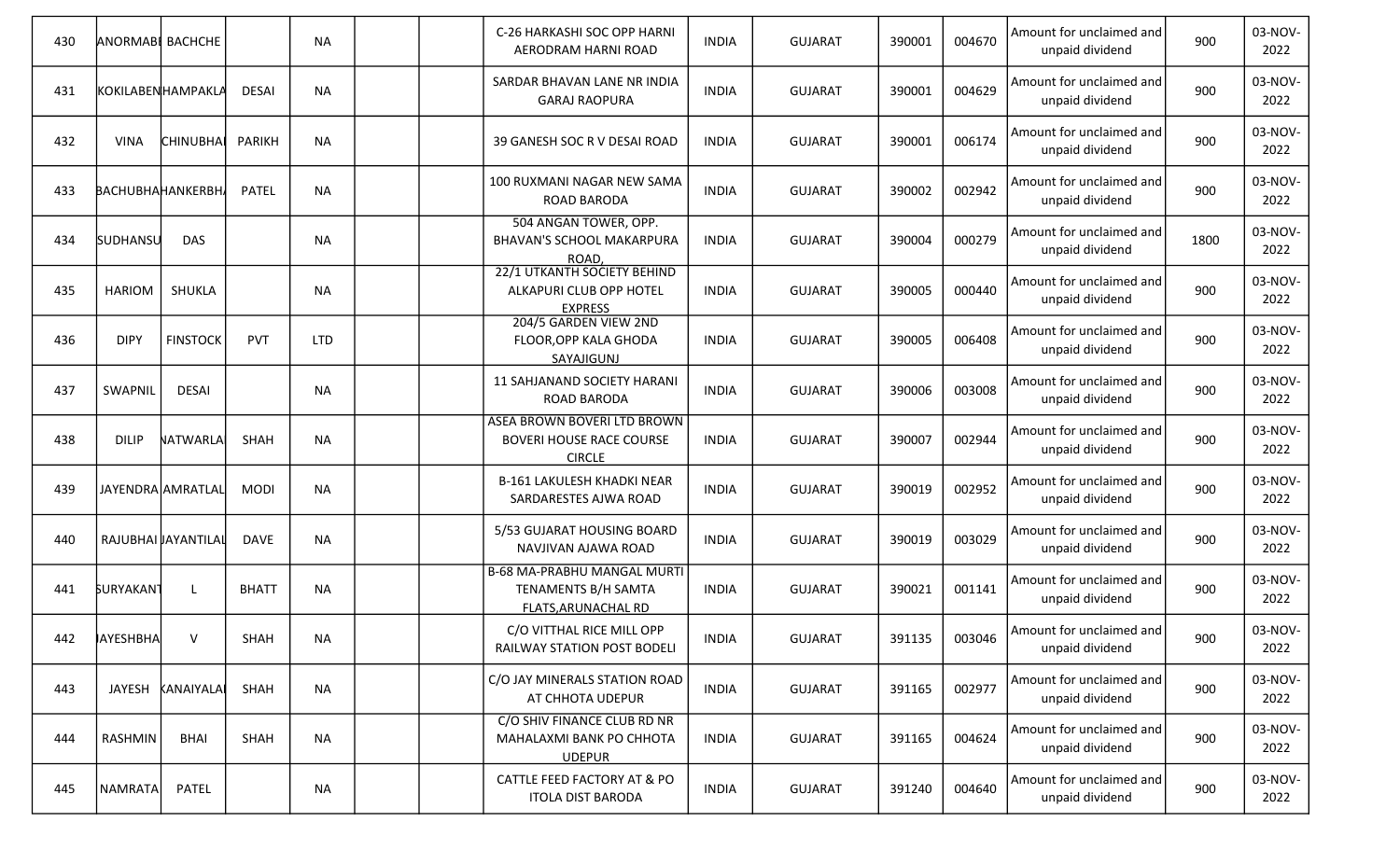| 446 |                 | <b>İ</b> HANSHYANBHIKABHAI CHAUHAN |                          | <b>NA</b> |  | CATTLE FEED FACTORY AT PO<br><b>ITOLA TAL &amp; DT BARODA</b>                 | <b>INDIA</b> | <b>GUJARAT</b> | 391240 | 003028           | Amount for unclaimed and<br>unpaid dividend | 900  | 03-NOV-<br>2022 |
|-----|-----------------|------------------------------------|--------------------------|-----------|--|-------------------------------------------------------------------------------|--------------|----------------|--------|------------------|---------------------------------------------|------|-----------------|
| 447 | <b>TULSIBEN</b> | G                                  | GOSWAMI                  | <b>NA</b> |  | 10 GANDIKRUPA SOC NAVA BAZAR<br><b>KARJAN</b>                                 | <b>INDIA</b> | <b>GUJARAT</b> | 391240 | 004637           | Amount for unclaimed and<br>unpaid dividend | 900  | 03-NOV-<br>2022 |
| 448 | <b>NEHA</b>     | S                                  | <b>SHAH</b>              | <b>NA</b> |  | C/O DINESHCHANDRA<br>KASTURCHAND KATOPOR BAZAR                                | <b>INDIA</b> | <b>GUJARAT</b> | 392001 | 000719           | Amount for unclaimed and<br>unpaid dividend | 900  | 03-NOV-<br>2022 |
| 449 | ANIL            | <b>GUPTA</b>                       |                          | <b>NA</b> |  | C/O SHREE JANKI TEXTILE PLOT NO<br>172 G I D C NEAR J R DYEING<br>PANDESARA   | <b>INDIA</b> | <b>GUJARAT</b> | 394221 | 002906           | Amount for unclaimed and<br>unpaid dividend | 5400 | 03-NOV-<br>2022 |
| 450 | <b>CHINTAN</b>  | SHAH                               |                          | <b>NA</b> |  | 34 SARDAR NAGAR SOCIETY<br>SUMUL DAIRY ROAD SURAT                             | <b>INDIA</b> | <b>GUJARAT</b> | 395001 | 002805           | Amount for unclaimed and<br>unpaid dividend | 900  | 03-NOV-<br>2022 |
| 451 | <b>HARATKUM</b> | <b>MODI</b>                        |                          | <b>NA</b> |  | 1/730 NANPURA CIVILCOURT RD<br><b>SURAT</b>                                   | <b>INDIA</b> | <b>GUJARAT</b> | 395001 | 002820           | Amount for unclaimed and<br>unpaid dividend | 900  | 03-NOV-<br>2022 |
| 452 |                 | MAHESH   TAHILIANI                 |                          | <b>NA</b> |  | 303 CITY TEXTILE MARKET RING<br><b>ROAD SURAT</b>                             | <b>INDIA</b> | <b>GUJARAT</b> | 395001 | 002840           | Amount for unclaimed and<br>unpaid dividend | 900  | 03-NOV-<br>2022 |
| 453 |                 | TARABEN   MORKER                   |                          | <b>NA</b> |  | 10 AMI APT KALAPESI MOHLLO<br><b>NANPURA</b>                                  | <b>INDIA</b> | <b>GUJARAT</b> | 395001 | 006081           | Amount for unclaimed and<br>unpaid dividend | 900  | 03-NOV-<br>2022 |
| 454 | AMIT            | <b>VINCHAND</b>                    | SHAH                     | <b>NA</b> |  | 4 KAILASHNAGAR SOC NR JOGANI<br>NAGAR B/H NAVYUG<br><b>COLLEGE, RANDER RD</b> | <b>INDIA</b> | <b>GUJARAT</b> | 395001 | 002803           | Amount for unclaimed and<br>unpaid dividend | 900  | 03-NOV-<br>2022 |
| 455 | <b>BHARAT</b>   | VENILAL                            | LOTWALA                  | <b>NA</b> |  | 12/2690 SAYADPURA DR KAVINA<br><b>ST SURAT</b>                                | <b>INDIA</b> | <b>GUJARAT</b> | 395001 | 006326           | Amount for unclaimed and<br>unpaid dividend | 900  | 03-NOV-<br>2022 |
| 456 | <b>BINITA</b>   | $\mathsf{C}$                       | <b>DOSHI</b>             | <b>NA</b> |  | 302 SIDDHI NAGAR NEAR RADIO<br>STATION. BHATAR ROAD,                          | <b>INDIA</b> | <b>GUJARAT</b> | 395001 | 006940           | Amount for unclaimed and<br>unpaid dividend | 900  | 03-NOV-<br>2022 |
| 457 | LILA            | AGRAWAL                            |                          | <b>NA</b> |  | RACHNA PRINTS Z 1160 SURAT<br>TEXTILE MARKET RING ROAD                        | <b>INDIA</b> | <b>GUJARAT</b> | 395002 | 002831           | Amount for unclaimed and<br>unpaid dividend | 900  | 03-NOV-<br>2022 |
| 458 | <b>SUSILA</b>   | MEVADA                             |                          | <b>NA</b> |  | 804 AVMI PASWNAGAR MAJURA<br><b>QATE SURAT</b>                                | <b>INDIA</b> | <b>GUJARAT</b> | 395002 | 002853           | Amount for unclaimed and<br>unpaid dividend | 900  | 03-NOV-<br>2022 |
| 459 | RANJAN          | <b>MEHTA</b>                       |                          | NA        |  | 3001, A-TOWER, TURNING POINT<br>COM GHOD DOD ROAD SURAT -<br>395002           | <b>INDIA</b> | <b>GUJARAT</b> | 395002 | 008256           | Amount for unclaimed and<br>unpaid dividend | 900  | 03-NOV-<br>2022 |
| 460 | <b>HEMA</b>     | <b>BANKA</b>                       |                          | NA        |  | 62, RESHAMWALA MARKET RING<br>ROAD                                            | <b>INDIA</b> | <b>GUJARAT</b> |        | 395002 109000171 | Amount for unclaimed and<br>unpaid dividend | 900  | 03-NOV-<br>2022 |
| 461 |                 |                                    | MANJULA SURENDRAREVAWALA | <b>NA</b> |  | 015 ACARYA PARK HIRA MODI ST<br><b>SAGRAM PURA</b>                            | <b>INDIA</b> | <b>GUJARAT</b> | 395002 | 002788           | Amount for unclaimed and<br>unpaid dividend | 900  | 03-NOV-<br>2022 |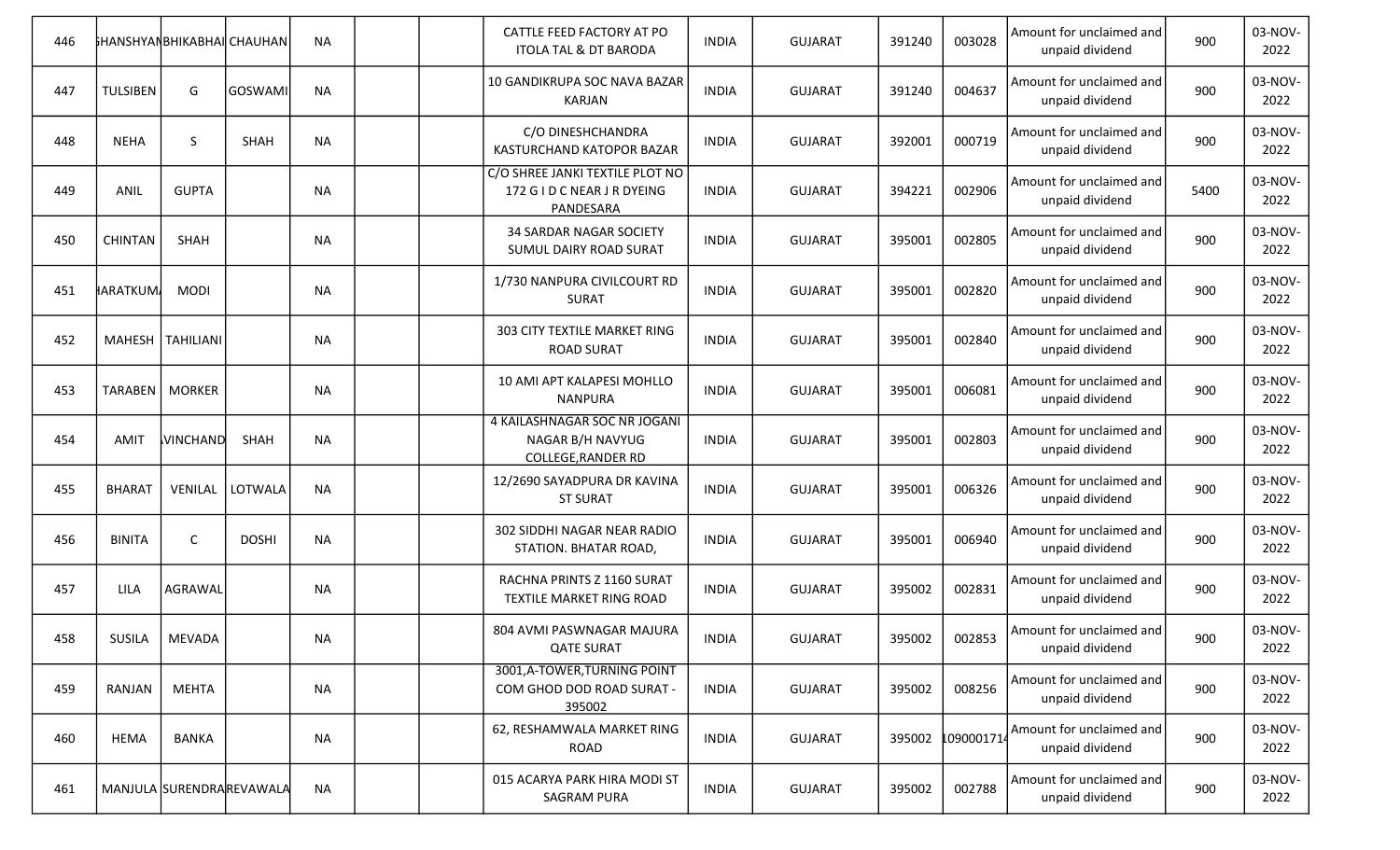| 462 | SATYA            | PRAKASH           | GARG              | <b>NA</b> |  | 2015 J J AC MARKET RING ROAD<br><b>SURAT</b>                                         | <b>INDIA</b> | <b>GUJARAT</b> | 395002 | 002903   | Amount for unclaimed and<br>unpaid dividend | 900  | 03-NOV-<br>2022 |
|-----|------------------|-------------------|-------------------|-----------|--|--------------------------------------------------------------------------------------|--------------|----------------|--------|----------|---------------------------------------------|------|-----------------|
| 463 | <b>CHANDRIKA</b> | R                 | <b>MEHTA</b>      | <b>NA</b> |  | 503 SARITA APT PARSHVA NAGAR<br>COMPLEX KAILASH NAGAR                                | <b>INDIA</b> | <b>GUJARAT</b> | 395002 | 005624   | Amount for unclaimed and<br>unpaid dividend | 900  | 03-NOV-<br>2022 |
| 464 | <b>JAYESH</b>    | <b>GANDHI</b>     |                   | <b>NA</b> |  | 12/926-27 IST FLR SHIV KRUPA<br>BLDG, RANI TALAO KELANI VAKHAR<br>LALGATE            | <b>INDIA</b> | <b>GUJARAT</b> | 395003 | 002793   | Amount for unclaimed and<br>unpaid dividend | 900  | 03-NOV-<br>2022 |
| 465 |                  | MANHARLA)UMASWALA |                   | <b>NA</b> |  | 12/2937 PARSISHERI NAKA<br>RANITALAO SURAT                                           | <b>INDIA</b> | <b>GUJARAT</b> | 395003 | 002826   | Amount for unclaimed and<br>unpaid dividend | 900  | 03-NOV-<br>2022 |
| 466 |                  | ADAMABEI JARIWALA |                   | <b>NA</b> |  | VISHNU APPT MALIFALIA<br>ALLAYAWADI SURAT                                            | <b>INDIA</b> | <b>GUJARAT</b> | 395003 | 002848   | Amount for unclaimed and<br>unpaid dividend | 900  | 03-NOV-<br>2022 |
| 467 | <b>CHETNA</b>    | <b>DHANESH</b>    | SHAH              | <b>NA</b> |  | H NO 11/1335 NANAVAT MAIN<br>ROAD MANIBHADRA KRUPA                                   | <b>INDIA</b> | <b>GUJARAT</b> | 395003 | 002859   | Amount for unclaimed and<br>unpaid dividend | 900  | 03-NOV-<br>2022 |
| 468 | NATVERLAL        | R                 | <b>PATEL</b>      | <b>NA</b> |  | C/O.RAMDEV KRUPA<br>KANTESHWAR SOC., BUNGALOW<br>NO.6 KATARGAM ROAD,                 | <b>INDIA</b> | <b>GUJARAT</b> | 395004 | 007009   | Amount for unclaimed and<br>unpaid dividend | 900  | 03-NOV-<br>2022 |
| 469 | <b>DHOLA</b>     |                   | ARSHADBH&HAMJIBHA | <b>NA</b> |  | SY.NO.60/4, PLOT-20, GR.FLOOR<br>VALLABH NAGAR H. SOCIETY VED<br><b>GURUKUL ROAD</b> | <b>INDIA</b> | <b>GUJARAT</b> | 395004 | 10934119 | Amount for unclaimed and<br>unpaid dividend | 900  | 03-NOV-<br>2022 |
| 470 | <b>RAVINKUMA</b> | <b>PATEL</b>      |                   | <b>NA</b> |  | C/O HOME DECOR CERAMIC 11<br>KALPANA SHOPPING CENTRE<br>PALANPUR PATIA RANDER ROAD   | <b>INDIA</b> | <b>GUJARAT</b> | 395005 | 002814   | Amount for unclaimed and<br>unpaid dividend | 900  | 03-NOV-<br>2022 |
| 471 | <b>SUDHA</b>     | SHUKLA            |                   | <b>NA</b> |  | C/O S K SHUKLA TYPE 4/6, CENTRAL<br>REVENUE COLON ATHWALINES                         | <b>INDIA</b> | <b>GUJARAT</b> | 395007 | 000165   | Amount for unclaimed and<br>unpaid dividend | 1800 | 03-NOV-<br>2022 |
| 472 | <b>SHANTKUM</b>  | SHAH              |                   | <b>NA</b> |  | A-5 UDAY APPARTMENT NEAR<br>PURNIMA SOCIETY GHOD DOD<br><b>ROAD</b>                  | <b>INDIA</b> | <b>GUJARAT</b> | 395007 | 002824   | Amount for unclaimed and<br>unpaid dividend | 900  | 03-NOV-<br>2022 |
| 473 | POOJA            | R                 | <b>SHAH</b>       | <b>NA</b> |  | 102 POOJA ABHISHEK LAL BUNGLA<br><b>ATHWALINES SURAT</b>                             | <b>INDIA</b> | <b>GUJARAT</b> | 395007 | 002786   | Amount for unclaimed and<br>unpaid dividend | 900  | 03-NOV-<br>2022 |
| 474 | SURESH           | PATEL             |                   | <b>NA</b> |  | 23 SURYA NAGAR SOCY A K ROAD<br>SURAT                                                | <b>INDIA</b> | <b>GUJARAT</b> | 395008 | 002787   | Amount for unclaimed and<br>unpaid dividend | 900  | 03-NOV-<br>2022 |
| 475 | <b>RSHOTTAMI</b> | M                 | MEHTA             | <b>NA</b> |  | 121/122 AHURA NAGAR SOCY<br>ADAJAN ROAD SURAT                                        | <b>INDIA</b> | <b>GUJARAT</b> | 395009 | 002871   | Amount for unclaimed and<br>unpaid dividend | 900  | 03-NOV-<br>2022 |
| 476 |                  | DALPAT RASHIKLAL  | SHAH              | <b>NA</b> |  | 410 SANGHAVI TOWERS NEAR<br>NEW BRIDGE ADAJAN ROAD                                   | <b>INDIA</b> | <b>GUJARAT</b> | 395009 | 005907   | Amount for unclaimed and<br>unpaid dividend | 1800 | 03-NOV-<br>2022 |
| 477 | <b>BAKULA</b>    | M                 | <b>DESAI</b>      | NA        |  | 101 MAHARSHI FLATS TADWATI<br><b>BUNDER ROAD</b>                                     | <b>INDIA</b> | <b>GUJARAT</b> | 395009 | 006665   | Amount for unclaimed and<br>unpaid dividend | 900  | 03-NOV-<br>2022 |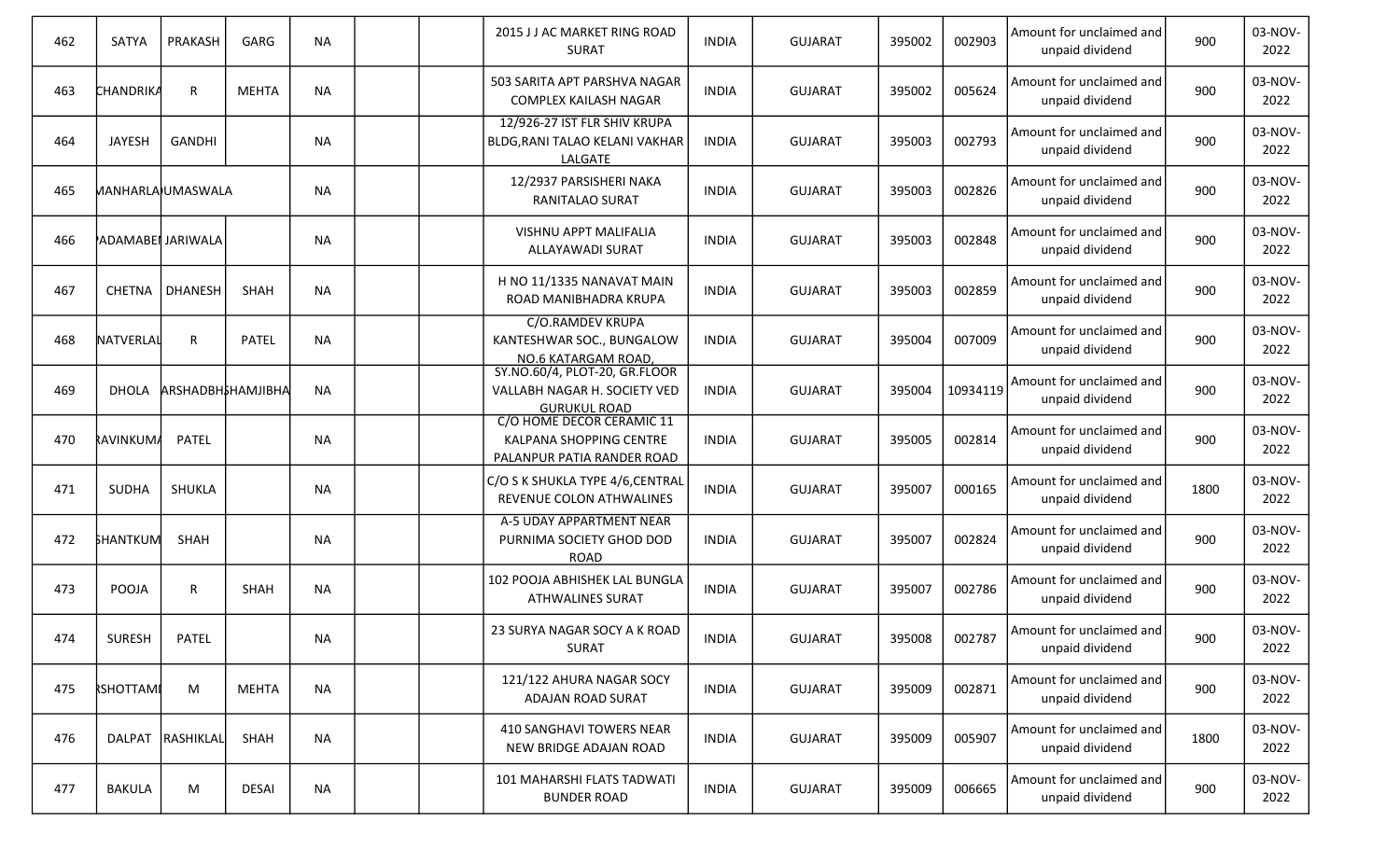| 478 |                   | ARVIND RAMNIKLAI | <b>TALATI</b>                 | <b>NA</b> |  | B7 RAJESH SOCIETY OPP.DENA<br><b>BANK KABIL PORE</b>                                        | <b>INDIA</b> | <b>GUJARAT</b>     | 396424 | 002309   | Amount for unclaimed and<br>unpaid dividend | 900  | 03-NOV-<br>2022 |
|-----|-------------------|------------------|-------------------------------|-----------|--|---------------------------------------------------------------------------------------------|--------------|--------------------|--------|----------|---------------------------------------------|------|-----------------|
| 479 | PARESHBHA         | <b>NAIK</b>      |                               | <b>NA</b> |  | 6/26 PARFALIA DODHIA TALAV<br><b>NAVSARI</b>                                                | <b>INDIA</b> | <b>GUJARAT</b>     | 396445 | 004845   | Amount for unclaimed and<br>unpaid dividend | 900  | 03-NOV-<br>2022 |
| 480 | KANAIYALAI        | <b>PATEL</b>     |                               | <b>NA</b> |  | C/O.R K INVESTMENTS 302 B N<br>TOWER, OPP.TATA HALL NAVSARI,<br>DIST. BULSAR-396445         | <b>INDIA</b> | <b>GUJARAT</b>     | 396445 | 006926   | Amount for unclaimed and<br>unpaid dividend | 2700 | 03-NOV-<br>2022 |
| 481 | <b>NITABEN</b>    | <b>DINESH</b>    | <b>SHAH</b>                   | <b>NA</b> |  | 203 SHANTI NIKETAN APT NO1 NR<br><b>CNTRL BANK GADKARI MARG</b><br><b>NAVSARI</b>           | <b>INDIA</b> | <b>GUJARAT</b>     | 396445 | 002310   | Amount for unclaimed and<br>unpaid dividend | 900  | 03-NOV-<br>2022 |
| 482 | <b>AICHANDBI</b>  | В                | <b>THAKAR</b>                 | <b>NA</b> |  | CHANDNI CHOWK 302 III FLOOR<br>YATIN APPT                                                   | <b>INDIA</b> | <b>GUJARAT</b>     | 396445 | 002816   | Amount for unclaimed and<br>unpaid dividend | 900  | 03-NOV-<br>2022 |
| 483 | DINESHBHAMOHANLAL |                  | SHAH                          | <b>NA</b> |  | 501 SUNFLOWER APPTS ASHA<br><b>NAGAR</b>                                                    | <b>INDIA</b> | <b>GUJARAT</b>     | 396445 | 18388358 | Amount for unclaimed and<br>unpaid dividend | 900  | 03-NOV-<br>2022 |
| 484 |                   | ISHWAR UPADHYAY  |                               | <b>NA</b> |  | M-1 LEFT EMCA HOUSE 289<br>SHAHID BHAGAT SINGH ROAD<br><b>FORT</b>                          | <b>INDIA</b> | MAHARASHTRA        | 400001 | 006057   | Amount for unclaimed and<br>unpaid dividend | 2700 | 03-NOV-<br>2022 |
| 485 | <b>INODKUMA</b>   | $\mathsf{T}$     | JAIN                          | <b>NA</b> |  | <b>KANCHAN JEWELLERS, 2ND FLR</b><br>CHANDRA MAHAL, ZAVERI BAZAR<br>130-132 SHEIKH MEMON ST | <b>INDIA</b> | MAHARASHTRA        | 400002 | 003436   | Amount for unclaimed and<br>unpaid dividend | 900  | 03-NOV-<br>2022 |
| 486 | <b>CHANDRA</b>    | KANT             | JAIN                          | <b>NA</b> |  | 4 DHANUKER BLDG 480 RESHAM<br><b>BAZAR KALBADEVI ROAD</b>                                   | <b>INDIA</b> | MAHARASHTRA        | 400002 | 004841   | Amount for unclaimed and<br>unpaid dividend | 900  | 03-NOV-<br>2022 |
| 487 |                   |                  | PUKHRAJ   CHUNILAL   BHANSALI | <b>NA</b> |  | NISHA ENTERPRISES 72 CHAMPA<br><b>GALLI IIIND FLOOR</b>                                     | <b>INDIA</b> | MAHARASHTRA        | 400002 | 006208   | Amount for unclaimed and<br>unpaid dividend | 900  | 03-NOV-<br>2022 |
| 488 | SOFI              | <b>TAHER</b>     | PENWALA                       | <b>NA</b> |  | MARINE VIEW BLD B BLOCK 3RD<br>FLOOR 98 IST MARINE STREET                                   | <b>INDIA</b> | MAHARASHTRA        | 400002 | 006427   | Amount for unclaimed and<br>unpaid dividend | 900  | 03-NOV-<br>2022 |
| 489 | <b>DNYANDEO</b>   | N                | <b>PATIL</b>                  | <b>NA</b> |  | 419-F, JOSHI WADI, 18TH FR R.NO-<br>7, KALBADEVI ROAD                                       | <b>INDIA</b> | MAHARASHTRA        | 400002 | 006445   | Amount for unclaimed and<br>unpaid dividend | 900  | 03-NOV-<br>2022 |
| 490 | MAMTA             | <b>JAIN</b>      |                               | <b>NA</b> |  | 102 BANIAN ST TANKIWALA<br>BUILDING R NO 17 3RD FLOOR                                       | <b>INDIA</b> | MAHARASHTRA        | 400003 | 001183   | Amount for unclaimed and<br>unpaid dividend | 900  | 03-NOV-<br>2022 |
| 491 | <b>SURESH</b>     |                  | <b>JHAVERI</b>                | <b>NA</b> |  | 63 DHANJI ST 5TH FLR R NO 45                                                                | <b>INDIA</b> | MAHARASHTRA        | 400003 | 004880   | Amount for unclaimed and<br>unpaid dividend | 900  | 03-NOV-<br>2022 |
| 492 | ILA               | <b>ARUN</b>      | SHAH                          | <b>NA</b> |  | ARUN KANTILAL & CO 206 SAMUEL<br><b>STREET MANDVI</b>                                       | <b>INDIA</b> | <b>MAHARASHTRA</b> | 400003 | 005571   | Amount for unclaimed and<br>unpaid dividend | 1800 | 03-NOV-<br>2022 |
| 493 | PRAVINA           | SHAH             |                               | ΝA        |  | PANNA ARCADE OFF.NO.18<br>BELLOW HOTEL REGAL PALACE<br>TATA ROAD NO.2, OPERA HOUSE,         | <b>INDIA</b> | <b>MAHARASHTRA</b> | 400004 | 006421   | Amount for unclaimed and<br>unpaid dividend | 900  | 03-NOV-<br>2022 |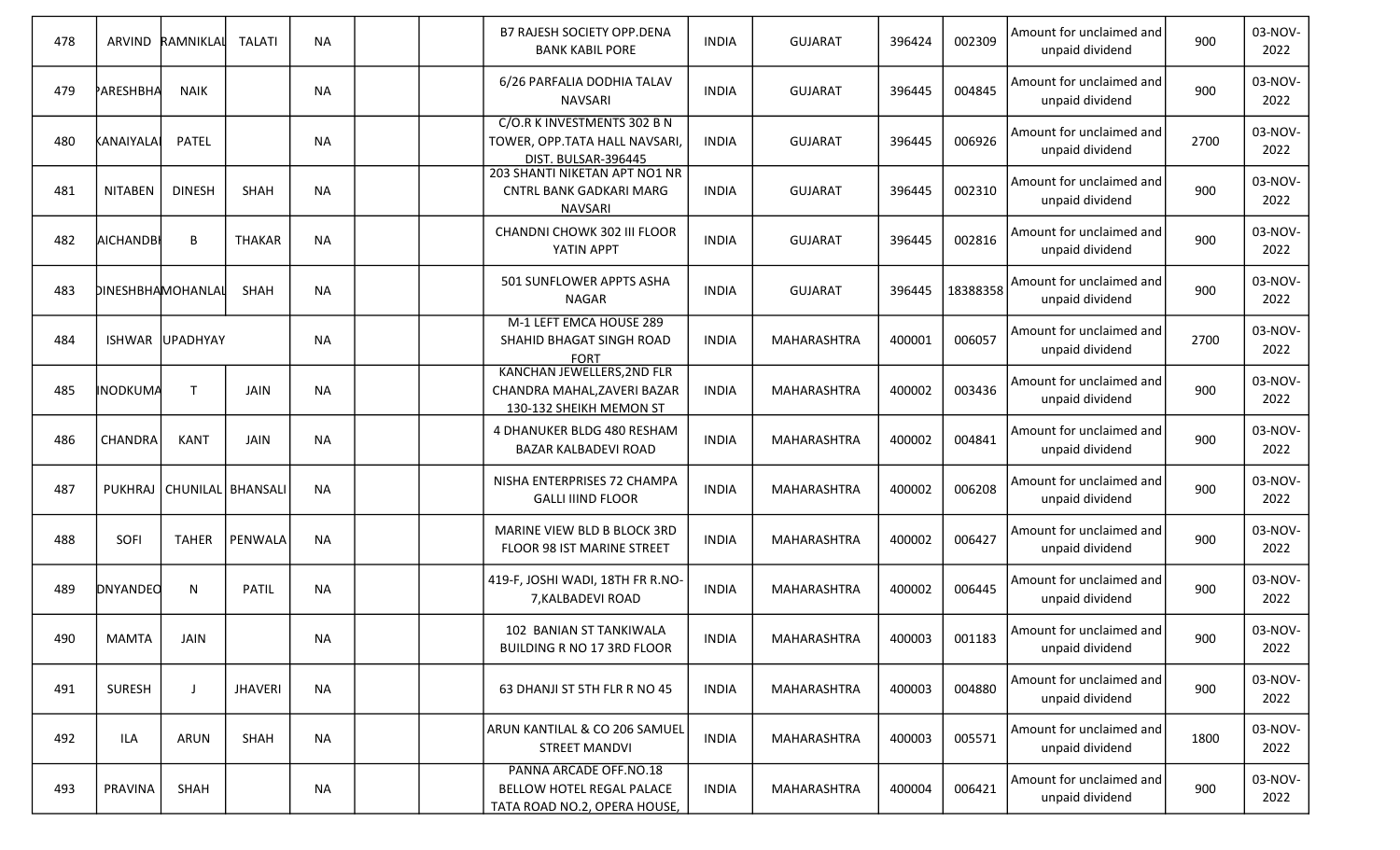| 494 | <b>BADAMI</b>            | M                   | KANNUNGO          | <b>NA</b>       |            | C/O DEEPAK STEEL INDIA SHREE<br>TALDWAJ BHAWAN, 7/3RD RD<br>PANJARAPOLE LANE, 1ST FLR, NO.4 | <b>INDIA</b> | MAHARASHTRA        | 400004 | 006110 | Amount for unclaimed and<br>unpaid dividend | 900 | 03-NOV-<br>2022 |
|-----|--------------------------|---------------------|-------------------|-----------------|------------|---------------------------------------------------------------------------------------------|--------------|--------------------|--------|--------|---------------------------------------------|-----|-----------------|
| 495 | <b>MOTILAL</b>           | C                   | <b>KANUNGO</b>    | <b>NA</b>       |            | C/O. DEEPAK STEEL (INDIA) SHREE<br>TALDWAJ BHAWAN, 7/3,RD<br>PANJRAPOLE LANE, 1ST FLR       | <b>INDIA</b> | MAHARASHTRA        | 400004 | 007227 | Amount for unclaimed and<br>unpaid dividend | 900 | 03-NOV-<br>2022 |
| 496 | DHIRENDRA                | JAIN                |                   | <b>NA</b>       |            | 22 RITU APT 1/113 DONGARSEY<br><b>ROAD</b>                                                  | <b>INDIA</b> | MAHARASHTRA        | 400006 | 006207 | Amount for unclaimed and<br>unpaid dividend | 900 | 03-NOV-<br>2022 |
| 497 | JAYANTILAUALUKCHAN       |                     | SHAH              | <b>NA</b>       |            | 301 CHANDRALOK B 12 MANAV<br><b>MANDIR ROAD</b>                                             | <b>INDIA</b> | MAHARASHTRA        | 400006 | 006574 | Amount for unclaimed and<br>unpaid dividend | 900 | 03-NOV-<br>2022 |
| 498 | <b>JATIN</b>             | н                   | SHAH              | <b>NA</b>       |            | 401, REVIKA, 2ND DADI SETH LANE<br>BABULNATH,                                               | INDIA        | MAHARASHTRA        | 400007 | 001266 | Amount for unclaimed and<br>unpaid dividend | 900 | 03-NOV-<br>2022 |
| 499 | <b>IMTIAZ</b>            | Α                   | <b>HUSAIN</b>     | <b>NA</b>       |            | 84 AKBAR MANSION ROOM NO<br>16/17 KHANNA STREET MOULANA<br>SHAUKATALI ROAD                  | <b>INDIA</b> | MAHARASHTRA        | 400008 | 005254 | Amount for unclaimed and<br>unpaid dividend | 900 | 03-NOV-<br>2022 |
| 500 | YASINALI                 | <b>BADAMI</b>       |                   | <b>NA</b>       |            | 85 HAROON MANZIL 3RD FLR<br>SHAYDA MARG DONGRI                                              | <b>INDIA</b> | <b>MAHARASHTRA</b> | 400009 | 003440 | Amount for unclaimed and<br>unpaid dividend | 900 | 03-NOV-<br>2022 |
| 501 | <b>CONSTANCION</b>       |                     | GABRIEL FERNANDES | <b>NA</b>       |            | B I T BLOCK NO 10 NO 62 REBSCH<br><b>STREET AGRIPADA</b>                                    | <b>INDIA</b> | <b>MAHARASHTRA</b> | 400011 | 000195 | Amount for unclaimed and<br>unpaid dividend | 900 | 03-NOV-<br>2022 |
| 502 | RAMA                     | MURARKA             |                   | <b>NA</b>       |            | A/3 POONAM PARK #504 LALBAUG<br>IND EST ROAD LALBAUG                                        | <b>INDIA</b> | MAHARASHTRA        | 400012 | 004039 | Amount for unclaimed and<br>unpaid dividend | 900 | 03-NOV-<br>2022 |
| 503 | NICHOLAS PIRAMAL         |                     | <b>INDIA</b>      | <b>LTD</b>      |            | <b>ADMINISTRATIVE BUILDING</b><br>MORARJEE MILLS DR AMBEDKAR<br><b>ROAD</b>                 | INDIA        | MAHARASHTRA        | 400012 | 005566 | Amount for unclaimed and<br>unpaid dividend | 900 | 03-NOV-<br>2022 |
| 504 | NILAMBARIMALKHANI        |                     |                   | <b>NA</b>       |            | 184 S V S MARG CHOTANI<br><b>BUILDING 4TH FLOOR MAHIM</b>                                   | INDIA        | MAHARASHTRA        | 400016 | 004821 | Amount for unclaimed and<br>unpaid dividend | 900 | 03-NOV-<br>2022 |
| 505 | SANJAY                   | PRABHULAI           | SHAH              | <b>NA</b>       |            | 701, SUNFLOWER APT OM<br>SIDDHIVINAYAK CHS<br>SAKHARAMKHEER RD, SHIVAJI                     | <b>INDIA</b> | MAHARASHTRA        | 400016 | 006854 | Amount for unclaimed and<br>unpaid dividend | 900 | 03-NOV-<br>2022 |
| 506 | SHANTIBEN NEEMA          |                     |                   | <b>NA</b>       |            | 501-B, POONAM APTS DR ANNIE<br><b>BESANT ROAD WORLI</b>                                     | <b>INDIA</b> | MAHARASHTRA        | 400018 | 001294 | Amount for unclaimed and<br>unpaid dividend | 900 | 03-NOV-<br>2022 |
| 507 |                          | MELANIE ANDRASHEKAR |                   | <b>NA</b>       |            | F-49 FLAT NO.2 1ST FLOOR VENUS<br>APTS. WORLI                                               | <b>INDIA</b> | <b>MAHARASHTRA</b> | 400018 | 003402 | Amount for unclaimed and<br>unpaid dividend | 900 | 03-NOV-<br>2022 |
| 508 | DEEPALI                  | GOEL                |                   | <b>NA</b>       |            | <b>INDUSTRIAL OXYGEN COMPANY</b><br>LTD 68 JOLLY MAKER CHAMBERS II<br><b>NARIMAN POINT</b>  | <b>INDIA</b> | MAHARASHTRA        | 400021 | 001512 | Amount for unclaimed and<br>unpaid dividend | 900 | 03-NOV-<br>2022 |
| 509 | <b>PALLADIUM TRADING</b> |                     | <b>AND</b>        | <b>AGENCIES</b> | <b>LTD</b> | 111 MITTAL COURT C WING<br>NARIMAN POINT MUMBAI                                             | <b>INDIA</b> | MAHARASHTRA        | 400021 | 005565 | Amount for unclaimed and<br>unpaid dividend | 900 | 03-NOV-<br>2022 |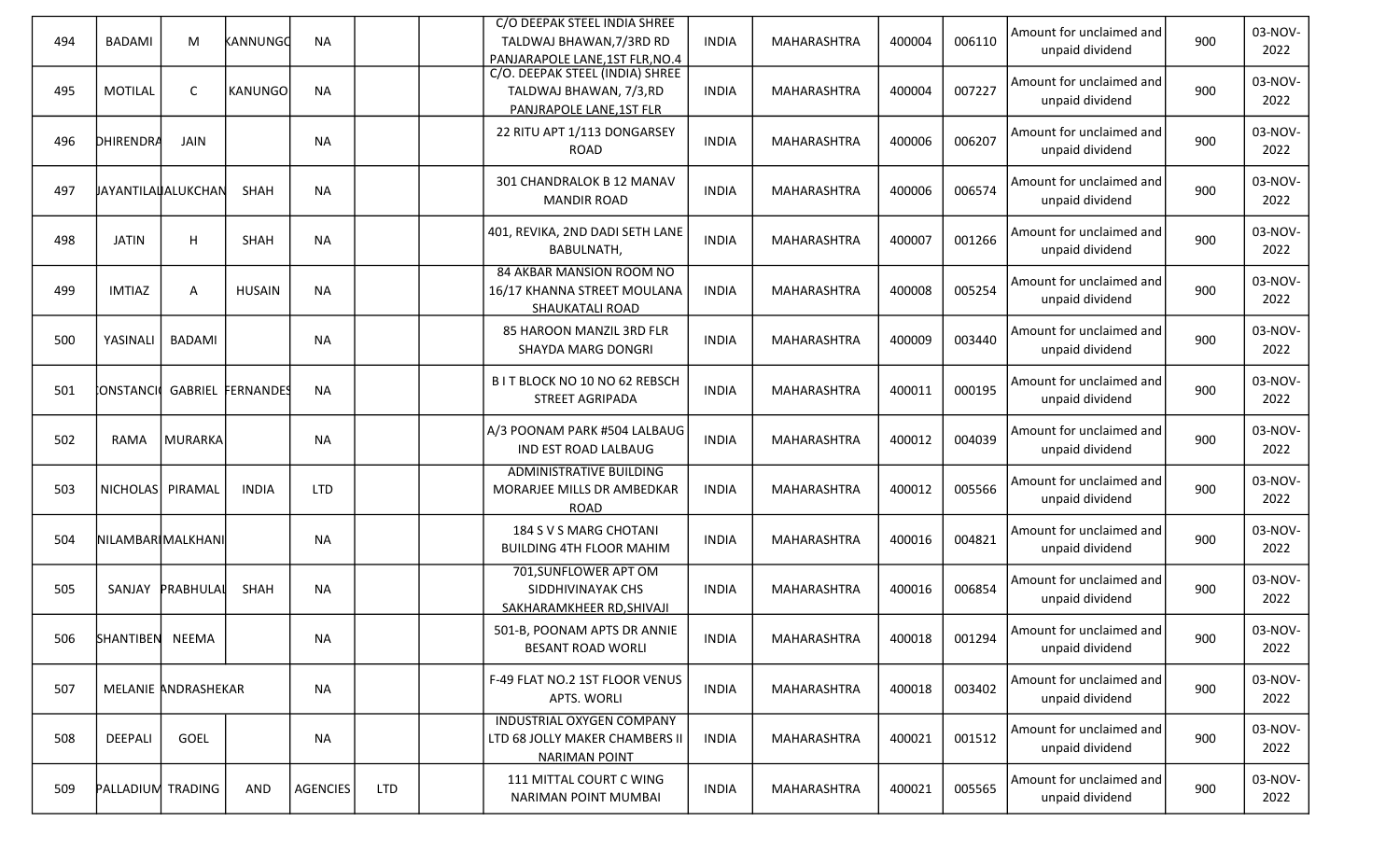| 510 | <b>GLOBAL</b>    | <b>TRUST</b>       | <b>BANK</b>     | <b>LTD</b> |  | 92-A MITTAL TOWER, NARIMAN<br>POINT,                                                 | <b>INDIA</b> | <b>MAHARASHTRA</b> | 400021 | 007001 | Amount for unclaimed and<br>unpaid dividend | 4500 | 03-NOV-<br>2022 |
|-----|------------------|--------------------|-----------------|------------|--|--------------------------------------------------------------------------------------|--------------|--------------------|--------|--------|---------------------------------------------|------|-----------------|
| 511 | RATANSHI         | DEDHIA             |                 | <b>NA</b>  |  | B M C BLD NO 12/9, RAOLI CAMP<br><b>SION KOLIWADA</b>                                | <b>INDIA</b> | MAHARASHTRA        | 400022 | 005218 | Amount for unclaimed and<br>unpaid dividend | 900  | 03-NOV-<br>2022 |
| 512 |                  | MUDCHANIATHICHANI  | <b>DOSHI</b>    | <b>NA</b>  |  | 13-14, RAM SHARAN 2ND FLOOR,<br>PLOT NO 45 SION (WEST)                               | <b>INDIA</b> | MAHARASHTRA        | 400022 | 001297 | Amount for unclaimed and<br>unpaid dividend | 900  | 03-NOV-<br>2022 |
| 513 |                  | MILIND ESHARUWALA  |                 | <b>NA</b>  |  | 84/11, APOLLO HOUSE 2ND FLOOR<br>BOMBAY SAMACHAR MARG FORT,                          | <b>INDIA</b> | MAHARASHTRA        | 400023 | 005164 | Amount for unclaimed and<br>unpaid dividend | 900  | 03-NOV-<br>2022 |
| 514 |                  | PADMA RAJENDRAN    |                 | <b>NA</b>  |  | 181-B TWIN TOWERS PRABHA DEVI<br><b>MUMBAI</b>                                       | <b>INDIA</b> | MAHARASHTRA        | 400025 | 005540 | Amount for unclaimed and<br>unpaid dividend | 900  | 03-NOV-<br>2022 |
| 515 | Iprashantl       | SWADI              |                 | <b>NA</b>  |  | P-7, PRATHAMESH VEER<br>SAVARKAR MARG PRABHADEVI,                                    | <b>INDIA</b> | MAHARASHTRA        | 400025 | 007255 | Amount for unclaimed and<br>unpaid dividend | 900  | 03-NOV-<br>2022 |
| 516 | SANGITA          | JAIN               |                 | <b>NA</b>  |  | 81 DEEPAK BUILDING 755 PEDDAR<br>ROAD MUMBAI - 400 026                               | <b>INDIA</b> | <b>MAHARASHTRA</b> | 400026 | 007903 | Amount for unclaimed and<br>unpaid dividend | 8100 | 03-NOV-<br>2022 |
| 517 | <b>GODFREY</b>   | CORDA              |                 | <b>NA</b>  |  | 24 ALBION PLACE SANT SAUITA<br><b>MARG BYCULLA (EAST)</b>                            | <b>INDIA</b> | MAHARASHTRA        | 400027 | 001341 | Amount for unclaimed and<br>unpaid dividend | 900  | 03-NOV-<br>2022 |
| 518 |                  | VIANNEY   SEQUEIRA |                 | <b>NA</b>  |  | 24, ALBION PLACE, OPP.HOTEL<br>HERITAGE, V G ROAD, BYCULLA,                          | <b>INDIA</b> | MAHARASHTRA        | 400027 | 007256 | Amount for unclaimed and<br>unpaid dividend | 900  | 03-NOV-<br>2022 |
| 519 | <b>USHA</b>      | AMRITLAL           | JAIN            | <b>NA</b>  |  | 180 BYCULLA LOVE LANE A 501<br>MOTISHAH JAIN PARK BYCULLA                            | <b>INDIA</b> | MAHARASHTRA        | 400027 | 004046 | Amount for unclaimed and<br>unpaid dividend | 900  | 03-NOV-<br>2022 |
| 520 | <b>NITA</b>      | <b>DESAI</b>       |                 | <b>NA</b>  |  | 5/159 NAVYUG NAGAR 3 662<br>FORJET HILL RD TANDED                                    | <b>INDIA</b> | MAHARASHTRA        | 400036 | 005583 | Amount for unclaimed and<br>unpaid dividend | 900  | 03-NOV-<br>2022 |
| 521 | VIJI             | RAJ                | <b>NAIR</b>     | <b>NA</b>  |  | 58/2472 C G S QRTS SECTOR VII<br>ANTOP HILL MUMBAI                                   | <b>INDIA</b> | <b>MAHARASHTRA</b> | 400037 | 001199 | Amount for unclaimed and<br>unpaid dividend | 900  | 03-NOV-<br>2022 |
| 522 | NDRAPRAK GULWANI |                    |                 | <b>NA</b>  |  | SATNAM BUILDING FLAT NO10 3RD<br>FLOOR 29TH RD BANDRA (WEST)                         | <b>INDIA</b> | MAHARASHTRA        | 400050 | 001227 | Amount for unclaimed and<br>unpaid dividend | 900  | 03-NOV-<br>2022 |
| 523 | AZIZ             | MERCHANT           |                 | <b>NA</b>  |  | AISHA MANZIL, 1ST FLOOR PERRY<br>CROSS ROAD, NEAR SACHIN'S<br><b>BUNGLOW, BANDRA</b> | <b>INDIA</b> | MAHARASHTRA        | 400050 | 005174 | Amount for unclaimed and<br>unpaid dividend | 900  | 03-NOV-<br>2022 |
| 524 | BHARAT           | P                  | VALIA           | <b>NA</b>  |  | 407-411, STANFORD PLAZA 4TH<br>FLOOR, B/65 OFF ANDHERI LINK<br>ROAD, ANDHERI (WEST)  | <b>INDIA</b> | MAHARASHTRA        | 400053 | 005160 | Amount for unclaimed and<br>unpaid dividend | 900  | 03-NOV-<br>2022 |
| 525 | MIMIDEVI         | M                  | <b>MAHESWAR</b> | <b>NA</b>  |  | 22 AUROVILLE 26 B ST ANDREWS<br>RD SANTACRUZ (W)                                     | <b>INDIA</b> | MAHARASHTRA        | 400054 | 004896 | Amount for unclaimed and<br>unpaid dividend | 900  | 03-NOV-<br>2022 |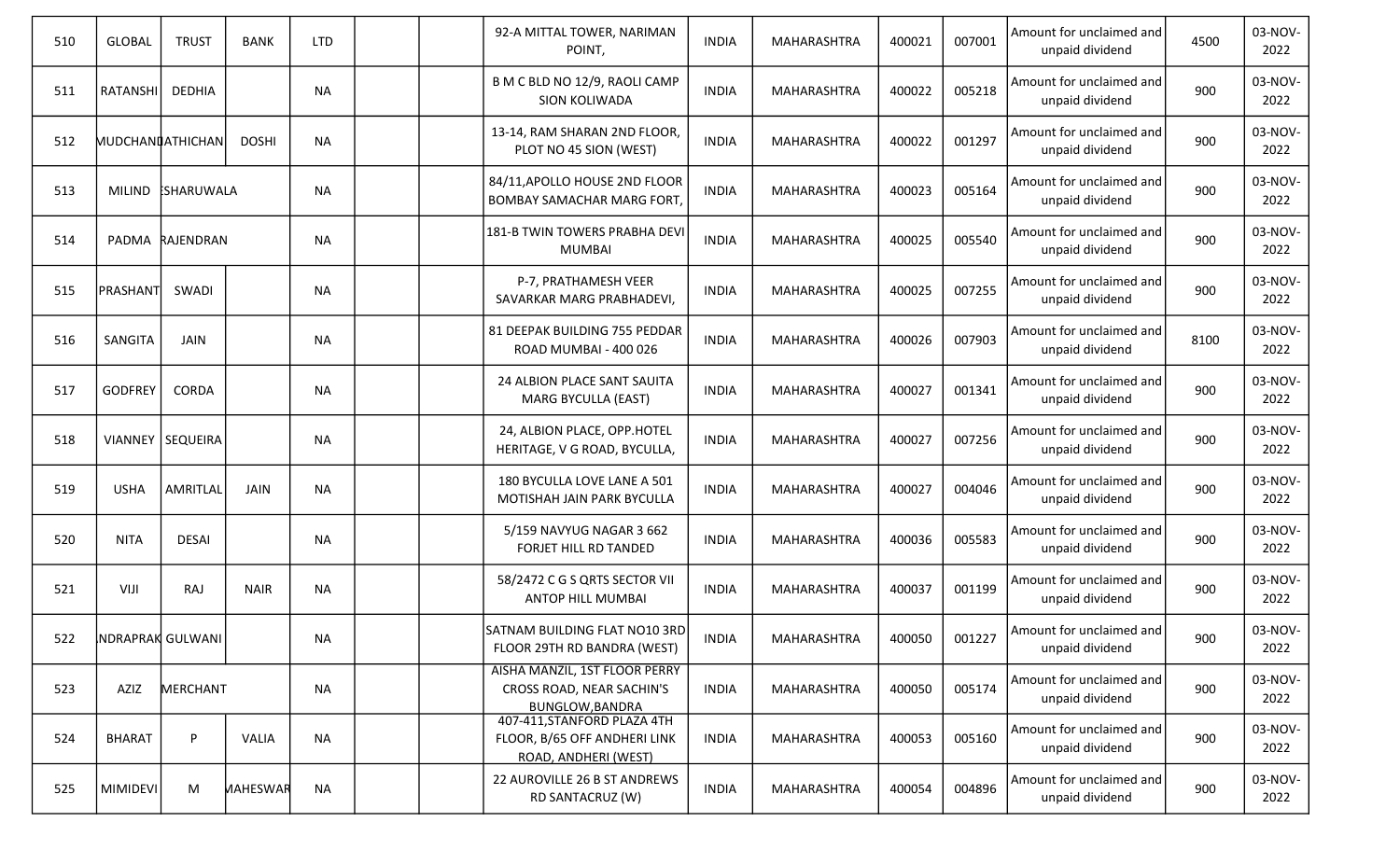| 526 | <b>KETUL</b>       |                  | <b>NAGODRA</b>    | <b>NA</b> |            | <b>ODINA 2ND FLOOR, FLAT 9</b><br>CENTRAL AVENUE ROAD,<br>SANTACRUZ (W) MUMBAI-400054            | <b>INDIA</b> | <b>MAHARASHTRA</b> | 400054 | 007748 | Amount for unclaimed and<br>unpaid dividend | 900  | 03-NOV-<br>2022 |
|-----|--------------------|------------------|-------------------|-----------|------------|--------------------------------------------------------------------------------------------------|--------------|--------------------|--------|--------|---------------------------------------------|------|-----------------|
| 527 | AMOL               | <b>UBHAYAKAR</b> |                   | <b>NA</b> |            | D 19 KUMAR SOCIETY NEHRU RD<br>VAKOLA                                                            | <b>INDIA</b> | MAHARASHTRA        | 400055 | 000133 | Amount for unclaimed and<br>unpaid dividend | 1800 | 03-NOV-<br>2022 |
| 528 | PRATIBHA UBHAYAKAR |                  |                   | <b>NA</b> |            | D 19 KUMAR SOCIETY NEHRU<br>ROAD VAKOLA                                                          | <b>INDIA</b> | MAHARASHTRA        | 400055 | 000134 | Amount for unclaimed and<br>unpaid dividend | 1800 | 03-NOV-<br>2022 |
| 529 | <b>NALINI</b>      |                  | <b>DEDHIA</b>     | <b>NA</b> |            | 15-A RECHAN VILLA N S ROAD NO<br>4 JUHU SCHEME VILE PARLE WEST                                   | <b>INDIA</b> | MAHARASHTRA        | 400056 | 005450 | Amount for unclaimed and<br>unpaid dividend | 900  | 03-NOV-<br>2022 |
| 530 | <b>TAPAS</b>       | <b>NEOGY</b>     |                   | <b>NA</b> |            | C/O.S V RUPAREL & CO., 1 NISHIL<br>APTS, NARIMAN RD VILE PARLE (E)<br>MUMBAI-400057              | <b>INDIA</b> | MAHARASHTRA        | 400057 | 007571 | Amount for unclaimed and<br>unpaid dividend | 1800 | 03-NOV-<br>2022 |
| 531 | RAMILA             | D                | <b>GALA</b>       | <b>NA</b> |            | OLD ANAND BHUVAN TEJPAL<br>ROAD, VILE PARLE (E)                                                  | <b>INDIA</b> | MAHARASHTRA        | 400057 | 006980 | Amount for unclaimed and<br>unpaid dividend | 900  | 03-NOV-<br>2022 |
| 532 | TARUNA             | HINDUJA          |                   | <b>NA</b> |            | C 14 JOSHI APPT LALLUBHAI PARK<br>ROAD ANDHERI WEST                                              | <b>INDIA</b> | <b>MAHARASHTRA</b> | 400058 | 004016 | Amount for unclaimed and<br>unpaid dividend | 900  | 03-NOV-<br>2022 |
| 533 | VANDANA            | ANAND            |                   | <b>NA</b> |            | 405 ASHIYANA SEVEN BUNGLOWS<br><b>ANDHERI WEST</b>                                               | <b>INDIA</b> | MAHARASHTRA        | 400058 | 004043 | Amount for unclaimed and<br>unpaid dividend | 900  | 03-NOV-<br>2022 |
| 534 | AMEETA             | <b>JHAWARI</b>   |                   | <b>NA</b> |            | C/O SAMAJ PACKAGING PVT 34 AJ<br>LAXMI IND ESTATE OFF LINK<br>ROAD, ANDHERI (W)                  | <b>INDIA</b> | MAHARASHTRA        | 400058 | 004936 | Amount for unclaimed and<br>unpaid dividend | 900  | 03-NOV-<br>2022 |
| 535 | <b>PIYUSH</b>      | <b>WADHWA</b>    |                   | <b>NA</b> |            | C-504 ICICI APTS CEASAR ROAD,<br>AMBOLI ANDHERI (WEST)                                           | <b>INDIA</b> | MAHARASHTRA        | 400058 | 006606 | Amount for unclaimed and<br>unpaid dividend | 1800 | 03-NOV-<br>2022 |
| 536 | <b>JOYCE</b>       | <b>DIANA</b>     | LEWIS             | <b>NA</b> |            | D/43 DHAKE ESTATE 2ND FLOOR<br>BEHIND FILMALAYA STUDIO<br>CEASAR ROAD, ANDHERI (WEST)            | <b>INDIA</b> | MAHARASHTRA        | 400058 | 000200 | Amount for unclaimed and<br>unpaid dividend | 1800 | 03-NOV-<br>2022 |
| 537 | PRASHANT           | <b>JAYA</b>      | <b>SHETTY</b>     | <b>NA</b> |            | ROOM NO 501 JAGDISH APTS 5TH<br>FLOOR, MILITARY RD ANDHERI<br><b>EAST</b>                        | <b>INDIA</b> | <b>MAHARASHTRA</b> | 400059 | 006194 | Amount for unclaimed and<br>unpaid dividend | 900  | 03-NOV-<br>2022 |
| 538 | 20TH               |                  | CENTURY   FINANCE | CORP      | <b>LTD</b> | IIT CORPORATE SERVICES LTD. IIT<br>HOUSE, OPP. VAZIR GLASS WORK<br>OFF M VASANJI ROAD, ANDHERI E | <b>INDIA</b> | MAHARASHTRA        | 400059 | 006581 | Amount for unclaimed and<br>unpaid dividend | 2700 | 03-NOV-<br>2022 |
| 539 | AMIT               | KIRTILAL         | SHAH              | <b>NA</b> |            | 6 ZAVERI NIWAS RAMACHANDRA<br>LANE S V ROAD MALAD (WEST)                                         | <b>INDIA</b> | MAHARASHTRA        | 400064 | 001245 | Amount for unclaimed and<br>unpaid dividend | 900  | 03-NOV-<br>2022 |
| 540 | SHAH               | <b>HITESH</b>    | $\mathsf{C}$      | <b>NA</b> |            | 11 KHATRI APTS JAYANTI SHUKLA<br>RD MALAD WEST                                                   | <b>INDIA</b> | MAHARASHTRA        | 400064 | 004864 | Amount for unclaimed and<br>unpaid dividend | 900  | 03-NOV-<br>2022 |
| 541 | JAYALAXMI          | S                | KUNDAPUR          | <b>NA</b> |            | 404 OASIS CO-OP HSG SOC., MITH<br>CHOWKI, MARVE ROAD, MALAD<br>(W)                               | <b>INDIA</b> | <b>MAHARASHTRA</b> | 400064 | 006801 | Amount for unclaimed and<br>unpaid dividend | 900  | 03-NOV-<br>2022 |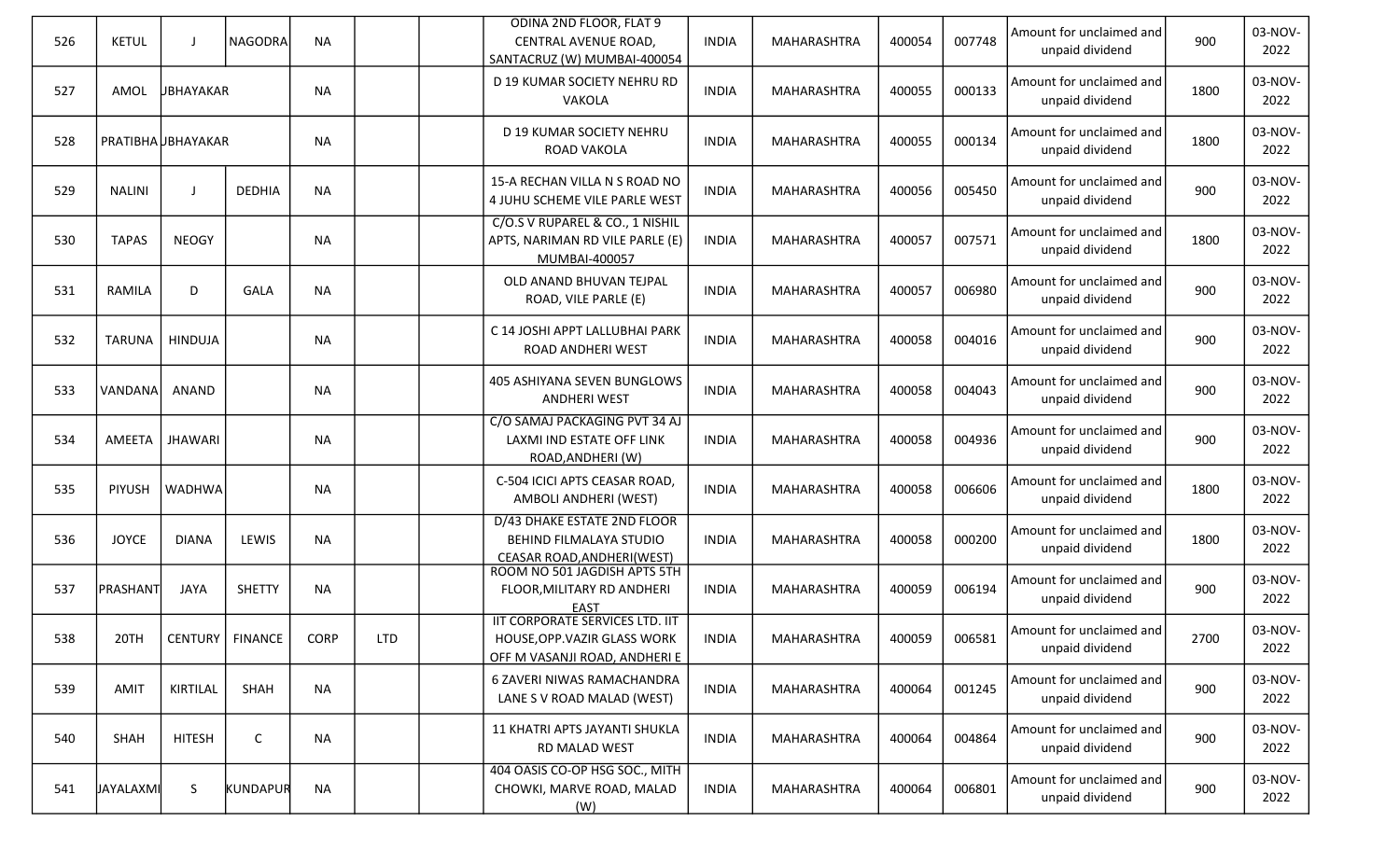| 542 | <b>DHARAM</b>      | CHAND           | <b>KOTHARI</b> | <b>NA</b> | A-3/504, 5TH FLOOR SIDDARTH<br>NAGAR, NATIONAL HIGHWAY<br>KHATAU MILL LANE, BORIVALI (       | <b>INDIA</b> | MAHARASHTRA        | 400066 | 12002144 | Amount for unclaimed and<br>unpaid dividend | 900  | 03-NOV-<br>2022 |
|-----|--------------------|-----------------|----------------|-----------|----------------------------------------------------------------------------------------------|--------------|--------------------|--------|----------|---------------------------------------------|------|-----------------|
| 543 | KALPESH            | H               | <b>SHAH</b>    | <b>NA</b> | <b>C-1 KSHITEEJ BEHIND BHATIA</b><br>SCHOOL D P ROAD POISAR<br><b>KANDIVALI WEST</b>         | <b>INDIA</b> | MAHARASHTRA        | 400067 | 001314   | Amount for unclaimed and<br>unpaid dividend | 900  | 03-NOV-<br>2022 |
| 544 | RASIKLAL           | H               | <b>BHATT</b>   | <b>NA</b> | PAREKH NAGAR R NO 161 S V<br>ROAD KANDIVALI W                                                | <b>INDIA</b> | MAHARASHTRA        | 400067 | 006322   | Amount for unclaimed and<br>unpaid dividend | 900  | 03-NOV-<br>2022 |
| 545 | <b>HITENDRA</b>    | M               | <b>SHAH</b>    | <b>NA</b> | 14 SHIV KRIPA OPP MUNICIPAL<br>GARDEN S V P ROAD KANDIVALI W                                 | <b>INDIA</b> | MAHARASHTRA        | 400067 | 006567   | Amount for unclaimed and<br>unpaid dividend | 900  | 03-NOV-<br>2022 |
| 546 | <b>JYOTSNA</b>     | SHAH            |                | <b>NA</b> | B-23, VASEDEV APARTMENT PARSI<br>PANCHAYAT ROAD, ANDHERI (E)                                 | <b>INDIA</b> | MAHARASHTRA        | 400069 | 007210   | Amount for unclaimed and<br>unpaid dividend | 900  | 03-NOV-<br>2022 |
| 547 | RAKESH             | S               | SANGHAVI       | <b>NA</b> | 401/A VERTEX VIKAS, ANDHERI<br>KURLA ROAD, ANDHERI (E)                                       | <b>INDIA</b> | MAHARASHTRA        | 400069 | 006816   | Amount for unclaimed and<br>unpaid dividend | 1800 | 03-NOV-<br>2022 |
| 548 | PRANAV             | R               | <b>SHAH</b>    | <b>NA</b> | MISTRY APARTMENT, ICICI APTS.<br>FLAT 33 OFF PARSI PANCHAYAT RD<br>VILLAGE MOGRA, ANDHERI(E) | <b>INDIA</b> | MAHARASHTRA        | 400069 | 006873   | Amount for unclaimed and<br>unpaid dividend | 900  | 03-NOV-<br>2022 |
| 549 | POONAM             | $\vee$          | AGGARWAL       | <b>NA</b> | MANISH VIJAY COMPLEX A-27 2ND<br>FLOOR CHEMBUR VASHI NAKA                                    | <b>INDIA</b> | <b>MAHARASHTRA</b> | 400074 | 001280   | Amount for unclaimed and<br>unpaid dividend | 900  | 03-NOV-<br>2022 |
| 550 | KANDULA            | BHAGYA          | LAKSHMI        | <b>NA</b> | 36/203 H P NAGAR E VASHI NAKA<br><b>CHEMBUR</b>                                              | <b>INDIA</b> | MAHARASHTRA        | 400074 | 001446   | Amount for unclaimed and<br>unpaid dividend | 900  | 03-NOV-<br>2022 |
| 551 | AGYAPAL            | <b>SINGH</b>    | <b>BHAWRA</b>  | <b>NA</b> | M/S BLDG NO 29/994 CHEMBUR<br>CAMP OPP GOLF CLUB                                             | <b>INDIA</b> | MAHARASHTRA        | 400074 | 005225   | Amount for unclaimed and<br>unpaid dividend | 900  | 03-NOV-<br>2022 |
| 552 | RAJEN              | LAXMAN          | <b>PARTHE</b>  | <b>NA</b> | 184 5026 PANTNAGAR<br><b>GHATKOPAR EAST</b>                                                  | <b>INDIA</b> | MAHARASHTRA        | 400075 | 006357   | Amount for unclaimed and<br>unpaid dividend | 900  | 03-NOV-<br>2022 |
| 553 | KAMALA             | PRASAD          | PRAJAPATI      | <b>NA</b> | FULLY NAGAR, IIT MARTKET,<br>ROOM NO.675-S POWAI                                             | <b>INDIA</b> | MAHARASHTRA        | 400076 | 007135   | Amount for unclaimed and<br>unpaid dividend | 900  | 03-NOV-<br>2022 |
| 554 | HANDRAKAI SANGHAVI |                 |                | <b>NA</b> | 3 C 1204 SWAGAT CO-OP SOC<br>DAMODAR PARK L B S MARG<br><b>GHATKOPAR</b>                     | <b>INDIA</b> | MAHARASHTRA        | 400077 | 004849   | Amount for unclaimed and<br>unpaid dividend | 900  | 03-NOV-<br>2022 |
| 555 |                    | BHARATI DAMODAR | ASHAR          | <b>NA</b> | PLOT NO 39 SHIR SATI ASHISH FLAT<br>4 IST FLOOR VALLABHBAG<br>LANE, GHATKOPAR (E)            | <b>INDIA</b> | MAHARASHTRA        | 400077 | 001334   | Amount for unclaimed and<br>unpaid dividend | 900  | 03-NOV-<br>2022 |
| 556 | SEJAL              | D               | KOTHARI        | <b>NA</b> | 314/6945 SUDARDHAN R N RD<br><b>GHATKOPAR EAST</b>                                           | <b>INDIA</b> | MAHARASHTRA        | 400077 | 006314   | Amount for unclaimed and<br>unpaid dividend | 900  | 03-NOV-<br>2022 |
| 557 | <b>BHUPESH</b>     | R               | <b>MEHTA</b>   | <b>NA</b> | C/O.SATYAM SHOPPING CENTRE,<br>C/6 BASEMENT, M G ROAD,<br><b>GHATKOPAR (E)</b>               | <b>INDIA</b> | MAHARASHTRA        | 400077 | 007180   | Amount for unclaimed and<br>unpaid dividend | 900  | 03-NOV-<br>2022 |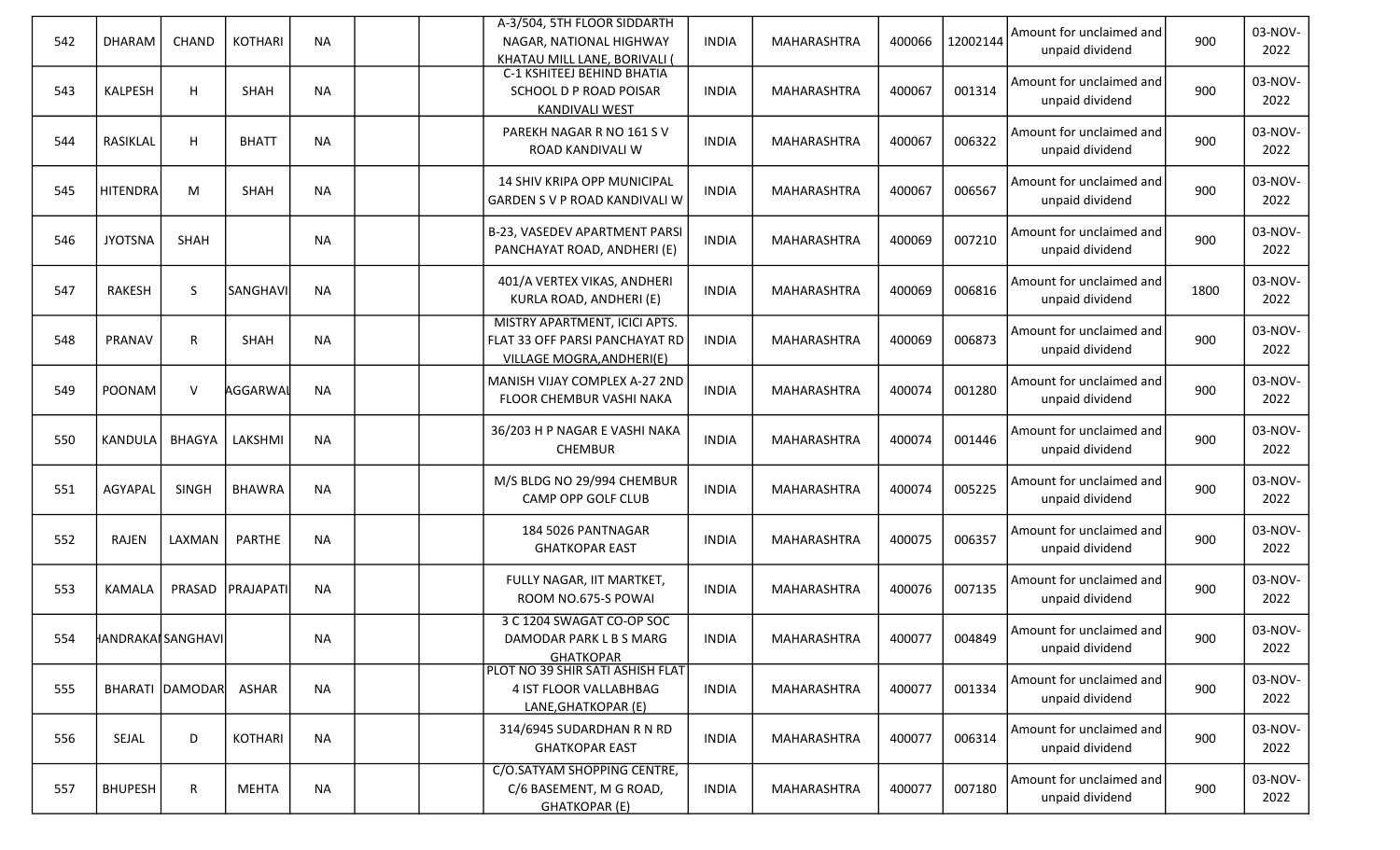| 558 |                 | AXESHKUM/NAGINDAS SANGHVI |               | <b>NA</b> |  | 6, VARSHA APTS.PLOT NO.17<br>V.B.LANE, NEAR KUKREJA PALACE<br><b>GARODIA NAGAR, GHATKOPAR</b>       | <b>INDIA</b> | MAHARASHTRA | 400077 | 008354 | Amount for unclaimed and<br>unpaid dividend | 900  | 03-NOV-<br>2022 |
|-----|-----------------|---------------------------|---------------|-----------|--|-----------------------------------------------------------------------------------------------------|--------------|-------------|--------|--------|---------------------------------------------|------|-----------------|
| 559 |                 | KIRITASH AMRATLAL         | <b>NAGDA</b>  | <b>NA</b> |  | 1/7 PUNJABI CHAWL BHATTIPADA<br><b>CROSS RD BHANDUP</b>                                             | <b>INDIA</b> | MAHARASHTRA | 400078 | 005210 | Amount for unclaimed and<br>unpaid dividend | 900  | 03-NOV-<br>2022 |
| 560 | <b>DILIP</b>    | RAMJI                     | <b>DEDHIA</b> | <b>NA</b> |  | SARASWATI SADAN, FLAT 1/2, GR FL<br>DEVIDAYAL ROAD, OPP JALARAM<br><b>ASHISH APTS.MULUND (WEST)</b> | <b>INDIA</b> | MAHARASHTRA | 400080 | 005772 | Amount for unclaimed and<br>unpaid dividend | 900  | 03-NOV-<br>2022 |
| 561 | SHORKUMA        | $\mathsf C$               | <b>DESAI</b>  | <b>NA</b> |  | 13 SHANKAR KRUPA MITHAGAR<br>ROAD MULUND E                                                          | <b>INDIA</b> | MAHARASHTRA | 400081 | 003400 | Amount for unclaimed and<br>unpaid dividend | 900  | 03-NOV-<br>2022 |
| 562 | SAROJ           | <b>AHADEVAN</b>           |               | <b>NA</b> |  | 7 NITYASHREE HIMALAYA SOC<br><b>ASALPHE GHATKOPAR</b>                                               | <b>INDIA</b> | MAHARASHTRA | 400084 | 004879 | Amount for unclaimed and<br>unpaid dividend | 900  | 03-NOV-<br>2022 |
| 563 |                 | ROSHAN AMCHANDR           | <b>PATIL</b>  | <b>NA</b> |  | SHREE KRISHNA CLINIC B NAGAR R<br>NO 3 PEDNEKAR KAJUPADA<br><b>GHATKOPAR</b>                        | <b>INDIA</b> | MAHARASHTRA | 400084 | 001309 | Amount for unclaimed and<br>unpaid dividend | 900  | 03-NOV-<br>2022 |
| 564 | NATHURAM LAXMAN |                           | <b>PARTHE</b> | <b>NA</b> |  | S G BHARVE NAGAR H B ROOM N 4<br>BHATWADI, GHATKOPAR (W)                                            | <b>INDIA</b> | MAHARASHTRA | 400084 | 006356 | Amount for unclaimed and<br>unpaid dividend | 900  | 03-NOV-<br>2022 |
| 565 | <b>NANJI</b>    | M                         | <b>DAMA</b>   | <b>NA</b> |  | 202, ODHAVKRUPA, HIMALAYA<br>SOCIETY, MILIND NAGAR<br>N.P.ROAD, GHATKOPAR (W)                       | <b>INDIA</b> | MAHARASHTRA | 400084 | 006657 | Amount for unclaimed and<br>unpaid dividend | 900  | 03-NOV-<br>2022 |
| 566 | <b>ISHWARI</b>  | <b>DATT</b>               | NAILWAL       | <b>NA</b> |  | C-3 HIMALAYA HSG SOC., ASALFA,<br><b>GHATKOPAR</b>                                                  | <b>INDIA</b> | MAHARASHTRA | 400084 | 007073 | Amount for unclaimed and<br>unpaid dividend | 900  | 03-NOV-<br>2022 |
| 567 | SANGEETA        | <b>HASAM</b>              |               | <b>NA</b> |  | <b>CHIKHAL APT KAILASH FLORIST</b><br>NEAR NEW NEELAM HOTEL RD.<br><b>BORIVALI W</b>                | <b>INDIA</b> | MAHARASHTRA | 400092 | 001195 | Amount for unclaimed and<br>unpaid dividend | 900  | 03-NOV-<br>2022 |
| 568 | <b>HARSHAD</b>  | SHAH                      |               | <b>NA</b> |  | 205/B-4, HARI OM APARTMENTS<br>S.V.ROAD, BORIVALI (WEST)                                            | <b>INDIA</b> | MAHARASHTRA | 400092 | 004088 | Amount for unclaimed and<br>unpaid dividend | 900  | 03-NOV-<br>2022 |
| 569 | <b>DAKSHA</b>   | P                         | PATEL         | <b>NA</b> |  | 5-B/208 PREM NAGAR S V P ROAD<br><b>BORIVALI (W)</b>                                                | <b>INDIA</b> | MAHARASHTRA | 400092 | 001422 | Amount for unclaimed and<br>unpaid dividend | 900  | 03-NOV-<br>2022 |
| 570 | M               | N                         | М             | PRASAD    |  | NO 12 CHAYA C/O GHOTEKAR<br>BROS VAJIRNAKA, BORIVALI(W)                                             | <b>INDIA</b> | MAHARASHTRA | 400092 | 005909 | Amount for unclaimed and<br>unpaid dividend | 1800 | 03-NOV-<br>2022 |
| 571 | KIRAN           | <b>SINGH</b>              |               | <b>NA</b> |  | D 1502 LAKE CASTLE<br>HIRANANDANI GARDENS POWAI                                                     | <b>INDIA</b> | MAHARASHTRA | 400098 | 006684 | Amount for unclaimed and<br>unpaid dividend | 900  | 03-NOV-<br>2022 |
| 572 | <b>ANTHONY</b>  | D                         | MELLO         | <b>NA</b> |  | 6, CHRISTINE APARTMENTS<br>BAMANWADA ANDHERI (EAST)                                                 | <b>INDIA</b> | MAHARASHTRA | 400099 | 003994 | Amount for unclaimed and<br>unpaid dividend | 900  | 03-NOV-<br>2022 |
| 573 | <b>BHAVANA</b>  | M                         | DADHANIA      | <b>NA</b> |  | 301 MANGAL APARTMENT AKURLI<br>CROSS ROAD NO 2 KANDIVLI EAST                                        | <b>INDIA</b> | MAHARASHTRA | 400101 | 006240 | Amount for unclaimed and<br>unpaid dividend | 900  | 03-NOV-<br>2022 |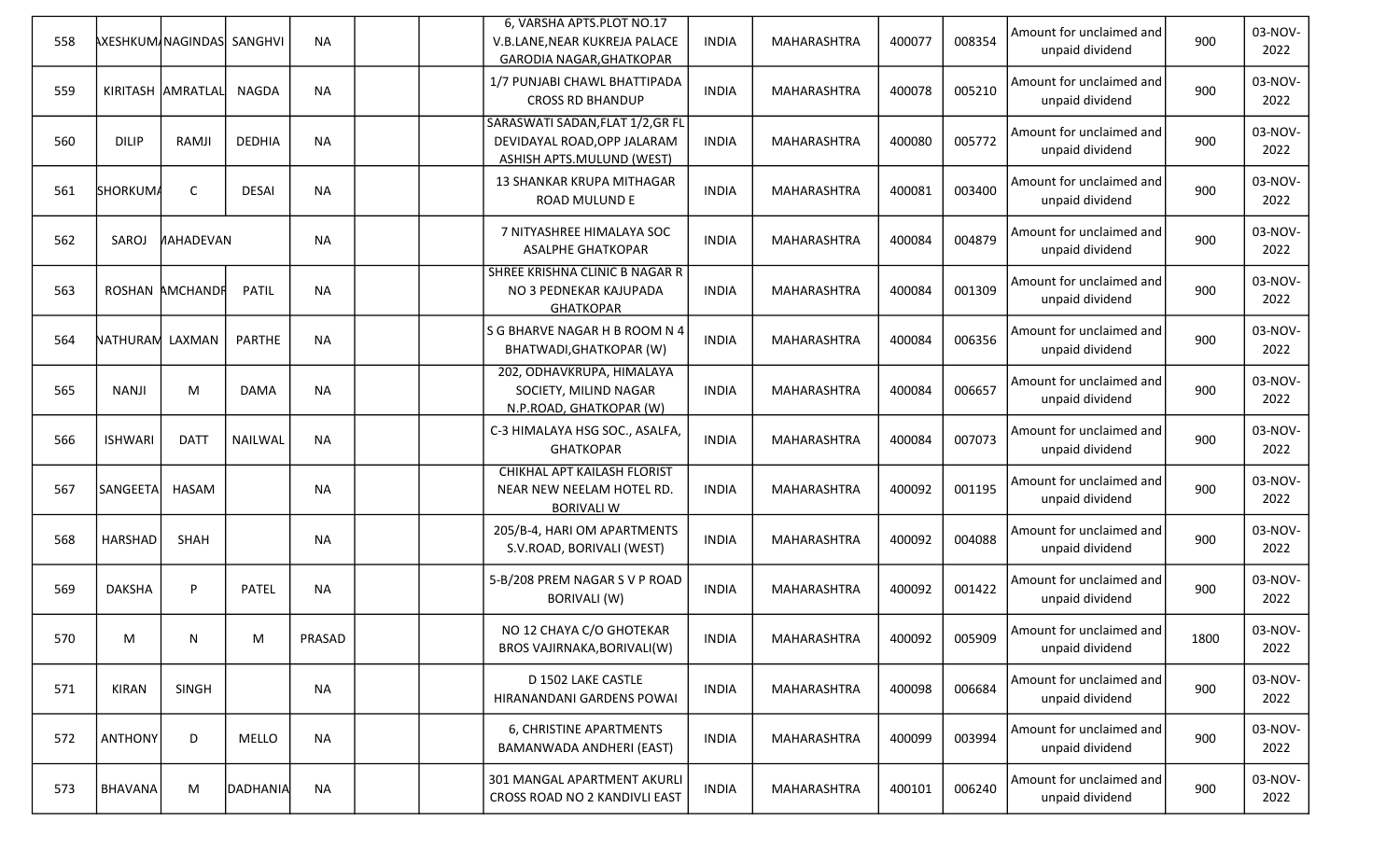| 574 | <b>FAROOQ</b>          | $\mathsf{N}$                 | <b>BASATHIA</b> | <b>NA</b> |  | SUGREEBAI HAG CHAWL ROOM<br>NO 24/11 KEVANI PADA<br>JOGESHWARI WEST AMBOLI           | <b>INDIA</b> | MAHARASHTRA | 400107 | 003495 | Amount for unclaimed and<br>unpaid dividend | 900  | 03-NOV-<br>2022 |
|-----|------------------------|------------------------------|-----------------|-----------|--|--------------------------------------------------------------------------------------|--------------|-------------|--------|--------|---------------------------------------------|------|-----------------|
| 575 | <b>SUNIL</b>           | <b>VILAS</b>                 | <b>APARAJ</b>   | <b>NA</b> |  | 12/107 MIDC COLONY WAGLE<br><b>ESTATE THANE</b>                                      | <b>INDIA</b> | MAHARASHTRA | 400601 | 000184 | Amount for unclaimed and<br>unpaid dividend | 1800 | 03-NOV-<br>2022 |
| 576 | <b>MANOJ</b>           | SHARMA                       |                 | <b>NA</b> |  | 701, SIDDHARTH DARSHAN DADA<br>PATIL WADI NEAR RAILWAY<br><b>STATION</b>             | <b>INDIA</b> | MAHARASHTRA | 400602 | 000193 | Amount for unclaimed and<br>unpaid dividend | 1800 | 03-NOV-<br>2022 |
| 577 | GOPINATH DEVRAM        |                              | <b>BHOIR</b>    | <b>NA</b> |  | JUHU VILLAGE HOUSE NO 326<br><b>VASHI</b>                                            | <b>INDIA</b> | MAHARASHTRA | 400703 | 000230 | Amount for unclaimed and<br>unpaid dividend | 900  | 03-NOV-<br>2022 |
| 578 | <b>SHASHI</b>          | <b>BHUSHAN</b>               | SINGH           | <b>NA</b> |  | ADITI APARTMENT 2ND FLOOR F-<br>2/C/4 SECTOR 9 VASHI,                                | <b>INDIA</b> | MAHARASHTRA | 400703 | 000265 | Amount for unclaimed and<br>unpaid dividend | 1800 | 03-NOV-<br>2022 |
| 579 | PANKAJ                 | HARBANSRA GHUMRA             |                 | <b>NA</b> |  | <b>G 2 RAGHUKUL APTS MAITREE</b><br>PARK DEEWANMAN AMBADI<br><b>ROAD</b>             | <b>INDIA</b> | MAHARASHTRA | 401202 | 003404 | Amount for unclaimed and<br>unpaid dividend | 900  | 03-NOV-<br>2022 |
| 580 | RAJESH                 | S                            | <b>MERCHANT</b> | <b>NA</b> |  | POST BOX NO.36, VIRAR POST<br>OFFICE, VIRAR (W) DIST. THANA                          | <b>INDIA</b> | MAHARASHTRA | 401303 | 007435 | Amount for unclaimed and<br>unpaid dividend | 900  | 03-NOV-<br>2022 |
| 581 | MOHANLAI TULSIDAS      |                              | <b>BHATIA</b>   | <b>NA</b> |  | HARI OM NIWAS, PLOT NO. 8,<br><b>GYAN KARJAT-MATHERAN ROAD,</b><br>KIRAVALI, KARJAT, | <b>INDIA</b> | MAHARASHTRA | 410201 | 008167 | Amount for unclaimed and<br>unpaid dividend | 900  | 03-NOV-<br>2022 |
| 582 | <b>AMASHRAYGOSWAMI</b> |                              |                 | <b>NA</b> |  | R/26 INOX COLONY NEAR PRIA<br>SCHOOL MOHOPADA, RASAYANI                              | <b>INDIA</b> | MAHARASHTRA | 410207 | 000290 | Amount for unclaimed and<br>unpaid dividend | 1800 | 03-NOV-<br>2022 |
| 583 | NAGENDRA ASTHANA       |                              |                 | <b>NA</b> |  | RW 13 INOX COLONY NEAR PRIA<br>SCHOOL MOHOPA RASAYANI                                | <b>INDIA</b> | MAHARASHTRA | 410220 | 000275 | Amount for unclaimed and<br>unpaid dividend | 900  | 03-NOV-<br>2022 |
| 584 |                        | AVINASH   NIVRUTTI   BHOSALE |                 | <b>NA</b> |  | 1195/5 BHOSALE HEIGHTS<br>FERGUSSON COLLEGE RD PUNE                                  | <b>INDIA</b> | MAHARASHTRA | 411005 | 004488 | Amount for unclaimed and<br>unpaid dividend | 3600 | 03-NOV-<br>2022 |
| 585 |                        | HANTARANGHUNATHR DEOKAR      |                 | <b>NA</b> |  | 270/2 NEW KIRKEE YERWADA                                                             | <b>INDIA</b> | MAHARASHTRA | 411006 | 006641 | Amount for unclaimed and<br>unpaid dividend | 900  | 03-NOV-<br>2022 |
| 586 |                        | HANTARANGHUNATHR DEOKAR      |                 | <b>NA</b> |  | 264 NEW KIRKEE, YERA WADA<br>PUNE-411006                                             | <b>INDIA</b> | MAHARASHTRA | 411006 | 006755 | Amount for unclaimed and<br>unpaid dividend | 1800 | 03-NOV-<br>2022 |
| 587 | SINDHU                 | HAMBIRRAC                    | MOZE            | <b>NA</b> |  | H.NO.86, YERA WADA PUNE-<br>411006                                                   | <b>INDIA</b> | MAHARASHTRA | 411006 | 006759 | Amount for unclaimed and<br>unpaid dividend | 900  | 03-NOV-<br>2022 |
| 588 | RAJESH                 | HAMBIRRAC                    | MOZE            | <b>NA</b> |  | H.N.86 YERA WADA PUNE-411006                                                         | <b>INDIA</b> | MAHARASHTRA | 411006 | 006760 | Amount for unclaimed and<br>unpaid dividend | 900  | 03-NOV-<br>2022 |
| 589 | SHREEKANTHAMBIRRAC     |                              | MOZE            | <b>NA</b> |  | H.N. 86 YERA WADA PUNE-411006                                                        | <b>INDIA</b> | MAHARASHTRA | 411006 | 006761 | Amount for unclaimed and<br>unpaid dividend | 900  | 03-NOV-<br>2022 |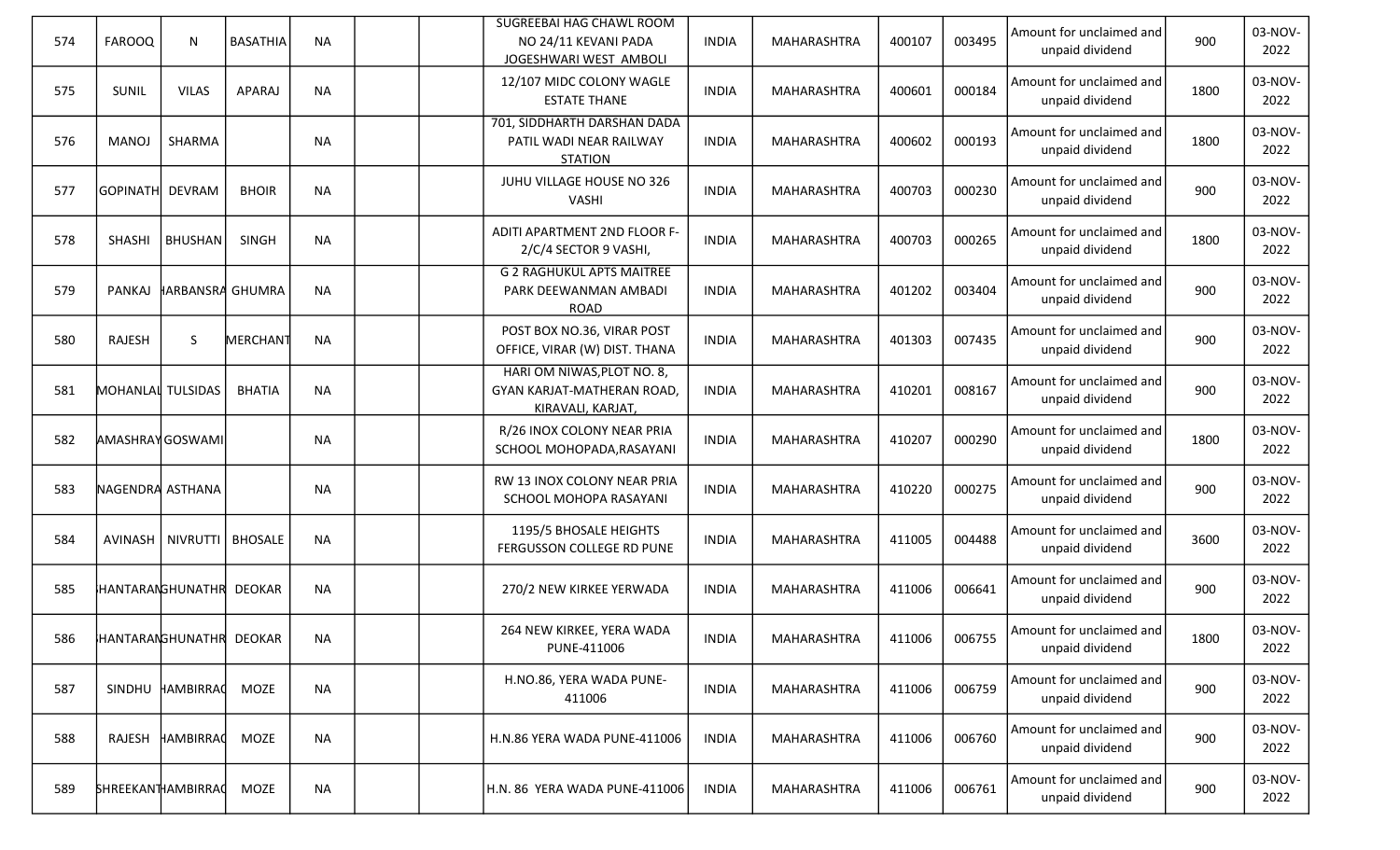| 590 |                   | HAMBIRRACSHNANTHR                  | <b>MOZE</b>  | <b>NA</b> |  | H.NO.86, YERAWADA, PUNE<br>411006                                              | <b>INDIA</b> | MAHARASHTRA        | 411006 | 007086 | Amount for unclaimed and<br>unpaid dividend | 900  | 03-NOV-<br>2022 |
|-----|-------------------|------------------------------------|--------------|-----------|--|--------------------------------------------------------------------------------|--------------|--------------------|--------|--------|---------------------------------------------|------|-----------------|
| 591 | RAJESH            | HAMBIRRAC                          | <b>MOZE</b>  | <b>NA</b> |  | H.NO.86, YERAWADA PUNE<br>411006                                               | <b>INDIA</b> | MAHARASHTRA        | 411006 | 007090 | Amount for unclaimed and<br>unpaid dividend | 900  | 03-NOV-<br>2022 |
| 592 | RAJENDRA          | B                                  | <b>MEHTA</b> | <b>NA</b> |  | 418 SARKOR NAGAR MAHAVIR<br><b>SOCIETY PUNE 9</b>                              | <b>INDIA</b> | MAHARASHTRA        | 411009 | 004485 | Amount for unclaimed and<br>unpaid dividend | 900  | 03-NOV-<br>2022 |
| 593 | RAJKUMARBHIKAMDA! |                                    | GADIYA       | <b>NA</b> |  | 210/1 RASTA PETH SHIRAL SHETH<br><b>CHOWK</b>                                  | <b>INDIA</b> | MAHARASHTRA        | 411011 | 006501 | Amount for unclaimed and<br>unpaid dividend | 900  | 03-NOV-<br>2022 |
| 594 | <b>RAJENDRA</b>   | JADHAV                             |              | <b>NA</b> |  | C/O INDUSTRIAL OXYGEN CO LTD.<br>38-A VADGAON SHERI OFF NAGAR<br><b>ROAD</b>   | <b>INDIA</b> | MAHARASHTRA        | 411014 | 000373 | Amount for unclaimed and<br>unpaid dividend | 1800 | 03-NOV-<br>2022 |
| 595 | <b>SAGARMALI</b>  | <b>BAID</b>                        |              | <b>NA</b> |  | C/O SAGAR INDUSTRIES 41/3/2<br><b>VADGAON SHERI</b>                            | <b>INDIA</b> | MAHARASHTRA        | 411014 | 005902 | Amount for unclaimed and<br>unpaid dividend | 900  | 03-NOV-<br>2022 |
| 596 | <b>YNASHEWA</b>   | $\mathsf{R}$                       | SHEJWAL      | <b>NA</b> |  | C/O A D RAJGURU INOX OFF<br><b>NAGAR ROAD</b>                                  | <b>INDIA</b> | MAHARASHTRA        | 411014 | 006458 | Amount for unclaimed and<br>unpaid dividend | 900  | 03-NOV-<br>2022 |
| 597 | <b>ASHOK</b>      | BABURAO JAMDADE                    |              | <b>NA</b> |  | SANKALPA, PLOT NO-3, S NO-48<br>ICHAPURTI COOP HSG SOC<br><b>VADGAON SHERI</b> | <b>INDIA</b> | MAHARASHTRA        | 411014 | 006481 | Amount for unclaimed and<br>unpaid dividend | 900  | 03-NOV-<br>2022 |
| 598 |                   | <b>BHAUSAHEL KALURAM   PATHARE</b> |              | <b>NA</b> |  | AT POST: DUNKURK LINE VILLAGE:<br>KHARADI, NAGAR ROAD PUNE-<br>411014          | <b>INDIA</b> | MAHARASHTRA        | 411014 | 007790 | Amount for unclaimed and<br>unpaid dividend | 5400 | 03-NOV-<br>2022 |
| 599 |                   | SHEETAL   BHAMARE                  |              | <b>NA</b> |  | Q/B4/6/101 AJMERA HSG<br><b>COMPLEX PIMPRI</b>                                 | <b>INDIA</b> | MAHARASHTRA        | 411018 | 002544 | Amount for unclaimed and<br>unpaid dividend | 900  | 03-NOV-<br>2022 |
| 600 | <b>PUSHPA</b>     | <b>DINESH</b>                      | JAIN         | <b>NA</b> |  | I-169 ADINATH SOCIETY PUNE<br>SATARA ROAD, PUNE-411037                         | <b>INDIA</b> | MAHARASHTRA        | 411037 | 007011 | Amount for unclaimed and<br>unpaid dividend | 900  | 03-NOV-<br>2022 |
| 601 |                   | SUREKHA KARMARKAR                  |              | <b>NA</b> |  | VASANTIKA HOSG SOCIETY 47/6B<br>PAUD ROAD PUNE                                 | <b>INDIA</b> | MAHARASHTRA        | 411038 | 004470 | Amount for unclaimed and<br>unpaid dividend | 900  | 03-NOV-<br>2022 |
| 602 |                   | USHA GUNDECHA                      |              | <b>NA</b> |  | C/O S T GUNDECHA 270/11<br>MAHATMA PHULE PETH MAHAVIR<br><b>SOCIETY</b>        | <b>INDIA</b> | <b>MAHARASHTRA</b> | 411042 | 002566 | Amount for unclaimed and<br>unpaid dividend | 900  | 03-NOV-<br>2022 |
| 603 |                   | BABULAL   GAMNAJI                  | OSWAL        | <b>NA</b> |  | 893 BHAWANI PETH PUNE                                                          | <b>INDIA</b> | MAHARASHTRA        | 411042 | 006412 | Amount for unclaimed and<br>unpaid dividend | 900  | 03-NOV-<br>2022 |
| 604 | MAHESH            | RATHI                              |              | <b>NA</b> |  | C/O NANDLAL RATHI POST<br>SHIRWAL                                              | <b>INDIA</b> | MAHARASHTRA        | 412801 | 005979 | Amount for unclaimed and<br>unpaid dividend | 900  | 03-NOV-<br>2022 |
| 605 |                   | KANTILAL NAZARKAR                  |              | <b>NA</b> |  | POST COLONY E9/3 PO<br>WALCHANDNAGAR DIST PUNE                                 | INDIA        | MAHARASHTRA        | 413114 | 004467 | Amount for unclaimed and<br>unpaid dividend | 900  | 03-NOV-<br>2022 |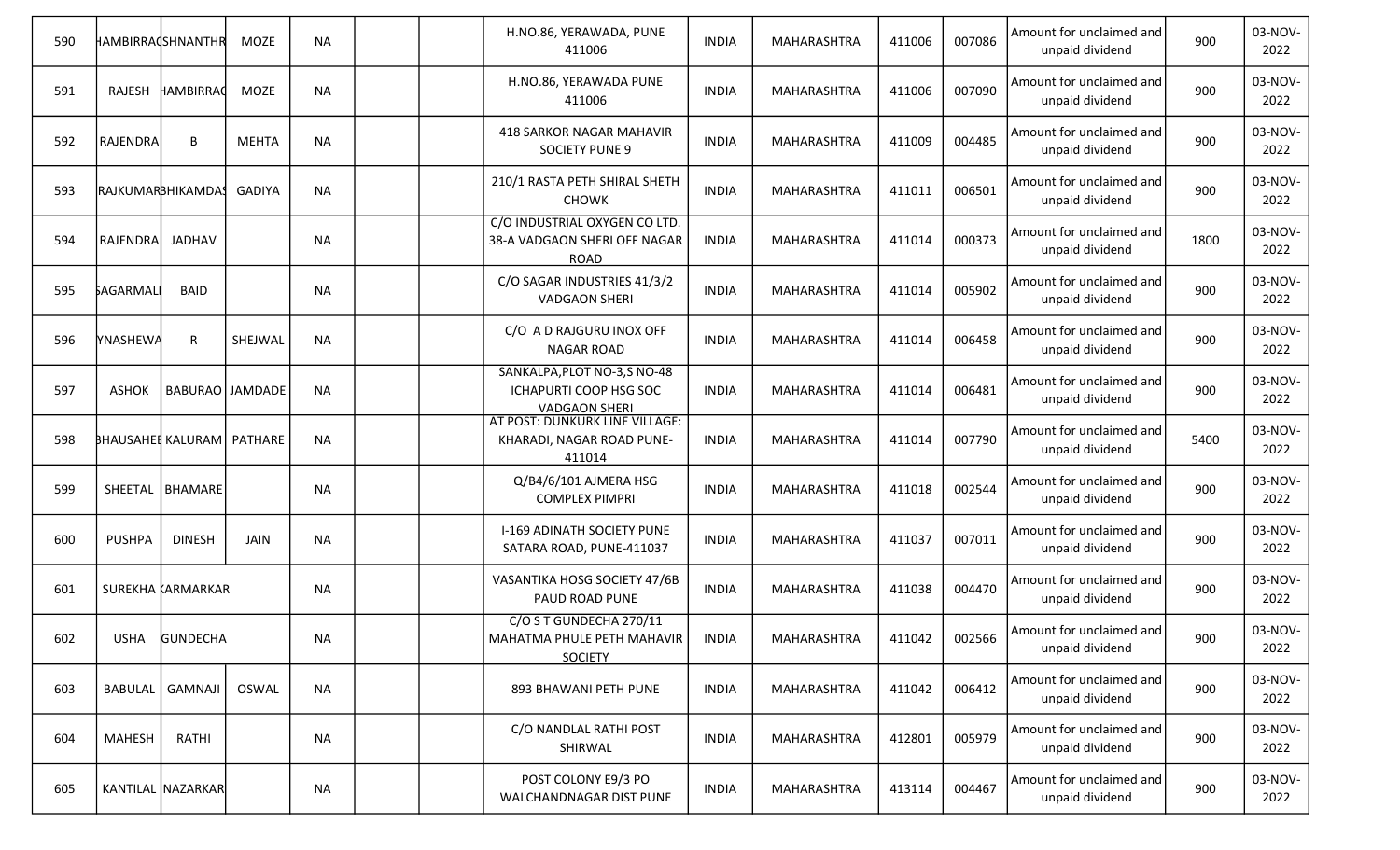| 606 | <b>KARL</b>              | <b>VICTOR</b>           | <b>DCOSTA</b>    | <b>NA</b> |  | "FATIMA NIWAS SANGAMNER<br><b>ROAD SHRIRAMPUR</b>                           | <b>INDIA</b> | MAHARASHTRA        | 413709 | 002548 | Amount for unclaimed and<br>unpaid dividend | 900  | 03-NOV-<br>2022 |
|-----|--------------------------|-------------------------|------------------|-----------|--|-----------------------------------------------------------------------------|--------------|--------------------|--------|--------|---------------------------------------------|------|-----------------|
| 607 | UNGARWA                  | PRAVIN                  | <b>FULCHAND</b>  | <b>NA</b> |  | BHAGAWAN MAHAVIR PATH<br>SHRIRAMPUR AHMEDNAGAR                              | <b>INDIA</b> | MAHARASHTRA        | 413709 | 004072 | Amount for unclaimed and<br>unpaid dividend | 900  | 03-NOV-<br>2022 |
| 608 | <b>JYOTI</b>             | <b>KIRAN</b>            | <b>KANKARIYA</b> | <b>NA</b> |  | KHAKIDAS BABA MATH LALTAKI<br>ROAD AHMEDNAGAR                               | <b>INDIA</b> | MAHARASHTRA        | 414001 | 003413 | Amount for unclaimed and<br>unpaid dividend | 900  | 03-NOV-<br>2022 |
| 609 | <b>HARESH</b>            | R                       | <b>PATEL</b>     | <b>NA</b> |  | 712/5 TIMBER MARKET KOLHAPUR                                                | <b>INDIA</b> | MAHARASHTRA        | 416012 | 006476 | Amount for unclaimed and<br>unpaid dividend | 900  | 03-NOV-<br>2022 |
| 610 | MITHALAL                 | <b>BAFNA</b>            |                  | <b>NA</b> |  | 10/453 R P ROAD CROSS<br>ICHALKARANJI                                       | <b>INDIA</b> | MAHARASHTRA        | 416115 | 003523 | Amount for unclaimed and<br>unpaid dividend | 900  | 03-NOV-<br>2022 |
| 611 | <b>ANJITKARA</b>         | C                       | SANCHETI         | <b>NA</b> |  | 10/523 DR. R P ROAD NEAR<br>PADMA LAUNDRY ICHALKARANJI                      | <b>INDIA</b> | MAHARASHTRA        | 416115 | 005569 | Amount for unclaimed and<br>unpaid dividend | 1800 | 03-NOV-<br>2022 |
| 612 | LEELA                    | <b>KAILAS</b>           | <b>JADHAV</b>    | <b>NA</b> |  | S T CLY PLOT NO 10 GODOLI<br>SATARA MAHARASHTRA                             | <b>INDIA</b> | MAHARASHTRA        | 416416 | 001460 | Amount for unclaimed and<br>unpaid dividend | 900  | 03-NOV-<br>2022 |
| 613 | LACHUMAL LOHANA          |                         |                  | <b>NA</b> |  | <b>BHAI GANGARAM MARKET IST</b><br>FLOOR SHOP NO 11 ULHASNAGAR              | <b>INDIA</b> | MAHARASHTRA        | 421005 | 003490 | Amount for unclaimed and<br>unpaid dividend | 900  | 03-NOV-<br>2022 |
| 614 | <b>BHAKARUT KULKARNE</b> |                         |                  | <b>NA</b> |  | 101 NEW MANORAMA SOCIETY DR<br>MUKHARAJI ROAD NEHRU<br>MAIDAN, DOMBIVILI(E) | <b>INDIA</b> | MAHARASHTRA        | 421201 | 005220 | Amount for unclaimed and<br>unpaid dividend | 900  | 03-NOV-<br>2022 |
| 615 | <b>JATIN</b>             | <b>GANDHI</b>           |                  | <b>NA</b> |  | 20, BADLAPUR CHAWL, AGRA<br>ROAD, SHIVAJI CHOWK, KALYAN                     | <b>INDIA</b> | MAHARASHTRA        | 421301 | 006488 | Amount for unclaimed and<br>unpaid dividend | 900  | 03-NOV-<br>2022 |
| 616 | <b>INDERJEET</b>         | KAUR                    | GANDH            | <b>NA</b> |  | JAGMIT INDUSTRIES A 29<br>ADDITIONAL AMBERNATH MIDC<br>AMBERNATH            | <b>INDIA</b> | MAHARASHTRA        | 421506 | 005237 | Amount for unclaimed and<br>unpaid dividend | 900  | 03-NOV-<br>2022 |
| 617 |                          | MAHESH TRIBHUVAN VANARA |                  | <b>NA</b> |  | 1046 CHANDWADKAR LANE NASIK<br>C/O SAMARATH LATHER WORKS                    | <b>INDIA</b> | MAHARASHTRA        | 422001 | 003533 | Amount for unclaimed and<br>unpaid dividend | 900  | 03-NOV-<br>2022 |
| 618 |                          | VIJAY XMINARAY BHUTADA  |                  | NA        |  | 3 MAYA BUILDING LOKSAHAKAR<br>NAGAR PANCHAVATI                              | <b>INDIA</b> | MAHARASHTRA        | 422003 | 003534 | Amount for unclaimed and<br>unpaid dividend | 900  | 03-NOV-<br>2022 |
| 619 | <b>BIPLABENDU</b>        | <b>DEV</b>              |                  | <b>NA</b> |  | SMQ 106/1 AIR FORCE STATION<br><b>OZAR NASIK</b>                            | <b>INDIA</b> | MAHARASHTRA        | 422221 | 003531 | Amount for unclaimed and<br>unpaid dividend | 900  | 03-NOV-<br>2022 |
| 620 | <b>SURESH</b>            | <b>BHAT</b>             |                  | <b>NA</b> |  | HOTEL PURNIMA KAKANI<br>SHOPPING CENTER MALEGAON                            | <b>INDIA</b> | MAHARASHTRA        | 423203 | 003464 | Amount for unclaimed and<br>unpaid dividend | 900  | 03-NOV-<br>2022 |
| 621 | HANDRAKAI                | <b>KOTKAR</b>           |                  | <b>NA</b> |  | ASHWINI CLINIC 6/49 KHANDESH<br>COMPLEX JALGAON                             | <b>INDIA</b> | <b>MAHARASHTRA</b> | 425001 | 001444 | Amount for unclaimed and<br>unpaid dividend | 900  | 03-NOV-<br>2022 |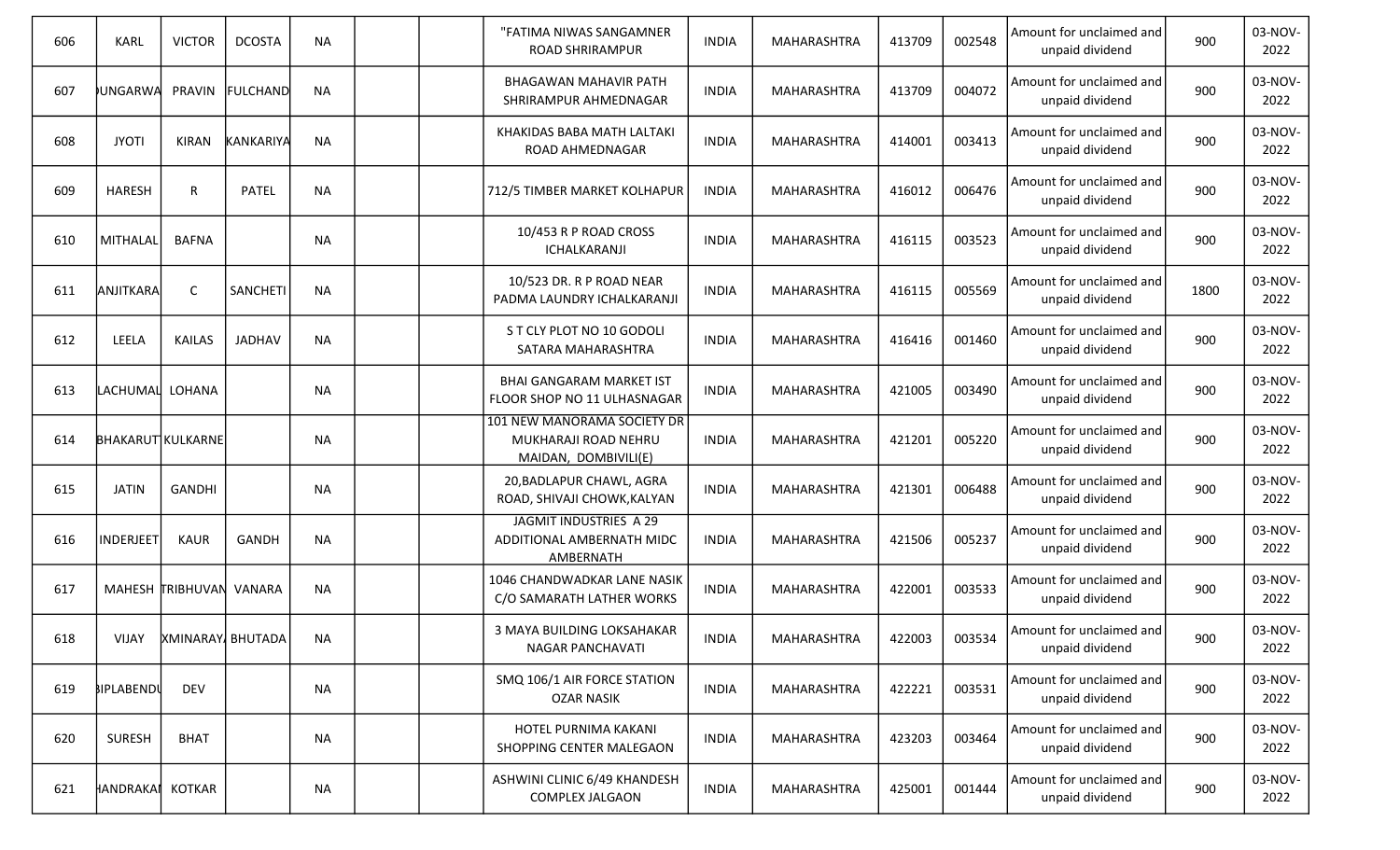| 622 | <b>KAMAL</b>     | <b>KISHOR</b>       | PATIL        | <b>NA</b> |  | C/O CHANDRASEEMA GENRAL<br>STORE SHANTI NAGAR BHUSAWAL                | <b>INDIA</b> | MAHARASHTRA           | 425201 | 006009 | Amount for unclaimed and<br>unpaid dividend | 900   | 03-NOV-<br>2022 |
|-----|------------------|---------------------|--------------|-----------|--|-----------------------------------------------------------------------|--------------|-----------------------|--------|--------|---------------------------------------------|-------|-----------------|
| 623 | <b>HIRALAL</b>   | D                   | MALI         | <b>NA</b> |  | C/O CHANDRAKANT PARASMAL NR<br>AHILYABAI VIHIR NANDURBAR              | <b>INDIA</b> | MAHARASHTRA           | 425412 | 004007 | Amount for unclaimed and<br>unpaid dividend | 900   | 03-NOV-<br>2022 |
| 624 |                  | HRIKRISHAN/ARATHINA | <b>BHALE</b> | <b>NA</b> |  | 715 SAHYADRI NAGAR N5 CIDCO<br>AURANGABAD                             | <b>INDIA</b> | MAHARASHTRA           | 431001 | 003419 | Amount for unclaimed and<br>unpaid dividend | 900   | 03-NOV-<br>2022 |
| 625 | <b>NEHA</b>      | RAJ                 | ULCHANDA     | <b>NA</b> |  | MADHU - VILLA 25 SHILP NAGAR<br>PADMAPURA                             | <b>INDIA</b> | MAHARASHTRA           | 431005 | 003422 | Amount for unclaimed and<br>unpaid dividend | 900   | 03-NOV-<br>2022 |
| 626 | <b>VISHAL</b>    | <b>KOTECHA</b>      |              | <b>NA</b> |  | C/O SHREE AUTO AGENCY JALNA<br>ROAD BEED                              | <b>INDIA</b> | MAHARASHTRA           | 431122 | 003588 | Amount for unclaimed and<br>unpaid dividend | 900   | 03-NOV-<br>2022 |
| 627 | <b>SACHIN</b>    | <b>PATIL</b>        |              | <b>NA</b> |  | H/46 R B I QUATERS CIVIL LINES<br><b>NAGPUR</b>                       | <b>INDIA</b> | MAHARASHTRA           | 440001 | 003552 | Amount for unclaimed and<br>unpaid dividend | 900   | 03-NOV-<br>2022 |
| 628 | MEELU            | JAIN                |              | <b>NA</b> |  | C/O CHANDRA CHEMICALS<br>RESHAM BAZAR BUDHWARI                        | <b>INDIA</b> | MAHARASHTRA           | 440002 | 000094 | Amount for unclaimed and<br>unpaid dividend | 1800  | 03-NOV-<br>2022 |
| 629 | SANGITA          | JAIN                |              | <b>NA</b> |  | C/O S M CHEMICALS RESHAM<br><b>BAZAR BUDHWARI</b>                     | <b>INDIA</b> | MAHARASHTRA           | 440002 | 000097 | Amount for unclaimed and<br>unpaid dividend | 1800  | 03-NOV-<br>2022 |
| 630 | <b>DEEPAK</b>    | <b>DAGA</b>         |              | <b>NA</b> |  | <b>II FLR SHANKAR BHAWAN NEAR</b><br>SOOT MKT GANDHI BAGH             | <b>INDIA</b> | MAHARASHTRA           | 440002 | 006691 | Amount for unclaimed and<br>unpaid dividend | 900   | 03-NOV-<br>2022 |
| 631 | RAJESH           | MEHTA               |              | NA        |  | C/O.SANJAY & CO. MASKASATH,<br>ITWARI NAGPUR-440002                   | <b>INDIA</b> | MAHARASHTRA           | 440002 | 007067 | Amount for unclaimed and<br>unpaid dividend | 900   | 03-NOV-<br>2022 |
| 632 | SACHIN           | AGRAWAL             |              | NA        |  | ANKITA SECURITIES 14/B,<br>WHOLESALE CLOTH MARKET<br><b>GANDHIBAG</b> | <b>INDIA</b> | MAHARASHTRA           | 440002 | 008228 | Amount for unclaimed and<br>unpaid dividend | 11700 | 03-NOV-<br>2022 |
| 633 | ULAMABBA ABIDALI |                     |              | NA        |  | OPP ITWARI GOOD SHEDI ITWARI<br>RAILWAY STATION NAGPUR                | <b>INDIA</b> | MAHARASHTRA           | 440008 | 006016 | Amount for unclaimed and<br>unpaid dividend | 900   | 03-NOV-<br>2022 |
| 634 | SANGEETA         | JAIN                |              | <b>NA</b> |  | 301-B LOKMAT BHAVAN WARDHA<br><b>ROAD NAGPUR</b>                      | <b>INDIA</b> | MAHARASHTRA           | 440010 | 006402 | Amount for unclaimed and<br>unpaid dividend | 900   | 03-NOV-<br>2022 |
| 635 | SHOBHI           | <b>MITTAL</b>       |              | <b>NA</b> |  | A-2, 202, UDYAN FLATS UJWAL<br>NAGAR, WARDHA ROAD,                    | <b>INDIA</b> | MAHARASHTRA           | 440025 | 006716 | Amount for unclaimed and<br>unpaid dividend | 900   | 03-NOV-<br>2022 |
| 636 | <b>REKHA</b>     | NARULA              |              | NA        |  | 301 SURYA APT SOUTH TUKOGANJ<br><b>INDORE</b>                         | <b>INDIA</b> | <b>MADHYA PRADESH</b> | 452001 | 001695 | Amount for unclaimed and<br>unpaid dividend | 900   | 03-NOV-<br>2022 |
| 637 | SUNIL            | PATODI              |              | NA        |  | C/O NEW INDORE SAREE HOUSE<br>FREE GANG M T CLOTH MARKET              | <b>INDIA</b> | <b>MADHYA PRADESH</b> | 452001 | 001709 | Amount for unclaimed and<br>unpaid dividend | 900   | 03-NOV-<br>2022 |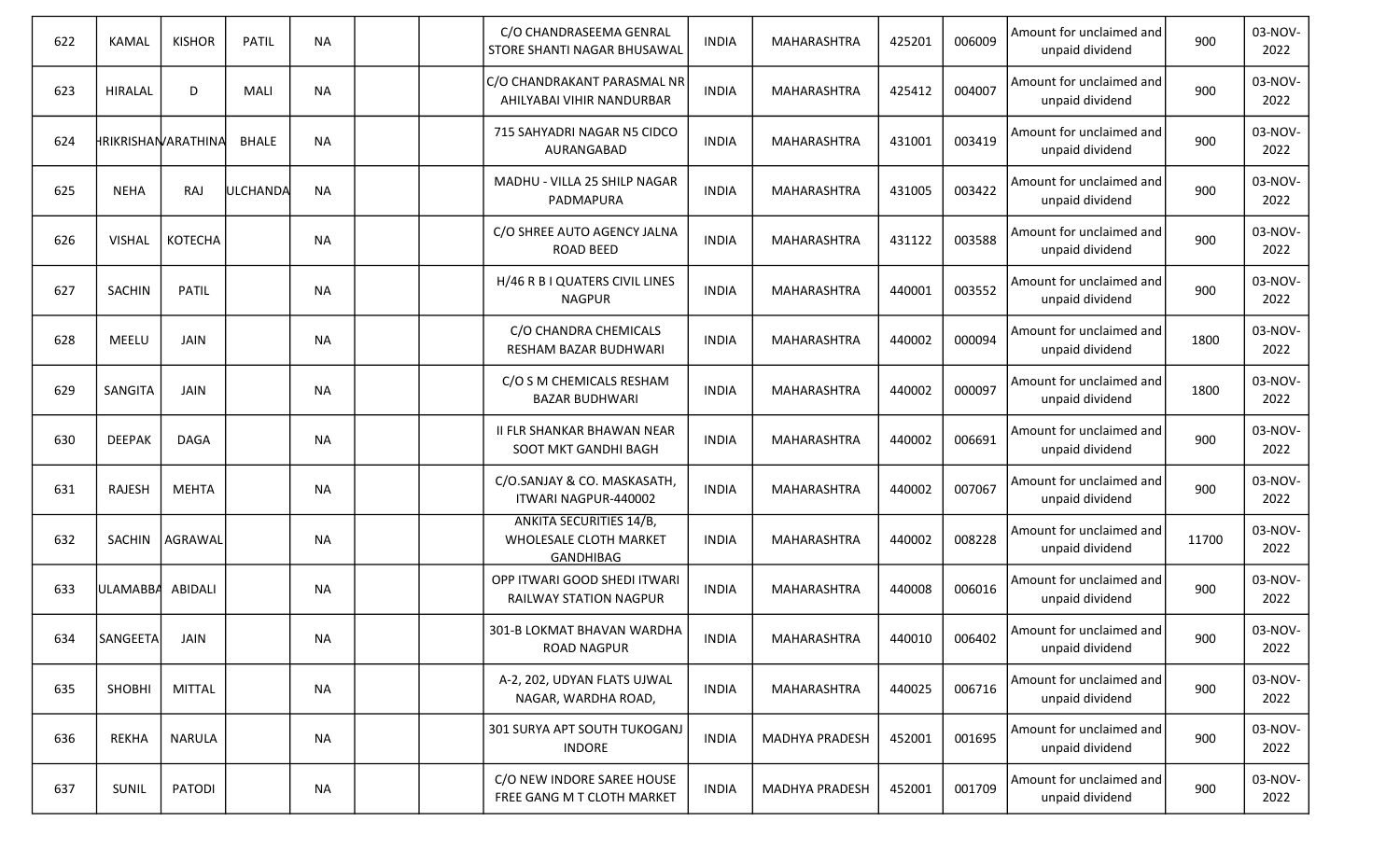| 638 | <b>VINOD</b>     | <b>KALRA</b>     |                     | <b>NA</b> |  | C/O SHRICHAND BHAGWANDAS<br>209 M T CLOTH MARKET INDORE                          | <b>INDIA</b> | <b>MADHYA PRADESH</b> | 452001 | 001725 | Amount for unclaimed and<br>unpaid dividend | 900 | 03-NOV-<br>2022 |
|-----|------------------|------------------|---------------------|-----------|--|----------------------------------------------------------------------------------|--------------|-----------------------|--------|--------|---------------------------------------------|-----|-----------------|
| 639 | RAJKUMAR AGRAWAL |                  |                     | <b>NA</b> |  | SHRINATH COMPLEX AKARSHAN<br>JWELLERS 21 DHAN GALI, BADA<br><b>SARAFA</b>        | <b>INDIA</b> | <b>MADHYA PRADESH</b> | 452001 | 001726 | Amount for unclaimed and<br>unpaid dividend | 900 | 03-NOV-<br>2022 |
| 640 | RANI             | <b>MITTAL</b>    |                     | <b>NA</b> |  | C/O PAWAN INDUSTRIES 7B<br>NAVLAKHA INDORE                                       | <b>INDIA</b> | <b>MADHYA PRADESH</b> | 452001 | 001730 | Amount for unclaimed and<br>unpaid dividend | 900 | 03-NOV-<br>2022 |
| 641 | <b>DMPRAKAS</b>  | <b>MEHRA</b>     |                     | <b>NA</b> |  | C 3 RADIO CLY INDORE                                                             | <b>INDIA</b> | <b>MADHYA PRADESH</b> | 452001 | 001739 | Amount for unclaimed and<br>unpaid dividend | 900 | 03-NOV-<br>2022 |
| 642 | SAURABH          | GARG             |                     | <b>NA</b> |  | 20, ANAND BAGICHI AGRAWAL<br>NAGAR INDORE                                        | <b>INDIA</b> | <b>MADHYA PRADESH</b> | 452001 | 008348 | Amount for unclaimed and<br>unpaid dividend | 900 | 03-NOV-<br>2022 |
| 643 | <b>DEVENDRA</b>  | PATHAK           |                     | <b>NA</b> |  | C/O AZAD JAIN 1812 NORTH<br>RAJMOHALLA INDORE                                    | <b>INDIA</b> | <b>MADHYA PRADESH</b> | 452002 | 001703 | Amount for unclaimed and<br>unpaid dividend | 900 | 03-NOV-<br>2022 |
| 644 | <b>BABULAL</b>   | KOTHARI          |                     | <b>NA</b> |  | 104 SHIVAM APPARTMENT VIDH<br>KAHAYALIRAM MARG BIYA BANI                         | <b>INDIA</b> | <b>MADHYA PRADESH</b> | 452002 | 001728 | Amount for unclaimed and<br>unpaid dividend | 900 | 03-NOV-<br>2022 |
| 645 | YOGENDRA         | VERMA            |                     | <b>NA</b> |  | OPP JAJOO SARAY STATION ROAD<br><b>NEEMUCH</b>                                   | <b>INDIA</b> | <b>MADHYA PRADESH</b> | 452002 | 001741 | Amount for unclaimed and<br>unpaid dividend | 900 | 03-NOV-<br>2022 |
| 646 | AMRIK            | SINGH            | <b>ARORA</b>        | <b>NA</b> |  | 155/2 GURUNANAK TIMBER<br><b>MARKET INDORE</b>                                   | <b>INDIA</b> | <b>MADHYA PRADESH</b> | 452002 | 005942 | Amount for unclaimed and<br>unpaid dividend | 900 | 03-NOV-<br>2022 |
| 647 | <b>ATUL</b>      | <b>TIWARI</b>    |                     | <b>NA</b> |  | C/O AZAD JAIN 18/2 NORTH RAJ<br>MOHALLA M P                                      | <b>INDIA</b> | <b>MADHYA PRADESH</b> | 452006 | 001718 | Amount for unclaimed and<br>unpaid dividend | 900 | 03-NOV-<br>2022 |
| 648 |                  | DHANRAJ CHIMNANI |                     | <b>NA</b> |  | C/O FASHIONS 46 M T H<br><b>COMPOUND INDORE</b>                                  | <b>INDIA</b> | <b>MADHYA PRADESH</b> | 452007 | 001692 | Amount for unclaimed and<br>unpaid dividend | 900 | 03-NOV-<br>2022 |
| 649 |                  | RAKESH   AGRAWAL |                     | <b>NA</b> |  | 978/10 NANDA NAGAR INDORE<br>MP                                                  | <b>INDIA</b> | <b>MADHYA PRADESH</b> | 452008 | 001705 | Amount for unclaimed and<br>unpaid dividend | 900 | 03-NOV-<br>2022 |
| 650 | <b>USHA</b>      | <b>BEN</b>       | <b>NEEMA</b>        | <b>NA</b> |  | LAGAN SAMAJ PAPER P LTD NAI<br>DUNIA RD INDORE                                   | <b>INDIA</b> | MADHYA PRADESH        | 452009 | 004889 | Amount for unclaimed and<br>unpaid dividend | 900 | 03-NOV-<br>2022 |
| 651 | <b>DINESH</b>    |                  | CHANDRA    AHESHWAI | <b>NA</b> |  | <b>VIKRAM CEMENT C-8/4, STAFF</b><br>COLONY, P.O. - KHOR DIST<br><b>MANDSAUR</b> | <b>INDIA</b> | <b>MADHYA PRADESH</b> | 458470 | 001789 | Amount for unclaimed and<br>unpaid dividend | 900 | 03-NOV-<br>2022 |
| 652 |                  | STANLY LAWRENCE  | N                   | <b>NA</b> |  | SANJAY TRADERS DEEPAK GUDIA<br>WALA LAKHERA PURA                                 | <b>INDIA</b> | <b>MADHYA PRADESH</b> | 462001 | 001438 | Amount for unclaimed and<br>unpaid dividend | 900 | 03-NOV-<br>2022 |
| 653 | <b>VISHNU</b>    | <b>KANTA</b>     | BADARYA             | <b>NA</b> |  | HIG 6/5 GITANJALI COMPLEX S T T<br><b>NAGAR BHOPAL</b>                           | <b>INDIA</b> | <b>MADHYA PRADESH</b> | 462003 | 001167 | Amount for unclaimed and<br>unpaid dividend | 900 | 03-NOV-<br>2022 |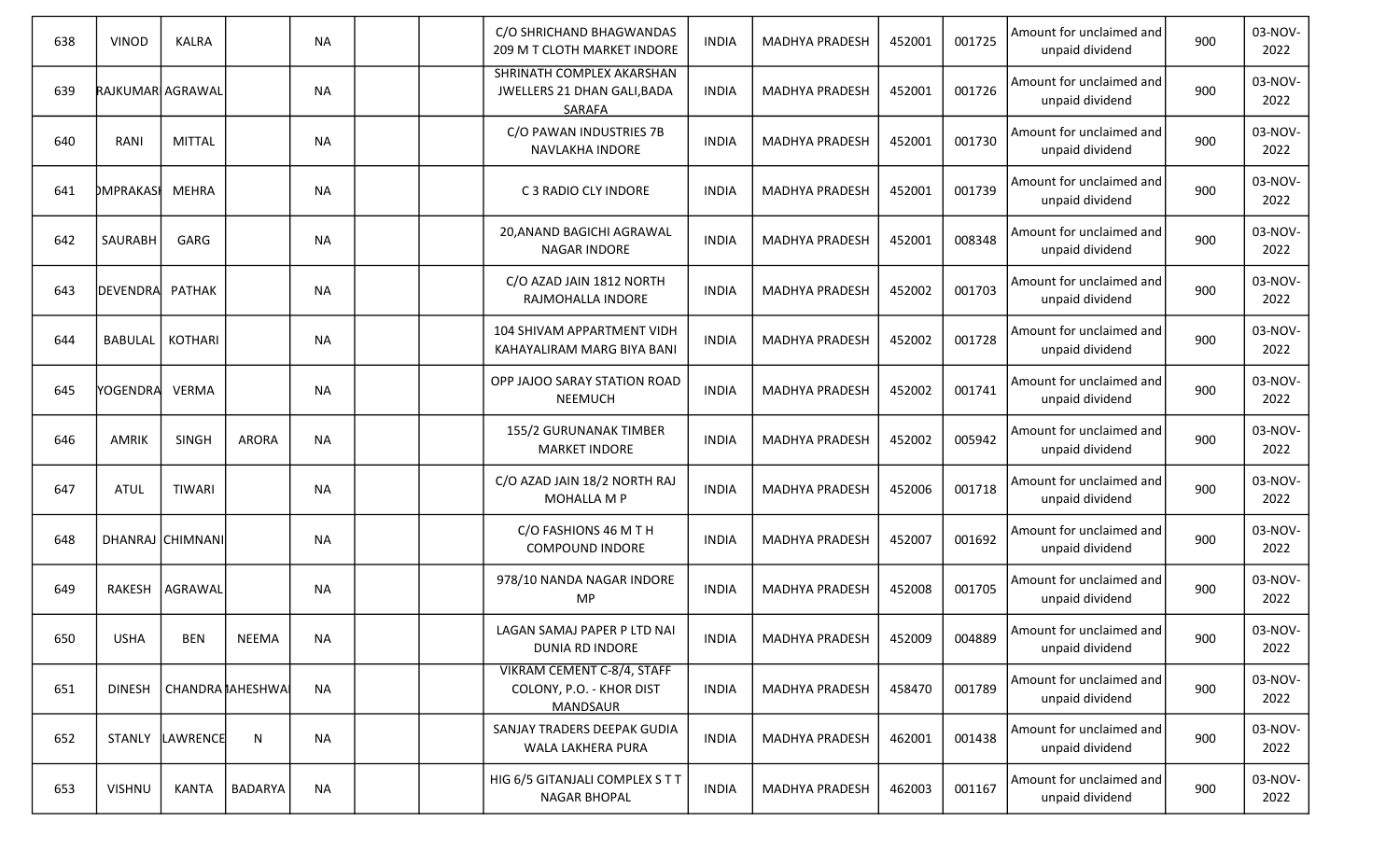| 654 | <b>MADAN</b>   | PRAKASH          | <b>JAIN</b>     | <b>NA</b> |  | <b>BINA TYRE HOUSE STATION ROAD</b><br><b>BINA</b>                                     | <b>INDIA</b> | <b>MADHYA PRADESH</b> | 470113 | 001168 | Amount for unclaimed and<br>unpaid dividend | 900 | 03-NOV-<br>2022 |
|-----|----------------|------------------|-----------------|-----------|--|----------------------------------------------------------------------------------------|--------------|-----------------------|--------|--------|---------------------------------------------|-----|-----------------|
| 655 | <b>ANAND</b>   | <b>KUMAR</b>     | SOMANI          | <b>NA</b> |  | PO CHANDERI DIST GUNA M P                                                              | <b>INDIA</b> | MADHYA PRADESH        | 473446 | 001714 | Amount for unclaimed and<br>unpaid dividend | 900 | 03-NOV-<br>2022 |
| 656 |                | POONAM   DEWNANI |                 | <b>NA</b> |  | VISHNU MED AGENCIES P LTD 26<br>NARAINDAS MARKET CHITNIS KI<br><b>GOTH</b>             | <b>INDIA</b> | <b>MADHYA PRADESH</b> | 474001 | 001565 | Amount for unclaimed and<br>unpaid dividend | 900 | 03-NOV-<br>2022 |
| 657 | <b>TARUN</b>   |                  | KUMAR AHESHWA   | <b>NA</b> |  | 13 HAKSAR COLONY, MORAR,<br><b>GWALIOR</b>                                             | <b>INDIA</b> | <b>MADHYA PRADESH</b> | 474006 | 001746 | Amount for unclaimed and<br>unpaid dividend | 900 | 03-NOV-<br>2022 |
| 658 | NEELU          | <b>ACHHWANI</b>  |                 | <b>NA</b> |  | A-41, STEEL CITY NEW GAYATRI<br>NAGAR, P.O.RAVIGRAM RAIPUR                             | <b>INDIA</b> | Chhattisgarh          | 492006 | 004229 | Amount for unclaimed and<br>unpaid dividend | 900 | 03-NOV-<br>2022 |
| 659 | YOGITA         | CHAWDA           |                 | <b>NA</b> |  | C/O DR M M DUBEY SHRADHA<br>DEEP SHANKAR NAGAR MAIN<br><b>ROAD</b>                     | <b>INDIA</b> | Chhattisgarh          | 492007 | 003568 | Amount for unclaimed and<br>unpaid dividend | 900 | 03-NOV-<br>2022 |
| 660 | <b>SEEMA</b>   | CHAWDA           |                 | <b>NA</b> |  | C/O DR M M DUBEY SHRADHA<br>DEEP SHANKAR NAGAR MAIN<br>ROAD                            | <b>INDIA</b> | Chhattisgarh          | 492007 | 003569 | Amount for unclaimed and<br>unpaid dividend | 900 | 03-NOV-<br>2022 |
| 661 | HASHAM         | JAN              | <b>MOHD</b>     | <b>NA</b> |  | FLAT NO.19, A CLASS, 1ST FLOOR,<br>THE KARIMABAD CO.OP HSG SOC<br>LTD, CHIRAGALI LANE, | <b>INDIA</b> | Andhra Pradesh        | 500001 | 001638 | Amount for unclaimed and<br>unpaid dividend | 900 | 03-NOV-<br>2022 |
| 662 | <b>MONIKA</b>  | <b>BANSAL</b>    |                 | <b>NA</b> |  | 4-6-226 PAN BAZAR 2ND FLOOR<br><b>TUNK NIVAS</b>                                       | <b>INDIA</b> | <b>ANDHRA PRADESH</b> | 500003 | 001620 | Amount for unclaimed and<br>unpaid dividend | 900 | 03-NOV-<br>2022 |
| 663 | ENDRAKUN       | N                | <b>SHAH</b>     | <b>NA</b> |  | 5-2-366 SECOND FLOOR<br>HYDERBASTI                                                     | <b>INDIA</b> | <b>ANDHRA PRADESH</b> | 500003 | 006167 | Amount for unclaimed and<br>unpaid dividend | 900 | 03-NOV-<br>2022 |
| 664 | <sub>S</sub>   | <b>GOPICHAND</b> |                 | <b>NA</b> |  | 6-1-68/3/A SAIJABAD HYDERABAD-<br>500004                                               | <b>INDIA</b> | ANDHRA PRADESH        | 500004 | 007098 | Amount for unclaimed and<br>unpaid dividend | 900 | 03-NOV-<br>2022 |
| 665 | <b>SURESH</b>  |                  | KUMAR KALYANKAR | <b>NA</b> |  | HOUSE NO 3-2-450 CHAPPOL<br><b>BAZAR KACHIGUDA POST</b>                                | <b>INDIA</b> | <b>ANDHRA PRADESH</b> | 500004 | 001597 | Amount for unclaimed and<br>unpaid dividend | 900 | 03-NOV-<br>2022 |
| 666 | VARADA         | ESWARA           | <b>RAO</b>      | <b>NA</b> |  | INDUSTRIAL OXYGEN CO LTD 'D' 92<br>I D A AUTONAGAR VIZAG-500012                        | <b>INDIA</b> | ANDHRA PRADESH        | 500012 | 007351 | Amount for unclaimed and<br>unpaid dividend | 900 | 03-NOV-<br>2022 |
| 667 | RAVI           |                  | KUMAR   AGARWAL | <b>NA</b> |  | C/O. AGARWAL AGENCIES 5-43,<br>VILLAGE ROAD, MOOSAPET,                                 | <b>INDIA</b> | ANDHRA PRADESH        | 500018 | 001623 | Amount for unclaimed and<br>unpaid dividend | 900 | 03-NOV-<br>2022 |
| 668 | <b>PANNALA</b> | SARADA           | KALYANI         | <b>NA</b> |  | 1-1-380/38 ASHOK NAGAR EXTN<br>HYDERABAD                                               | <b>INDIA</b> | ANDHRA PRADESH        | 500020 | 001624 | Amount for unclaimed and<br>unpaid dividend | 900 | 03-NOV-<br>2022 |
| 669 | B              | VANI             |                 | NA        |  | <b>B-204 SAINCHER PALACE ADJ</b><br>ANDHRA BANK EAST MAREDPALLY                        | <b>INDIA</b> | ANDHRA PRADESH        | 500026 | 001579 | Amount for unclaimed and<br>unpaid dividend | 900 | 03-NOV-<br>2022 |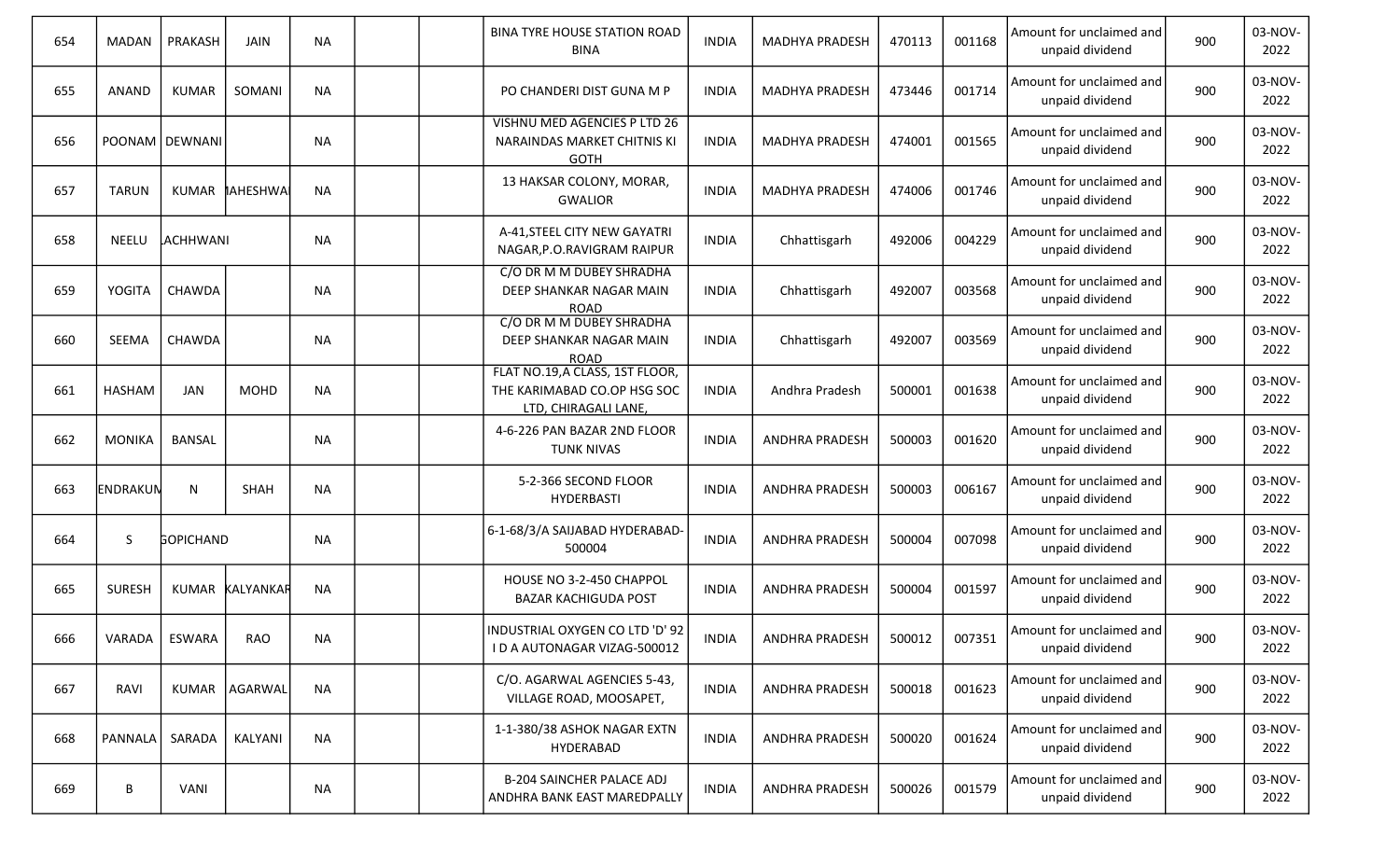| 670 | <b>VENKAT</b>     |                   | LAKSHMI   PEESAPATI | <b>NA</b>    |  | <b>STATE BANK OF INDIA</b><br>NARAYANGUDA BRANCH<br><b>HYDERABAD</b>                                       | <b>INDIA</b> | <b>ANDHRA PRADESH</b> | 500029 | 001621 | Amount for unclaimed and<br>unpaid dividend | 900  | 03-NOV-<br>2022 |
|-----|-------------------|-------------------|---------------------|--------------|--|------------------------------------------------------------------------------------------------------------|--------------|-----------------------|--------|--------|---------------------------------------------|------|-----------------|
| 671 | <b>ROOPESH</b>    | K                 | <b>SHAH</b>         | <b>NA</b>    |  | <b>SHAH &amp; CO STOCK &amp; SHARE</b><br>BROKER 4 4 341/B MADHUVAN SRI<br><b>GIRIRAJ LANE BANK STREET</b> | <b>INDIA</b> | <b>ANDHRA PRADESH</b> | 500195 | 006588 | Amount for unclaimed and<br>unpaid dividend | 8100 | 03-NOV-<br>2022 |
| 672 | NORAMAD UGGIRALA  |                   |                     | <b>NA</b>    |  | PREMISES DEPARTMENT STATE<br><b>BANK OF INDIA</b>                                                          | <b>INDIA</b> | <b>ANDHRA PRADESH</b> | 500482 | 001594 | Amount for unclaimed and<br>unpaid dividend | 900  | 03-NOV-<br>2022 |
| 673 | LALITHA           | BAI               | <b>GADELA</b>       | <b>NA</b>    |  | D-3-70 SHANTI SIKHARA APPT<br>RAJBHAVAN ROAD SOMAJIGUDA                                                    | <b>INDIA</b> | <b>ANDHRA PRADESH</b> | 500482 | 001618 | Amount for unclaimed and<br>unpaid dividend | 900  | 03-NOV-<br>2022 |
| 674 | <b>RADHA</b>      | <b>KRISHNA</b>    | KONURU              | <b>NA</b>    |  | <b>CORRESPONDENCE VINAY NAGAR</b><br><b>GRD FLR 2 PRABHAVA APTS PO</b><br>SAIDABAD                         | <b>INDIA</b> | <b>ANDHRA PRADESH</b> | 500659 | 001646 | Amount for unclaimed and<br>unpaid dividend | 900  | 03-NOV-<br>2022 |
| 675 | NIVEDHITHA        | <b>REDDY</b>      |                     | <b>NA</b>    |  | 8-3-1105/2 KESHAVANAGAR CLY<br>YELLAREDDIGUDA POST                                                         | <b>INDIA</b> | <b>ANDHRA PRADESH</b> | 500873 | 001661 | Amount for unclaimed and<br>unpaid dividend | 900  | 03-NOV-<br>2022 |
| 676 | B                 | CHANDRA           | SHEKAR              | <b>REDDY</b> |  | <b>TIRUMALA SUPER MARKET</b><br><b>VENKATESHWARA COLONY</b><br>MAHABUBNAGAR                                | <b>INDIA</b> | <b>ANDHRA PRADESH</b> | 509002 | 001662 | Amount for unclaimed and<br>unpaid dividend | 900  | 03-NOV-<br>2022 |
| 677 | ADARINAT          | <b>EJARLA</b>     |                     | <b>NA</b>    |  | MERCHANT DOOR NO 11-271<br>MAIN BAZAR PAMIDI PO<br>ANANTAPUR DIST AP                                       | <b>INDIA</b> | <b>ANDHRA PRADESH</b> | 515775 | 004807 | Amount for unclaimed and<br>unpaid dividend | 900  | 03-NOV-<br>2022 |
| 678 | AGANNATHLLAMKONDA |                   |                     | <b>NA</b>    |  | 25-553 SRINIVASA NAGAR<br>NANDYAL-518 501 DIST.KURNOOL                                                     | <b>INDIA</b> | <b>ANDHRA PRADESH</b> | 518501 | 007024 | Amount for unclaimed and<br>unpaid dividend | 900  | 03-NOV-<br>2022 |
| 679 | VANKADAR/SREEDHAR |                   |                     | <b>NA</b>    |  | 19/170 MAHANANDAIH STREET,<br>NANDYAL-518501 (AP)                                                          | <b>INDIA</b> | <b>ANDHRA PRADESH</b> | 518501 | 007234 | Amount for unclaimed and<br>unpaid dividend | 900  | 03-NOV-<br>2022 |
| 680 | <b>BABJI</b>      | PARIMI            |                     | <b>NA</b>    |  | H NO 4-9 NEAR RAMALAYAM<br>NIDAMANURU POST VIJAYAWADA<br><b>RURAL MANDAL</b>                               | <b>INDIA</b> | <b>ANDHRA PRADESH</b> | 521104 | 004710 | Amount for unclaimed and<br>unpaid dividend | 900  | 03-NOV-<br>2022 |
| 681 | SUBBULU           | <b>KURRA</b>      |                     | <b>NA</b>    |  | PIONEER FINANCE STATION ROAD<br><b>GUNTUR</b>                                                              | <b>INDIA</b> | <b>ANDHRA PRADESH</b> | 522001 | 004719 | Amount for unclaimed and<br>unpaid dividend | 900  | 03-NOV-<br>2022 |
| 682 |                   | SURESH HUKKAPALLY |                     | <b>NA</b>    |  | PIONEER AUTO BOBILES STATION<br><b>ROAD GUNTUR AP</b>                                                      | <b>INDIA</b> | ANDHRA PRADESH        | 522001 | 004720 | Amount for unclaimed and<br>unpaid dividend | 900  | 03-NOV-<br>2022 |
| 683 | <b>SURESH</b>     |                   | KUMAR   PARRIPATI   | <b>NA</b>    |  | 16/1, ARUNDEL PET GUNTUR DT A                                                                              | <b>INDIA</b> | <b>ANDHRA PRADESH</b> | 522002 | 004740 | Amount for unclaimed and<br>unpaid dividend | 900  | 03-NOV-<br>2022 |
| 684 | MAHENDRA KUMAR    |                   |                     | <b>NA</b>    |  | C/O NEW SOUND & TIME PALACE<br>OPP LIBERTY TALKIES STATION RD                                              | <b>INDIA</b> | <b>ANDHRA PRADESH</b> | 522003 | 004701 | Amount for unclaimed and<br>unpaid dividend | 900  | 03-NOV-<br>2022 |
| 685 | SYED              | SHAHID            | LATIF               | <b>NA</b>    |  | C/O FEDERAL BANK LAMBADI ST<br>ONGOLE                                                                      | <b>INDIA</b> | <b>ANDHRA PRADESH</b> | 523001 | 001636 | Amount for unclaimed and<br>unpaid dividend | 900  | 03-NOV-<br>2022 |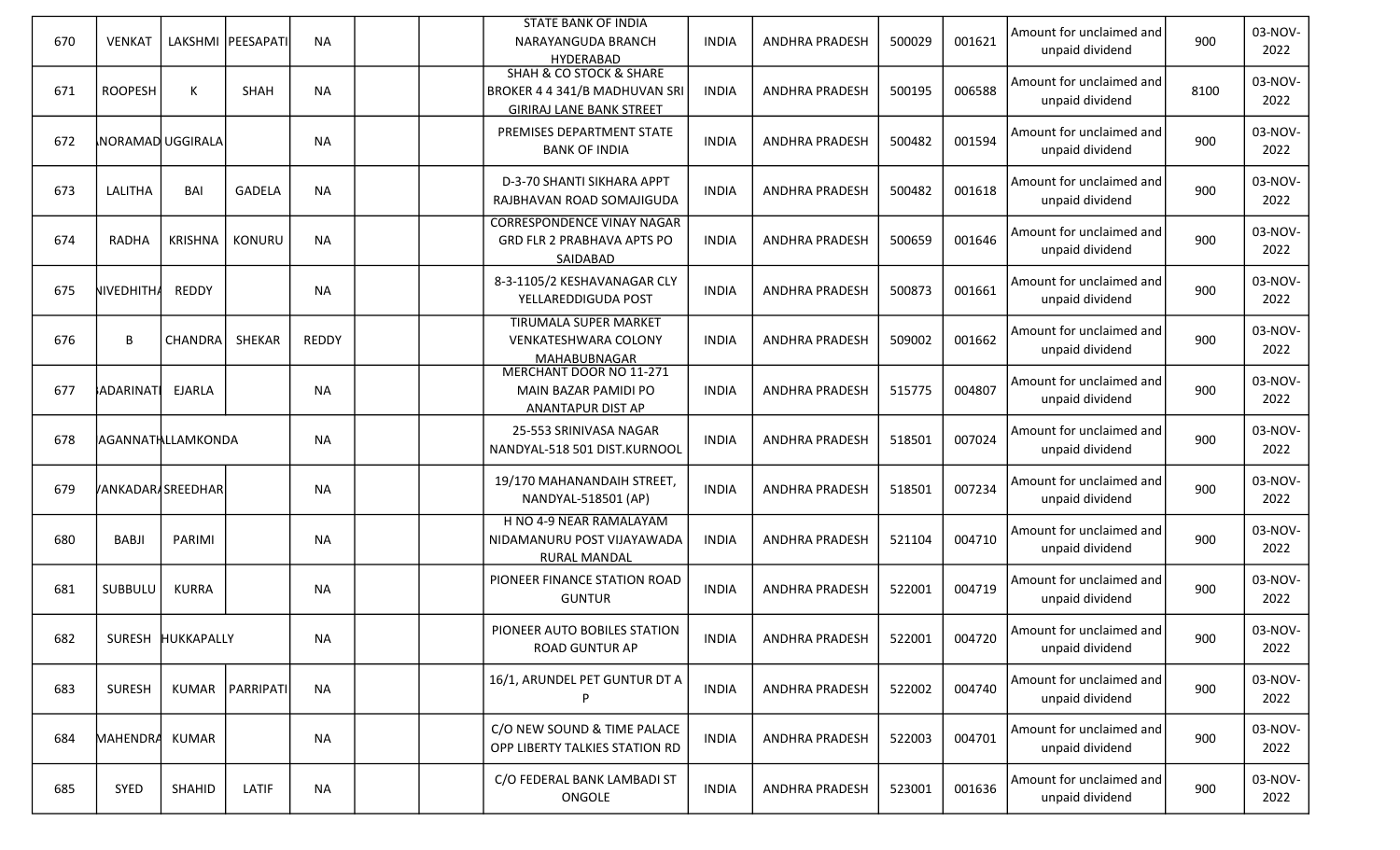| 686 |                  | <b>VENKATA RAMANAIAH</b>  | <b>DARISI</b>  | <b>NA</b> |  | 15/26 BRINDAVANAM NELLORE A<br>P                                                               | <b>INDIA</b> | ANDHRA PRADESH        | 524001 | 004282 | Amount for unclaimed and<br>unpaid dividend | 900 | 03-NOV-<br>2022 |
|-----|------------------|---------------------------|----------------|-----------|--|------------------------------------------------------------------------------------------------|--------------|-----------------------|--------|--------|---------------------------------------------|-----|-----------------|
| 687 | RAVI             | AAKULURU                  |                | <b>NA</b> |  | C/O KISHORE SILVER PALACE<br>W8/86-1 RAJA STREET GUDUR                                         | <b>INDIA</b> | ANDHRA PRADESH        | 524101 | 005495 | Amount for unclaimed and<br>unpaid dividend | 900 | 03-NOV-<br>2022 |
| 688 | <b>SOMALINGA</b> | SASTRY                    | <b>DUVVURI</b> | <b>NA</b> |  | C/O. N.MOHANA RAO MIG I/206<br>APHB COLONY PM PALEMPORT                                        | <b>INDIA</b> | ANDHRA PRADESH        | 530041 | 004749 | Amount for unclaimed and<br>unpaid dividend | 900 | 03-NOV-<br>2022 |
| 689 | PRAKASH          |                           |                | <b>NA</b> |  | OPTICAL INDUSTRIES KVR SWAMY<br>ROAD RAJAHMUNDRY                                               | <b>INDIA</b> | <b>ANDHRA PRADESH</b> | 533101 | 004709 | Amount for unclaimed and<br>unpaid dividend | 900 | 03-NOV-<br>2022 |
| 690 | <b>RAMESH</b>    | <b>BABU</b>               | DMMATHU        | <b>NA</b> |  | 59-1-8 P&T COLONY<br>RAJAHMUNDRY                                                               | <b>INDIA</b> | <b>ANDHRA PRADESH</b> | 533101 | 004762 | Amount for unclaimed and<br>unpaid dividend | 900 | 03-NOV-<br>2022 |
| 691 | <b>VPS</b>       | HAKRAVART ARUMILLI        |                | <b>NA</b> |  | <b>BALLARPUR INDUSTRIES LTD</b><br>JEGURUPADU EAST GODAWARI                                    | <b>INDIA</b> | <b>ANDHRA PRADESH</b> | 533132 | 005009 | Amount for unclaimed and<br>unpaid dividend | 900 | 03-NOV-<br>2022 |
| 692 |                  | <b>TRINADH GANIREDDY</b>  |                | <b>NA</b> |  | S/O SIMHACHALAM SUNKARA<br>PADDAYYA STREET BHIMAVARAM                                          | <b>INDIA</b> | ANDHRA PRADESH        | 534201 | 004726 | Amount for unclaimed and<br>unpaid dividend | 900 | 03-NOV-<br>2022 |
| 693 |                  | PADMA TANGATURU           |                | <b>NA</b> |  | W/O DR T S GUPTA(CHILD SP) S M<br>V R M HOSPITAL VENKATARAYA<br><b>PURAM</b>                   | <b>INDIA</b> | <b>ANDHRA PRADESH</b> | 534215 | 001643 | Amount for unclaimed and<br>unpaid dividend | 900 | 03-NOV-<br>2022 |
| 694 |                  | BHAGWANRAMCHAND           |                | <b>NA</b> |  | C/O LAXMAN RAMCHANDANI SMS<br>ARCADE B BLOCK 404 4TH FLOOR                                     | <b>INDIA</b> | <b>KARNATAKA</b>      | 560001 | 004040 | Amount for unclaimed and<br>unpaid dividend | 900 | 03-NOV-<br>2022 |
| 695 | SAYEEDA          | ZAHIDA                    | <b>BATOOL</b>  | <b>NA</b> |  | C/74 JEEVAN BIMA NAGAR<br>BANGALORE                                                            | <b>INDIA</b> | <b>KARNATAKA</b>      | 560001 | 001051 | Amount for unclaimed and<br>unpaid dividend | 900 | 03-NOV-<br>2022 |
| 696 | $\mathsf T$      |                           | <b>PRATAP</b>  | <b>NA</b> |  | <b>NO.65 1ST MAIN LOWER PALACE</b><br>ORCHARDS, OPP VYALIKAVAL<br><b>GROUND MALLESWARAM PO</b> | <b>INDIA</b> | <b>KARNATAKA</b>      | 560003 | 004791 | Amount for unclaimed and<br>unpaid dividend | 900 | 03-NOV-<br>2022 |
| 697 | N                | <b>RAJA</b>               | RAJESHWAR      | <b>NA</b> |  | D/N 241 IST CROSS 2ND MAIN<br>ROAD HANUMANTHA NAGAR                                            | <b>INDIA</b> | <b>KARNATAKA</b>      | 560019 | 001068 | Amount for unclaimed and<br>unpaid dividend | 900 | 03-NOV-<br>2022 |
| 698 |                  | PHANIRAJ UNSURGUR RAJARAO |                | <b>NA</b> |  | NO 174 SRINIDHI LAYOUT VIJAY<br>NAGAR MARENAHALLY                                              | <b>INDIA</b> | KARNATAKA             | 560040 | 001060 | Amount for unclaimed and<br>unpaid dividend | 900 | 03-NOV-<br>2022 |
| 699 | N                | A                         | LALTHA         | <b>NA</b> |  | RAJKAMALAGENCIES 65/21 HAINES<br>ROAD                                                          | <b>INDIA</b> | KARNATAKA             | 560051 | 004799 | Amount for unclaimed and<br>unpaid dividend | 900 | 03-NOV-<br>2022 |
| 700 | <b>CHANDRA</b>   | KUMAR                     |                | NA        |  | BHERAV PAPER AGENCIES NO 164<br>SULTANPET BANGALORE                                            | <b>INDIA</b> | KARNATAKA             | 560053 | 001048 | Amount for unclaimed and<br>unpaid dividend | 900 | 03-NOV-<br>2022 |
| 701 | PRAKASH          |                           |                | NA        |  | N M YAJAMAN & SONS NO 1 PSK<br>LANE 2ND CROSS AKKIPET                                          | <b>INDIA</b> | KARNATAKA             | 560053 | 001049 | Amount for unclaimed and<br>unpaid dividend | 900 | 03-NOV-<br>2022 |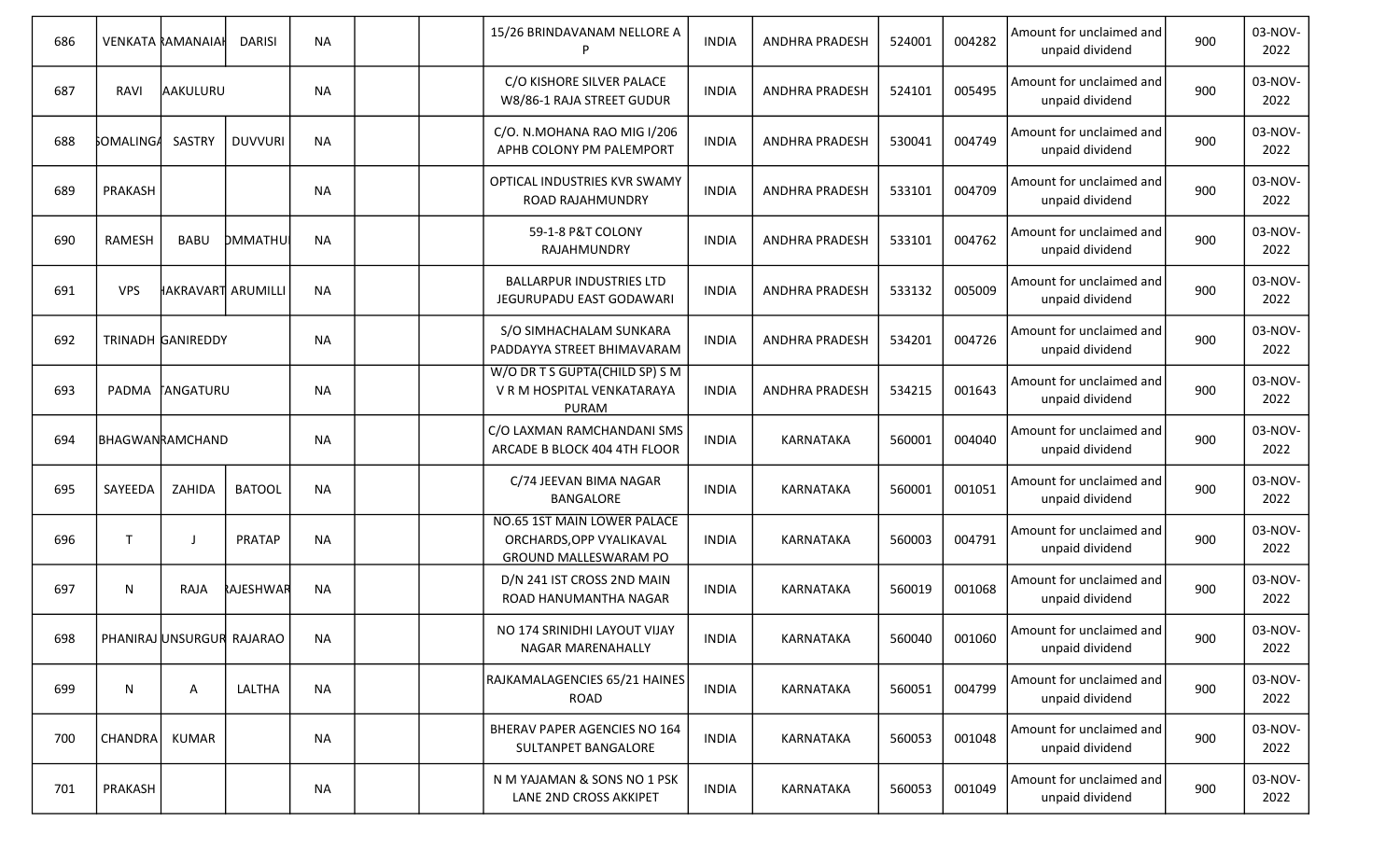| 702 | SANTOSH          | PARAKH            |          | <b>NA</b> |  | C/O SUSHIL ELECTRICAL 3/5 R R<br><b>BUILDING 3RD FLOOR B V K</b><br><b>IYENGAR ROAD</b> | <b>INDIA</b> | KARNATAKA         | 560053 | 003920   | Amount for unclaimed and<br>unpaid dividend | 900  | 03-NOV-<br>2022 |
|-----|------------------|-------------------|----------|-----------|--|-----------------------------------------------------------------------------------------|--------------|-------------------|--------|----------|---------------------------------------------|------|-----------------|
| 703 | TARACHAND        |                   |          | <b>NA</b> |  | NO 118 IIND FLR AKKIPET CROSS<br>OPP L N TEMPLE                                         | <b>INDIA</b> | KARNATAKA         | 560053 | 005071   | Amount for unclaimed and<br>unpaid dividend | 900  | 03-NOV-<br>2022 |
| 704 | <b>PUKHRAJ</b>   |                   |          | <b>NA</b> |  | <b>663 CHIKPET MALLAPPAS NEW</b><br><b>MARKET CHIKPET</b>                               | <b>INDIA</b> | KARNATAKA         | 560053 | 006418   | Amount for unclaimed and<br>unpaid dividend | 900  | 03-NOV-<br>2022 |
| 705 | B                | N                 | ANTHAKUN | <b>NA</b> |  | SRI BHAVANI TEXTILES 231<br>KRISHNA MARKET CHICKPET                                     | <b>INDIA</b> | <b>KARNATAKA</b>  | 560053 | 003943   | Amount for unclaimed and<br>unpaid dividend | 900  | 03-NOV-<br>2022 |
| 706 | <b>UMESH</b>     | <b>RAO</b>        | M        | <b>NA</b> |  | 2/192 4TH CROSS 1ST STAGE<br>KIRLOSKAR COLONY WEST OF<br><b>CHORD ROAD</b>              | <b>INDIA</b> | <b>KARNATAKA</b>  | 560079 | 003965   | Amount for unclaimed and<br>unpaid dividend | 900  | 03-NOV-<br>2022 |
| 707 | <b>NETHI</b>     | <b>VINDRANATH</b> |          | <b>NA</b> |  | NO.23, 2ND STREET, VIVEKANAND<br>NAGAR, KATHRIGUPPA MAIN<br>ROAD,                       | <b>INDIA</b> | <b>KARNATAKA</b>  | 560085 | 003948   | Amount for unclaimed and<br>unpaid dividend | 900  | 03-NOV-<br>2022 |
| 708 | M                | <b>INDIRA</b>     | BAI      | <b>NA</b> |  | J M BANTIYA ANDERSONPET K G F                                                           | <b>INDIA</b> | <b>KARNATAKA</b>  | 563110 | 005822   | Amount for unclaimed and<br>unpaid dividend | 900  | 03-NOV-<br>2022 |
| 709 | B                | <b>ADHUSUDH</b>   | JAIN     | <b>NA</b> |  | 15/2, II FLOOR COORG MANSION,<br>K R CIRCLE MYSORE                                      | <b>INDIA</b> | <b>KARNATAKA</b>  | 570001 | 003971   | Amount for unclaimed and<br>unpaid dividend | 900  | 03-NOV-<br>2022 |
| 710 | DRASEKHAI        | К                 | R        | <b>NA</b> |  | <b>40 LAVANAHALLI POST</b><br>KORATAGERE TQ TUMKUR DIST                                 | <b>INDIA</b> | <b>KARNATAKA</b>  | 572121 | 003923   | Amount for unclaimed and<br>unpaid dividend | 900  | 03-NOV-<br>2022 |
| 711 | AGENDRAS         | P                 | METRANI  | <b>NA</b> |  | PRASHANT COLONY H NO.21<br>VIDYANAGAR<br>OPP.KADHARDICOLLEGE HUBLI                      | <b>INDIA</b> | KARNATAKA         | 580028 | 001077   | Amount for unclaimed and<br>unpaid dividend | 900  | 03-NOV-<br>2022 |
| 712 | SAIBANNA  AMBATE |                   |          | <b>NA</b> |  | H NO 8 10 53 BUS STAND<br><b>COLONY KEBRD</b>                                           | <b>INDIA</b> | KARNATAKA         | 585401 | 13687399 | Amount for unclaimed and<br>unpaid dividend | 900  | 03-NOV-<br>2022 |
| 713 | <b>MALINGAM</b>  | KODLI             |          | NA        |  | G M P S SCHOOL CHITAGUPPA TQ<br>HUMNABAD                                                | <b>INDIA</b> | KARNATAKA         | 585412 | 006540   | Amount for unclaimed and<br>unpaid dividend | 900  | 03-NOV-<br>2022 |
| 714 | VEDAM            | S.                |          | <b>NA</b> |  | <b>TIFFINS BARYTES ASBESTOS &amp;</b><br>PAINTS LTD P B NO 73 127<br><b>ANGAPPA ST</b>  | <b>INDIA</b> | <b>TAMIL NADU</b> | 600001 | 005373   | Amount for unclaimed and<br>unpaid dividend | 900  | 03-NOV-<br>2022 |
| 715 | S                | P                 | JAIN     | <b>NA</b> |  | C/O MAXIM INVESTMENT 46<br>MOORE STREET BASEMENT                                        | <b>INDIA</b> | <b>TAMIL NADU</b> | 600001 | 005492   | Amount for unclaimed and<br>unpaid dividend | 900  | 03-NOV-<br>2022 |
| 716 | R                | GANNATHAN         |          | <b>NA</b> |  | 138 DR RADHAKRISHNAN SALAI<br>MYLAPORE, MADRAS-600004                                   | <b>INDIA</b> | <b>TAMIL NADU</b> | 600004 | 007341   | Amount for unclaimed and<br>unpaid dividend | 2700 | 03-NOV-<br>2022 |
| 717 | $\vee$           | MAMURTHIE         |          | NA        |  | <b>46 BHAIYA COMPLEX</b><br>PURASWALKAM MADRAS                                          | <b>INDIA</b> | <b>TAMIL NADU</b> | 600007 | 002228   | Amount for unclaimed and<br>unpaid dividend | 900  | 03-NOV-<br>2022 |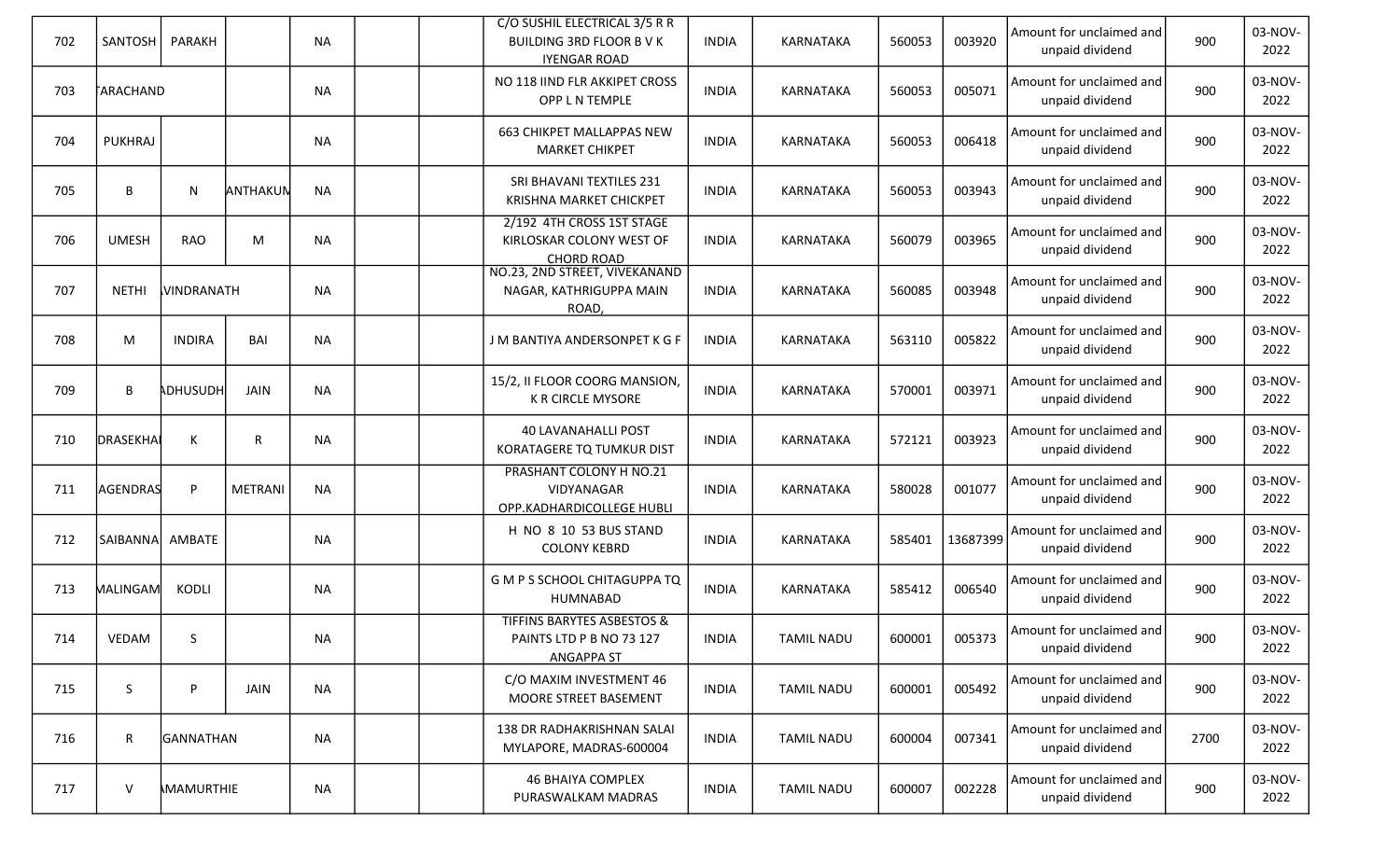| 718 | M               | <b>BUDHARAM</b>  |               | <b>NA</b> |  | NO 6 SUNDARAM PILLAI STREET<br>PURASAWAKKAM MADRAS                             | <b>INDIA</b> | <b>TAMIL NADU</b> | 600007 | 004266 | Amount for unclaimed and<br>unpaid dividend | 900  | 03-NOV-<br>2022 |
|-----|-----------------|------------------|---------------|-----------|--|--------------------------------------------------------------------------------|--------------|-------------------|--------|--------|---------------------------------------------|------|-----------------|
| 719 | M               | REMAVATHI        |               | <b>NA</b> |  | FLAT 403 RANJITH APARTMENTS<br><b>38 JERMIAH ROAD, VEPERY</b><br><b>MADRAS</b> | <b>INDIA</b> | <b>TAMIL NADU</b> | 600007 | 005486 | Amount for unclaimed and<br>unpaid dividend | 900  | 03-NOV-<br>2022 |
| 720 | A               | <b>STEPHEN</b>   | CAREY         | <b>NA</b> |  | C/O MR MAGUDARAJ 12 BIG ST<br>KILPAUK GARDEN COLONY,                           | <b>INDIA</b> | <b>TAMIL NADU</b> | 600010 | 000313 | Amount for unclaimed and<br>unpaid dividend | 900  | 03-NOV-<br>2022 |
| 721 | <b>SHILPA</b>   | M                | SHAH          | <b>NA</b> |  | C/O SHAH & SHAH FLAT<br>NO, B/104, PRINCE MANOR<br>114, PURASAWALKAM HIGH      | <b>INDIA</b> | <b>TAMIL NADU</b> | 600010 | 005477 | Amount for unclaimed and<br>unpaid dividend | 900  | 03-NOV-<br>2022 |
| 722 | $\mathsf{T}$    | <b>SANGEETHA</b> |               | <b>NA</b> |  | 59 G N CHETTY ROAD MADRAS                                                      | <b>INDIA</b> | <b>TAMIL NADU</b> | 600017 | 004999 | Amount for unclaimed and<br>unpaid dividend | 900  | 03-NOV-<br>2022 |
| 723 | <b>MAHAVEER</b> | CHAND            | <b>JAIN</b>   | <b>NA</b> |  | 59 G N CHETTY ROAD MADRAS                                                      | <b>INDIA</b> | <b>TAMIL NADU</b> | 600017 | 005000 | Amount for unclaimed and<br>unpaid dividend | 900  | 03-NOV-<br>2022 |
| 724 | N               | S.               | <b>RAVIE</b>  | <b>NA</b> |  | "X"-19 6TH MAIN ROAD, ANNA<br>NAGAR, MADRAS-600040                             | <b>INDIA</b> | <b>TAMIL NADU</b> | 600040 | 007194 | Amount for unclaimed and<br>unpaid dividend | 900  | 03-NOV-<br>2022 |
| 725 | <sub>S</sub>    | <b>SUNDARAM</b>  |               | <b>NA</b> |  | PLOT NO.14, 21ST STREET,<br>NANGANALLUR MADRAS                                 | <b>INDIA</b> | <b>TAMIL NADU</b> | 600061 | 000316 | Amount for unclaimed and<br>unpaid dividend | 1800 | 03-NOV-<br>2022 |
| 726 | SHANTIBAI       | SIROYA           |               | <b>NA</b> |  | 21 POALLIAPPAN ST SOWCARPET<br><b>MADRAS</b>                                   | <b>INDIA</b> | <b>TAMIL NADU</b> | 600079 | 002229 | Amount for unclaimed and<br>unpaid dividend | 900  | 03-NOV-<br>2022 |
| 727 | SAMI            | BAI              |               | <b>NA</b> |  | 94 THIRUPALLI STREET MADRAS                                                    | <b>INDIA</b> | <b>TAMIL NADU</b> | 600079 | 004994 | Amount for unclaimed and<br>unpaid dividend | 900  | 03-NOV-<br>2022 |
| 728 | PRABHA          | <b>KOCHAR</b>    |               | <b>NA</b> |  | GALADA CENTRE 352 MINT STREET                                                  | <b>INDIA</b> | <b>TAMIL NADU</b> | 600079 | 005839 | Amount for unclaimed and<br>unpaid dividend | 900  | 03-NOV-<br>2022 |
| 729 | PRABHA          | <b>KOCHAR</b>    |               | <b>NA</b> |  | <b>GALADA CENTRE IIND FLOOR 352</b><br><b>MINT STREET</b>                      | <b>INDIA</b> | <b>TAMIL NADU</b> | 600079 | 005841 | Amount for unclaimed and<br>unpaid dividend | 900  | 03-NOV-<br>2022 |
| 730 | <b>SUSHIL</b>   | KUMAR            | <b>KOCHAR</b> | ΝA        |  | GALADA CENTRE 352 MINT STREET<br><b>II ND FLOOR</b>                            | <b>INDIA</b> | <b>TAMIL NADU</b> | 600079 | 005840 | Amount for unclaimed and<br>unpaid dividend | 900  | 03-NOV-<br>2022 |
| 731 | MALIREDDY       | <b>VINOD</b>     | REDDY         | <b>NA</b> |  | S 36 FIFTH AVENUE BESANT<br><b>NAGAR MADRAS</b>                                | <b>INDIA</b> | <b>TAMIL NADU</b> | 600090 | 004275 | Amount for unclaimed and<br>unpaid dividend | 900  | 03-NOV-<br>2022 |
| 732 | <b>KRISHNAN</b> | $\mathsf{T}$     | C             | <b>NA</b> |  | B-5/3 TNGSHR ESTATE ROAD ANNA<br>NAGAR WEST EXTN                               | <b>INDIA</b> | <b>TAMIL NADU</b> | 600101 | 005383 | Amount for unclaimed and<br>unpaid dividend | 900  | 03-NOV-<br>2022 |
| 733 | S.              | LALITA           |               | NA        |  | 105 MAIN RD CHATARAM PUTHUR<br>PO SIRKALI TK TANJORE                           | <b>INDIA</b> | <b>TAMIL NADU</b> | 613001 | 002241 | Amount for unclaimed and<br>unpaid dividend | 900  | 03-NOV-<br>2022 |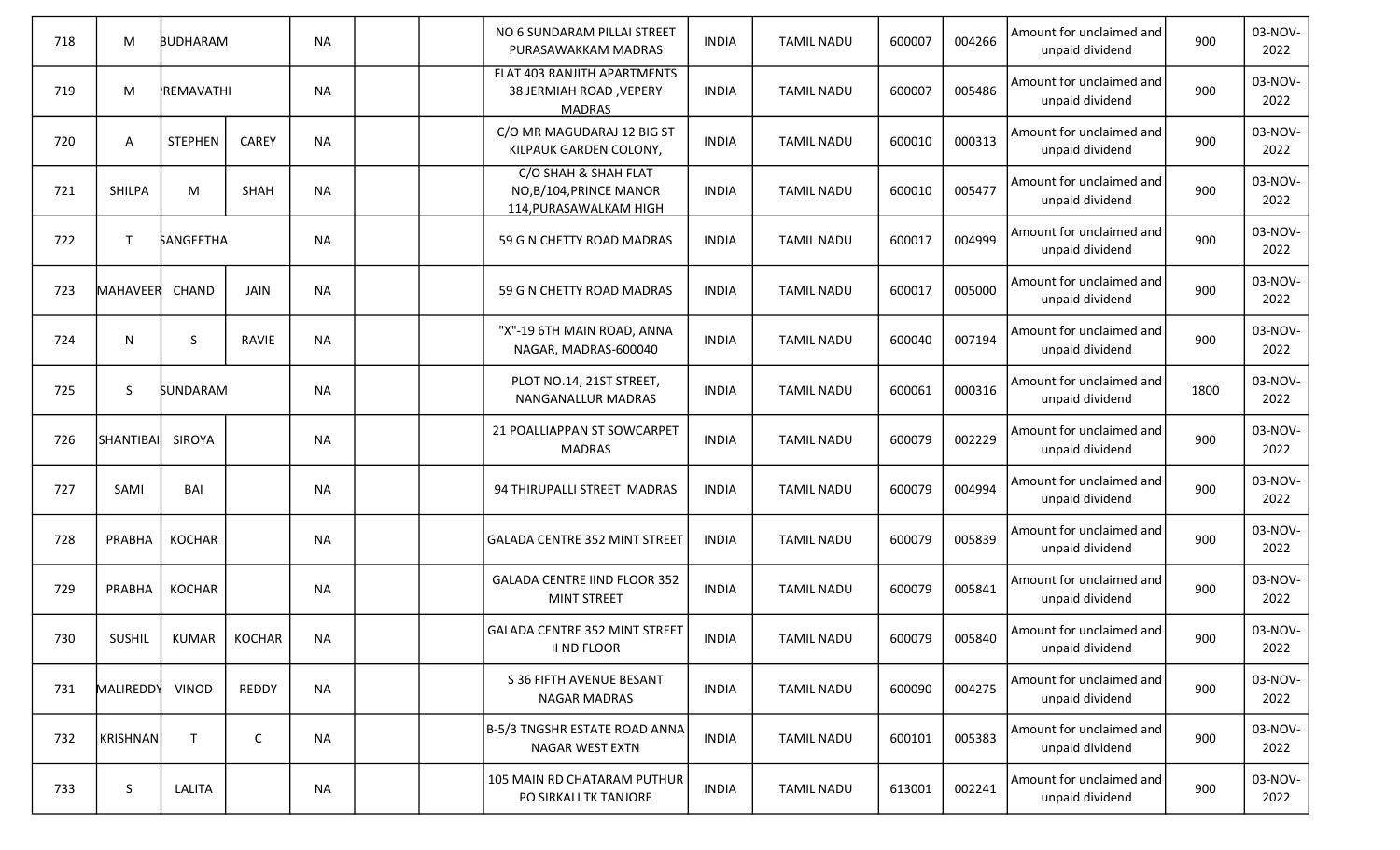| 734 | P                | SANKARAN           |              | <b>NA</b> |  | C-83,10TH CROSS THELLAI NAGAR                                                  | <b>INDIA</b> | <b>Tamil Nadu</b>  | 620018 | 006109 | Amount for unclaimed and<br>unpaid dividend | 900 | 03-NOV-<br>2022 |
|-----|------------------|--------------------|--------------|-----------|--|--------------------------------------------------------------------------------|--------------|--------------------|--------|--------|---------------------------------------------|-----|-----------------|
| 735 | <b>KADIJA</b>    | KADAVIL            |              | <b>NA</b> |  | B-25/2, SIPCOT HSG.COMPLEX-1<br>DHARGA, HOSUR-635126 TAMIL<br><b>NADU</b>      | INDIA        | Tamil Nadu         | 635126 | 004225 | Amount for unclaimed and<br>unpaid dividend | 900 | 03-NOV-<br>2022 |
| 736 | <b>SAKTHIVEL</b> | M                  |              | <b>NA</b> |  | S/O MUTHUSAMY GOUNDER<br>ERODE                                                 | <b>INDIA</b> | Tamil Nadu         | 638001 | 005472 | Amount for unclaimed and<br>unpaid dividend | 900 | 03-NOV-<br>2022 |
| 737 | RAVINDRA         | KUMAR              |              | <b>NA</b> |  | 22 PERUMAL KOVIL STREET ERODE<br><b>TAMIL NADU</b>                             | <b>INDIA</b> | Tamil Nadu         | 638001 | 005473 | Amount for unclaimed and<br>unpaid dividend | 900 | 03-NOV-<br>2022 |
| 738 | <b>DILIP</b>     | <b>KUMAR</b>       | <b>MEHRA</b> | <b>NA</b> |  | 358 OPPANKARA STREET MANIAM<br>MARKET COIMBATORE                               | <b>INDIA</b> | Tamil Nadu         | 641001 | 005474 | Amount for unclaimed and<br>unpaid dividend | 900 | 03-NOV-<br>2022 |
| 739 | ELIZABETH        | <b>JOSEPH</b>      |              | <b>NA</b> |  | 32/2166 P J ANTONY ROAD<br><b>EDAPALLY POST COCHIN</b>                         | <b>INDIA</b> | <b>KERALA</b>      | 682024 | 004989 | Amount for unclaimed and<br>unpaid dividend | 900 | 03-NOV-<br>2022 |
| 740 | G                | VASUDEVAN          | <b>NAIR</b>  | <b>NA</b> |  | <b>GEETHA BHAVAN PUTHAPPADY PO</b><br>MUVATTU PUZHA                            | <b>INDIA</b> | <b>KERALA</b>      | 686673 | 002253 | Amount for unclaimed and<br>unpaid dividend | 900 | 03-NOV-<br>2022 |
| 741 | MRADULA          | <b>KOTAK</b>       |              | <b>NA</b> |  | UNIVERSAL HARDWARE MART 32<br>NETAJI SUBHAS ROAD CALCUTTA                      | INDIA        | <b>WEST BENGAL</b> | 700001 | 004132 | Amount for unclaimed and<br>unpaid dividend | 900 | 03-NOV-<br>2022 |
| 742 | <b>KETAN</b>     | <b>BADIANI</b>     |              | <b>NA</b> |  | C/O DINESH PLASTICS 42/43<br>ARMENIAN STREET CALCUTTA                          | <b>INDIA</b> | <b>WEST BENGAL</b> | 700001 | 004198 | Amount for unclaimed and<br>unpaid dividend | 900 | 03-NOV-<br>2022 |
| 743 | <b>ALOK</b>      | <b>DALMIA</b>      |              | <b>NA</b> |  | C/O PRESTIGE STOCKS 4 FAIRLIE<br>PLACE 6TH FLOOR ROOM NO 607                   | <b>INDIA</b> | <b>WEST BENGAL</b> | 700001 | 004208 | Amount for unclaimed and<br>unpaid dividend | 900 | 03-NOV-<br>2022 |
| 744 | <b>NISHA</b>     | SHAH               |              | <b>NA</b> |  | C/O SUPARI TDG CORPN 25<br>AMARTALLA STR.                                      | INDIA        | <b>WEST BENGAL</b> | 700001 | 005269 | Amount for unclaimed and<br>unpaid dividend | 900 | 03-NOV-<br>2022 |
| 745 | KUSUM            | <b>JNJHUNWALLA</b> |              | <b>NA</b> |  | C/O TULSI FRAGRANCES G P O BOX<br>NO 2491 17 EZRA STREET                       | INDIA        | <b>WEST BENGAL</b> | 700001 | 005309 | Amount for unclaimed and<br>unpaid dividend | 900 | 03-NOV-<br>2022 |
| 746 |                  | VANDANA NJHUNWALLA |              | <b>NA</b> |  | C/O TULSI FRAGRANCES G P O BOX<br>NO 2491 17 EZRA STREET                       | <b>INDIA</b> | <b>WEST BENGAL</b> | 700001 | 005310 | Amount for unclaimed and<br>unpaid dividend | 900 | 03-NOV-<br>2022 |
| 747 | RAMDULAR         | <b>GUPTA</b>       |              | <b>NA</b> |  | C/O HOOGHLY LAMINATING<br><b>INDUSTRIES 6 CLIVE ROW GROUND</b><br><b>FLOOR</b> | <b>INDIA</b> | <b>WEST BENGAL</b> | 700001 | 005342 | Amount for unclaimed and<br>unpaid dividend | 900 | 03-NOV-<br>2022 |
| 748 | <b>SURESH</b>    | KUMAR              | SOMANI       | <b>NA</b> |  | C/O NEW COMMERCIAL AGENCIES<br>3 COMML BLDGS 23 NS ROAD<br><b>CALCUTTA</b>     | <b>INDIA</b> | <b>WEST BENGAL</b> | 700001 | 004130 | Amount for unclaimed and<br>unpaid dividend | 900 | 03-NOV-<br>2022 |
| 749 | HARIHAR          | PRASAD             | JAISWAL      | <b>NA</b> |  | C/O COMMERCIAL ENTERPRISES 10<br>CANNING STREET P BOX NO 2724                  | <b>INDIA</b> | <b>WEST BENGAL</b> | 700001 | 004170 | Amount for unclaimed and<br>unpaid dividend | 900 | 03-NOV-<br>2022 |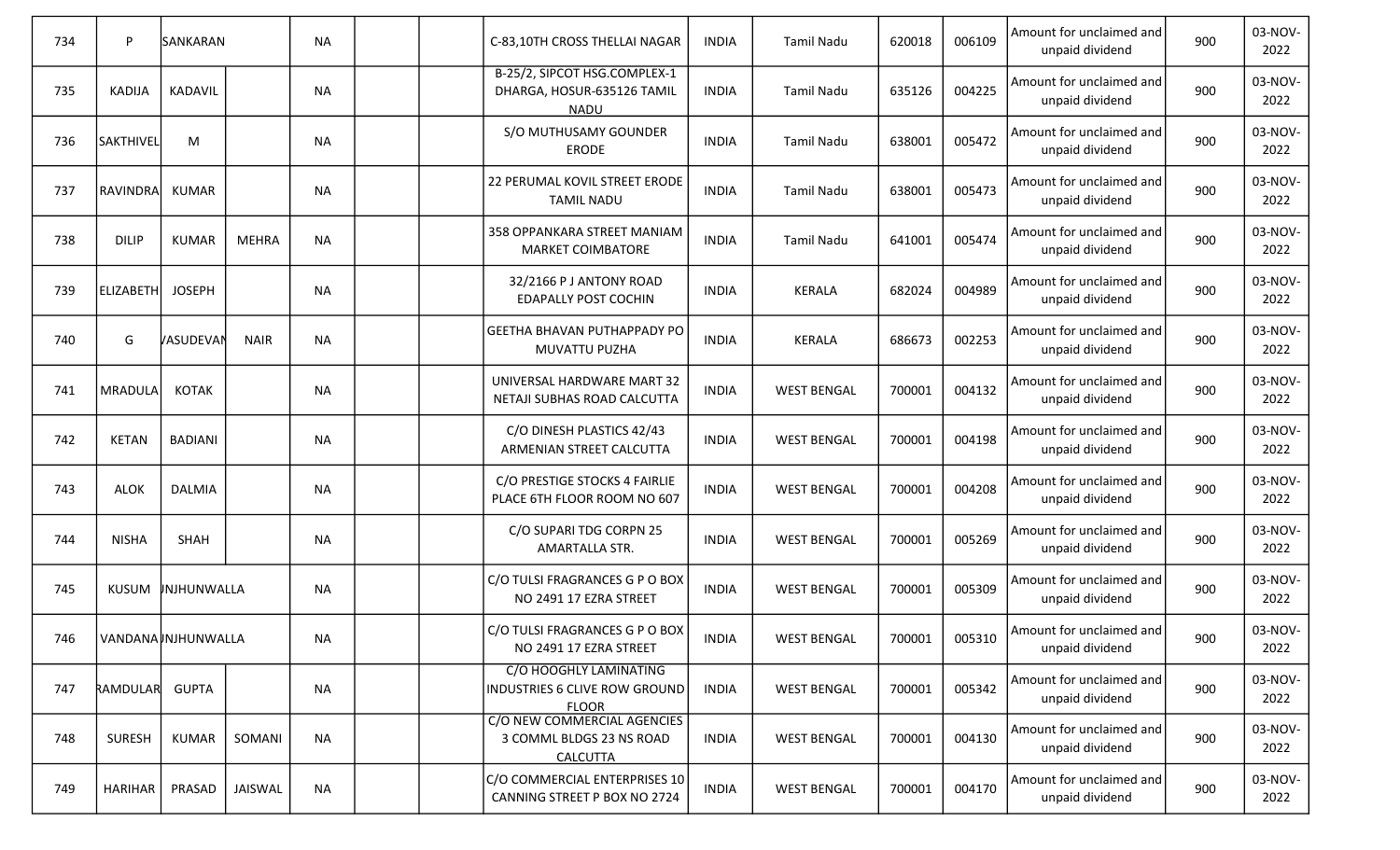| 750 | <b>MANOJ</b>           | <b>KUMAR</b>   | <b>TAPARIA</b> | <b>NA</b>       |     |            | C/O GAJANAND<br>LACHHMINARAYAN 47 NETAJI<br>SUBHAS ROAD CALCUTTA         | <b>INDIA</b> | <b>WEST BENGAL</b> | 700001 | 004172            | Amount for unclaimed and<br>unpaid dividend | 900 | 03-NOV-<br>2022 |
|-----|------------------------|----------------|----------------|-----------------|-----|------------|--------------------------------------------------------------------------|--------------|--------------------|--------|-------------------|---------------------------------------------|-----|-----------------|
| 751 | AMIT                   | <b>KUMAR</b>   | <b>BAJORIA</b> | <b>NA</b>       |     |            | C/O A K BAJORIA & CO 216 OLD<br>CHINA BAZAR STREET 5TH FLOOR,<br>R.NO.19 | INDIA        | <b>WEST BENGAL</b> | 700001 | 005265            | Amount for unclaimed and<br>unpaid dividend | 900 | 03-NOV-<br>2022 |
| 752 | <b>OORAJMULAGARMUL</b> |                | <b>PVT</b>     | <b>LTD</b>      |     |            | 8 B B D BAG EAST CALCUTTA                                                | <b>INDIA</b> | <b>WEST BENGAL</b> | 700001 | 005776            | Amount for unclaimed and<br>unpaid dividend | 900 | 03-NOV-<br>2022 |
| 753 |                        | <b>THOMAS</b>  | <b>INV</b>     | <b>SERVICES</b> | PVT | <b>LTD</b> | 11 R N MUKHERJEE ROAD<br>CALCUTTA - 700 001                              | <b>INDIA</b> | <b>WEST BENGAL</b> | 700001 | 008002            | Amount for unclaimed and<br>unpaid dividend | 900 | 03-NOV-<br>2022 |
| 754 | PRANATH                | <b>KUMAR</b>   | <b>GUPTA</b>   | <b>NA</b>       |     |            | C/O MAHANDRA JAISWAL 33B<br><b>GHOSH LANE CALCUTTA</b>                   | <b>INDIA</b> | <b>WEST BENGAL</b> | 700006 | 004200            | Amount for unclaimed and<br>unpaid dividend | 900 | 03-NOV-<br>2022 |
| 755 | KASI                   | <b>NATH</b>    | <b>DATTA</b>   | <b>NA</b>       |     |            | 39/1 SHIB NARAYAN DAS LANE<br><b>CALCUTTA</b>                            | <b>INDIA</b> | <b>WEST BENGAL</b> | 700006 | 005262            | Amount for unclaimed and<br>unpaid dividend | 900 | 03-NOV-<br>2022 |
| 756 | <b>VIVID</b>           | <b>VYAPAR</b>  | <b>PVT</b>     | <b>LTD</b>      |     |            | 62/1, STRAND ROAD 1ST FLOOR                                              | <b>INDIA</b> | <b>WEST BENGAL</b> |        | 700006 1910300073 | Amount for unclaimed and<br>unpaid dividend | 900 | 03-NOV-<br>2022 |
| 757 | <b>VIKRAM</b>          | <b>BHATTER</b> |                | <b>NA</b>       |     |            | 23 VIVEKANAND ROAD 3RD FLOOR<br>KOLKATA                                  | <b>INDIA</b> | <b>WEST BENGAL</b> | 700007 | 001478            | Amount for unclaimed and<br>unpaid dividend | 900 | 03-NOV-<br>2022 |
| 758 | BAJARANG               | <b>GUPTA</b>   |                | <b>NA</b>       |     |            | C/O SURESH TRADING CO 4<br><b>BALLAV DAS STREET 2ND FLOOR</b>            | <b>INDIA</b> | <b>WEST BENGAL</b> | 700007 | 004155            | Amount for unclaimed and<br>unpaid dividend | 900 | 03-NOV-<br>2022 |
| 759 | SANJAY                 | AGARWAL        |                | <b>NA</b>       |     |            | C/O SURESH TRADING CO 4<br><b>BALLAV DAS STREET 2ND FLOOR</b>            | <b>INDIA</b> | <b>WEST BENGAL</b> | 700007 | 004156            | Amount for unclaimed and<br>unpaid dividend | 900 | 03-NOV-<br>2022 |
| 760 | <b>INDU</b>            | <b>SWAIKA</b>  |                | <b>NA</b>       |     |            | C/O BING COMMERCIAL CORPN 9<br>JAGMOHAN MULLICK LANE 2ND<br><b>FLOOR</b> | <b>INDIA</b> | <b>WEST BENGAL</b> | 700007 | 004157            | Amount for unclaimed and<br>unpaid dividend | 900 | 03-NOV-<br>2022 |
| 761 | KIRAN                  | AGARWAL        |                | <b>NA</b>       |     |            | C/O BINA COMM CORPORATION 9<br>JAGMOHAN MULLICK LANE 2ND<br><b>FLOOR</b> | <b>INDIA</b> | <b>WEST BENGAL</b> | 700007 | 004162            | Amount for unclaimed and<br>unpaid dividend | 900 | 03-NOV-<br>2022 |
| 762 | SUSHILA                | <b>GUPTA</b>   |                | <b>NA</b>       |     |            | <b>11 SAMBHU CHATTERJEE STREET</b><br>CALCUTTA                           | <b>INDIA</b> | <b>WEST BENGAL</b> | 700007 | 004202            | Amount for unclaimed and<br>unpaid dividend | 900 | 03-NOV-<br>2022 |
| 763 | <b>UMA</b>             | <b>GUPTA</b>   |                | <b>NA</b>       |     |            | 8 MADAN MOHAN BURMAN ST<br>FIRST FLOOR CALCUTTA                          | <b>INDIA</b> | <b>WEST BENGAL</b> | 700007 | 005325            | Amount for unclaimed and<br>unpaid dividend | 900 | 03-NOV-<br>2022 |
| 764 | PRABHA                 | SHAH           |                | <b>NA</b>       |     |            | C/O MURARI LAL SNIV KUMAR 94<br>LOWER CHITPUR ROAD CALCUTTA              | <b>INDIA</b> | <b>WEST BENGAL</b> | 700007 | 005338            | Amount for unclaimed and<br>unpaid dividend | 900 | 03-NOV-<br>2022 |
| 765 | ARMESHWA SHARMA        |                |                | <b>NA</b>       |     |            | 161/1 M G ROAD BANGUR<br>BUILDING 4TH FLOOR ROOM NO<br>96                | <b>INDIA</b> | <b>WEST BENGAL</b> | 700007 | 006111            | Amount for unclaimed and<br>unpaid dividend | 900 | 03-NOV-<br>2022 |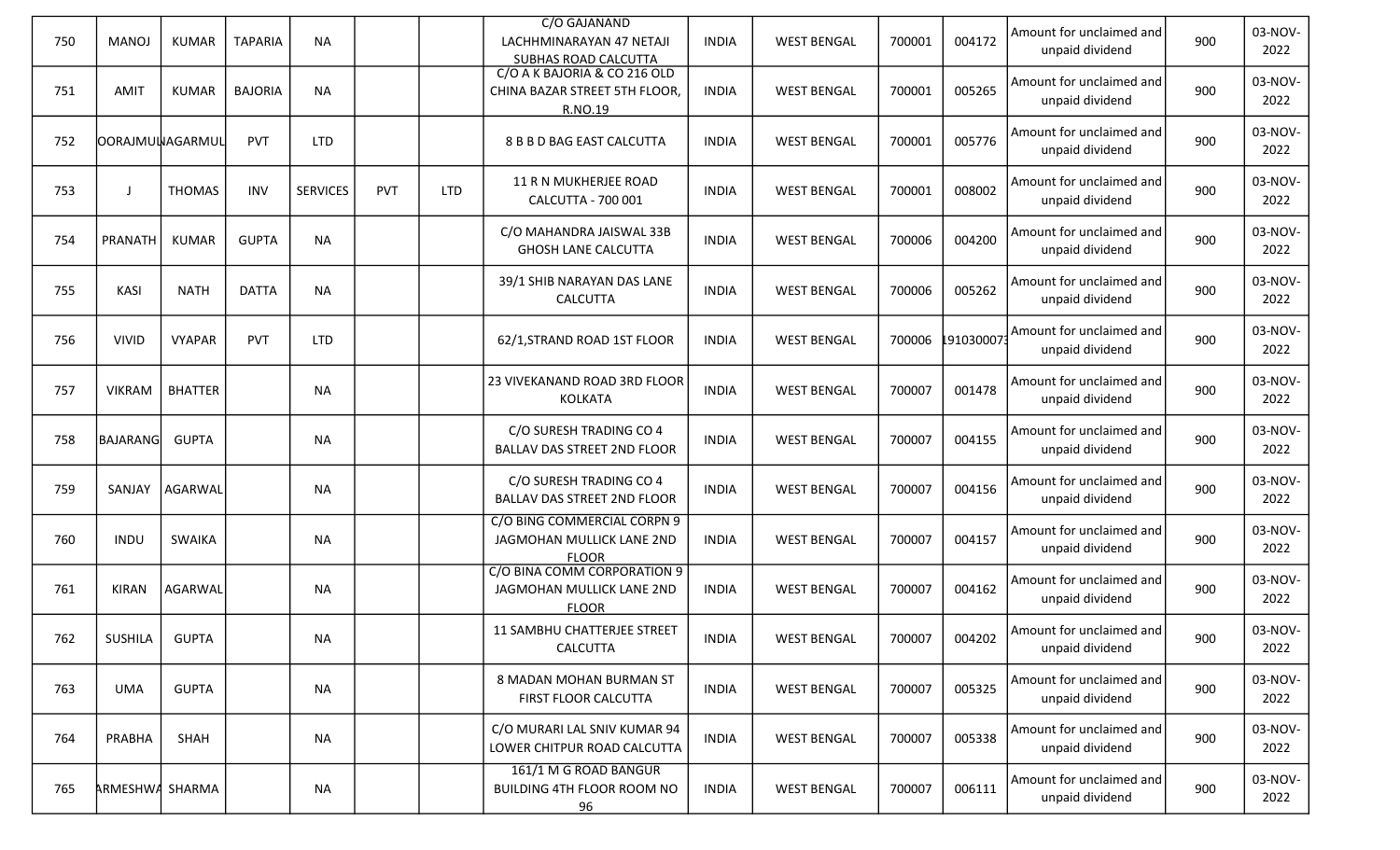| 766 | <b>RAVINDRA</b>             | KEDIA         |              | <b>NA</b> |     |            | C/O.KEDIA JEWELLERS 143/1/1<br>COTTAN STREET CALCUTTA-700<br>007                | <b>INDIA</b> | <b>WEST BENGAL</b> | 700007 | 006915   | Amount for unclaimed and<br>unpaid dividend | 1800 | 03-NOV-<br>2022 |
|-----|-----------------------------|---------------|--------------|-----------|-----|------------|---------------------------------------------------------------------------------|--------------|--------------------|--------|----------|---------------------------------------------|------|-----------------|
| 767 | MANOJ                       | SARAOGI       |              | <b>NA</b> |     |            | 18/1, MAHARSHI DEVENDRA ROAD<br>5TH FLOOR, R.NO.83 CALCUTTA<br>700007           | <b>INDIA</b> | <b>WEST BENGAL</b> | 700007 | 007079   | Amount for unclaimed and<br>unpaid dividend | 1800 | 03-NOV-<br>2022 |
| 768 | <b>VINEET</b>               | <b>KUMAR</b>  | JAIN         | <b>NA</b> |     |            | C/O JAI ROAD CARRIERS 45 KALI<br>KRISHNA TAGORE ST CALCUTTA                     | INDIA        | <b>WEST BENGAL</b> | 700007 | 004148   | Amount for unclaimed and<br>unpaid dividend | 900  | 03-NOV-<br>2022 |
| 769 | SANTOSH                     | <b>KUMAR</b>  | <b>SINGH</b> | <b>NA</b> |     |            | C/O SANTOSH TAILORS 2<br>DIGAMBER JAIN TEMPLE ROAD<br>CALCUTTA                  | <b>INDIA</b> | <b>WEST BENGAL</b> | 700007 | 004201   | Amount for unclaimed and<br>unpaid dividend | 900  | 03-NOV-<br>2022 |
| 770 | <b>MOHINI</b>               | <b>DEBI</b>   | JAIN         | <b>NA</b> |     |            | C/O SAGARMAL JAIN 68<br><b>MANOHARDAS STREET SONAPATTI</b>                      | INDIA        | <b>WEST BENGAL</b> | 700007 | 005279   | Amount for unclaimed and<br>unpaid dividend | 900  | 03-NOV-<br>2022 |
| 771 | <b>BIMAL</b>                | <b>KUMAR</b>  | SARAF        | <b>NA</b> |     |            | C/O KAUSHIK ENTERPRISES 11A<br>MAHARSHI DEVENDRA ROAD 5TH<br><b>FLOOR</b>       | INDIA        | <b>WEST BENGAL</b> | 700007 | 005293   | Amount for unclaimed and<br>unpaid dividend | 900  | 03-NOV-<br>2022 |
| 772 | <b>RATAN</b>                | LAL           | SHARMA       | <b>NA</b> |     |            | C/O BHANWARLAL SHANKARLAL<br>203/1 MAHATMA GANDHI ROAD<br><b>CALCUTTA</b>       | <b>INDIA</b> | <b>WEST BENGAL</b> | 700007 | 005321   | Amount for unclaimed and<br>unpaid dividend | 900  | 03-NOV-<br>2022 |
| 773 | <b>MURARI</b>               | LAL           | SHAN         | <b>NA</b> |     |            | C/O HEET TRADING CO 94 LOWER<br>CHITPUR ROAD CALCUTTA                           | <b>INDIA</b> | <b>WEST BENGAL</b> | 700007 | 005337   | Amount for unclaimed and<br>unpaid dividend | 900  | 03-NOV-<br>2022 |
| 774 | ANNU                        | PRASAD        |              | <b>NA</b> |     |            | C/O.L PRASAD, DIR(OPM) HCL 1,<br>ASHUTOSH CHOWDHHARY<br>AVENUE, CALCUTTA-700019 | <b>INDIA</b> | <b>WEST BENGAL</b> | 700019 | 007691   | Amount for unclaimed and<br>unpaid dividend | 900  | 03-NOV-<br>2022 |
| 775 | SANJAY                      | <b>SETHIA</b> |              | <b>NA</b> |     |            | VISION WORLD 228/A A.J.C.BOSE<br>ROAD                                           | <b>INDIA</b> | <b>WEST BENGAL</b> | 700020 | 005617   | Amount for unclaimed and<br>unpaid dividend | 900  | 03-NOV-<br>2022 |
| 776 | <b>NIRMALA</b>              | <b>KAPUR</b>  |              | <b>NA</b> |     |            | 97/3 B HAZAR ROAD CALCUTTA                                                      | <b>INDIA</b> | <b>WEST BENGAL</b> | 700026 | 005077   | Amount for unclaimed and<br>unpaid dividend | 900  | 03-NOV-<br>2022 |
| 777 | RANJANA                     | TALWAR        |              | <b>NA</b> |     |            | 5/1-C, BELVENDERE ROAD,<br>ALIPORE, CALCUTTA-700027                             | <b>INDIA</b> | <b>WEST BENGAL</b> | 700027 | 007819   | Amount for unclaimed and<br>unpaid dividend | 900  | 03-NOV-<br>2022 |
| 778 | <b>PRITILATA HAKRABORTY</b> |               |              | <b>NA</b> |     |            | 142C KANKULIA RD CALCUTTA                                                       | <b>INDIA</b> | <b>WEST BENGAL</b> | 700029 | 005084   | Amount for unclaimed and<br>unpaid dividend | 900  | 03-NOV-<br>2022 |
| 779 | CHANDRA PRAKASH             |               | PATEL        | NA        |     |            | C/O DR K K DAWN 19/4 NORTHERN<br>AVENUE CALCUTTA                                | <b>INDIA</b> | <b>WEST BENGAL</b> | 700037 | 004136   | Amount for unclaimed and<br>unpaid dividend | 900  | 03-NOV-<br>2022 |
| 780 | <b>MITA</b>                 | <b>BASAK</b>  |              | <b>NA</b> |     |            | 38/1A/78 MANICKTOLA MAIN<br>ROAD CALCUTTA                                       | <b>INDIA</b> | <b>WEST BENGAL</b> | 700054 | 004185   | Amount for unclaimed and<br>unpaid dividend | 900  | 03-NOV-<br>2022 |
| 781 | SWAIKA                      | <b>STOCK</b>  | AND          | INV       | PVT | <b>LTD</b> | P-187 CIT ROAD, VIP MARKET-LG-<br>25 KOLKATA                                    | <b>INDIA</b> | <b>WEST BENGAL</b> | 700054 | 16253818 | Amount for unclaimed and<br>unpaid dividend | 1800 | 03-NOV-<br>2022 |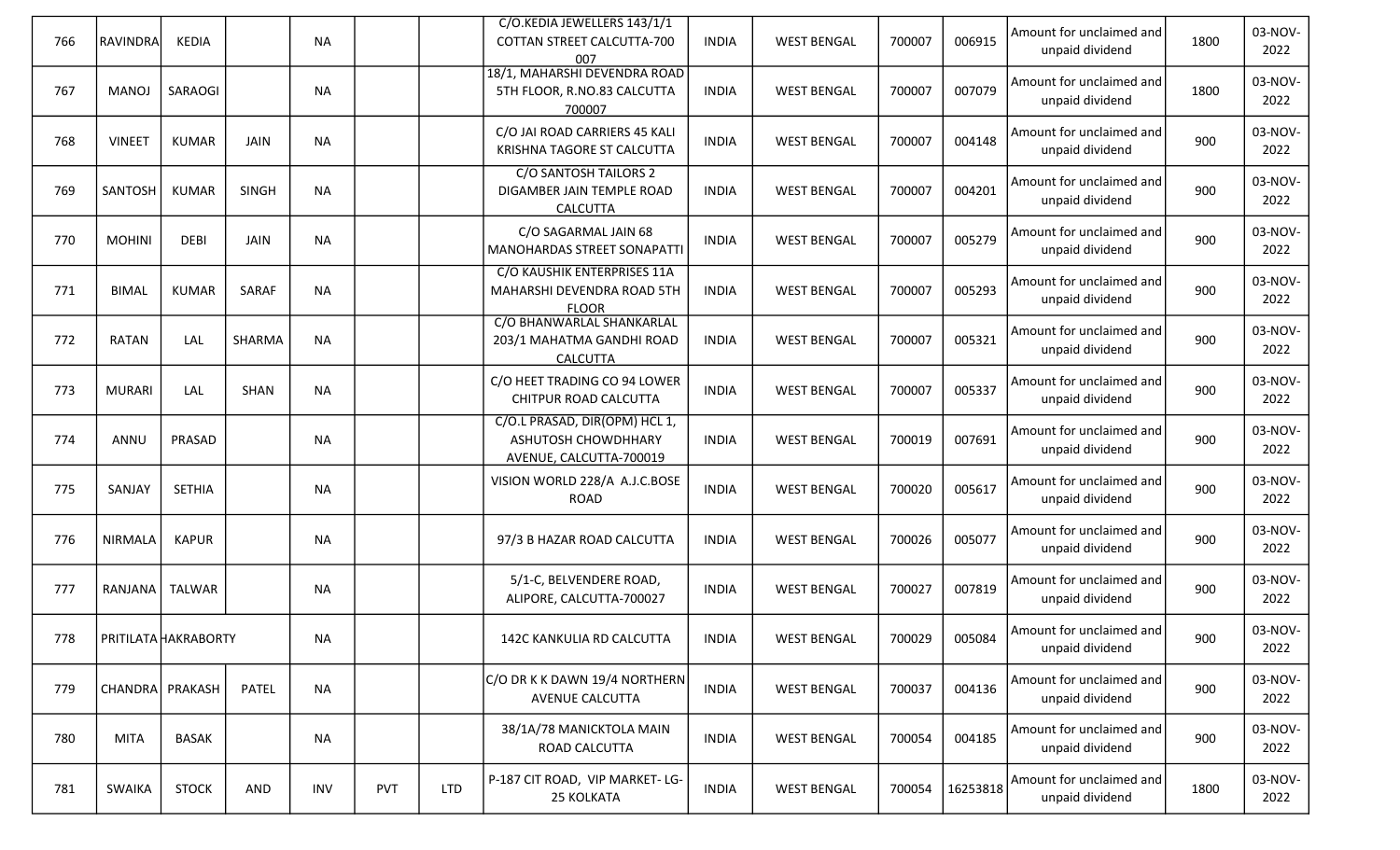| 782 | LAXMI               | JALAN         |                   | <b>NA</b> |  | 1 BRITISH INDIAN STREET IST<br>FLOOR ROOM NO 103                                    | <b>INDIA</b> | <b>WEST BENGAL</b> | 700069 | 005311 | Amount for unclaimed and<br>unpaid dividend | 900 | 03-NOV-<br>2022 |
|-----|---------------------|---------------|-------------------|-----------|--|-------------------------------------------------------------------------------------|--------------|--------------------|--------|--------|---------------------------------------------|-----|-----------------|
| 783 | <b>SEEMA</b>        | <b>NISAR</b>  |                   | <b>NA</b> |  | P 17 NEW CIT ROAD 5TH FLOOR<br><b>KOLKATA</b>                                       | <b>INDIA</b> | <b>WEST BENGAL</b> | 700073 | 005355 | Amount for unclaimed and<br>unpaid dividend | 900 | 03-NOV-<br>2022 |
| 784 | <b>MANJU</b>        | <b>DEVI</b>   | MAKHARIA          | <b>NA</b> |  | C/O RAJKAMAL MAKHARIA 154<br>FORESHORE ROAD (S) HOWRAH                              | <b>INDIA</b> | <b>WEST BENGAL</b> | 711101 | 004196 | Amount for unclaimed and<br>unpaid dividend | 900 | 03-NOV-<br>2022 |
| 785 | <b>OM</b>           |               | PRAKASH IAHESHWAI | <b>NA</b> |  | C/O.SHREE GOPAL MAHESHWARI<br>FLAT NO.E 320, SUKHI SANSAR 134<br>SALKIA SCHOOL ROAD | <b>INDIA</b> | <b>WEST BENGAL</b> | 711106 | 004138 | Amount for unclaimed and<br>unpaid dividend | 900 | 03-NOV-<br>2022 |
| 786 | RAJENDRA            | <b>GUPTA</b>  |                   | <b>NA</b> |  | 122/40 J N MUKHERJEE ROAD<br><b>GHUSURY HOWRAH</b>                                  | <b>INDIA</b> | <b>WEST BENGAL</b> | 711107 | 004212 | Amount for unclaimed and<br>unpaid dividend | 900 | 03-NOV-<br>2022 |
| 787 | <b>SUBHENDU</b>     | <b>DAS</b>    |                   | <b>NA</b> |  | B/2/23 PASCHIMPARA PO<br><b>BHATTANAGAR D T HOWRAH</b>                              | <b>INDIA</b> | <b>WEST BENGAL</b> | 711203 | 004126 | Amount for unclaimed and<br>unpaid dividend | 900 | 03-NOV-<br>2022 |
| 788 | <b>ANUP</b>         | <b>CHAND</b>  | <b>BADALIA</b>    | <b>NA</b> |  | 50A NETAJI AVENUE SERAM PORE<br><b>HOOGHLY</b>                                      | <b>INDIA</b> | <b>WEST BENGAL</b> | 712201 | 004151 | Amount for unclaimed and<br>unpaid dividend | 900 | 03-NOV-<br>2022 |
| 789 | <b>JITENDRA</b>     | SINGH         |                   | <b>NA</b> |  | C/O RAM NARESH SINGH 22 R B S<br>ROAD CHANDANPARA PO ANGUS                          | <b>INDIA</b> | <b>WEST BENGAL</b> | 712221 | 005291 | Amount for unclaimed and<br>unpaid dividend | 900 | 03-NOV-<br>2022 |
| 790 | <b>ALKA</b>         | <b>RUNGTA</b> |                   | <b>NA</b> |  | HINDUSTAN MOTOR LTD<br>HINDMOTOR COLONY, TH 97                                      | <b>INDIA</b> | <b>WEST BENGAL</b> | 712233 | 005284 | Amount for unclaimed and<br>unpaid dividend | 900 | 03-NOV-<br>2022 |
| 791 | SUBHASH             |               | KUMAR AGARWALA    | <b>NA</b> |  | C/O SREE NARAYAN STORES<br><b>MAHABIR STHAN SILIGURI</b>                            | <b>INDIA</b> | <b>WEST BENGAL</b> | 734404 | 005319 | Amount for unclaimed and<br>unpaid dividend | 900 | 03-NOV-<br>2022 |
| 792 | DEBAJYOTIHAKRABORTY |               |                   | <b>NA</b> |  | C/O.SASTHI CHAKRABORTTY P.O.<br>BETHUADAHARI, VILLA MANASHI<br>PALLI                | <b>INDIA</b> | <b>WEST BENGAL</b> | 741126 | 006978 | Amount for unclaimed and<br>unpaid dividend | 900 | 03-NOV-<br>2022 |
| 793 | ANANDA              | <b>HARI</b>   | <b>ROY</b>        | <b>NA</b> |  | VILL P O BENALI DIST NADIA WEST<br><b>BENGAL</b>                                    | <b>INDIA</b> | <b>WEST BENGAL</b> | 741502 | 004146 | Amount for unclaimed and<br>unpaid dividend | 900 | 03-NOV-<br>2022 |
| 794 | ARUN                | <b>KUMAR</b>  | <b>JAIN</b>       | NA        |  | C/O BIJAY KUMAR JAIN VILL<br>KAMARTHUBA P O HABRA DIST N<br>24 PARGANAS             | <b>INDIA</b> | <b>WEST BENGAL</b> | 743263 | 004194 | Amount for unclaimed and<br>unpaid dividend | 900 | 03-NOV-<br>2022 |
| 795 | PARTHA              | SARATHI       | <b>DAS</b>        | <b>NA</b> |  | SAKTIPUR C K SEN ROAD PO<br>AGARPARA DT 24 PGS N                                    | <b>INDIA</b> | <b>WEST BENGAL</b> | 743374 | 004191 | Amount for unclaimed and<br>unpaid dividend | 900 | 03-NOV-<br>2022 |
| 796 | SAROJDEVI PATODIA   |               |                   | <b>NA</b> |  | <b>CHONDHARY BAZAR CUTTACK</b>                                                      | <b>INDIA</b> | ORISSA             | 753001 | 003976 | Amount for unclaimed and<br>unpaid dividend | 900 | 03-NOV-<br>2022 |
| 797 | <b>BIPIN</b>        | <b>BIHARI</b> | ROUT              | <b>NA</b> |  | QR NO C/155 HAL TOWNSHIP<br>SUNABEDA                                                | <b>INDIA</b> | ORISSA             | 763002 | 004755 | Amount for unclaimed and<br>unpaid dividend | 900 | 03-NOV-<br>2022 |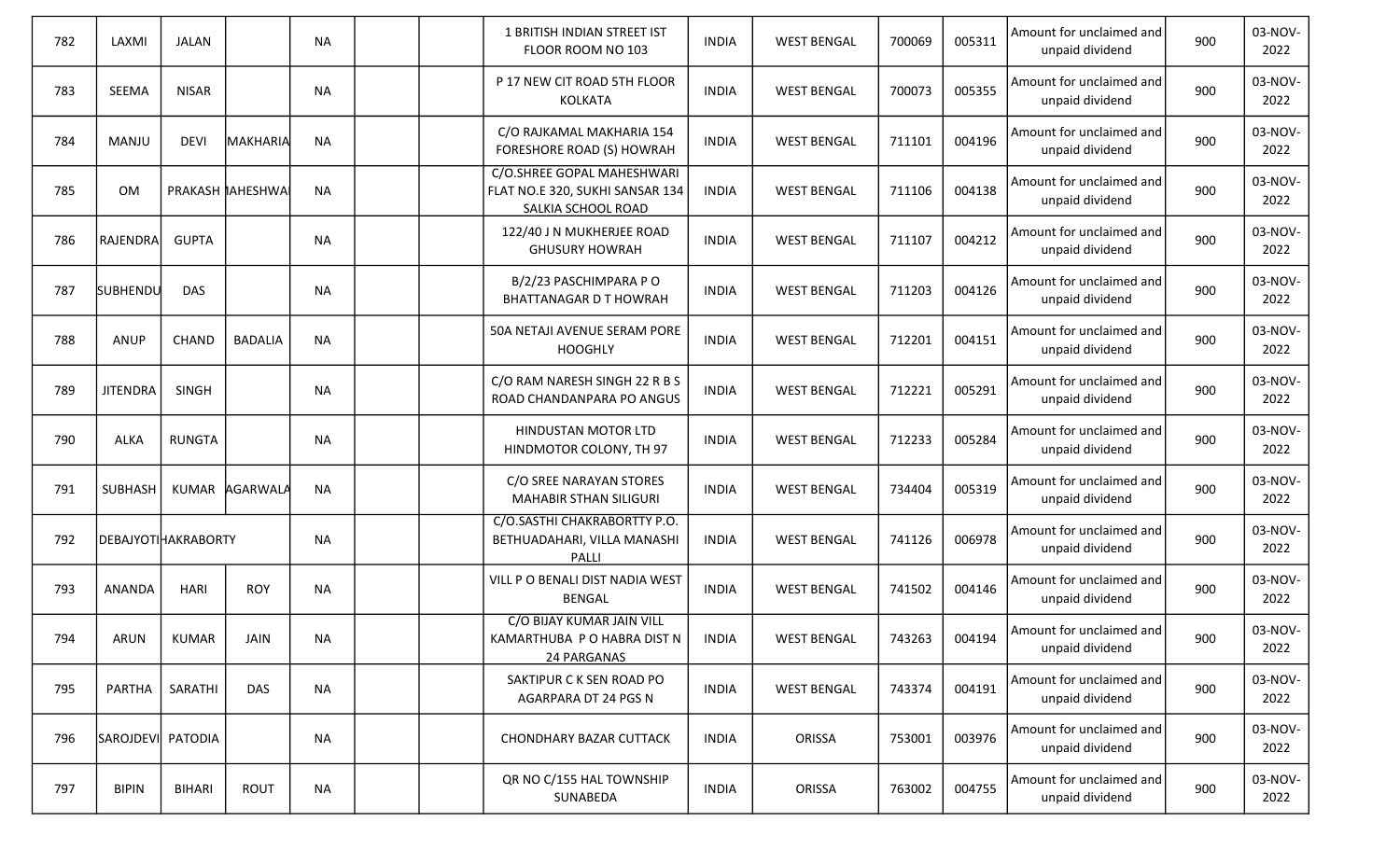| 798 | <b>RAJESH</b>           | <b>JAIN</b>    |                | <b>NA</b> |  | C/O RAJESH TEXTILE 22 KESHAV<br>KATRA GUWAHATI                                      | <b>INDIA</b> | Assam            | 781001 | 001554 | Amount for unclaimed and<br>unpaid dividend | 900 | 03-NOV-<br>2022 |
|-----|-------------------------|----------------|----------------|-----------|--|-------------------------------------------------------------------------------------|--------------|------------------|--------|--------|---------------------------------------------|-----|-----------------|
| 799 | <b>MRINAL</b>           | <b>KANTI</b>   | PAUL           | <b>NA</b> |  | <b>BINOVANAGAR KAHILIPARA</b><br>COLONY NR PUJA MANDAP                              | <b>INDIA</b> | Assam            | 781018 | 001547 | Amount for unclaimed and<br>unpaid dividend | 900 | 03-NOV-<br>2022 |
| 800 | <b>DILEEP</b>           | <b>KUMAR</b>   | <b>DOKANIA</b> | <b>NA</b> |  | C/O MADOORIE TEA ESTATE PO<br>NAZIRA DIST SIBSAGAR                                  | <b>INDIA</b> | Assam            | 785685 | 001479 | Amount for unclaimed and<br>unpaid dividend | 900 | 03-NOV-<br>2022 |
| 801 | <b>MAHABIR</b>          | PRASAD         | <b>TAPARIA</b> | <b>NA</b> |  | RAVI PRAKASH STORES N T ROAD<br><b>NORTH LAKHIMPUR</b>                              | <b>INDIA</b> | Assam            | 787001 | 001548 | Amount for unclaimed and<br>unpaid dividend | 900 | 03-NOV-<br>2022 |
| 802 | PADMINI                 | JAIN           |                | <b>NA</b> |  | MANGALCHAND MEGHRAJ PATNI<br>THANGAL BAZAR IMPHAL<br><b>MANIPUR</b>                 | <b>INDIA</b> | <b>MANIPUR</b>   | 795001 | 005238 | Amount for unclaimed and<br>unpaid dividend | 900 | 03-NOV-<br>2022 |
| 803 | <b>UTPAL</b>            | <b>RONGPI</b>  |                | <b>NA</b> |  | NEAR GAHUHATI BUILDING JAIN<br>TEMPLE ROAD DIMAPUR                                  | INDIA        | NAGALAND         | 797112 | 001562 | Amount for unclaimed and<br>unpaid dividend | 900 | 03-NOV-<br>2022 |
| 804 | IANDRAKAN               | <b>SINHA</b>   |                | <b>NA</b> |  | 5/5 ANANDPURI WEST BORING<br><b>CANAL ROAD PATNA</b>                                | <b>INDIA</b> | <b>BIHAR</b>     | 800001 | 004450 | Amount for unclaimed and<br>unpaid dividend | 900 | 03-NOV-<br>2022 |
| 805 | <b>RAJESH</b>           | KUMAR          |                | <b>NA</b> |  | S/O CHANDRA SHEKHAR PRASAD<br>SITA SARAN LANE MITHAPUR                              | <b>INDIA</b> | <b>BIHAR</b>     | 800001 | 004453 | Amount for unclaimed and<br>unpaid dividend | 900 | 03-NOV-<br>2022 |
| 806 | MANORAM/ PRASAD         |                |                | <b>NA</b> |  | SHYAMKRISHNA PRASAD AWAS<br>MANORAMA B5, PEOPLES CO OP<br>COLONY, KANKARBAGH        | <b>INDIA</b> | <b>BIHAR</b>     | 800020 | 004454 | Amount for unclaimed and<br>unpaid dividend | 900 | 03-NOV-<br>2022 |
| 807 | <b>MEETA</b>            | DAYAL          |                | <b>NA</b> |  | C/O RAM DAYAL SINGH GANDHI<br><b>MURTY COMPOUND</b><br>PATELNAGAR, PO SHASTRI NAGAR | <b>INDIA</b> | <b>BIHAR</b>     | 800023 | 004448 | Amount for unclaimed and<br>unpaid dividend | 900 | 03-NOV-<br>2022 |
| 808 | <b>RAJKISHOR</b>        | PRASAD         | <b>SINHA</b>   | <b>NA</b> |  | <b>SHARDA MEDICO</b><br>RAMCHANDARPUR BIHAR SHARIF<br><b>NALANDA</b>                | <b>INDIA</b> | <b>BIHAR</b>     | 803101 | 004462 | Amount for unclaimed and<br>unpaid dividend | 900 | 03-NOV-<br>2022 |
| 809 | <b>BINAY</b>            | <b>KUMAR</b>   | KEDIA          | <b>NA</b> |  | C/O GIRDHARI LAL KEDIA CLOTH<br>MERCHANT P O PACHAMBA                               | <b>INDIA</b> | <b>BIHAR</b>     | 815316 | 005989 | Amount for unclaimed and<br>unpaid dividend | 900 | 03-NOV-<br>2022 |
| 810 | <b>AGHUNATIOHAPATRA</b> |                |                | <b>NA</b> |  | AT J R HOSPITAL PO KEDLA                                                            | <b>INDIA</b> | JHARKHAND        | 825325 | 004584 | Amount for unclaimed and<br>unpaid dividend | 900 | 03-NOV-<br>2022 |
| 811 | <b>VIPAN</b>            | <b>CHANDER</b> | <b>ARORA</b>   | <b>NA</b> |  | SECTOR 4D QR NO 2024 BOKARO<br><b>STEEL CITY</b>                                    | <b>INDIA</b> | JHARKHAND        | 827004 | 001494 | Amount for unclaimed and<br>unpaid dividend | 900 | 03-NOV-<br>2022 |
| 812 | BAJRANG                 | LAL            | <b>MODI</b>    | <b>NA</b> |  | C/O PHOOL CHAND RAM GOPAL<br>MODI GOLA ROAD, RAMGARH<br>CANTT DIST.RAMGARH          | <b>INDIA</b> | JHARKHAND        | 829122 | 004590 | Amount for unclaimed and<br>unpaid dividend | 900 | 03-NOV-<br>2022 |
| 813 | <b>SUDHA</b>            | <b>DWIVEDI</b> |                | <b>NA</b> |  | C/O J N DHAR DWIVEDI DY.C.M.E.I<br>PROJECT OFFICER POST - SAYAL                     | <b>INDIA</b> | <b>JHARKHAND</b> | 829125 | 004588 | Amount for unclaimed and<br>unpaid dividend | 900 | 03-NOV-<br>2022 |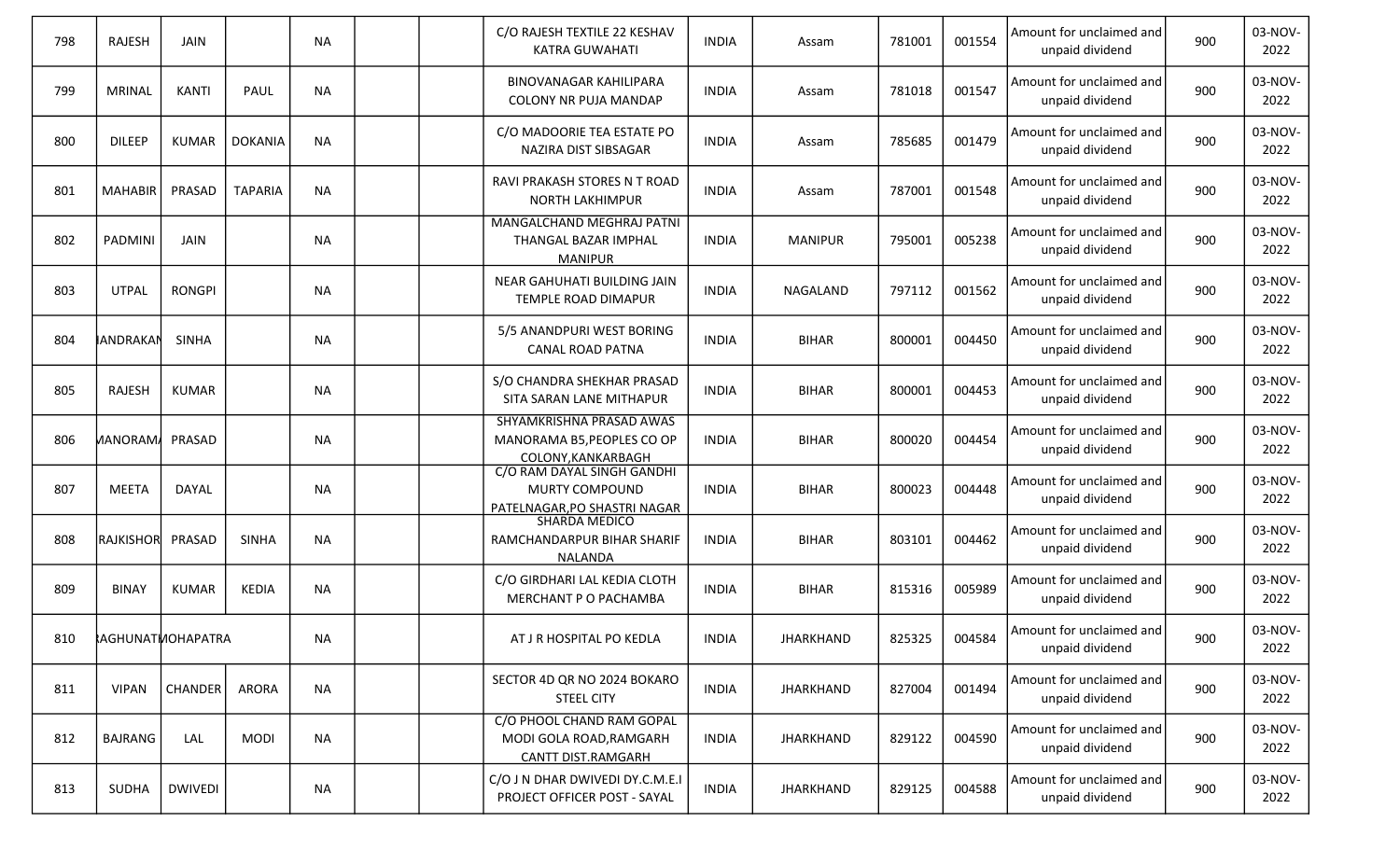| 814 | <b>RAJEEV</b>    | AGARWAL       |              | <b>NA</b> |  | M/S MICA MOLD PO SUNDER<br><b>NAGAR</b>                                       | <b>INDIA</b> | <b>JHARKHAND</b>   | 832107 | 004237 | Amount for unclaimed and<br>unpaid dividend | 900 | 03-NOV-<br>2022 |
|-----|------------------|---------------|--------------|-----------|--|-------------------------------------------------------------------------------|--------------|--------------------|--------|--------|---------------------------------------------|-----|-----------------|
| 815 | <b>UMESH</b>     | <b>KESHRI</b> |              | <b>NA</b> |  | LOWER CHUTIA RANCHI                                                           | <b>INDIA</b> | <b>JHARKHAND</b>   | 834001 | 004592 | Amount for unclaimed and<br>unpaid dividend | 900 | 03-NOV-<br>2022 |
| 816 | <b>BIJAY</b>     | <b>KUMAR</b>  | DHANUKA      | <b>NA</b> |  | SHEEVAS SYNDICATES BAGLA<br>MANSION II FLOOR LALJI HIRJI<br><b>ROAD</b>       | <b>INDIA</b> | <b>JHARKHAND</b>   | 834001 | 004589 | Amount for unclaimed and<br>unpaid dividend | 900 | 03-NOV-<br>2022 |
| 817 | <b>RAJ</b>       | <b>KUMARI</b> | <b>KANOI</b> | <b>NA</b> |  | C/O KASHI PRASAD KANOI COURT<br>ROAD BYE LANE NEAR BIHAR CLUB                 | <b>INDIA</b> | <b>JHARKHAND</b>   | 834001 | 004591 | Amount for unclaimed and<br>unpaid dividend | 900 | 03-NOV-<br>2022 |
| 818 | <b>SAROJDEVI</b> | PANSARI       |              | <b>NA</b> |  | C/O RAJKUMAR LALIT KUMAR<br>STATION RD P/O JAYNAGAR DIST<br>MADHUBANI N BIHAR | <b>INDIA</b> | <b>JHARKHAND</b>   | 847226 | 005584 | Amount for unclaimed and<br>unpaid dividend | 900 | 03-NOV-<br>2022 |
| 819 | KANMAL           |               | <b>MEHTA</b> | <b>NA</b> |  | 141/1A JACKSON LANE                                                           | <b>INDIA</b> | <b>WEST BENGAL</b> | 700001 | 7845   | Amount for unclaimed and<br>unpaid dividend | 27  | 03-NOV-<br>2022 |
| 820 | MALLINATH        |               | <b>DEY</b>   | <b>NA</b> |  | <b>20A GIRISH PART NORTH</b>                                                  | <b>INDIA</b> | <b>WEST BENGAL</b> | 700001 | 7846   | Amount for unclaimed and<br>unpaid dividend | 27  | 03-NOV-<br>2022 |
| 821 | RAJENDRA         |               | <b>MEHTA</b> | <b>NA</b> |  | 141/1A JACKSON LANE                                                           | <b>INDIA</b> | <b>WEST BENGAL</b> | 700001 | 7847   | Amount for unclaimed and<br>unpaid dividend | 27  | 03-NOV-<br>2022 |
| 822 | DIPANKAR         |               | PAL          | <b>NA</b> |  | 40/1 BROJONATH LAHIRI LANE                                                    | <b>INDIA</b> | <b>WEST BENGAL</b> | 700004 | 7848   | Amount for unclaimed and<br>unpaid dividend | 27  | 03-NOV-<br>2022 |
| 823 | PRAKASH          | <b>KUMAR</b>  | <b>KEDIA</b> | <b>NA</b> |  | 8, AMARTOLLA STREET                                                           | <b>INDIA</b> | <b>WEST BENGAL</b> | 700001 | 7849   | Amount for unclaimed and<br>unpaid dividend | 27  | 03-NOV-<br>2022 |
| 824 | RAMDAYAL         |               | PRASAD       | <b>NA</b> |  | 537/6, AIRPORT NEW COLONY                                                     | <b>INDIA</b> | <b>WEST BENGAL</b> | 700052 | 7850   | Amount for unclaimed and<br>unpaid dividend | 27  | 03-NOV-<br>2022 |
| 825 | SOHANLAL SARAOGI |               | PANDEY       | <b>NA</b> |  | 66, NALINI SETT ROAD                                                          | <b>INDIA</b> | <b>WEST BENGAL</b> | 700007 | 7851   | Amount for unclaimed and<br>unpaid dividend | 27  | 03-NOV-<br>2022 |
| 826 | ARUNADEY         |               |              | <b>NA</b> |  | 8/3, CHINTAMONI DAS LANE                                                      | <b>INDIA</b> | <b>WEST BENGAL</b> | 700009 | 7852   | Amount for unclaimed and<br>unpaid dividend | 297 | 03-NOV-<br>2022 |
| 827 | PRADIP           |               | <b>TODI</b>  | <b>NA</b> |  | 112, BAITHANK KHANA ROAD                                                      | <b>INDIA</b> | <b>WEST BENGAL</b> | 700009 | 7853   | Amount for unclaimed and<br>unpaid dividend | 297 | 03-NOV-<br>2022 |
| 828 | HINDU            |               | PATODIA      | <b>NA</b> |  | 112, NAITHAK KHANA ROAD                                                       | <b>INDIA</b> | <b>WEST BENGAL</b> | 700009 | 7854   | Amount for unclaimed and<br>unpaid dividend | 297 | 03-NOV-<br>2022 |
| 829 | PROTHYUSH        | RAJAN         | SARKAR       | <b>NA</b> |  | 98E, PREMCHAND BORAS STREET                                                   | <b>INDIA</b> | <b>WEST BENGAL</b> | 700012 | 7855   | Amount for unclaimed and<br>unpaid dividend | 297 | 03-NOV-<br>2022 |